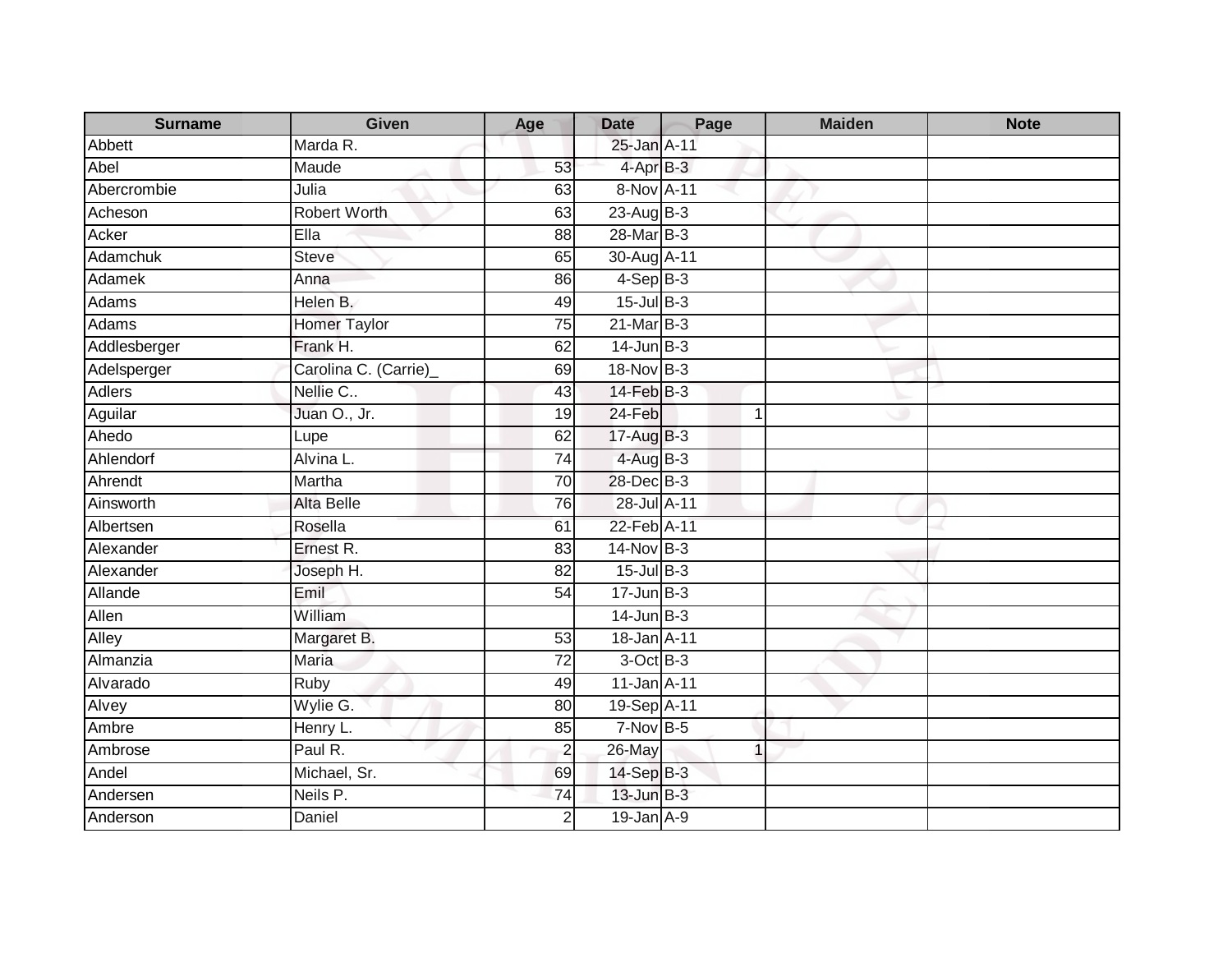| Anderson       | Donald R.          | 47              | $3$ -Jul $B-3$  |                |  |
|----------------|--------------------|-----------------|-----------------|----------------|--|
| Anderson       | Irene              | 59              | 4-Dec B-3       |                |  |
| Anderson       | Jessie (Rohde)     | 66              | 18-Jan A-11     |                |  |
| Anderson       | John B.            | 65              | 3-Feb B-3       |                |  |
| Anderson       | Louise             |                 | $13$ -Apr $B-3$ |                |  |
| Anderson       | Mason E.           | 65              | $9$ -Oct $B$ -3 |                |  |
| Anderson       | Otto               | 84              | 18-Mar B-3      |                |  |
| Andricks       | Olga Elizabeth     | 69              | $16-Sep$ B-3    |                |  |
| Androskaut     | Louis              | 87              | $9$ -Mar $B-3$  |                |  |
| Andsk          | Alex               | 65              | 8-Mar A-13      |                |  |
| Antal          | John               | 46              | $15$ -Jan $B-3$ |                |  |
| Aponte         | Juan               | 34              | 6-Oct B-3       |                |  |
| Arana          | Ishmael            | $\overline{73}$ |                 | 7-Jan A-5, B-3 |  |
| Arbuckle       | Lloyd              | 54              | $1$ -Jun $B-3$  |                |  |
| Arens          | <b>Barbar</b>      | 93              | 26-Oct B-3      |                |  |
| Armas          | Druscilla          | 53              | $12$ -Apr $B-3$ |                |  |
| Armstrong      | Helen M.           | 80              | 25-Oct A-15     |                |  |
| Arndt          | Fred E.            |                 | $5 - Jun$ $B-3$ |                |  |
| Arnold         | Nelda R.           | 77              | $3-Apr$ $B-3$   |                |  |
| Arsulich       | George             | 75              | $27$ -Oct B-3   |                |  |
| Arsulich       | Mike (Nijo)        | 69              | $15$ -Mar $B-3$ |                |  |
| Arzich         | John               | 46              | $2$ -May $B-3$  |                |  |
| Atkin          | <b>Hugh Moore</b>  | 84              | 8-Nov A-11      |                |  |
| Atkinson       | <b>David Eddie</b> | Infant          | $8$ -Dec $B$ -3 |                |  |
| Austgen        | George J.          | 77              | $7-Feb B-3$     |                |  |
| Austgen        | John               | 88              | 18-Jan A-11     |                |  |
| Austgen        | Mary               | 81              | 25-May C-3      |                |  |
| Auwerda        | Henry              | 76              | $2$ -Aug $A-13$ |                |  |
| Axley          | Charles T.         | 33              | $28 - Mar$      | 1              |  |
| <b>Babinec</b> | John Thomas        | 4 months        | 29-Jan B-3      |                |  |
| Bachman        | Ernestine O.       | 87              | 21-Jun A-11     |                |  |
| <b>Bachnak</b> | <b>Steve</b>       | $\overline{70}$ | $19$ -Jan $A-9$ |                |  |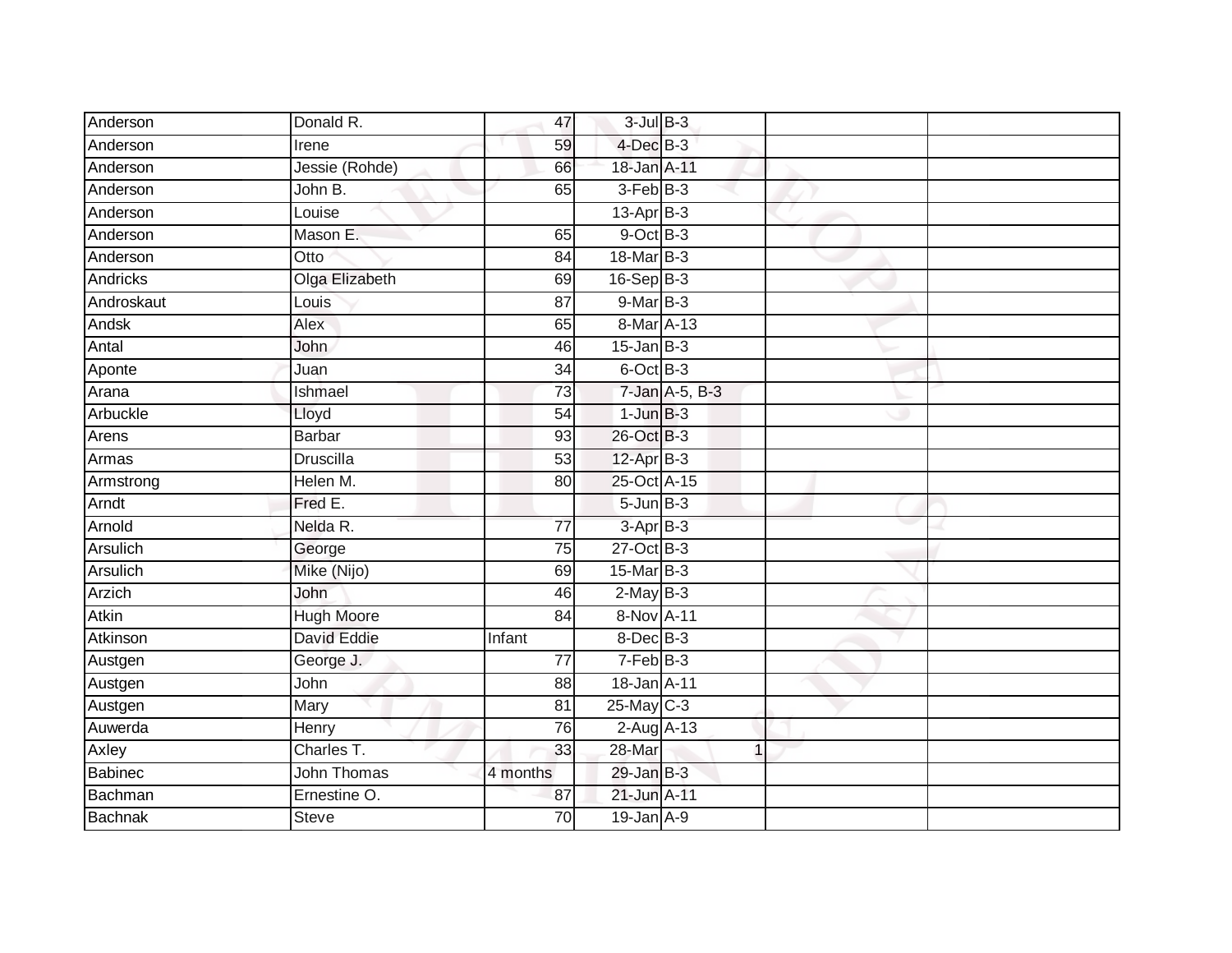| Bachusz         | Stanley J.      | 20              | 1-Aug A-11      |  |  |
|-----------------|-----------------|-----------------|-----------------|--|--|
| Backe           | Frank J.        | 72              | 28-Nov A-15     |  |  |
| Badar           | Stephen         | $\overline{72}$ | $2-MarB-3$      |  |  |
| Badgley         | James Ryron     | 83              | 20-Oct B-3      |  |  |
| <b>Badowski</b> | Stanley (Bud)   | 63              | $21-AprB-3$     |  |  |
| <b>Bailey</b>   | W. E.           | 46              | $26$ -Jun $B-3$ |  |  |
| <b>Bakala</b>   | Mary V.         | $\overline{70}$ | $4$ -Jan $B-3$  |  |  |
| Baker           | Maurice G.      | 55              | $20$ -Mar $B-3$ |  |  |
| Baker           | Mr. P. D.       | 75              | $22$ -Aug B-3   |  |  |
| Baker           | Willard "Pie"   | $\overline{72}$ | $17$ -May B-3   |  |  |
| <b>Bakker</b>   | Klazina, Sr.    | 91              | 18-Jul A-11     |  |  |
| Balczewski      | Andrew          | 79              | 9-Feb A-11      |  |  |
| <b>Bales</b>    | Mary Ellen      | 63              | $19$ -Jan $A-9$ |  |  |
| Balio           | Domenica        | 78              | $5$ -Jul $B-3$  |  |  |
| Balog           | James           | 67              | $24$ -Jun $B-3$ |  |  |
| Balogh          | Ignac           | 40              | 17-Apr B-5      |  |  |
| Ban             | Stephan (Steve) | $\overline{73}$ | $25$ -Nov $B-3$ |  |  |
| Banas           | Elizabeth       | 29              | 5-Jan A-9       |  |  |
| <b>Banas</b>    | John            | 50              | 8-Aug A-11      |  |  |
| Banas           | John J.         |                 | $20$ -Jun $B-3$ |  |  |
| Banham          | Mayme A.        | 75              | 22-Mar B-3      |  |  |
| Bannerman       | Louis J.        | 55              | $1$ -Jun $B-3$  |  |  |
| Baraniac        | <b>Steve</b>    | 77              | 15-Feb A-15     |  |  |
| Baranowski      | Anton (Whitney) | 62              | $24$ -Jul $B-3$ |  |  |
| Barany          | Lina Godra      | 86              | 26-Oct B-3      |  |  |
| Barath          | Louis, Sr.      | 79              | 8-Apr B-3       |  |  |
| Barber          | Jeanette C.     | 65              | $4$ -Jan $B-3$  |  |  |
| Barkowski       | Pauline         | 74              | 13-May $B-3$    |  |  |
| Barlog          | John            | 86              | 13-Mar B-3      |  |  |
| Baron           | Catherine       | 69              | $3-MayB-3$      |  |  |
| Baron           | Martin C.       | 92              | 11-Dec B-3      |  |  |
| Barragree       | Emma E.         |                 | $7-SepB-3$      |  |  |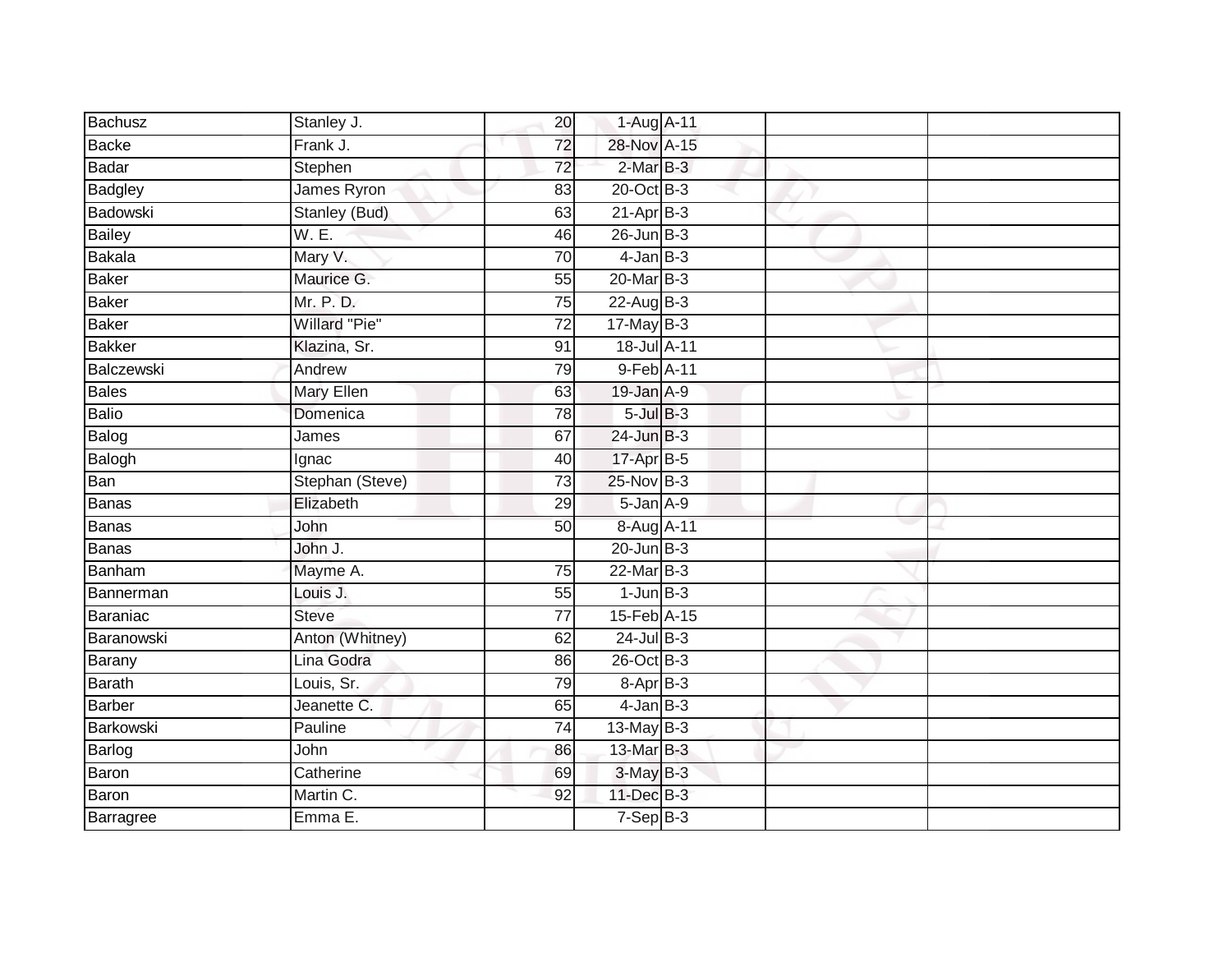| <b>Bartak</b>  | Carrie                      | 64              | 26-Aug B-3      |              |                                        |
|----------------|-----------------------------|-----------------|-----------------|--------------|----------------------------------------|
| <b>Bartal</b>  | Catherine                   | 79              | 29-Aug B-3      |              |                                        |
| <b>Barthel</b> | Harry W. (Bunny)            | 70              | 3-May B-3       |              |                                        |
| Bartholomew    | George                      | 75              | $9$ -Oct $B-3$  |              |                                        |
| Bartkowski     | Bronislaus J., Sr. (Barney) | 67              | $31$ -Jul B-3   |              |                                        |
| <b>Bartkus</b> | Stephen                     | 75              | 28-Oct B-3      |              |                                        |
| Bartold        | Fred S.                     | 42              | $4$ -Nov B-3    |              |                                        |
| <b>Barton</b>  | Jeannette                   | 61              | 28-Sep B-3      |              |                                        |
| <b>Barton</b>  | Rose                        | 78              | $24$ -Feb $C-3$ |              |                                        |
| Basanda        | John                        | 65              | 27-Dec B-3      |              |                                        |
| <b>Basick</b>  | Marion J.                   | 71              | 1-Aug A-11      |              | Picture included                       |
| <b>Bassett</b> | <b>Forrest Cecil</b>        | 48              | 9-Feb A-11      |              |                                        |
| Bauer          | F. Emil                     | 62              | 25-Jan A-11     |              |                                        |
| Bauer          | Sylvia Ann                  | 75              | $18$ -May B-3   |              |                                        |
| Bayer          | Andrew                      | 81              | 3-Apr B-3       |              |                                        |
| <b>Bayer</b>   | Mrs. Andrew                 | 78              | 9-Aug A-11      |              |                                        |
| <b>Bazin</b>   | John                        | 18              | 28-Mar          | 1            |                                        |
| Beach          | Frank W.                    | 74              | $4$ -Oct B-3    |              |                                        |
| Beaman         | Clay (Bert)                 | 56              | $2$ -Oct $B-3$  |              | picture included                       |
| Beard          | Georgetta                   | 62              | 8-Nov A-11      |              |                                        |
| <b>Beatty</b>  | Clive R., Jr.               | $\overline{51}$ | $25$ -Nov $B-3$ |              |                                        |
| Beaulieu       | Denise Victoria             | 4 months        | 28-Nov A-15     |              |                                        |
| <b>Beck</b>    | Pearl                       | 74              | 21-Jun A-11     |              |                                        |
| <b>Becker</b>  | Bernard A., Sr.             | $\overline{72}$ | $29-Apr$ B-3    |              | picture included                       |
| <b>Becker</b>  | Henrietta Margaret          | 69              | $12-SepB-3$     |              |                                        |
| <b>Becker</b>  | Julius M.                   | 84              | $10$ -Apr $B-3$ |              |                                        |
| <b>Becker</b>  | Mary                        | 66              | $28 - Jun$      | $\mathbf{1}$ |                                        |
| Beckman        | Arthur W.                   | $\overline{57}$ | 30-Aug A-11     |              | picture included on Aug.<br>31, p. B-3 |
| Beckman        | Ziggie (Bickniewicz)        | 56              | 11-Jul B-3      |              | Name also spelled<br>Bickniewicz       |
| Bednar         | Catherine                   | 64              | 18-Nov B-3      |              |                                        |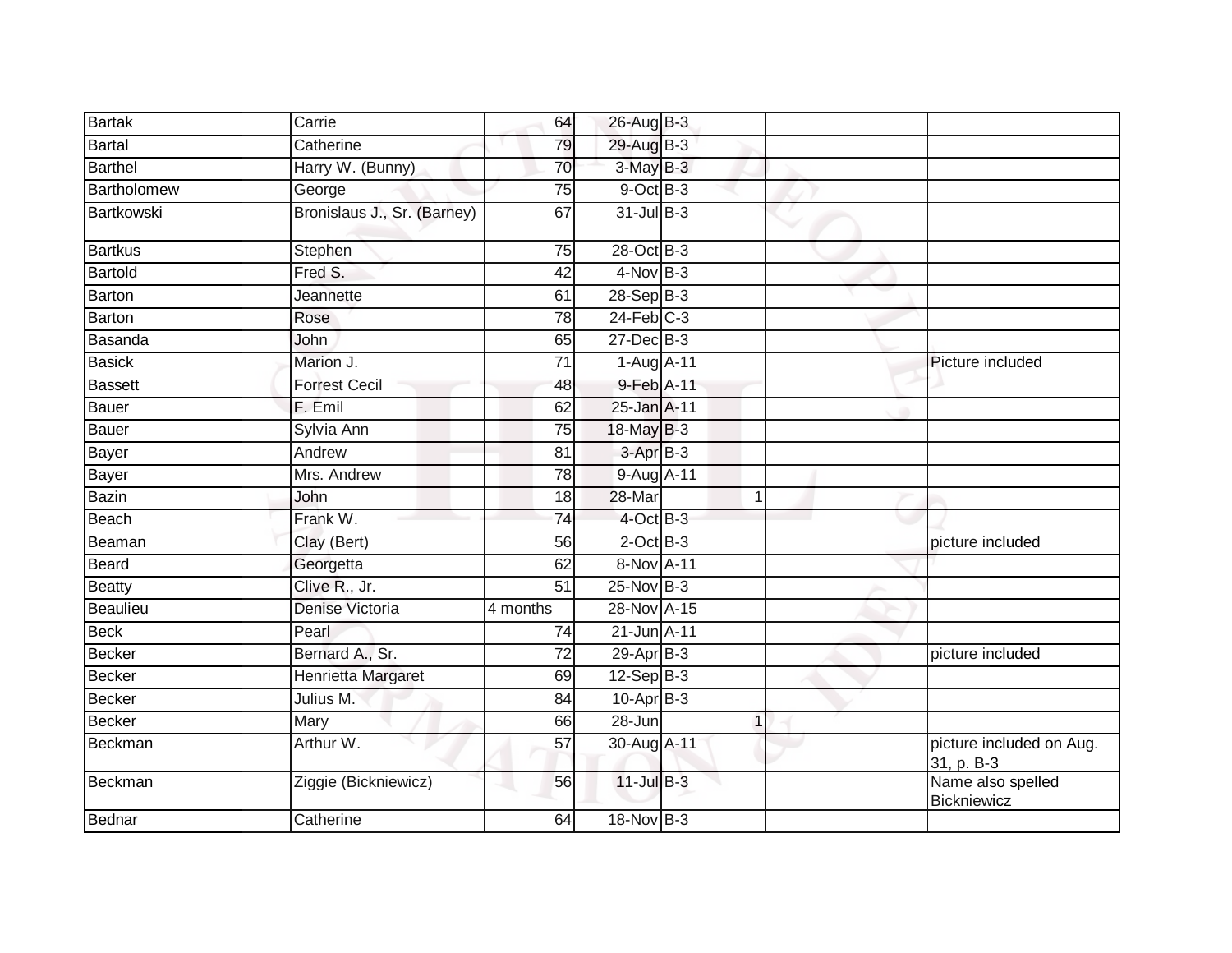| <b>Beebe</b> | Gerald L.          | 57              | 8-May B-3       |                      |                                                 |
|--------------|--------------------|-----------------|-----------------|----------------------|-------------------------------------------------|
| Belanger     | Stephen Joseph     | $\overline{7}$  | $7 - Aug$ B-3   |                      |                                                 |
| Bell         | Dr. Samuel         | 92              | 23-Dec A-17     |                      |                                                 |
| Bell         | James E.           | 28 months       | $7-Sep$ B-3     |                      |                                                 |
| Bell         | James E.           | 28 months       | 6-Sep A-15      |                      |                                                 |
| <b>Bemis</b> | Herbert J.         | 70              | $2$ -Jun $A-9$  |                      |                                                 |
| Beneke       | Henry (AI)         | 56              | $6$ -Jun $B-3$  |                      |                                                 |
| Benfield     | James              | 18              | 31-May          | 1                    |                                                 |
| Benham       | <b>Betsy</b>       | 5               | $31 -$ Jul      | 1                    | picture incuded                                 |
| Benilda      | <b>Sister Mary</b> | $\overline{51}$ | $27$ -Oct B-3   |                      |                                                 |
| Bening       | Robert             | 3               | $24 -$ Jul      | $\blacktriangleleft$ |                                                 |
| Benko        | Frank              | 78              | 30-Nov C-3      |                      |                                                 |
| Bennett      | Charles W.         | 63              | $22$ -Apr $B-3$ |                      |                                                 |
| Bennett      | Ferdinand E.       | 82              | 6-Sep A-15      |                      |                                                 |
| Bennett      | Howard H.          | 81              | $5$ -Jul $B-3$  |                      | Name also spelled as<br>Ballo on July 6, p. B-3 |
| Bennett      | William            | 79              | 30-Mar B-3      |                      |                                                 |
| Benson       | Henry              | 85              | $21-Apr$ B-3    |                      |                                                 |
| Benson       | Ruby A.            | 67              | 9-Oct B-3       |                      |                                                 |
| Bentley      | Martha F.          | 62              | $20$ -Nov B-3   |                      |                                                 |
| Benzing      | Lucy S.            |                 | 7-Apr A-11      |                      |                                                 |
| Berdine      | Flint              | 71              | 26-Jul A-13     |                      |                                                 |
| Berdine      | Mae                | 69              | $12$ -Jun $B-3$ |                      |                                                 |
| Berg         | Melba              | 32              | $21$ -Jan $B-3$ |                      |                                                 |
| Bergner      | Susan Louise       | infant          | $9-Mar$ B-3     |                      |                                                 |
| Bernheisel   | Gertrude S.        | 85              | 25-Nov B-3      |                      |                                                 |
| Berry        | John Henry         | 39              | $8$ -May $B-3$  |                      |                                                 |
| Betlej       | John               | 67              | 23-Oct B-3      |                      |                                                 |
| Beverly      | James L.           | 38              | 16-May B-3      |                      |                                                 |
| Beverly      | Joseph L.          | 43              | 6-Apr           |                      | See also April 7, p. A-11                       |
| Bezrucka     | Katherine          | 65              | 25-Sep B-3      |                      |                                                 |
| Bianchin     | Mary Jane          | 57              | $14$ -Aug $B-3$ |                      |                                                 |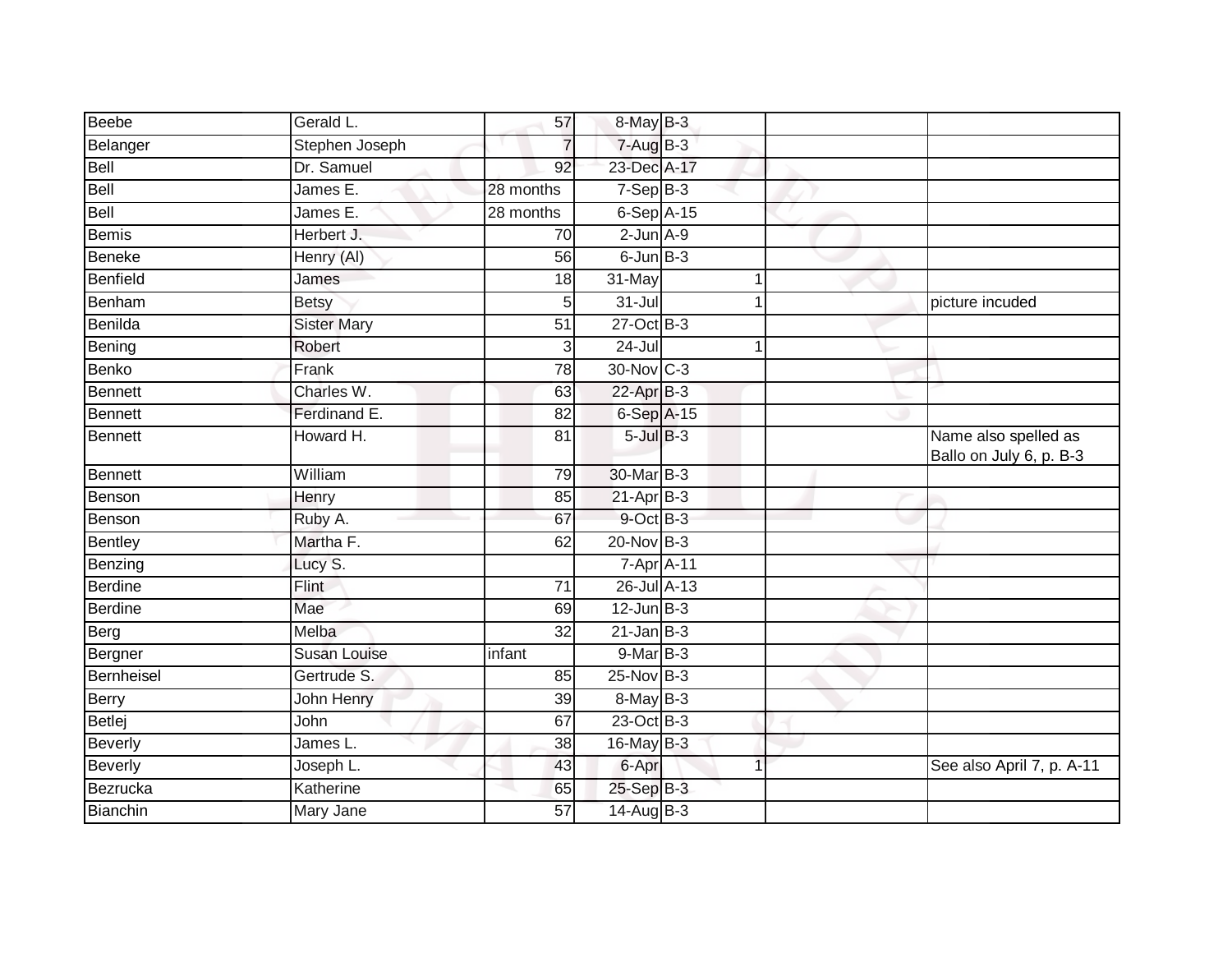| <b>Bick</b>    | Peter H.          | 85              | 8-Mar A-13      |   |                              |
|----------------|-------------------|-----------------|-----------------|---|------------------------------|
| <b>Bickell</b> | Henry A.          | 80              | 27-Dec B-3      |   |                              |
| Bickniewicz    | Ziggie            | 56              | $11$ -Jul $B-3$ |   | Name also spelled<br>Beckman |
| Biegel         | Rev. Peter A.     | 76              | $24$ -Mar $B-3$ |   |                              |
| Biehl          | Roy H.            |                 | 24-Aug B-3      | ▽ |                              |
| Bielski        | John              | 65              | 15-Feb A-15     |   |                              |
| Biernacki      | John, Msgr.       |                 | 8-Aug A-11      |   |                              |
| <b>Bild</b>    | John C.           | $\overline{75}$ | $7-Nov$ B-5     |   |                              |
| <b>Bilik</b>   | Michael           | 81              | $14$ -Feb $B-3$ |   |                              |
| <b>Bims</b>    | Shelley           | 74              | 29-Dec B-3      |   |                              |
| <b>Bince</b>   | Grace M.          | 75              | 26-Jan A-11     |   |                              |
| Bindas         | Joseph            | 67              | 9-Nov C-3       |   |                              |
| Birdsley       | Carrie            | $\overline{92}$ | 25-Jan A-11     |   |                              |
| Bisberg        | John              | 48              | 6-Sep A-15      |   |                              |
| <b>Bitner</b>  | <b>Roland Fay</b> | 64              | 26-Sep B-3      |   |                              |
| <b>Black</b>   | Thomas B.         | 54              | $1-May$ B-3     |   |                              |
| Blackaby       | William J.        | 52              | $8$ -Jul $B-3$  |   |                              |
| Blackley       | John E.           | 70              | $6$ -Dec $B$ -3 |   |                              |
| Blaeser        | Paul R.           | 67              | 10-Mar A-11     |   |                              |
| Blair          | Earl              | 55              | 28-Mar B-3      |   |                              |
| <b>Blair</b>   | Fred              | 78              | 31-Oct A-15     |   |                              |
| <b>Blaker</b>  | Forest, Sr.       | $\overline{72}$ | $25-SepB-3$     |   |                              |
| Blanchard      | Charles           | 51              | $7-Nov$ B-5     |   | Also see Nov 8, p A-11       |
| Blastic        | Florence          | 43              | $13$ -Jun $B-3$ |   |                              |
| <b>Blaszak</b> | Mary              | 82              | $16-Sep$ B-3    |   |                              |
| Blazek         | Helen             | 65              | $13$ -Jan $B-3$ |   |                              |
| <b>Blimm</b>   | Edward            | 78              | $17-Apr$ B-5    |   |                              |
| <b>Bliss</b>   | Albert E.         | 56              | 17-Oct A-15     |   |                              |
| <b>Bliznik</b> | Agnes             | 64              | $1$ -May $B-3$  |   |                              |
| <b>Block</b>   | Celia             | 85              | 8-May B-3       |   |                              |
| Blockburn      | John L.           | 52              | 27-Dec B-3      |   |                              |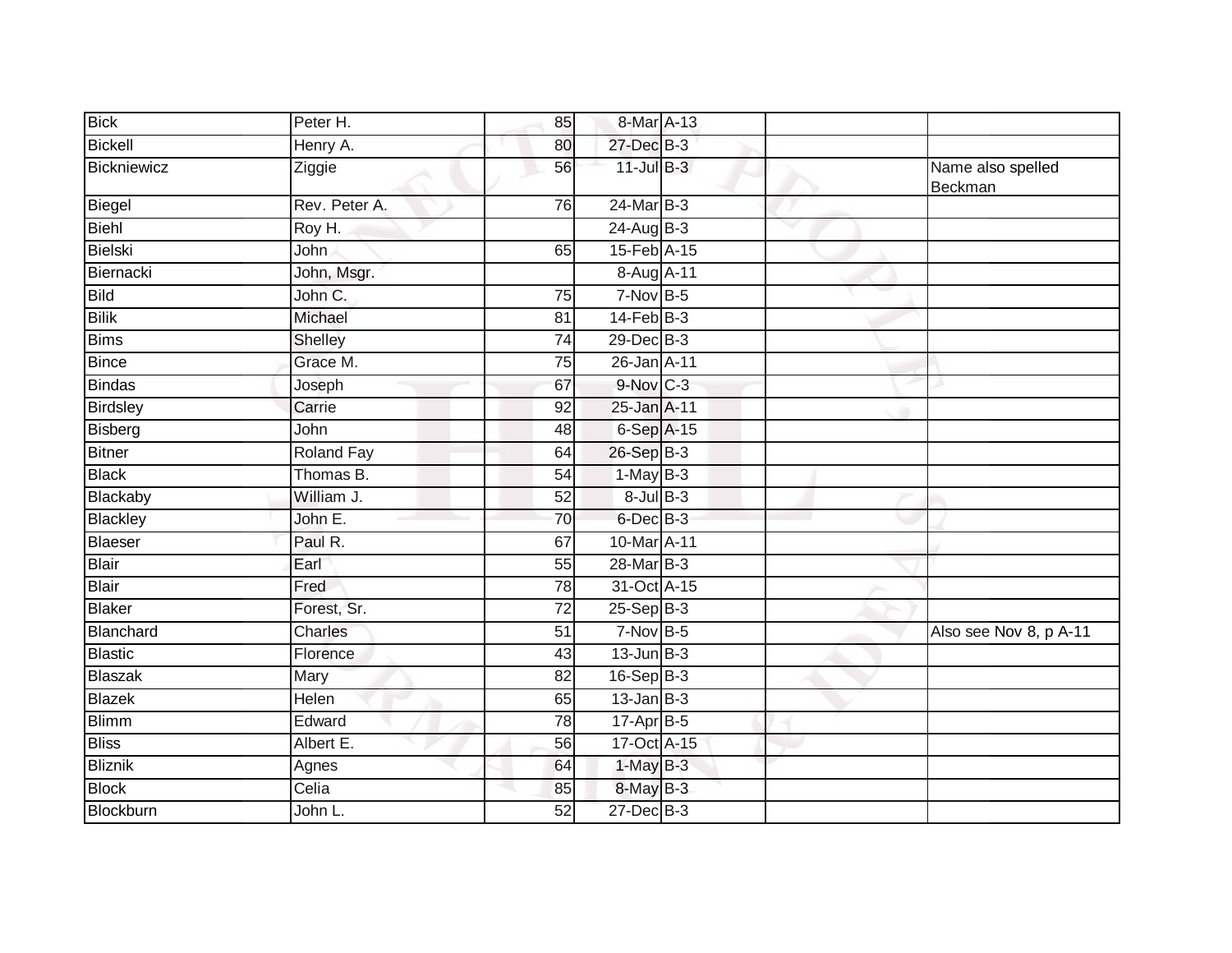| <b>Bloede</b>  | William J.             | 77              | 28-Aug B-3             |  |                                        |
|----------------|------------------------|-----------------|------------------------|--|----------------------------------------|
| <b>Blohm</b>   | Max C.                 | 70              | 1-Aug A-11             |  |                                        |
| <b>Blount</b>  | George H.              | 69              | 18-Oct B-3             |  |                                        |
| <b>Blue</b>    | Eleanora               | 70              | 20-Apr B-3             |  |                                        |
| <b>Blythe</b>  | Isabelle               | $\overline{82}$ | $9-Nov$ <sub>C-3</sub> |  |                                        |
| Board          | <b>Artie Mae</b>       | 45              | $27$ -Mar $B-3$        |  |                                        |
| Boardman       | Clarence O.            | 70              | $17 - Jun$ $B-3$       |  |                                        |
| Boardway       | Marie A.               | $\overline{74}$ | $17 -$ Jul $B - 3$     |  | Name also spelled<br>Broadway          |
| Boaz           | Jewell                 | 63              | $24$ -Jun $B-3$        |  |                                        |
| Boaz           | Vern E.                | 67              | $5$ -Dec $B$ -3        |  |                                        |
| <b>Bobak</b>   | Rose                   | 91              | 29-Aug B-3             |  |                                        |
| Bobalik        | Mary                   |                 | 8-Dec B-3              |  |                                        |
| <b>Bobczuk</b> | John                   | 75              | 10-Apr B-3             |  |                                        |
| Bochnowski     | Mary                   |                 | 18-Aug A-11            |  |                                        |
| Bochnowski     | Rose                   | 70              | 23-Mar B-3             |  |                                        |
| <b>Bock</b>    | William P.             | 63              | $12$ -Feb $B-3$        |  |                                        |
| <b>Bockos</b>  | <b>Harry</b>           | $\overline{71}$ | 23-May B-3             |  |                                        |
| Bodnar         | John                   | 46              | $27$ -May B-3          |  |                                        |
| Bodnar         | <b>Michael Charles</b> | 52              | 11-Nov B-3             |  |                                        |
| <b>Boelt</b>   | William F.             | 60              | 31-Aug B-3             |  | picture included on Sept.<br>2, p. B-3 |
| Bogaczyk       | Joseph                 | 57              | 8-Nov A-11             |  |                                        |
| Bogert         | Georgeann              | $\overline{2}$  | $31$ -May B-3          |  |                                        |
| Boggess        | William H.             | 88              | $28$ -Jun $B-3$        |  |                                        |
| Bohnsack       | A. C.                  |                 | $4$ -Jan $B-3$         |  |                                        |
| <b>Bokodi</b>  | Julius                 | 75              | 27-Sep A-11            |  |                                        |
| Boland         | Louise E               | 58              | 8-Feb A-15             |  |                                        |
| <b>Bolch</b>   | Franch                 | 74              | 6-Sep A-15             |  |                                        |
| <b>Boleski</b> | Rose                   | 75              | 22-May B-3             |  |                                        |
| Bonaventura    | Frank, Sr.             | 61              | 19-Dec B-3             |  |                                        |
| Boniecki       | Stephen J.             | $\overline{74}$ | 8-Mar A-13             |  |                                        |
| Boring         | Helen s.               | 54              | 17-Nov B-3             |  |                                        |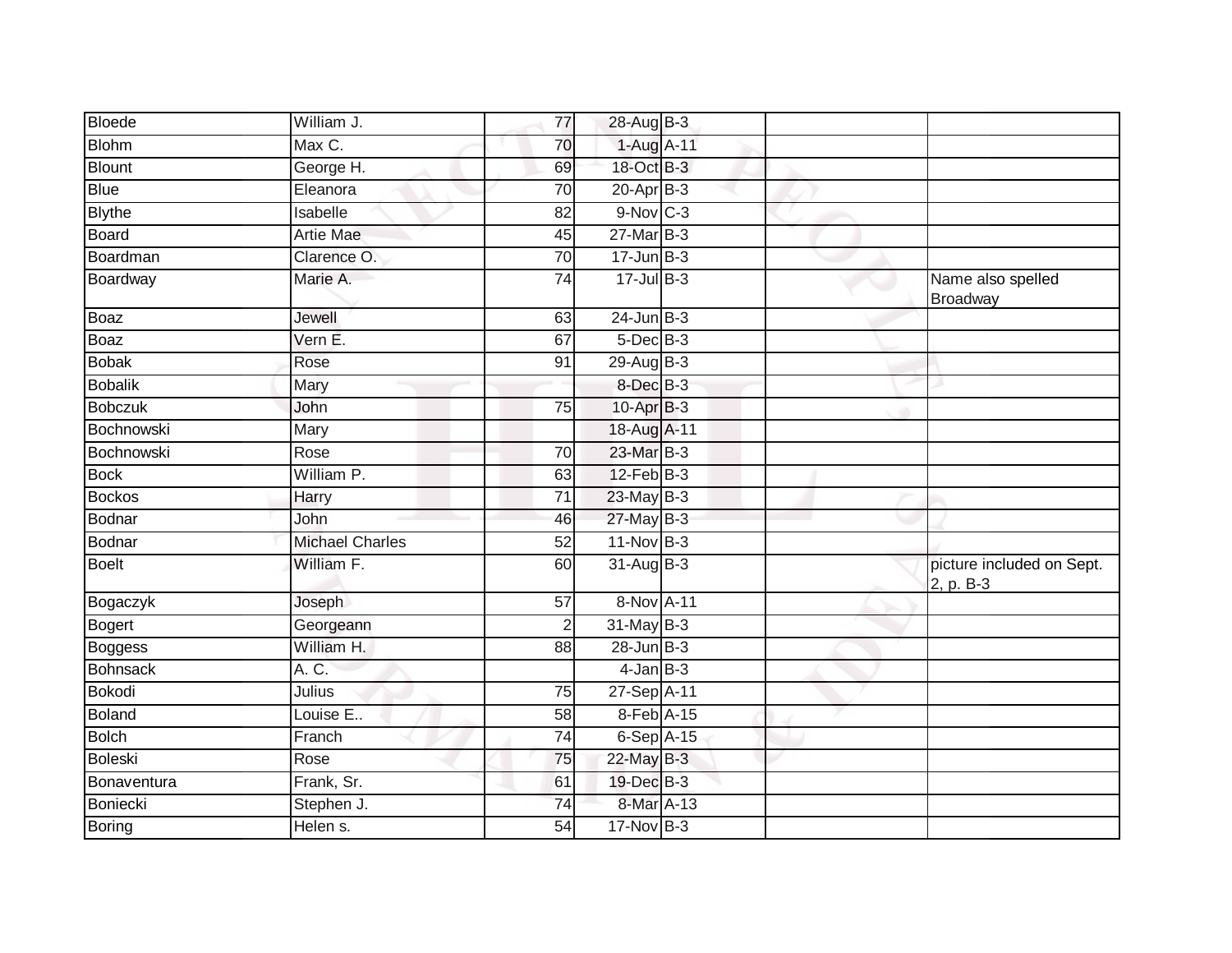| Borkowksi       | Boleslaw J.          | 65              | $1$ -Jul $B-3$              |   |  |
|-----------------|----------------------|-----------------|-----------------------------|---|--|
| Borowy          | Anthony              | 71              | 22-May B-3                  |   |  |
| <b>Boshkoff</b> | Doncho               | 69              | $10$ -Jun $B-3$             |   |  |
| <b>Bothwell</b> | Myrtle               | 79              | $11$ -Jan $A$ -11           |   |  |
| <b>Bouldin</b>  | Alice E.             | $\overline{84}$ | $4$ -Jan $B-3$              |   |  |
| <b>Bounds</b>   | Robert               | 42              | $7-FebB-3$                  |   |  |
| <b>Bouras</b>   | Peter                | 67              | $27 - Dec$ B-3              |   |  |
| <b>Bouse</b>    | Ida                  | 59              | $2$ -Nov $B-3$              |   |  |
| <b>Bowles</b>   | Henry (Harry)        | 73              | $24$ -Jul B-3               |   |  |
| Bowman          | Donald L.            | 50              | 18-Sep B-3                  |   |  |
| Bowman          | <b>Ruth Pearl</b>    | 49              | 13-Nov                      | 1 |  |
| Box             | Wilhemina (Minnie)   | 67              | $2$ -Jun $A-9$              |   |  |
| Boyan           | Nick J., Sr.         | 55              | 20-Nov B-3                  |   |  |
| Boyce           | Grace L.             |                 | 13-Sep B-3                  |   |  |
| <b>Boyd</b>     | Claude A.            | 53              | 25-Apr B-3                  |   |  |
| <b>Boyle</b>    | Gertrude K.          | 86              | 31-Oct A-15                 |   |  |
| <b>Bozack</b>   | <b>Miller</b>        | $\overline{45}$ | 31-Oct A-15                 |   |  |
| <b>Bozek</b>    | Helen                | 62              | 17-Apr B-5                  |   |  |
| <b>Bozic</b>    | Martin               | 40              | 19-Aug B-3                  |   |  |
| <b>Bozyk</b>    | Anna                 | 80              | 3-Aug A-19                  |   |  |
| <b>Bradbury</b> | Anna                 | 62              | $17 - Jun$ B-3              |   |  |
| <b>Braden</b>   | <b>Deborah Ellen</b> | 6 months        | $15$ -Jan $\overline{B}$ -3 |   |  |
| <b>Bradford</b> | Herbert E., Sr.      | 63              | 10-May A-15                 |   |  |
| <b>Bradford</b> | James S.             | 66              | $9$ -Dec $B$ -3             |   |  |
| <b>Bradford</b> | James S.             | 66              | 8-Dec B-3                   |   |  |
| <b>Bradley</b>  | Verlyn R. (Boney)    | 51              | $6$ -May $B-3$              |   |  |
| <b>Brady</b>    | Richard C.           | 40              | $2$ -Nov $B-3$              |   |  |
| <b>Braga</b>    | Anna                 |                 | $17$ -May B-3               |   |  |
| Braga           | Eufrosina            | 82              | 31-May B-3                  |   |  |
| Bragg           | Maude M.             | 74              | 3-Apr B-3                   |   |  |
| Brajkovich      | Mary                 | 69              | $13$ -Jan B-3               |   |  |
| <b>Brambos</b>  | Vincent P.           | 63              | $13$ -Jan B-3               |   |  |
|                 |                      |                 |                             |   |  |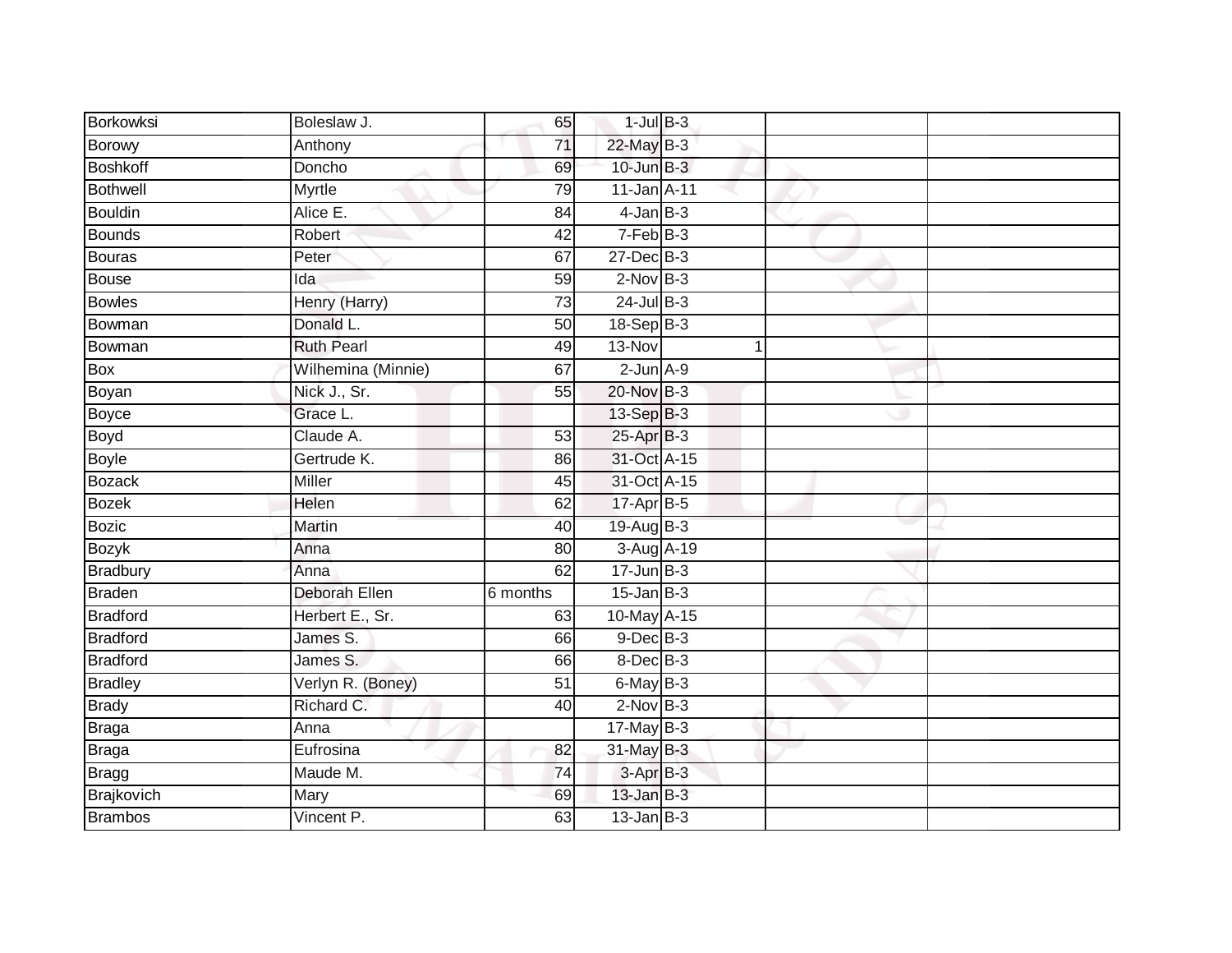| Brant                     | Edward R.             | 69              | 13-Dec B-3         |   |                   |
|---------------------------|-----------------------|-----------------|--------------------|---|-------------------|
| Brauer                    | Anna S.               | 61              | 12-Jul A-11        |   |                   |
| Braun                     | <b>Heinrich</b>       | 64              | $1$ -Dec $B-3$     |   |                   |
| <b>Breck</b>              | Jane $\overline{T}$ . | 81              | 13-Nov B-3         |   |                   |
| Brecka                    | Anthony (Tony)        | 79              | 27-Sep             | 1 | picture included  |
| Brehmer                   | Anna Stocker          | 66              | 28-Jul A-11        |   |                   |
| <b>Bremer</b>             | Edward                | 56              | $18$ -Feb $B-3$    |   |                   |
| Bremer                    | Henry M.              | 74              | $29$ -Jan B-3      |   |                   |
| Bresnahan                 | Marguerite            | 64              | 6-Oct B-3          |   |                   |
| Breyfogle                 | Mary A.               | 91              | $1-Sep$ B-3        |   |                   |
| <b>Bricker</b>            | Julia M.              | $\overline{47}$ | $29$ -Feb $A-9$    |   |                   |
| <b>Briggs</b>             | Lillian               | 63              | $15$ -Dec $B-3$    |   |                   |
| <b>Bringe</b>             | Lena Lippke           | 77              | $26$ -Jun $B-3$    |   |                   |
| Brining                   | George W.             | 70              | 20-Sep A-9         |   |                   |
| <b>Brinker</b>            | Jesse E.              | 85              | 25-May C-3         |   |                   |
| <b>Britzke</b>            | Mari Kay              | $\overline{2}$  | 12-May B-3         |   |                   |
|                           |                       |                 |                    |   |                   |
| Broadway                  | Marie A.              | 74              | $17 -$ Jul $B - 3$ |   | Name also spelled |
| <b>Broderick</b>          | Howard F. (Bob)       | 61              | 15-Mar B-3         |   | Boardway          |
| <b>Brody</b>              | Lee E.                | 67              | $4$ -Jan $B-3$     |   |                   |
|                           | Anthony D.            | 54              | $21$ -Feb $B-3$    |   |                   |
| Brogan<br><b>Brothers</b> | Laura M.              |                 | 23-Mar B-3         |   |                   |
| Brown                     | Achilles              | 63              | $13$ -Jun $B-3$    |   |                   |
| <b>Brown</b>              | Anna F.               | 83              | $12-Sep$ B-3       |   |                   |
| <b>Brown</b>              | Edwin F.              | 68              | 13-Dec B-3         |   |                   |
| <b>Brown</b>              | Hershel H.            | 43              | 16-May B-3         |   |                   |
| <b>Brown</b>              | Loretta               | 62              | $13$ -Jun $B-3$    |   |                   |
| Brown                     | M. Clyde              | 57              | $3$ -Oct $B-3$     |   |                   |
| Brown                     | Marshall              | 48              | $24$ -Jan $B-3$    |   |                   |
| <b>Brown</b>              | Robert                | 52              | 20-Nov B-3         |   |                   |
| Brown                     | Rosa L.               | 49              | 27-Jun             |   |                   |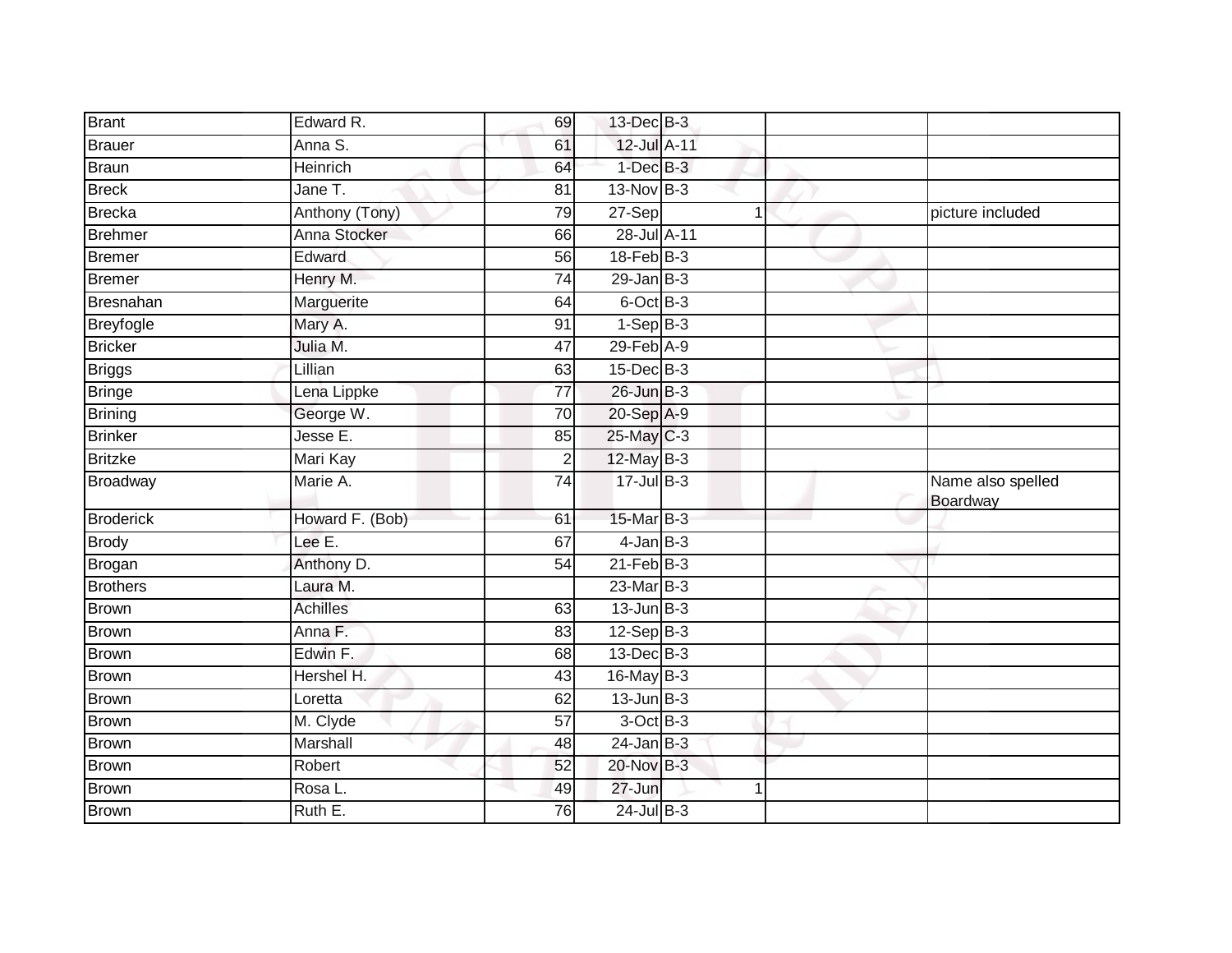| Frances M.<br>31-Aug B-3<br>54<br>William W.<br>19-Aug B-3<br>53<br>$11$ -Jul $B-3$<br>Bertha A.<br>70<br>August J.<br>$17 - Jan$ $B-3$<br>94<br>Susan R.<br>$6$ -Nov $B-3$<br>84<br>Alex O.<br>7-Mar A-15<br>63<br>26-Apr A-15<br>66<br>Anna<br>Travis J.J., Jr.<br>$4$ -May B-3<br>3<br>$7 - Aug$ B-3<br>Mary Ann<br>$\overline{21}$<br><b>Harold Alvin</b><br>56<br>$1-AprB-3$<br>$10$ -Feb $B-3$<br><b>Mariam Francis</b><br>46<br>Ellen M.<br>28-Sep B-3<br>45<br>27-Dec B-3<br><b>Nellie</b><br>$\overline{79}$<br>$15$ -Jun $B-3$<br>$\overline{87}$<br>Sophie<br>First name also spelled<br>Sophia<br>9-Nov C-3<br>Mary E.<br>76<br>Emil G.<br>17-Jan<br>picture included, See also<br>16<br>$\overline{1}$<br>Jan. 18, p. A-11<br>John O.<br>$6$ -Nov $B-3$<br>84<br>Margaret Jane<br>$15-Apr$ B-3<br>83<br>$4$ -Mar B-3<br>Blanche E.<br>62<br>8-Mar A-13<br>Mary<br>71<br>8-Mar<br>Willis F.<br>6-Dec B-3<br>56<br>17-Nov B-3<br>76<br>Ira<br>22-Feb A-11<br>Sudie<br>90<br>$18$ -Dec $B-3$<br>Dr. Richard<br>47<br>20-Oct B-3<br>50<br>F. Roger<br>Photo included<br>Lillian E.<br>$3-AprB-3$<br>80<br>7-Nov B-5<br>Louise<br>77<br><b>Mary Elizabeth</b><br>6-Oct B-3<br>90<br>Daniel K.<br>58<br>$28$ -Jan $ B-3 $ | <b>Brown</b>     | Wyata Eugene | 36 | 20-Nov | 1 |  |
|----------------------------------------------------------------------------------------------------------------------------------------------------------------------------------------------------------------------------------------------------------------------------------------------------------------------------------------------------------------------------------------------------------------------------------------------------------------------------------------------------------------------------------------------------------------------------------------------------------------------------------------------------------------------------------------------------------------------------------------------------------------------------------------------------------------------------------------------------------------------------------------------------------------------------------------------------------------------------------------------------------------------------------------------------------------------------------------------------------------------------------------------------------------------------------------------------------------------------------|------------------|--------------|----|--------|---|--|
|                                                                                                                                                                                                                                                                                                                                                                                                                                                                                                                                                                                                                                                                                                                                                                                                                                                                                                                                                                                                                                                                                                                                                                                                                                  | <b>Bruce</b>     |              |    |        |   |  |
|                                                                                                                                                                                                                                                                                                                                                                                                                                                                                                                                                                                                                                                                                                                                                                                                                                                                                                                                                                                                                                                                                                                                                                                                                                  | <b>Brumley</b>   |              |    |        |   |  |
|                                                                                                                                                                                                                                                                                                                                                                                                                                                                                                                                                                                                                                                                                                                                                                                                                                                                                                                                                                                                                                                                                                                                                                                                                                  | Brundson         |              |    |        |   |  |
|                                                                                                                                                                                                                                                                                                                                                                                                                                                                                                                                                                                                                                                                                                                                                                                                                                                                                                                                                                                                                                                                                                                                                                                                                                  | <b>Brusel</b>    |              |    |        |   |  |
|                                                                                                                                                                                                                                                                                                                                                                                                                                                                                                                                                                                                                                                                                                                                                                                                                                                                                                                                                                                                                                                                                                                                                                                                                                  | Buckmaster       |              |    |        |   |  |
|                                                                                                                                                                                                                                                                                                                                                                                                                                                                                                                                                                                                                                                                                                                                                                                                                                                                                                                                                                                                                                                                                                                                                                                                                                  | <b>Buckner</b>   |              |    |        |   |  |
|                                                                                                                                                                                                                                                                                                                                                                                                                                                                                                                                                                                                                                                                                                                                                                                                                                                                                                                                                                                                                                                                                                                                                                                                                                  | Bugajski         |              |    |        |   |  |
|                                                                                                                                                                                                                                                                                                                                                                                                                                                                                                                                                                                                                                                                                                                                                                                                                                                                                                                                                                                                                                                                                                                                                                                                                                  | <b>Buggs</b>     |              |    |        |   |  |
|                                                                                                                                                                                                                                                                                                                                                                                                                                                                                                                                                                                                                                                                                                                                                                                                                                                                                                                                                                                                                                                                                                                                                                                                                                  | <b>Bukowski</b>  |              |    |        |   |  |
|                                                                                                                                                                                                                                                                                                                                                                                                                                                                                                                                                                                                                                                                                                                                                                                                                                                                                                                                                                                                                                                                                                                                                                                                                                  | <b>Bundy</b>     |              |    |        |   |  |
|                                                                                                                                                                                                                                                                                                                                                                                                                                                                                                                                                                                                                                                                                                                                                                                                                                                                                                                                                                                                                                                                                                                                                                                                                                  | <b>Burgher</b>   |              |    |        |   |  |
|                                                                                                                                                                                                                                                                                                                                                                                                                                                                                                                                                                                                                                                                                                                                                                                                                                                                                                                                                                                                                                                                                                                                                                                                                                  | <b>Burke</b>     |              |    |        |   |  |
|                                                                                                                                                                                                                                                                                                                                                                                                                                                                                                                                                                                                                                                                                                                                                                                                                                                                                                                                                                                                                                                                                                                                                                                                                                  | <b>Burke</b>     |              |    |        |   |  |
|                                                                                                                                                                                                                                                                                                                                                                                                                                                                                                                                                                                                                                                                                                                                                                                                                                                                                                                                                                                                                                                                                                                                                                                                                                  | <b>Burns</b>     |              |    |        |   |  |
|                                                                                                                                                                                                                                                                                                                                                                                                                                                                                                                                                                                                                                                                                                                                                                                                                                                                                                                                                                                                                                                                                                                                                                                                                                  | <b>Burroughs</b> |              |    |        |   |  |
|                                                                                                                                                                                                                                                                                                                                                                                                                                                                                                                                                                                                                                                                                                                                                                                                                                                                                                                                                                                                                                                                                                                                                                                                                                  | Burson           |              |    |        |   |  |
|                                                                                                                                                                                                                                                                                                                                                                                                                                                                                                                                                                                                                                                                                                                                                                                                                                                                                                                                                                                                                                                                                                                                                                                                                                  | <b>Buskov</b>    |              |    |        |   |  |
|                                                                                                                                                                                                                                                                                                                                                                                                                                                                                                                                                                                                                                                                                                                                                                                                                                                                                                                                                                                                                                                                                                                                                                                                                                  | <b>Bussert</b>   |              |    |        |   |  |
|                                                                                                                                                                                                                                                                                                                                                                                                                                                                                                                                                                                                                                                                                                                                                                                                                                                                                                                                                                                                                                                                                                                                                                                                                                  | <b>Butler</b>    |              |    |        |   |  |
|                                                                                                                                                                                                                                                                                                                                                                                                                                                                                                                                                                                                                                                                                                                                                                                                                                                                                                                                                                                                                                                                                                                                                                                                                                  | <b>Butynski</b>  |              |    |        |   |  |
|                                                                                                                                                                                                                                                                                                                                                                                                                                                                                                                                                                                                                                                                                                                                                                                                                                                                                                                                                                                                                                                                                                                                                                                                                                  | Cadman           |              |    |        |   |  |
|                                                                                                                                                                                                                                                                                                                                                                                                                                                                                                                                                                                                                                                                                                                                                                                                                                                                                                                                                                                                                                                                                                                                                                                                                                  | Cairns           |              |    |        |   |  |
|                                                                                                                                                                                                                                                                                                                                                                                                                                                                                                                                                                                                                                                                                                                                                                                                                                                                                                                                                                                                                                                                                                                                                                                                                                  | Caldwell         |              |    |        |   |  |
|                                                                                                                                                                                                                                                                                                                                                                                                                                                                                                                                                                                                                                                                                                                                                                                                                                                                                                                                                                                                                                                                                                                                                                                                                                  | Callahan         |              |    |        |   |  |
|                                                                                                                                                                                                                                                                                                                                                                                                                                                                                                                                                                                                                                                                                                                                                                                                                                                                                                                                                                                                                                                                                                                                                                                                                                  | Callahan         |              |    |        |   |  |
|                                                                                                                                                                                                                                                                                                                                                                                                                                                                                                                                                                                                                                                                                                                                                                                                                                                                                                                                                                                                                                                                                                                                                                                                                                  | Callahan         |              |    |        |   |  |
|                                                                                                                                                                                                                                                                                                                                                                                                                                                                                                                                                                                                                                                                                                                                                                                                                                                                                                                                                                                                                                                                                                                                                                                                                                  | Callahan         |              |    |        |   |  |
|                                                                                                                                                                                                                                                                                                                                                                                                                                                                                                                                                                                                                                                                                                                                                                                                                                                                                                                                                                                                                                                                                                                                                                                                                                  | Callahan         |              |    |        |   |  |
|                                                                                                                                                                                                                                                                                                                                                                                                                                                                                                                                                                                                                                                                                                                                                                                                                                                                                                                                                                                                                                                                                                                                                                                                                                  | Callis           |              |    |        |   |  |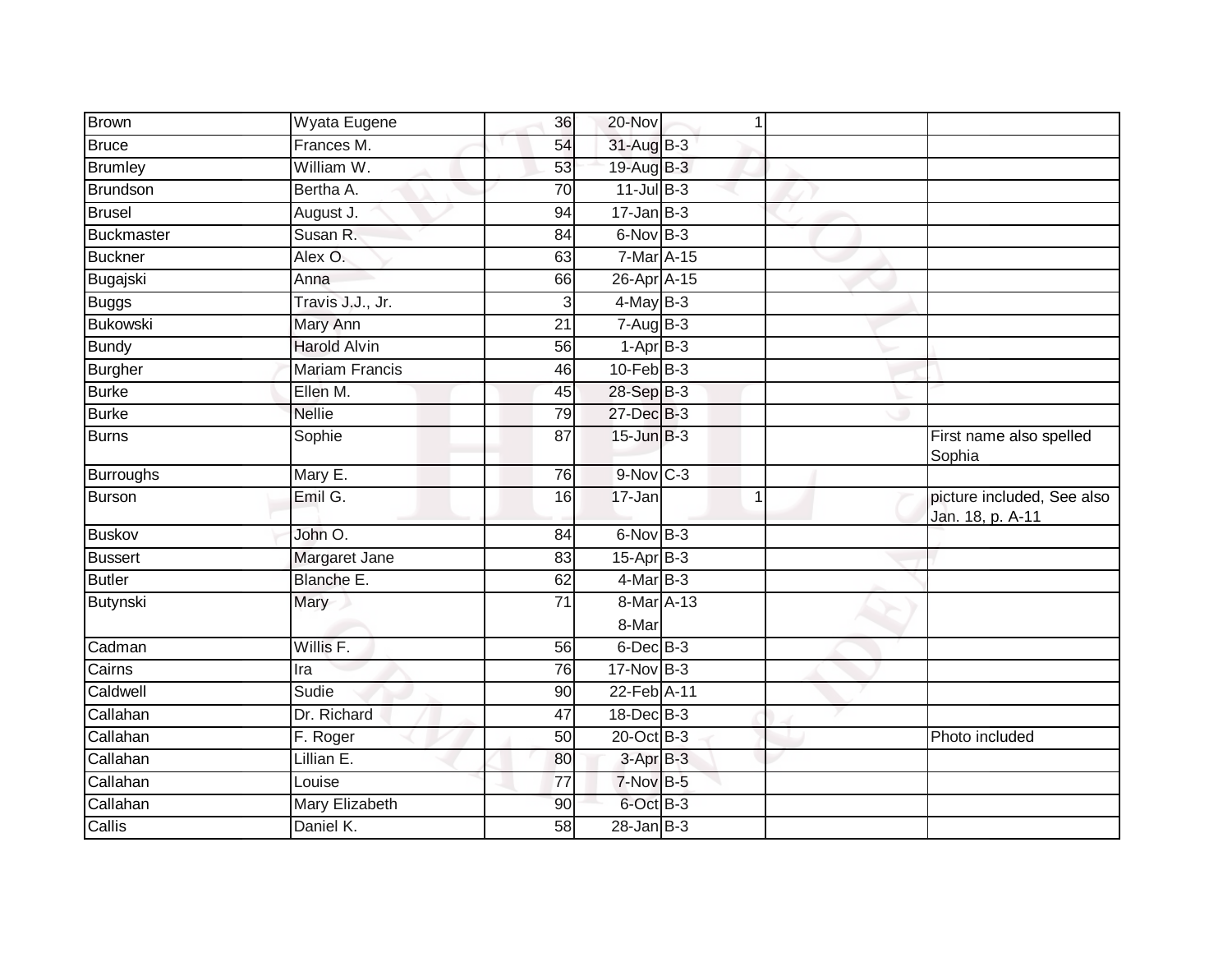| Campbell    | Claude J.         | $\overline{71}$         | 29-May B-3      |  |                          |
|-------------|-------------------|-------------------------|-----------------|--|--------------------------|
| Campbell    | Elroy             | 51                      | 11-Dec B-3      |  |                          |
| Campbell    | James             | 60                      | 25-Jan A-11     |  |                          |
| Campbell    | Lila Ellen        | $\overline{77}$         | $29$ -May B-3   |  |                          |
| Campbell    | Nancy Lee         | 11                      | $14$ -Aug B-3   |  |                          |
|             | Joyce Lillian     | $\overline{\mathbf{4}}$ | $5$ -Jul $B$ -3 |  |                          |
| Camperman   | Mary (Hunt)       | 52                      | $28$ -Jan B-3   |  |                          |
| Capata      |                   |                         |                 |  |                          |
|             | Mary (Hunt)       |                         |                 |  |                          |
| Capehart    | Nancy Elizabeth   | 36                      | 21-Jan          |  | See also Jan. 24, p. B-3 |
| Capehart    | Thomas C.         | 36                      | $21 - Jan$      |  | See also Jan. 24, p. B-3 |
| Carl        | Joseph            | $\overline{77}$         | $1-Feb$ A-13    |  |                          |
| Carlson     | Amelia T.         | 76                      | 24-Aug B-3      |  |                          |
| Carlson     | Joseph Albin      | 66                      | $22$ -May $B-3$ |  |                          |
| Carmen      | Anna              | 82                      | $21-AugB-3$     |  |                          |
| Carmen      | Mary, Sister, OSF | 43                      | 12-Jan A-11     |  |                          |
| Carpenter   | Theodore          | 50                      | 18-Aug A-11     |  |                          |
| Carr        | Edward C.         | 68                      | $19$ -Jun $B-3$ |  |                          |
| Carr        | Frank             | 72                      | $3-AprB-3$      |  |                          |
| Carr        | Leonard C.        | 55                      | $13$ -Jul $B-3$ |  |                          |
| Carr        | Richard W.        | 33                      | $4-NovB-3$      |  |                          |
| Carrier     | Daisy             | 65                      | 19-Aug B-3      |  |                          |
| Carroll     | John H.           | 64                      | $29$ -Jun $B-3$ |  |                          |
| Carroll     | Mary Theresa      | 81                      | 26-Oct B-3      |  |                          |
| Carrouthers | John P.           | 70                      | $29$ -Jul $B-3$ |  |                          |
| Carstensen  | Owen J.           | 55                      | 26-Sep B-3      |  |                          |
| Carter      | <b>Blanche</b>    |                         | $23$ -May B-3   |  |                          |
| Carter      | Dorsey            | 60                      | 25-Oct A-15     |  |                          |
| Carter      | Dorsey R.         | 60                      | 26-Oct B-3      |  |                          |
| Casey       | John J.           | 60                      | 14-Nov B-3      |  |                          |
| Casillas    | Maria (Cuca)      | 65                      | 15-Aug B-3      |  |                          |
| Castaneda   | Mario             | 1                       | 5-Dec B-3       |  |                          |
| Catrin      | Paul              | 79                      | $6$ -Oct $B-3$  |  |                          |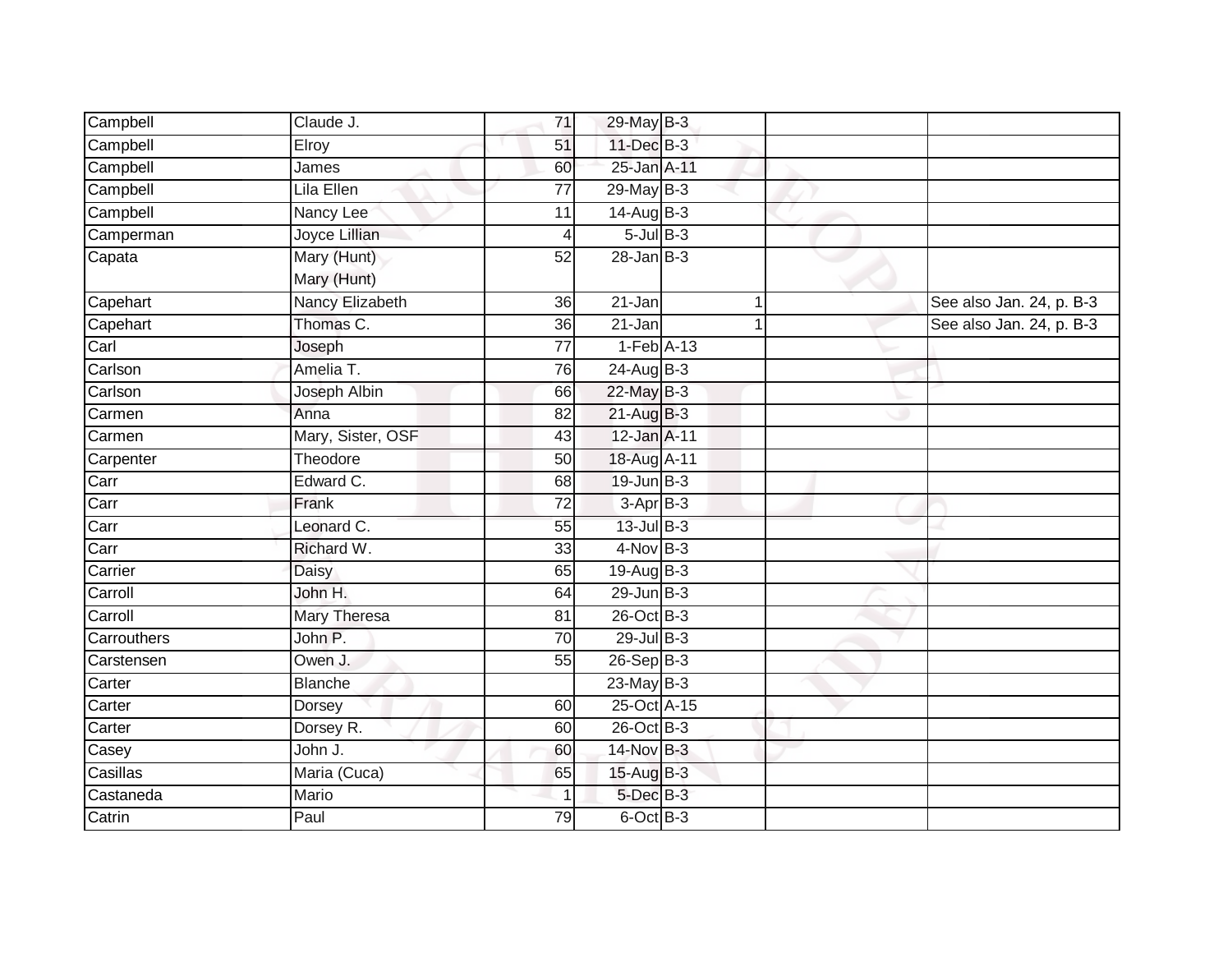| Cavanaugh    | Robert E.                    | 78              | 7-Mar A-15       |   |                                                  |
|--------------|------------------------------|-----------------|------------------|---|--------------------------------------------------|
| Cebulski     | Irene                        | 36              | $1-MayB-3$       |   |                                                  |
| Cekis        | Paul                         | 39              | 3-Apr B-3        |   |                                                  |
| Centracchio  | Louis                        | 51              | $15-Sep$ B-3     |   |                                                  |
| Ceremis      | Mary Sister, OSF             |                 | $5 - Jan A - 9$  |   |                                                  |
| Cerven       | Mary Horney                  | 81              | 18-Nov B-3       |   |                                                  |
| Chambers     | Joseph                       | 72              | $4$ -Feb $ B-3 $ |   |                                                  |
| Champion     | Mary D.                      | 47              | $21$ -Oct B-3    |   | Also see Oct 20, B-3                             |
| Chandik      | Stephen                      | 76              | 28-Oct B-3       |   |                                                  |
| Chapman      | Ruth (Dixie)                 | 63              | 25-Jan A-11      |   |                                                  |
| Charles      | Russell G.                   | 50              | $14$ -Jul B-3    |   |                                                  |
| Chasteler    | Honore (Frenchy)             | 53              | $11$ -Mar $B-3$  |   |                                                  |
| Cheek        | Mayme                        | 61              | 16-May B-3       |   |                                                  |
| Chekich      | <b>Steve</b>                 | 64              | 7-Feb            | 1 |                                                  |
| Cherbak      | <b>Emeric James</b>          | 8 days          | 16-Mar C-3       |   |                                                  |
| Cherbak      | Emery (Ed)                   | 69              | $10$ -Feb $B-3$  |   |                                                  |
| Cherry       | William                      | 72              | $12-Sep$ B-3     |   |                                                  |
| Cherven      | James                        | 19              | 15-Nov           | 1 |                                                  |
| Chevigny     | Julius J., Dr.               | 58              | 19-Jul A-13      |   |                                                  |
| Chidlaw      | Nelle E.                     | $\overline{75}$ | $29-Sep$ B-3     |   |                                                  |
| Chilla       | Andrew, Sr.                  | 85              | $22$ -Mar $B-3$  |   |                                                  |
| Chocholek    | <b>Anna Cieslak</b>          | $\overline{70}$ | $20$ -Nov $B-3$  |   |                                                  |
| Chocholek    | John                         | 72              | 11-Jan A-11      |   |                                                  |
| Christ       | Viola Lena                   | 59              | 26-Jul A-13      |   | Name also spelled Crist--<br>see July 27, p. B-3 |
| Christensen  | Carrie B.                    | 84              | $11-Nov$ B-3     |   |                                                  |
| Christensen  | $\overline{\mathsf{V}}$ erna | 52              | 30-Sep B-3       |   |                                                  |
| Christiansen | Dave                         | 61              | $4-AprB-3$       |   |                                                  |
| Christiansen | Eva                          | 65              | 28-Mar B-3       |   |                                                  |
| Christiansen | Patricia                     | 24              | 18-Sep B-3       |   |                                                  |
| Christoff    | Gizella                      | 56              | 8-Jan A-11       |   |                                                  |
| Chronowski   | Stanley                      | 50              | 29-Dec B-3       |   |                                                  |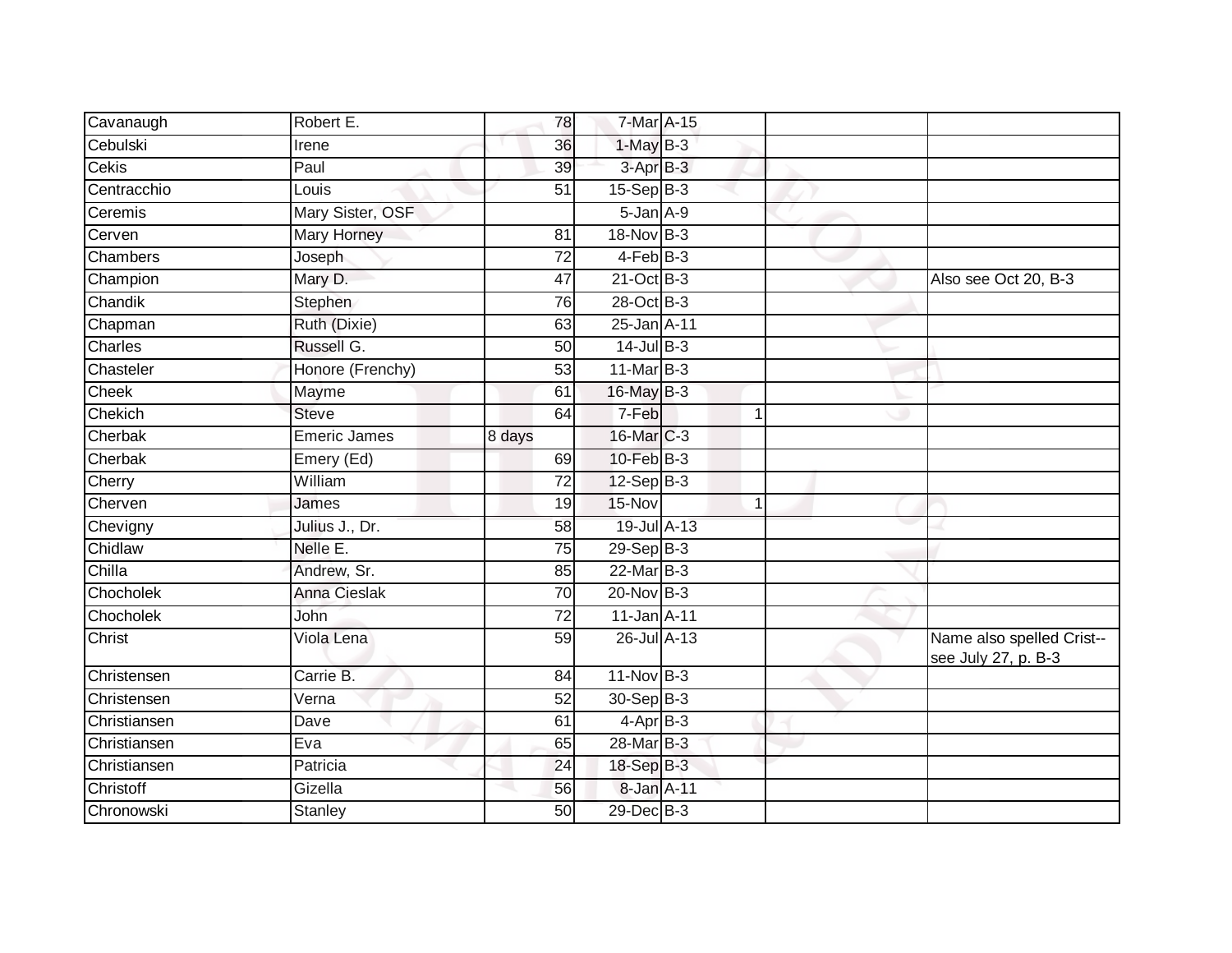| Chubinski      | Stanley                  | 75              | $13$ -Jan $B-3$  |   |  |
|----------------|--------------------------|-----------------|------------------|---|--|
| Chupp          | Daniel                   | 75              | $27 - Jan$ $B-3$ |   |  |
| Churilla       | Elizabeth                | 80              | $27 - Jan$ $B-3$ |   |  |
| Ciceu          | Minnie E.                | 65              | 31-May B-3       |   |  |
| Cichocki       | <b>Stanley</b>           | 68              | 25-Oct A-15      |   |  |
| Cienkus        | Raymond                  | 10              | $19 -$ Jul       | 1 |  |
| Ciezki         | Julia                    | 62              | $21$ -Mar $B-3$  |   |  |
| Cigrand        | Joseph J.                | 60              | 16-May B-3       |   |  |
| Cinotti        | Mary V.                  | 81              | 19-Aug B-3       |   |  |
| Ciovica        | <b>Nick</b>              | $\overline{75}$ | $2$ -Feb $A-11$  |   |  |
| Cipowski       | Edward P.                | 51              | 28-Oct B-3       |   |  |
| Cisco          | Gilbert D.               | 47              | $16$ -Dec $B-3$  |   |  |
| Cislo          | Mieczyslaw (Mike)        | 71              | 29-Jul B-3       |   |  |
| Ciucki         | <b>Theodore Adalbert</b> | 43              | 22-Dec A-17      |   |  |
| Clark          | Joseph                   | 84              | $9-SepB-3$       |   |  |
| Clark          | Lola B.                  | 64              | 3-Oct B-3        |   |  |
| Clarke         | Helen                    | 85              | $6$ -Apr $B$ -3  |   |  |
| Clasper        | Isabelle                 | 76              | $6$ -Jul $B$ -3  |   |  |
| Clausen        | Arnold H.                | 43              | 24-Oct           |   |  |
| <b>Clemens</b> | George C.                | 87              | 15-Apr           |   |  |
| Cloyd          | Florence                 | 63              | 8-May B-3        |   |  |
| Coapstick      | Roy E.                   | 53              | 28-Dec B-3       |   |  |
| Cobb           | <b>Ruth Stilton</b>      | 61              | $2$ -Nov $B-3$   |   |  |
| Coby           | Ralph L.                 | 26              | $25-Sep$ B-3     |   |  |
| Cochran        | Carl T.                  | $\overline{50}$ | 29-Dec B-3       |   |  |
| Cochran        | $\overline{Gus}$         | 78              | $22$ -Mar $B-3$  |   |  |
| Cochrane       | John                     |                 | 3-Aug A-19       |   |  |
| Coffee         | Son                      | infant          | $22$ -Aug $B-3$  |   |  |
| Coffin         | Cordie B.                | 68              | 31-May B-3       |   |  |
| Coffing        | Lloyd A.                 | 59              | 16-Jun B-3       |   |  |
| Coffman        | Alena                    | 87              | 9-May B-3        |   |  |
| Coffman        | <b>Alvin</b>             | 63              | 22-Mar B-3       |   |  |
|                |                          |                 |                  |   |  |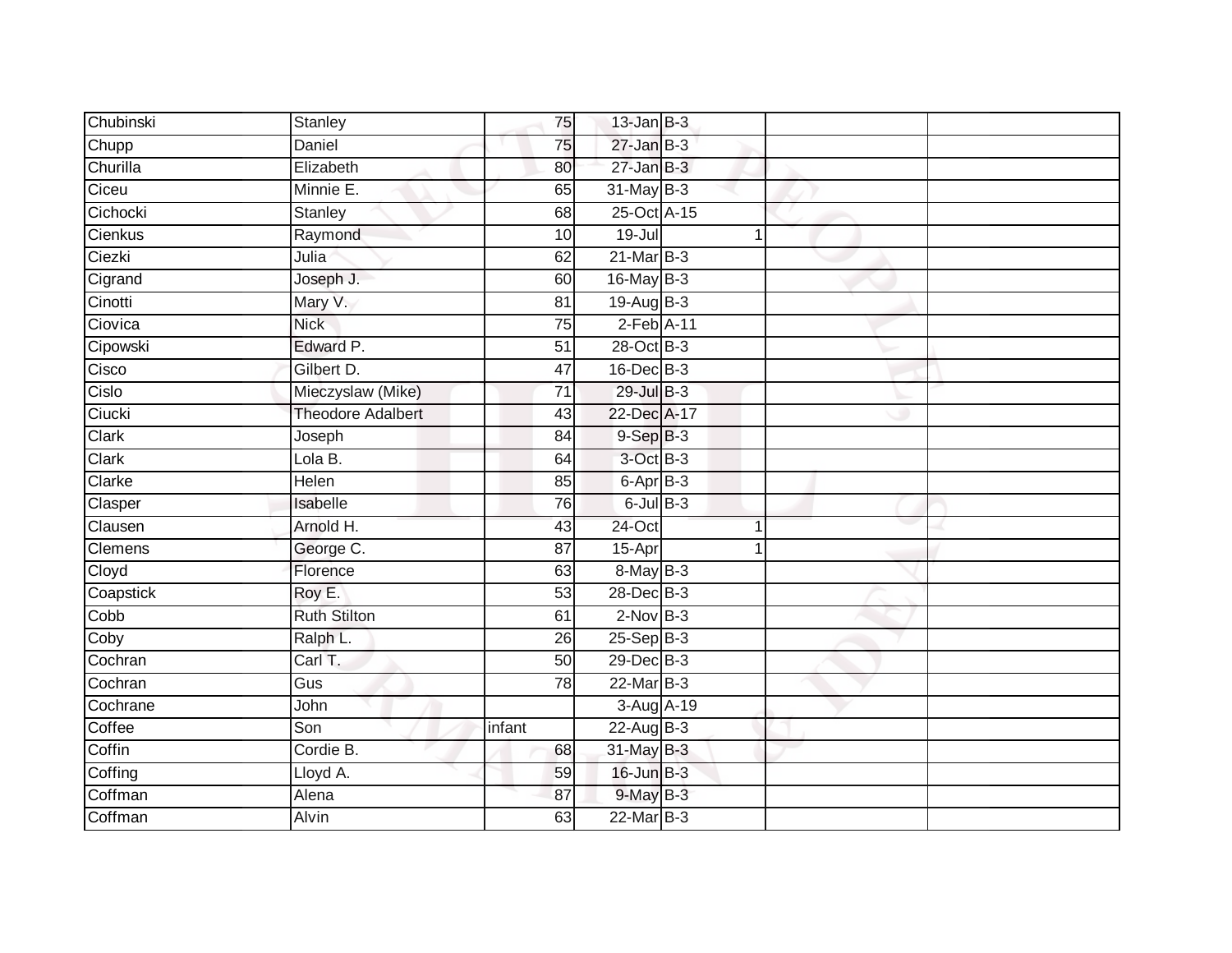| Coffman        | William Harry (Ike)  | 76              | $15$ -Jan B-3     |  |                                             |
|----------------|----------------------|-----------------|-------------------|--|---------------------------------------------|
| Cofran         | Robert I.            | 13              | 15-Dec B-3        |  |                                             |
| Cohen          | Phillip J.           | 78              | 22-Jul B-3        |  |                                             |
| Cole           | Nancy Lee            | 2 1/2 weeks     | $16-SepB-3$       |  |                                             |
| Coleman        | Ralph                | 53              | $21 -$ Jul        |  |                                             |
| Colinski       | Josephine            | 79              | $28$ -Aug B-3     |  | Name spelled Golinski on<br>Aug. 29, p. B-3 |
| <b>Collins</b> | Emery                | 71              | $14$ -Aug B-3     |  |                                             |
| <b>Collins</b> | Vincent              | 56              | 10-Mar A-11       |  |                                             |
| Colwell        | Howard E.            | 45              | $9-$ Sep $B-3$    |  |                                             |
| Compton        | Cordie               | 62              | 13-Nov            |  |                                             |
| Comstock       | Clara M.             | 73              | $17-AugB-3$       |  |                                             |
| Comte          | Carl Joseph          | 81              | 6-Dec B-3         |  |                                             |
| Conarty        | Walter J.            | 87              | 17-Apr B-5        |  |                                             |
| Conneely       | Martin               | 51              | 27-Jul B-3        |  |                                             |
| Connor         | Cornelia M.          | $\overline{57}$ | $13$ -Jun $B-3$   |  |                                             |
| Conrad         | Howard L.            | 54              | 22-Dec A-17       |  |                                             |
| Conroy         | John Gerard          | 1 1/2 days      | $17-Feb$ B-3      |  |                                             |
| Cook           | Collie L.            | 63              | $3$ -Oct $B-3$    |  |                                             |
| Cook           | <b>Marion Luther</b> | 53              | $20-Apr$ B-3      |  |                                             |
| Cook           | William J.           | 73              | 6-Mar B-3         |  |                                             |
| Coots          | Chester              | 37              | 15-Dec B-3        |  |                                             |
| Coots          | Naomi                | 80              | 24-Aug B-3        |  |                                             |
| Copas          | William T.           | 59              | $6 -$ Apr $B - 3$ |  |                                             |
| Cornea         | Victor E.            | 48              | $24$ -Jul B-3     |  |                                             |
| Corning        | Ella Almira          | 81              | $21$ -Feb $B-3$   |  |                                             |
| Corns          | Frank V.             |                 | 30-Sep B-3        |  |                                             |
| Corralejo      | Melquides (Billy)    | 62              | $18$ -Feb $B$ -3  |  |                                             |
| Cortright      | Russell O.           | 46              | 5-Apr A-11        |  |                                             |
| Cory           | Jessie E.            | 68              | 10-May A-15       |  |                                             |
| Coughlin       | <b>Patrick</b>       | 51              | 23-Aug B-3        |  |                                             |
| Covert         | Clarence             | 40              | $27 - Jun$ B-3    |  |                                             |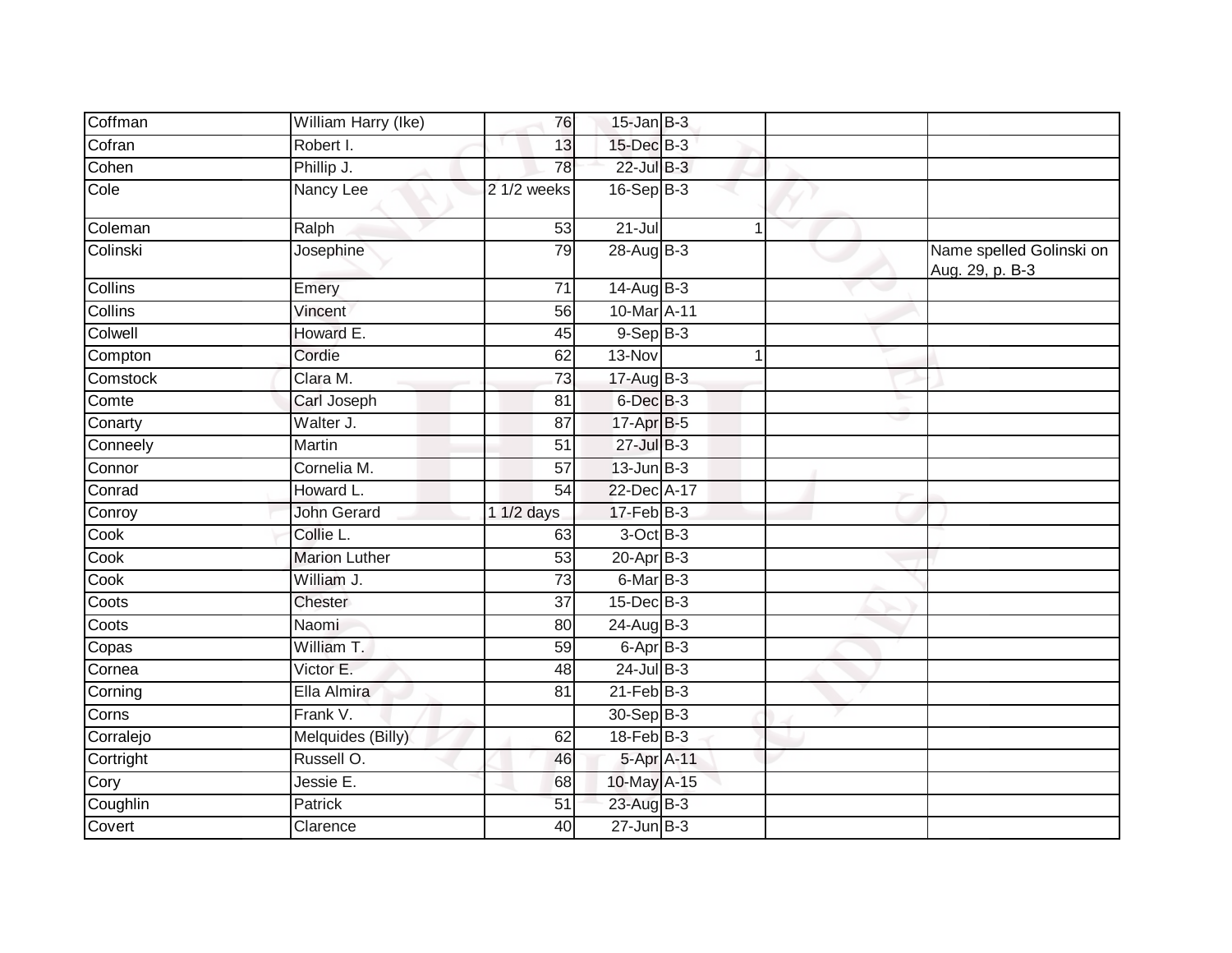| Joseph H.          | 94                 |  |                                                                                                                                                                                                                                                                                                                                                                                                                                                                              |                                                             |
|--------------------|--------------------|--|------------------------------------------------------------------------------------------------------------------------------------------------------------------------------------------------------------------------------------------------------------------------------------------------------------------------------------------------------------------------------------------------------------------------------------------------------------------------------|-------------------------------------------------------------|
| William D.         | 58                 |  |                                                                                                                                                                                                                                                                                                                                                                                                                                                                              |                                                             |
| David E.           | 39                 |  |                                                                                                                                                                                                                                                                                                                                                                                                                                                                              | photos of incident<br>included; see also March<br>4, p. B-3 |
| Wanda Lee          | $\overline{31}$    |  |                                                                                                                                                                                                                                                                                                                                                                                                                                                                              | picture included                                            |
| Jessie             | 90                 |  |                                                                                                                                                                                                                                                                                                                                                                                                                                                                              |                                                             |
| Viola Lena         | 59                 |  |                                                                                                                                                                                                                                                                                                                                                                                                                                                                              | Name also spelled Christ--<br>see July 26, p. A-13          |
| Thomas J.          |                    |  |                                                                                                                                                                                                                                                                                                                                                                                                                                                                              | See also Feb. 18, p. B-3;<br>last name spelled Croat        |
| Thomas J.          | $\overline{73}$    |  |                                                                                                                                                                                                                                                                                                                                                                                                                                                                              | See also Feb. 19, p. B-3;<br>last name spelled Croak        |
| Russell B.         | 70                 |  |                                                                                                                                                                                                                                                                                                                                                                                                                                                                              |                                                             |
| Evelyn             |                    |  |                                                                                                                                                                                                                                                                                                                                                                                                                                                                              |                                                             |
| Morris F.          | 63                 |  |                                                                                                                                                                                                                                                                                                                                                                                                                                                                              |                                                             |
| Leland A.          | 36                 |  |                                                                                                                                                                                                                                                                                                                                                                                                                                                                              |                                                             |
| Robert LeRoy       | 49                 |  |                                                                                                                                                                                                                                                                                                                                                                                                                                                                              |                                                             |
| Frank L.           | 81                 |  |                                                                                                                                                                                                                                                                                                                                                                                                                                                                              |                                                             |
| Asa                | 89                 |  |                                                                                                                                                                                                                                                                                                                                                                                                                                                                              |                                                             |
| Mary C.            | 69                 |  |                                                                                                                                                                                                                                                                                                                                                                                                                                                                              |                                                             |
| Elizabeth A.       | $\overline{73}$    |  |                                                                                                                                                                                                                                                                                                                                                                                                                                                                              |                                                             |
| Frank L.           | 48                 |  |                                                                                                                                                                                                                                                                                                                                                                                                                                                                              |                                                             |
| John               | 49                 |  |                                                                                                                                                                                                                                                                                                                                                                                                                                                                              |                                                             |
| <b>Betty Alice</b> | 10 months          |  |                                                                                                                                                                                                                                                                                                                                                                                                                                                                              |                                                             |
| Alice L.           | 22                 |  |                                                                                                                                                                                                                                                                                                                                                                                                                                                                              |                                                             |
| William C.         | 67                 |  |                                                                                                                                                                                                                                                                                                                                                                                                                                                                              |                                                             |
| Mary               | 88                 |  |                                                                                                                                                                                                                                                                                                                                                                                                                                                                              |                                                             |
|                    | 82                 |  |                                                                                                                                                                                                                                                                                                                                                                                                                                                                              |                                                             |
| Fred               | 64                 |  |                                                                                                                                                                                                                                                                                                                                                                                                                                                                              |                                                             |
|                    | 36                 |  |                                                                                                                                                                                                                                                                                                                                                                                                                                                                              |                                                             |
| Johan Helmer       | 70                 |  |                                                                                                                                                                                                                                                                                                                                                                                                                                                                              |                                                             |
| <b>Bert Steven</b> | 5 weeks            |  |                                                                                                                                                                                                                                                                                                                                                                                                                                                                              |                                                             |
|                    | Charles<br>Nona M. |  | $8$ -Jul $B$ -3<br>$15-Sep$ B-3<br>3-Mar<br>16-Oct B-3<br>12-May $B-3$<br>$27 -$ Jul B-3<br>73 Februay 19 B-3<br>$18$ -Feb $B-3$<br>22-Jul B-3<br>$13$ -Jun $B-3$<br>$7-Nov$ B-5<br>18-May B-3<br>$12$ -Aug $B-3$<br>11-Nov B-3<br>7-Jun A-11<br>$10$ -Nov B-3<br>$20$ -Jul B-3<br>10-Mar A-11<br>$27$ -May B-3<br>28-Dec B-3<br>$20$ -Jul B-3<br>$18$ -Apr $B$ -3<br>3-Oct B-3<br>3-Aug A-19<br>$\overline{3}$ -Nov B-3<br>22-May B-3<br>$15$ -Jun $B-3$<br>$14$ -Aug $B-3$ |                                                             |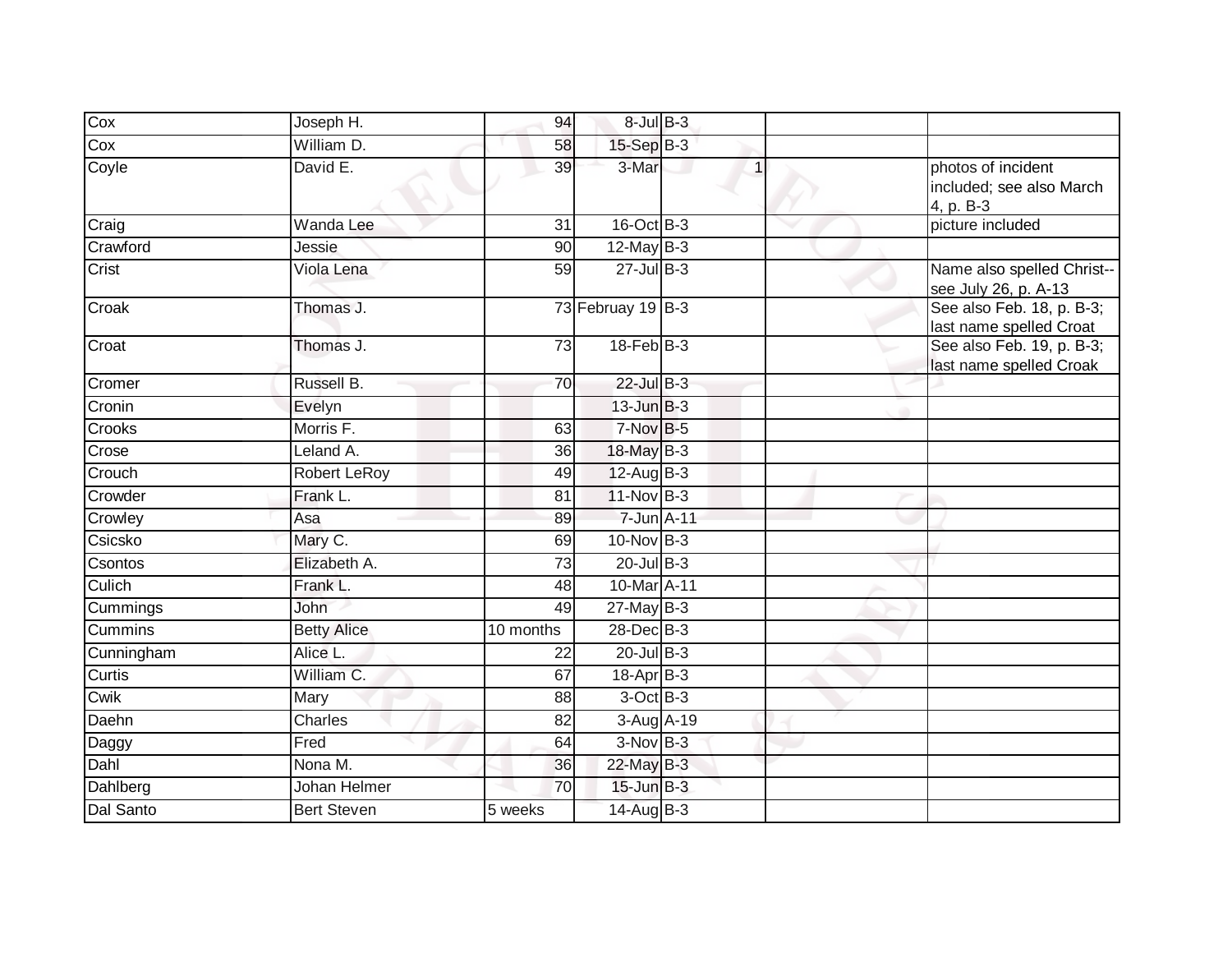| Daly           | Julia G.               | $\overline{78}$ | $12$ -Jun $B-3$       |   |                        |
|----------------|------------------------|-----------------|-----------------------|---|------------------------|
| Daly           | William T. (Bill)      | 65              | $27 - Jan$ $B-3$      |   |                        |
| Dankenbring    | Robert                 | 32              | $24 -$ Jul            | 1 | See also July 25, p. 1 |
| Darin          | Pearl Irene            | 57              | $1-Dec$ B-3           |   |                        |
| <b>Darlak</b>  | John J.                | $\overline{70}$ | 11-Jan A-11           |   |                        |
| Darling        | Lowell (Maynard)       | 58              | $17 - Jan$ $B-3$      |   |                        |
| Darlson        | Mary Almason           | 46              | $25-Sep$ B-3          |   |                        |
| Darnell        | Charles B.             | 32              | $4-AprB-3$            |   |                        |
| Darnell        | Eula                   | 71              | $14-Oct$ B-3          |   |                        |
| Darnell        | Samuel E.              | $\overline{81}$ | $18-Sep$ B-3          |   |                        |
| Darrough       | <b>Janet Eileen</b>    | infant          | 19-Sep A-11           |   |                        |
| Dassel         | Loretto                | $\overline{73}$ | 24-Aug B-3            |   |                        |
| Daugherty      | <b>Patrick Michael</b> | 14              | $14$ -Apr $B-3$       |   |                        |
| Davies         | Elwyn                  | 58              | 6-Apr B-3             |   |                        |
| <b>Davis</b>   | Harry                  | 55              | 25-May C-3            |   |                        |
| Davis          | <b>Lucille Marie</b>   | 66              | 13-Nov B-3            |   |                        |
| <b>Davis</b>   | Raymond M.             | $\overline{36}$ | 30-Jun A-11           |   |                        |
| Dawson         | James                  | 97              | $4$ -Oct B-3          |   |                        |
| Day            | Howard                 | 66              | $2$ -Jun $A-9$        |   |                        |
| Dayton         | William                | 93              | $15$ -Jul $B-3$       |   |                        |
| De Bold        | Fern                   | 72              | $2$ -Jun $A-9$        |   |                        |
| Deason         | Robert A.              | $\overline{33}$ | $4-SepB-3$            |   |                        |
| <b>Debbert</b> | Albert F.              | 65              | $9$ -Oct $B$ -3       |   |                        |
| Dec            | Mary                   | $\overline{75}$ | $20$ -Oct B-3         |   |                        |
| DeChantal      | LeRoy W.               | 60              | 18-May B-3            |   |                        |
| <b>DeCook</b>  | <b>Bertha</b>          |                 | 13-Apr <sub>B-3</sub> |   |                        |
| Deering        | Richard                | 66              | $13-Sep$ B-3          |   |                        |
| <b>DeGraff</b> | Walter C.              | 56              | $23$ -Nov B-3         |   |                        |
| DeLaney        | Stanley (Pope)         | 55              | 10-Oct A-13           |   |                        |
| Delassus       | Ray A.                 | 73              | 8-May B-3             |   |                        |
| Delp           | Henry E.               | 73              | $2$ -Nov $B-3$        |   |                        |
| Dembowski      | Lawrence               | $\overline{78}$ | $1-Feb$ A-13          |   |                        |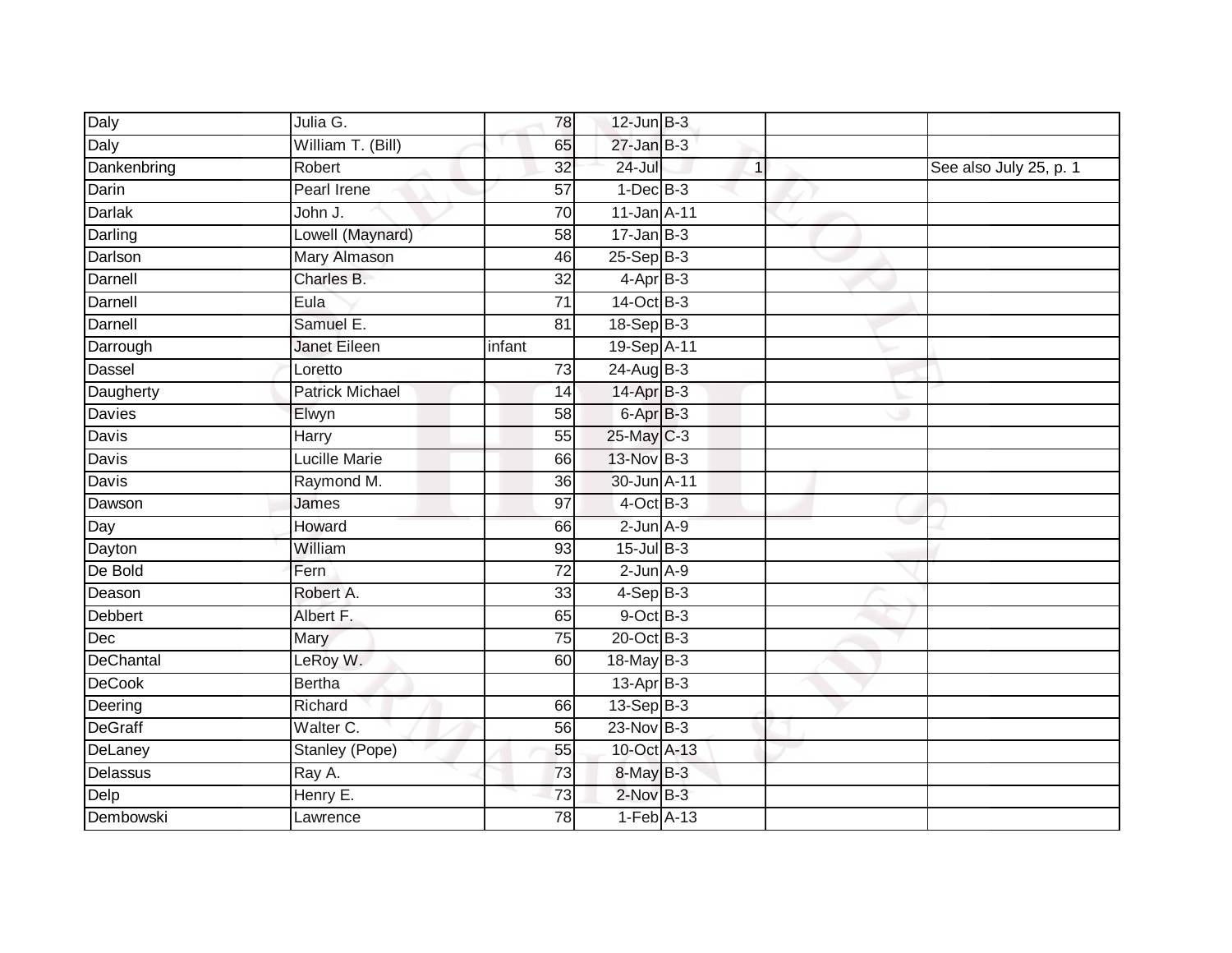| Demkovich      | Richard               | 26              | $29$ -Jun $B-3$ |  |  |
|----------------|-----------------------|-----------------|-----------------|--|--|
| Demski         | <b>Elizabeth Felo</b> |                 | 7-Sep B-3       |  |  |
| Denham         | Colan                 | $\overline{72}$ | $12-Sep$ B-3    |  |  |
| Dent           | Harry                 | 69              | 7-Feb B-3       |  |  |
| Derner         | Hans John             | 68              | $16$ -Jun $B-3$ |  |  |
| <b>Detrick</b> | Herbert W., Jr.       | 40              | 13-May B-3      |  |  |
| Dewey          | Lottie A.             | 68              | $22-Apr$ B-3    |  |  |
| DeYoung        | Anthony               | 75              | $7-Dec$ B-3     |  |  |
| DeYoung        | Evelyn L.             | 35              | 11-Oct A-17     |  |  |
| DeYoung        | Hilda                 | 79              | $13$ -Jan B-3   |  |  |
| <b>Dheur</b>   | Alphonse              | 53              | $18-Apr$ B-3    |  |  |
| Diamond        | Lena (Krieger)        | 65              | 16-Nov B-3      |  |  |
| Dickelman      | Anna                  | 83              | $16$ -Oct B-3   |  |  |
| Dickson        | James O.              | 74              | 27-Sep A-11     |  |  |
| Diesendorf     | John D.               | 80              | 5-Oct B-3       |  |  |
| Dill           | Cheryl                | $\overline{2}$  | 17-Nov B-3      |  |  |
| Dill           | Harry                 | 5               | 17-Nov B-3      |  |  |
| Dill           | Ruby                  | 24              | 17-Nov B-3      |  |  |
| Dilling        | Leo T.                | 52              | $27$ -Jun $B-3$ |  |  |
| <b>Dillon</b>  | Alice G.              | $\overline{70}$ | $21$ -Aug $B-3$ |  |  |
| <b>Dimmock</b> | Alfred J.             | $\overline{72}$ | $4$ -Jan $B-3$  |  |  |
| Dineen         | Raymond J.            | 63              | $4$ -Dec $B-3$  |  |  |
| Dingwall       | Thomas                | 70              | 27-Dec B-3      |  |  |
| Dishmon        | Pearl M.              | 74              | $21-Sep$ B-3    |  |  |
| Dixon          | Henry, Sr.            | 69              | 22-Mar B-3      |  |  |
| <b>Djukic</b>  | Jovo                  | 67              | 30-Mar B-3      |  |  |
| <b>Dobosz</b>  | John (Morgan)         | 58              | 13-May B-3      |  |  |
| <b>Doffin</b>  | <b>Isabella Anna</b>  | 63              | 13-Mar B-3      |  |  |
| Doherty        | Catherine F.          | 72              | 18-Oct B-3      |  |  |
| <b>Dokes</b>   | Ralph W.              | 76              | $11$ -Jul $B-3$ |  |  |
| Dolato         | Helen (Nell)          | 63              | $7$ -Jul $B-3$  |  |  |
| Dombrowski     | Joseph                | $\overline{83}$ | $9-$ Sep $B-3$  |  |  |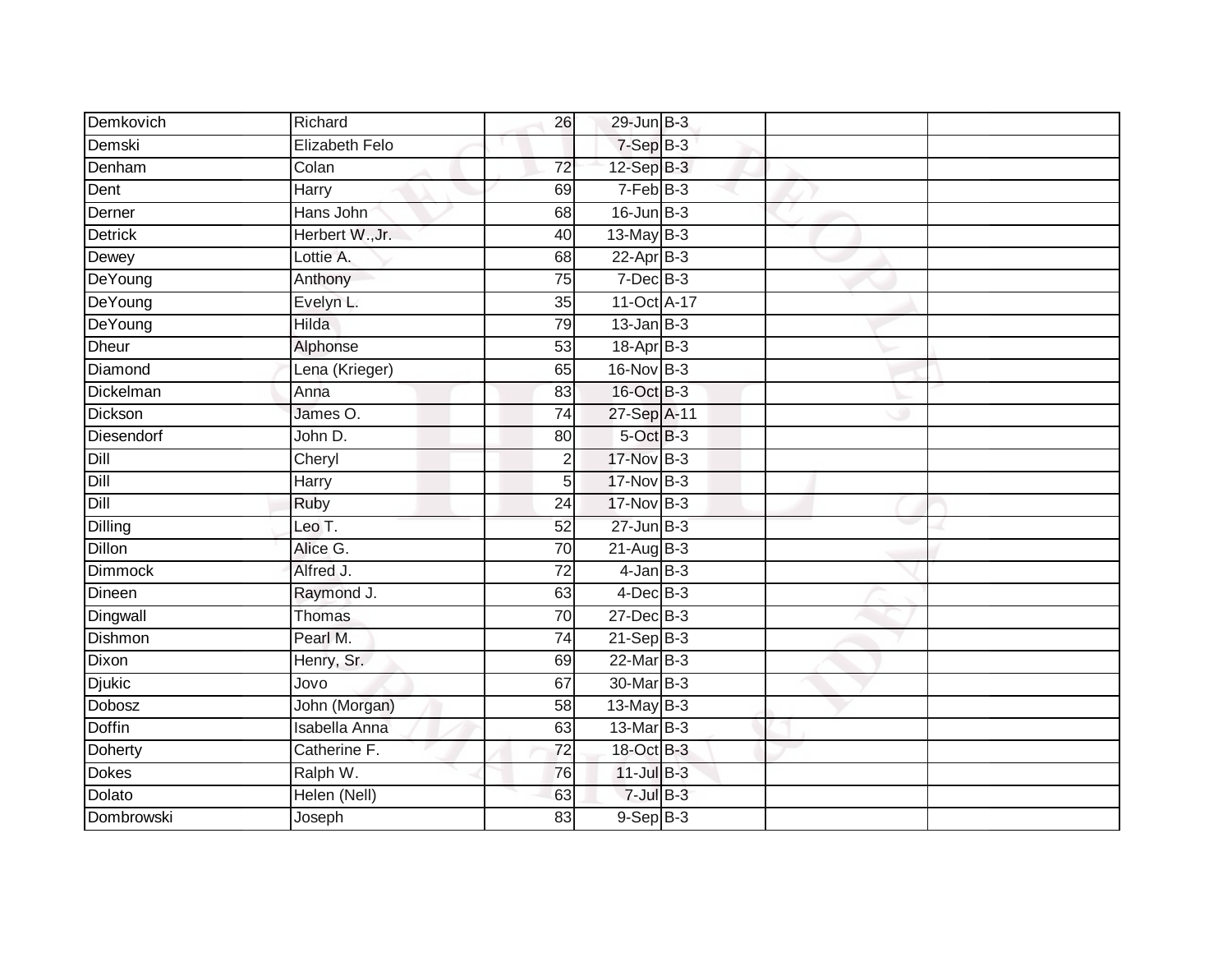| Dombrowski      | Sophie                | 81             | 8-Jan A-11       |                |                            |
|-----------------|-----------------------|----------------|------------------|----------------|----------------------------|
| Domin           | John, Sr.             | 66             | $16$ -Jun $B-3$  |                |                            |
| Dominguez       | Jose N.               | 27 months      | 8-Sep B-3        |                |                            |
| Dominiak        | Anthony               | 70             | $21$ -Mar $B-3$  |                |                            |
| <b>Domke</b>    | Emma                  | 82             | $13-Oct$ B-3     |                |                            |
| Dommer          | Anna                  | 36             | $13-Sep$ B-3     |                |                            |
| Donley          | Myra Z.               | 61             | $21$ -Feb $B-3$  |                |                            |
| Doppler         | <b>Barbara Gail</b>   | 31/2<br>months | $13-Sep$ B-3     |                |                            |
| Doria           | Helen (Helbling)      | 49             | 31-Oct A-15      |                |                            |
| Dorman          | <b>Vicki Nell</b>     | 2 months       | 28-Nov A-15      |                |                            |
| Dorsey          | James                 | 15             | $1-Jul$          | 1              | picture included           |
| Dorsey          | Joseph A.             | 70             | 6-Sep A-15       |                |                            |
| Dorton          | Harry L.              | 78             | 5-Feb B-3        |                |                            |
| Doti            | Joseph                | 28             | 31-Aug           | $\overline{1}$ | photo of incident included |
| Dovell          | Harry                 | 66             | 31-Aug B-3       |                |                            |
| <b>Dozier</b>   | <b>Opehlia Violet</b> |                | 18-Dec B-3       |                |                            |
| <b>Drake</b>    | Mariann               | 41             | $21$ -Dec $B-3$  |                |                            |
| <b>Drasic</b>   | Riza                  | 70             | 24-Oct A-15      |                | aka Drazic, Reza           |
| <b>Dratwa</b>   | Stephen (Steve)       | 68             | 20-Sep A-9       |                |                            |
| Drayn           | Oscar                 |                | 9-Jun A-19       |                |                            |
| <b>Drazic</b>   | Reza                  | 70             | $24$ -Oct A-15   |                | aka Drasic, Reza           |
| <b>Drew</b>     | Mary Lee              | 70             | $8$ -May $B-3$   |                |                            |
| <b>Driscoll</b> | Daniel                | 71             | 30-Mar B-3       |                |                            |
| Driussii        | <b>Attilio</b>        | 85             | 5-Jan A-9        |                |                            |
| Drummer         | George F.             |                | $31$ -May B-3    |                |                            |
| Dubroka         | Martha                | 35             | $19$ -Dec $B$ -3 |                |                            |
| Dubrowski       | Anna                  | 4              | 8-Jul            |                |                            |
| Duchich         | Mitchell M.           | 78             | 16-Nov B-3       |                |                            |
| Dugger          | Frank S.              | 56             | 7-Jun A-11       |                |                            |
| Dull            | Dora                  | 68             | 11-Mar B-3       |                | Name also spelled Dulli    |
| Dulli           | Dora                  | 68             | $11-MarB-3$      |                | Name also spelled Dull     |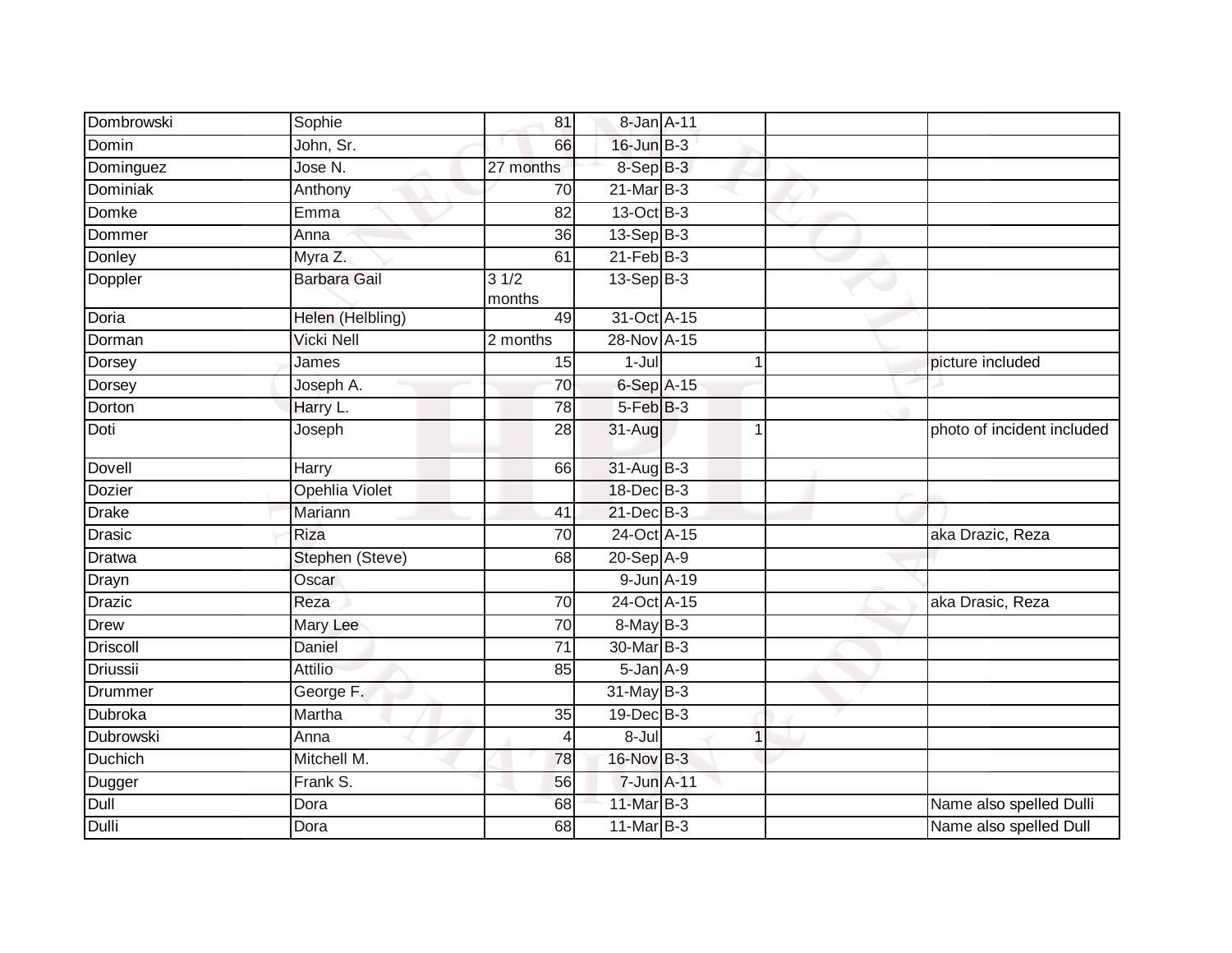| Duncan            | Jerrold F.                | 68              | $5$ -Jul $B$ -3   |   |                |                                                |
|-------------------|---------------------------|-----------------|-------------------|---|----------------|------------------------------------------------|
| Dunn              | Ary                       | 78              | $22$ -Jul B-3     |   |                |                                                |
| Dunning           | Harold H.                 | 68              | $12-Sep$ $B-3$    |   |                |                                                |
| Durand            | Rev. James H.             |                 | $24$ -Jan B-3     |   |                |                                                |
| Durco             | Anna                      | 69              | $10-Apr$ B-3      |   |                |                                                |
| Dvorscak          | Mary                      | 78              | $11$ -Feb $ B-3 $ |   |                |                                                |
| <b>Dziadowicz</b> | Caroline                  |                 | $31$ -May B-3     |   |                |                                                |
| Dzurovcak         | John                      | 83              | $24$ -Apr $B-3$   |   |                |                                                |
| Easto             | <b>Henry Burr</b>         | 81              | $6$ -Jun $B$ -3   |   |                |                                                |
| Ebert             | <b>Bernard (Bernie)</b>   | $\overline{50}$ | $27$ -May B-3     |   |                |                                                |
| Ebrahim           | Frank                     | 71              | $15$ -Jul B-3     |   |                |                                                |
| Echt              | Albert I.                 | 56              | $25-Sep$ $B-3$    |   |                |                                                |
| Edmondson         | <b>Harold Lee</b>         | 37              | $5$ -Jul $B-3$    |   |                |                                                |
| Edwards           | James                     | 62              | $5$ -Jul $B$ -3   |   |                |                                                |
| Edwards           | Orville C. (Rusty)        | 62              | $3$ -Jan $B-3$    |   |                |                                                |
| Edwards           | Pinckney (Skippy). T-Sgt. | 30              | $1$ -Jun $B-3$    |   |                | picture included                               |
| Eenigenburg       | Raymond                   | 43              | $10$ -Jun $B-3$   |   |                |                                                |
| <b>Ehlers</b>     | Sophia                    | $\overline{73}$ | $12-Apr$ B-3      |   |                |                                                |
| Ehlert            | Georgine Schaaf           | 44              | 19-Jul A-13       |   |                |                                                |
| Eichhorn          | Frederick F.              | $\overline{59}$ | $11$ -Dec $B-3$   |   |                | Photo included                                 |
| Eierman           | Albert                    | 47              | 18-Jul            |   | $\overline{1}$ |                                                |
| Eilbacher         | Mrs. J. A.                | 59              | 17-Apr B-5        |   |                |                                                |
| Einsele           | Michael                   | 83              | $27 -$ Jul B-3    |   |                |                                                |
| Einsele           | <b>Nick</b>               | 88              | $12-Auq$          | 1 |                | picture included                               |
| Eisenhutt         | Lillian                   | $\overline{73}$ | $6$ -Dec $B$ -3   |   |                |                                                |
| Elman             | Garet                     | 53              | $4$ -Apr $B-3$    |   |                |                                                |
| Engel             | Anna                      | 81              | $25$ -Mar $B-3$   |   |                | Name also spelled Engle<br>on March 24, p. B-3 |
| Engel             | Minnie                    | 85              | 14-Mar B-3        |   |                |                                                |
| Engle             | Anna                      | 81              | 24-Mar B-3        |   |                | Name also spelled Engel<br>on March 25, p. B-3 |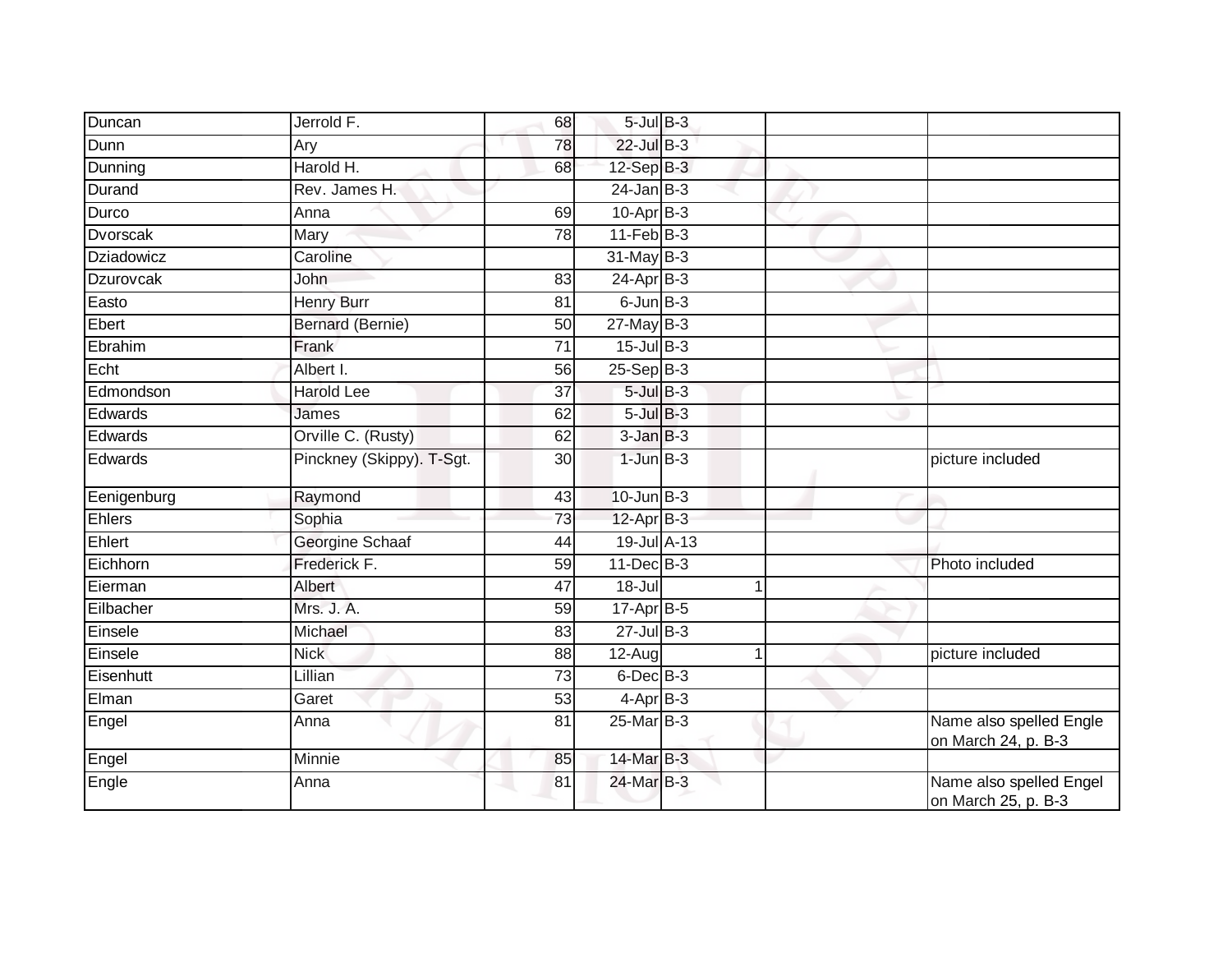| Enocksen     | Karen I.             | 89                  | $2$ -Oct $B-3$  |                | Name also spelled<br>Knocksen |
|--------------|----------------------|---------------------|-----------------|----------------|-------------------------------|
| Enright      | Dennis J.            | 18                  | 21-Feb          | $\overline{1}$ | See also Feb. 22, p. A-11     |
| Ensweiler    | Charles H.           | 64                  | 17-Nov B-3      |                |                               |
| Ensweiler    | Peter                | 95                  | 13-Oct B-3      |                |                               |
| Escamilla    | Tereso               | 60                  | $11-Nov$ B-3    |                |                               |
| Escher       | Edward P.            | 68                  | 12-Oct B-3      |                | Second page B-3               |
| Estes        | <b>Henry Clay</b>    | 70                  | $27$ -May $B-3$ |                |                               |
| <b>Estok</b> | John                 | $\overline{75}$     | $5 - Jan A - 9$ |                |                               |
| Estrada      | Eliseo               | 35                  | 27-Sep          | 1              |                               |
| Etter        | Elna                 | $\overline{73}$     | $21$ -Jan B-3   |                |                               |
| Etter        | Harry F.             | 67                  | 5-Oct B-3       |                |                               |
| Evans        | Catherine            | 73                  | $19$ -Jun $B-3$ |                |                               |
| Evans        | Catherine E.         | 49                  | $3$ -Jan $B-3$  |                |                               |
| Evans        | Emily                | 69                  | 28-Apr A-11     |                |                               |
| Evans        | Lena                 | $\overline{52}$     | $14$ -Apr $B-3$ |                |                               |
| Evans        | Robert S.            | 87                  | $27$ -May $B-3$ |                |                               |
| Everett      | James D.             | 87                  | 23-Oct B-3      |                |                               |
| Ewing        | <b>Christine Ann</b> | 8 months            | $15$ -May B-3   |                |                               |
| Fadda        | Christopher James    | $\overline{5}$ days | 26-Apr A-15     |                |                               |
| Fagan        | Charles (Pat)        | 60                  | 16-Dec B-3      |                |                               |
| Fagan        | John P.              | 83                  | 19-Oct B-3      |                |                               |
| Falda        | John                 | 78                  | 24-Mar B-3      |                |                               |
| Fanzlaw      | Arthur W.            | 66                  | 8-Nov A-11      |                |                               |
| Farmer       | <b>Sarah Frances</b> | 72                  | 15-Aug B-3      |                |                               |
| Fasan        | Irving E.            | 63                  | 28-Aug B-3      |                | picture included              |
| Faulkner     | Stella M             | 91                  | 17-Mar B-3      |                |                               |
| Favor        | Mary H.              | 65                  | $22$ -Mar $B-3$ |                |                               |
| Fazio        | Teresa L.            | 41                  | 24-Oct          | $\mathbf{1}$   |                               |
| Fech         | Mary                 | 64                  | $4$ -Dec $B-3$  |                |                               |
| Fedder       | Gertrude             | 70                  | $8 - AprB - 3$  |                |                               |
| Fedorenko    | John                 | 66                  | $29$ -Feb $A-9$ |                |                               |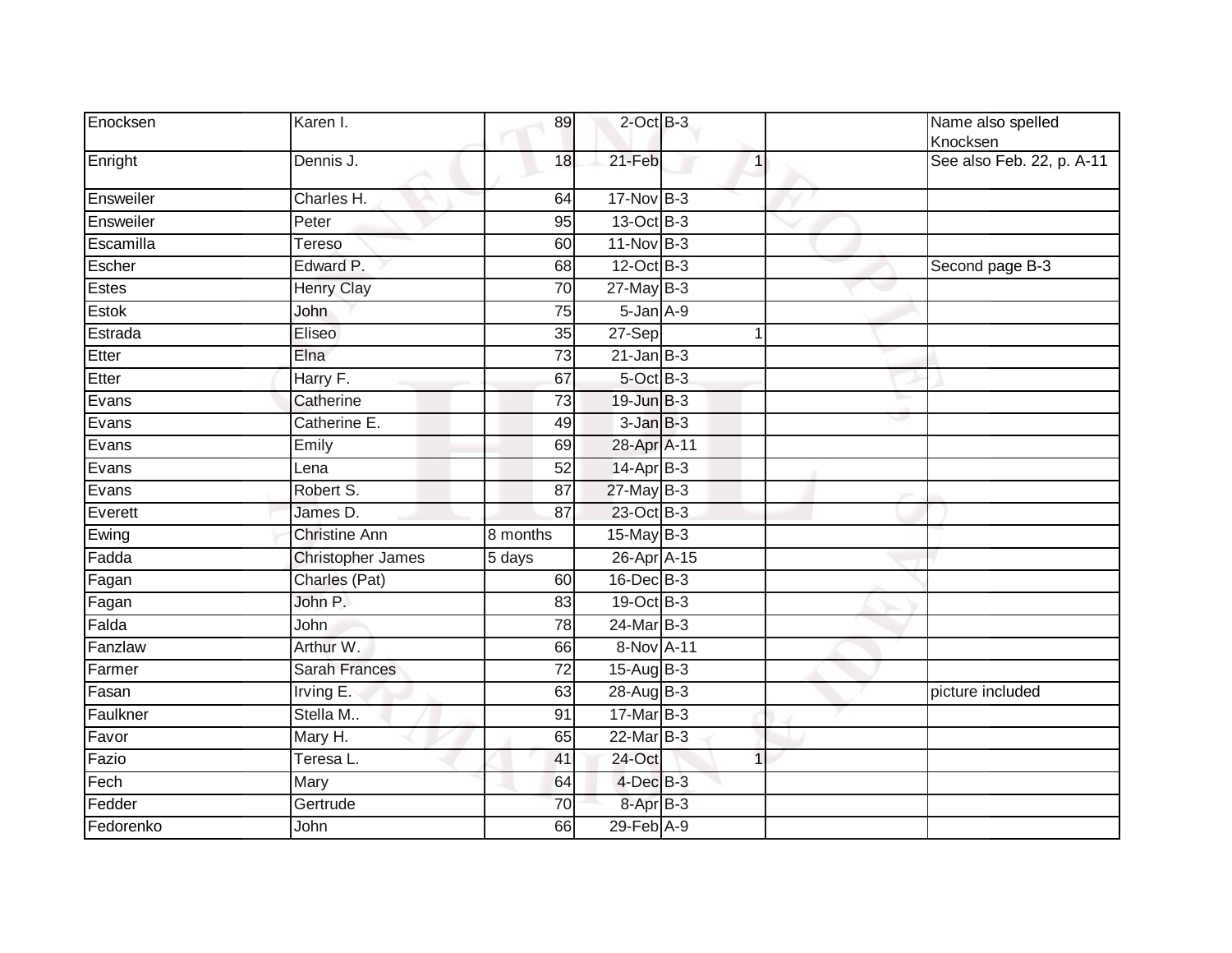| Feigenbaum    | Pauline              | 65             | $24$ -Jul $B-3$    |     |   |                                                |
|---------------|----------------------|----------------|--------------------|-----|---|------------------------------------------------|
| Feledy        | Anna                 | 60             | 6-Oct B-3          |     |   |                                                |
| Femiak        | Mary                 | 78             | $11$ -Feb $B-3$    |     |   |                                                |
| Fenstermaker  | Harry                | 61             | 28-Jul A-11        | - 1 |   | Name also spelled<br>Fernstermaker             |
| Ferguson      | <b>Billy Joe</b>     | 3 months       | $25-Nov$ B-3       |     |   |                                                |
| Fernandez     | Snowbelle            | 70             | 18-Jul A-11        |     |   |                                                |
| Fernstermaker | Harry                | 61             | 28-Jul A-11        |     |   | Name also spelled<br>Fenstermaker              |
| Ferrantella   | Bernardoo            | 76             | 18-Mar B-3         |     |   |                                                |
| Ferry         | Mont                 | 57             | $2$ -Oct $B-3$     |     |   |                                                |
| Ficht         | Jacob J.             | 65             | $2-MayB-3$         |     |   |                                                |
| Field         | Emmett D.            | 71             | 12-Aug B-3         |     |   |                                                |
| Fignar        | Peter                | 54             | $17-AugB-3$        |     |   |                                                |
| Filar         | Valentine            | 68             | 13-May B-3         |     |   |                                                |
| Finck         | Lillian L.           | 73             | 10-Jun B-3         |     |   |                                                |
| Findling      | Renata               | 67             | $1-SepB-3$         |     |   |                                                |
| Fineman       | Benjamin             | 50             | 20-Mar A-2         |     |   | picture included; see also<br>March 21, p. B-3 |
| Fineman       | Edith                | 48             | 20-Mar A-2         |     |   | picture included; see also<br>March 21, p. B-3 |
| Finks         | Roy                  | 73             | 24-May B-3         |     |   |                                                |
| Fischer       | <b>Sally Mae</b>     | $\overline{9}$ | 18-Sep B-3         |     |   |                                                |
| Fiscus        | Zacharias F.         | 91             | $1-Sep$ B-3        |     |   |                                                |
| Fisher        | <b>Benita Gale</b>   | 1 day          | 10-Aug B-3         |     |   |                                                |
| Fisher        | Clara                | 65             | 22-Mar B-3         |     |   |                                                |
| Fitzgerald    | Anna                 |                | $2$ -Jun $A-9$     |     |   |                                                |
| Fitzgerald    | <b>John Nicholas</b> | 86             | 18-Nov B-3         |     |   |                                                |
| Fitzgerald    | Walter               | 55             | 27-Jan             |     | 1 |                                                |
| Fitzpatrick   | William              | 65             | $10$ -Jun $B-3$    |     |   |                                                |
| Fizer         | Omar D.              | 76             | 20-Oct B-3         |     |   |                                                |
| Fleck         | Catherine M.         | 50             | 26-May B-3         |     |   |                                                |
| Fleming       | Elda Mae             | 33             | $13-\text{Sep}B-3$ |     |   |                                                |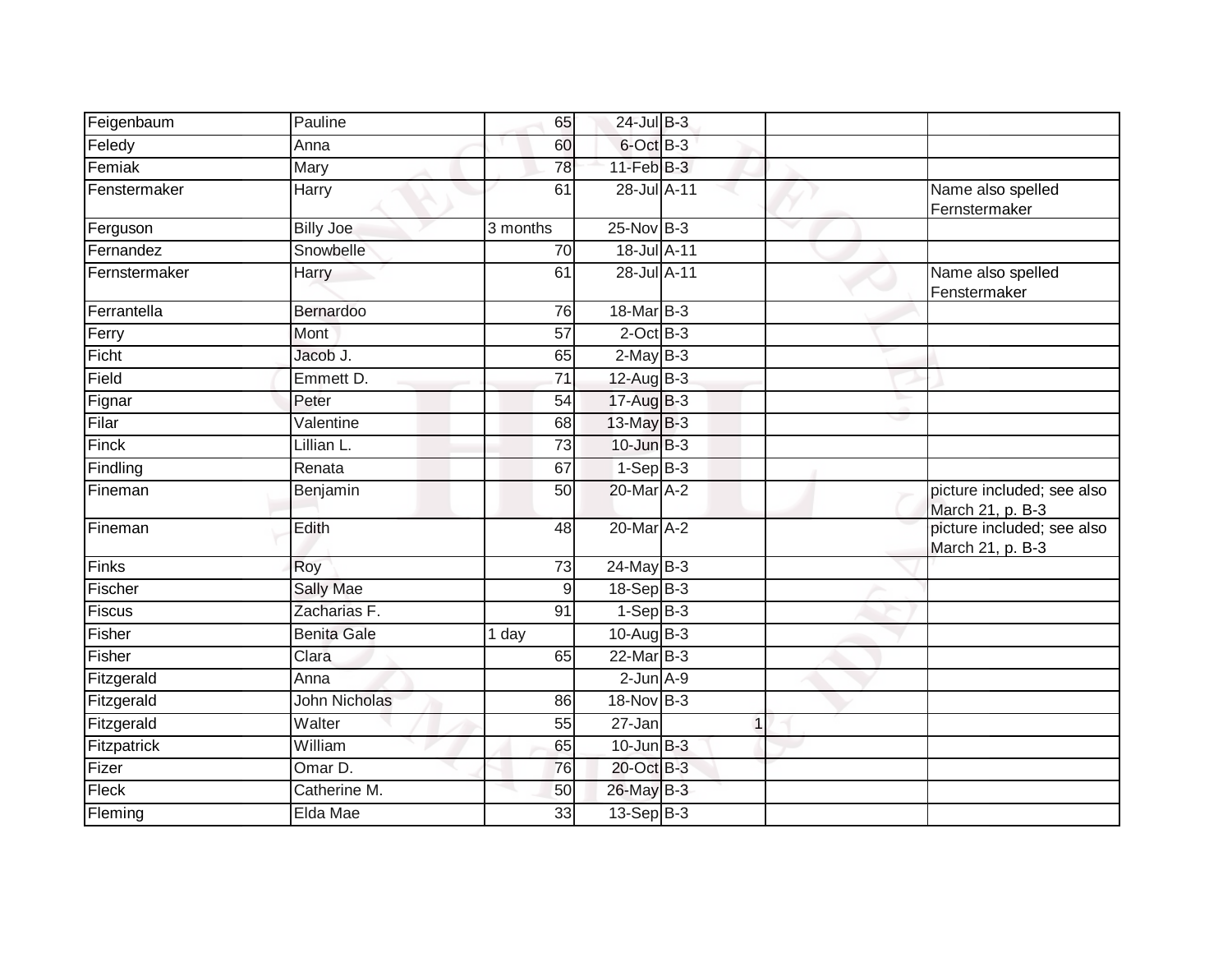| Fleming       | Frank J.              | 69              | 21-Nov B-3      |                |   |                                               |
|---------------|-----------------------|-----------------|-----------------|----------------|---|-----------------------------------------------|
| Flemion       | Marion                | 51              | 8-May B-3       |                |   |                                               |
| Fletcher      | William               | 78              | $12$ -Aug B-3   |                |   |                                               |
| Fletemeyer    | May S.                |                 | 8-Feb A-15      |                |   | See also Feb. 9, p. A-11,<br>picture included |
| Flint         | Donald J. (Duke)      | 44              | 15-Mar B-3      |                | ▽ |                                               |
| Fliter        | Charles, Sr.          | 44              | $9$ -May $B-3$  |                |   |                                               |
| Flom          | <b>Nettie</b>         |                 | 23-Feb A-15     |                |   |                                               |
| <b>Florek</b> | Stanley, Sr.          | 63              | 19-Sep A-11     |                |   |                                               |
| Florence      | Louis <sup>®</sup>    | 68              | $5 - Jun$ $B-3$ |                |   |                                               |
| Flores        | Maria                 | 65              | $24$ -Mar $B-3$ |                |   |                                               |
| Flores        | Rosa A.               | 56              | 28-Dec B-3      |                |   |                                               |
| Foose         | Ray E.                | 40              | 20-May B-3      |                |   |                                               |
| Forbis        | Della H.              | 86              | 17-Oct A-15     |                |   |                                               |
| Forcht        | <b>Betty</b>          |                 | 28-Jun B-3      |                |   |                                               |
| Ford          | Dr. Eugene B.         | $\overline{70}$ | 6-Sep A-15      |                |   |                                               |
| Ford          | Russell E.            | 69              | $16$ -Dec $B-3$ |                |   |                                               |
| Forkasdi      | Julia                 | 46              | $3 - Jun$ $B-3$ |                |   |                                               |
| Forsythe      | Charles               | 69              | $15$ -Jan B-3   |                |   | On Jan. 17, p. B-3, age is<br>given as 67     |
| Foss          | Stanley D.            | 47              | $15-Sep$ B-3    |                |   |                                               |
| Foster        | Gordon                | 8               | $7 -$ Jul       | $\mathbf{1}$   |   |                                               |
| Fountaine     | William               | 52              | 17-Oct A-15     |                |   |                                               |
| Foutch        | Robert D.             | 37              | 11-Apr          | $\overline{1}$ |   |                                               |
| Fouts         | June                  | 27              | 3-Oct B-3       |                |   |                                               |
| Fowdy         | Charles W.            | 54              | 7-Jun A-11      |                |   |                                               |
| Fox           | Mary Jane             | $\overline{88}$ | $4$ -Feb $B-3$  |                |   |                                               |
| Francisco     | Geneva S.             | 44              | $21$ -Jan B-3   |                |   |                                               |
| Francoeur     | Lawrence J. (Frenchy) | 52              | $8$ -May $B$ -3 |                |   |                                               |
| Franczyk      | John                  | 76              | 26-Jun B-3      |                |   |                                               |
| Franklin      | Dr. Wesley B.         | 79              | 25-Oct A-15     |                |   |                                               |
| Franklin      | Mrs. George L.        | 50              | 19-Dec B-3      |                |   |                                               |
| Frastak       | Paul                  | 59              | $10$ -Nov B-3   |                |   |                                               |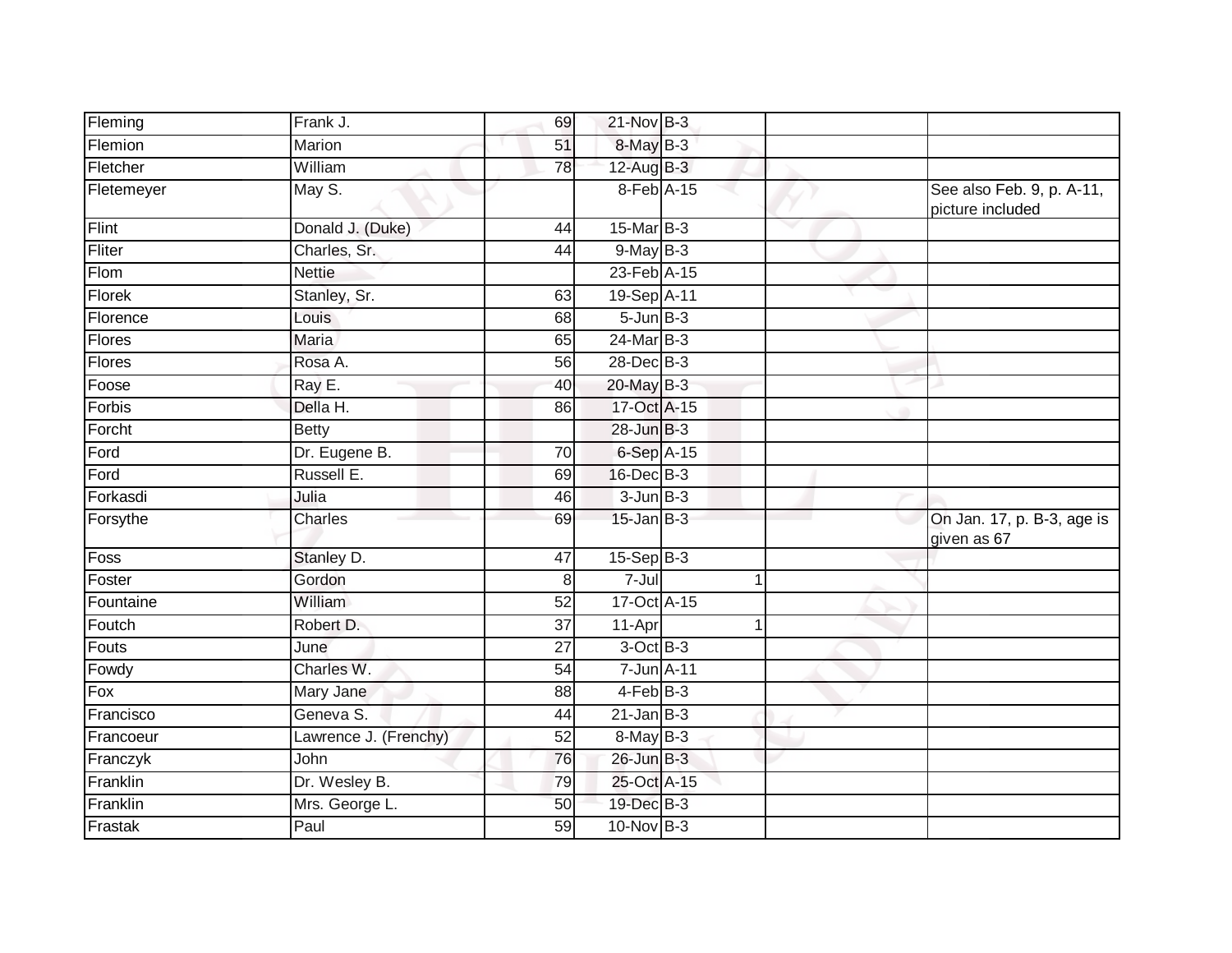| Frazier     | Albert                | 76              | 19-May B-3      |                |          |                                               |
|-------------|-----------------------|-----------------|-----------------|----------------|----------|-----------------------------------------------|
| Fredericks  | <b>Mary Elizabeth</b> | 35              | 18-Nov B-3      |                |          |                                               |
| Fredianelli | <b>Bruno</b>          | 44              | 24-Mar B-3      |                |          |                                               |
| Freece      | James                 | 24              | 8-Jul           |                |          | photo of incident included                    |
| French      | John E. "Mike"        | 73              | 17-Oct A-15     |                |          |                                               |
| Friedman    | <b>Albert Elias</b>   | 61              | 25-Jan A-11     |                |          |                                               |
| Fryar       | Charles               | 70              | 28-Oct B-3      |                |          |                                               |
| Fuchs       | <b>Barney</b>         | $\overline{73}$ | $24$ -May B-3   |                |          |                                               |
| Fulk        | Earl                  | 55              | $15-Sep$ B-3    |                |          |                                               |
| Furman      | Agnes                 | 43              | $9$ -Dec $B$ -3 |                |          |                                               |
| Furman      | Rose                  | 65              | $4$ -Mar B-3    |                |          |                                               |
| Gaffney     | Paul N.               | 68              | $31$ -May B-3   |                |          |                                               |
| Gajda       | John                  | 79              | 18-Jul A-11     |                |          |                                               |
| Gajdos      | <b>Steve</b>          | 44              | 14-Apr B-3      |                |          |                                               |
| Galang      | Mary                  | 49              | 6-Sep A-15      |                | Polovich |                                               |
| Galison     | Charles, Sr.          | 75              | 14-Mar B-3      |                |          |                                               |
| Gall        | Joseph                | 71              | 21-Oct B-3      |                |          |                                               |
| Gallagher   | Harry S.              | 63              | 15-Jun          |                |          | picture included; see also<br>June 16, p. B-3 |
| Gallagher   | Margaret              | 61              | $13$ -Jun $B-3$ |                |          |                                               |
| Gants       | <b>Henry</b>          | $\overline{78}$ | $5 - Jan A - 9$ |                |          |                                               |
| Ganz        | Joseph C.             | 30              | 8-Jul           | -1             |          | photo of incident included                    |
| Ganz        | Marilyn               | 3               | 8-Jul           | 1              |          | photo of incident included                    |
| Ganz        | Randy                 | $\overline{7}$  | 8-Jul           | $\overline{1}$ |          | photo of incident included                    |
| Ganz        | Terry                 | 10              | $8 -$ Jul       | $\mathbf 1$    |          | photo of incident included                    |
| Garbacik    | Victoria              | 61              | 28-Sep B-3      |                |          |                                               |
| Garcia      | Julia                 | 47              | 4-Dec B-3       |                |          |                                               |
| Gardell     | George E.             | 70              | $4$ -Aug B-3    |                |          |                                               |
| Gardner     | Arthur E.             | 55              | $1-Dec$ B-3     |                |          |                                               |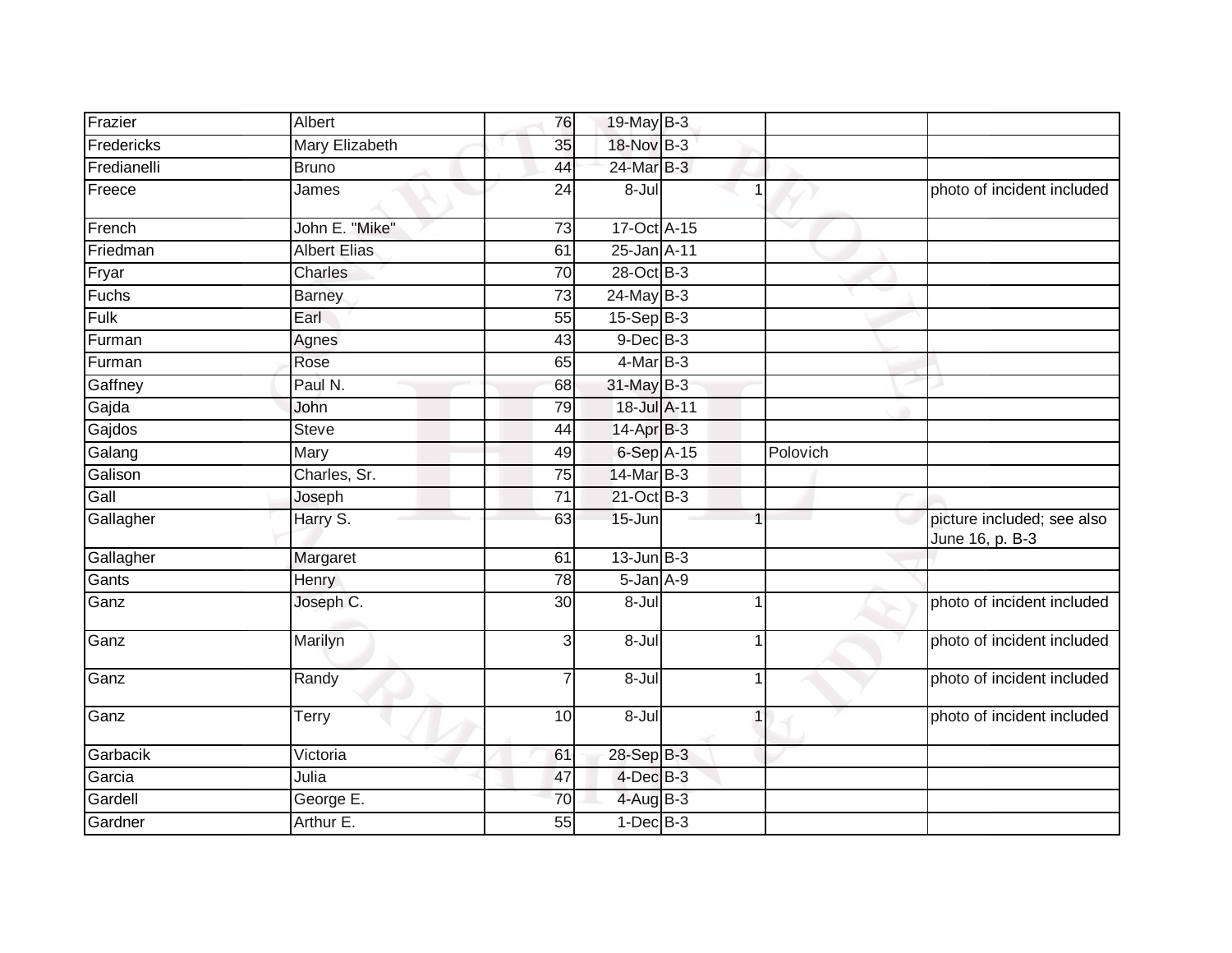| Gargano     | Tony (Galli) | 82              | 24-Oct A-15       |                | aka Tony the Barber |
|-------------|--------------|-----------------|-------------------|----------------|---------------------|
| Garmon      | Horatio D.   | 35              | 26-Oct B-3        |                |                     |
| Garnero     | Joseph       | 42              | 18-Jul A-11       |                | picture included    |
| Garnto      | Joel         | 38              | $24$ -Jan $B-3$   |                |                     |
| Garr        | Louis J, Sr. | 53              | $12$ -Oct B-3     |                |                     |
| Garrett     | Lillian G.   | 61              | $5$ -Dec $B$ -3   |                |                     |
| Gasaway     | Bert (Jack)  | 59              | $25 - Apr$ B-3    |                |                     |
| Gasior      | John J.      | 85              | $12$ -May B-3     |                |                     |
| Gasiorowski | Josephine    | 80              | $24$ -Jul $B-3$   |                |                     |
| Gaskey      | Leo J.       |                 |                   | 7-Jan A-5, B-3 |                     |
| Gawron      | Michael      | 39              | $27$ -Mar $B-3$   |                |                     |
| Gazdick     | Stephen A.   | $\overline{47}$ | $27 - Dec$ B-3    |                |                     |
| Geffert     | Anna         | 80              | $13$ -Apr $B-3$   |                |                     |
| Gehrke      | Minnie       | 73              | 27-May B-3        |                |                     |
| Geib        | Fredrick J.  | 74              | $3-NovB-3$        |                |                     |
| Gembala     | Thomas       | 72              | 18-Dec B-3        |                |                     |
| Genell      | Flossie      | 58              | 25-Nov B-3        |                |                     |
| Gentry      | Alice        | 53              | 27-Jan            | 1              |                     |
| Gentry      | Joe A.       | 39              | 12-May B-3        |                |                     |
| George      | John M.      | 82              | 28-Mar B-3        |                |                     |
| Geraitis    | Kazmira      | 67              | $21-SepB-3$       |                |                     |
| Gerak       | Michael, Jr. | 44              | $25$ -Feb $ B-3 $ |                |                     |
| Gerenda     | Paul         | 77              | 31-Oct A-15       |                |                     |
| Gerlach     | Florence M.  | 66              | $28$ -Jun $B-3$   |                |                     |
| Gerold      | Thelma       | 60              | 23-Oct B-3        |                |                     |
| Gerrich     | Ira W.       | 63              | 18-Jan A-11       |                |                     |
| Gershman    | Anna         | 75              | $3$ -Jul $B-3$    |                |                     |
| Gesell      | Dale         | 16              | 7-Feb             | $\mathbf{1}$   |                     |
| Gesell      | <b>Marie</b> | 45              | 7-Feb             | 1              |                     |
| Gesmond     | Angelo F.    | 49              | 17-Oct A-15       |                |                     |
| Gibbs       | Louis        | 49              | 12-Sep B-3        |                |                     |
| Gibbs       | Ursula       | 28              | $13$ -Jan $B-3$   |                |                     |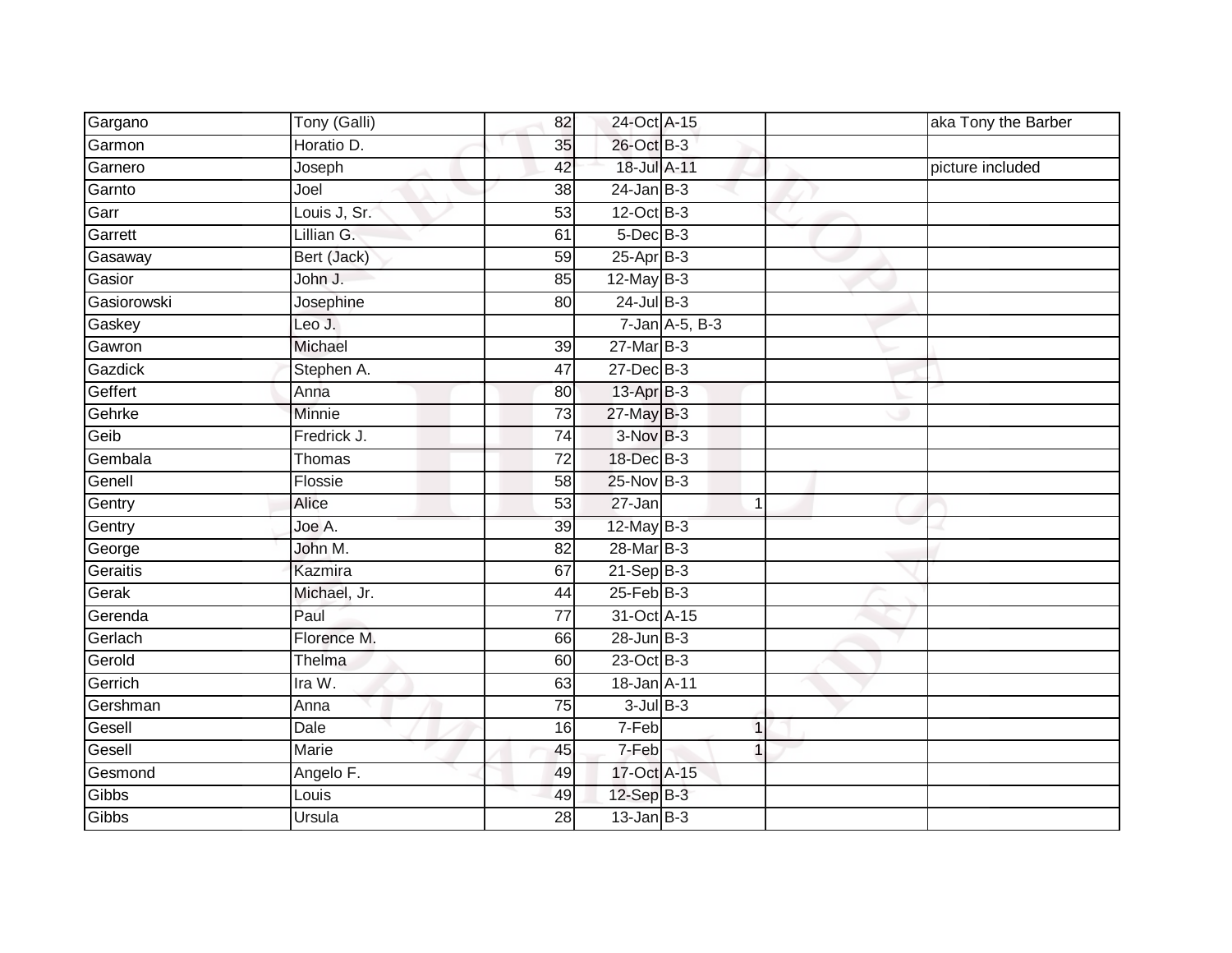| Gifford    | $\overline{\mathsf{M}}$ ary E. | 88              | 9-Jun A-19      |                         |                                             |
|------------|--------------------------------|-----------------|-----------------|-------------------------|---------------------------------------------|
| Gilbertson | Robert C.                      | 19              | 14-Apr          |                         |                                             |
| Gile       | Robert D.                      | $\overline{37}$ | 15-Nov          | 1                       |                                             |
| Gill       | Sandy                          | 30              | $13$ -Mar $B-3$ |                         |                                             |
| Gill       | <b>Walter Bernard</b>          | 67              | $3-FebB-3$      |                         |                                             |
| Gilland    | Nadine C.                      | 43              | 8-Jul           | $\mathbf 1$             |                                             |
| Gillett    | Margaret M.                    | 84              | $27 - Nov$ B-3  |                         |                                             |
| Gilson     | Jessie C.                      | 84              | 23-Nov B-3      |                         |                                             |
| Gipson     | George W., Sr.                 | 52              | 30-Dec B-3      |                         |                                             |
| Gize       | Walter                         | 64              | 19-Aug B-3      |                         |                                             |
| Gjeldum    | Angelo S.                      | $\overline{72}$ | $9$ -Mar B-3    |                         |                                             |
| Gjeldum    | Robert                         | 5               | $22$ -Jul B-3   |                         |                                             |
| Gladish    | Peter, Jr.                     | infant          | 28-Jul A-11     |                         |                                             |
| Gleason    | Olive L.                       | 65              | 16-May B-3      |                         | Last name also given as<br>Rochell          |
| Glenn      | Edward                         | 76              | 18-Aug A-11     |                         |                                             |
| Glenn      | Mary Isabelle                  | 49              | 9-Oct B-3       |                         |                                             |
| Glover     | Albert L.                      | 36              | 1-Aug A-11      |                         |                                             |
| Glover     | Olas E.                        | 61              | 28-Mar B-3      |                         |                                             |
| Golden     | John, Sr.                      | 73              | $9$ -Dec $B$ -3 |                         |                                             |
| Golding    | Mable F.                       | 64              | $20$ -Jun $B-3$ |                         |                                             |
| Goldstein  | Joseph                         | 56              | 8-Nov A-11      |                         |                                             |
| Golenia    | Frank                          | 68              | 6-Mar B-3       |                         |                                             |
| Golinski   | Josephine                      | 79              | 29-Aug B-3      |                         | Name spelled Colinski on<br>Aug. 28, p. B-3 |
| Golonka    | Valentine                      | 82              | 3-Aug A-19      |                         |                                             |
| Golumbeck  | Gustav H.                      | 90              | $24$ -Jul B-3   |                         |                                             |
| Gomez      | Selso, Jr.                     | 1 day           | 26-May B-3      |                         |                                             |
| Goncheff   | George                         | 64              |                 | $7$ -Jan $A$ -5, $B$ -3 |                                             |
| Goncher    | Louis                          | 60              | 7-Feb B-3       |                         |                                             |
| Gonzaga    | <b>Sister Mary</b>             |                 | 18-Nov B-3      |                         |                                             |
| Gonzalez   | Margarita E. Tellez            | 55              | 20-Oct B-3      |                         |                                             |
| Goodman    | Dr. Leo A.                     | 73              | $7-Sep$ B-3     |                         |                                             |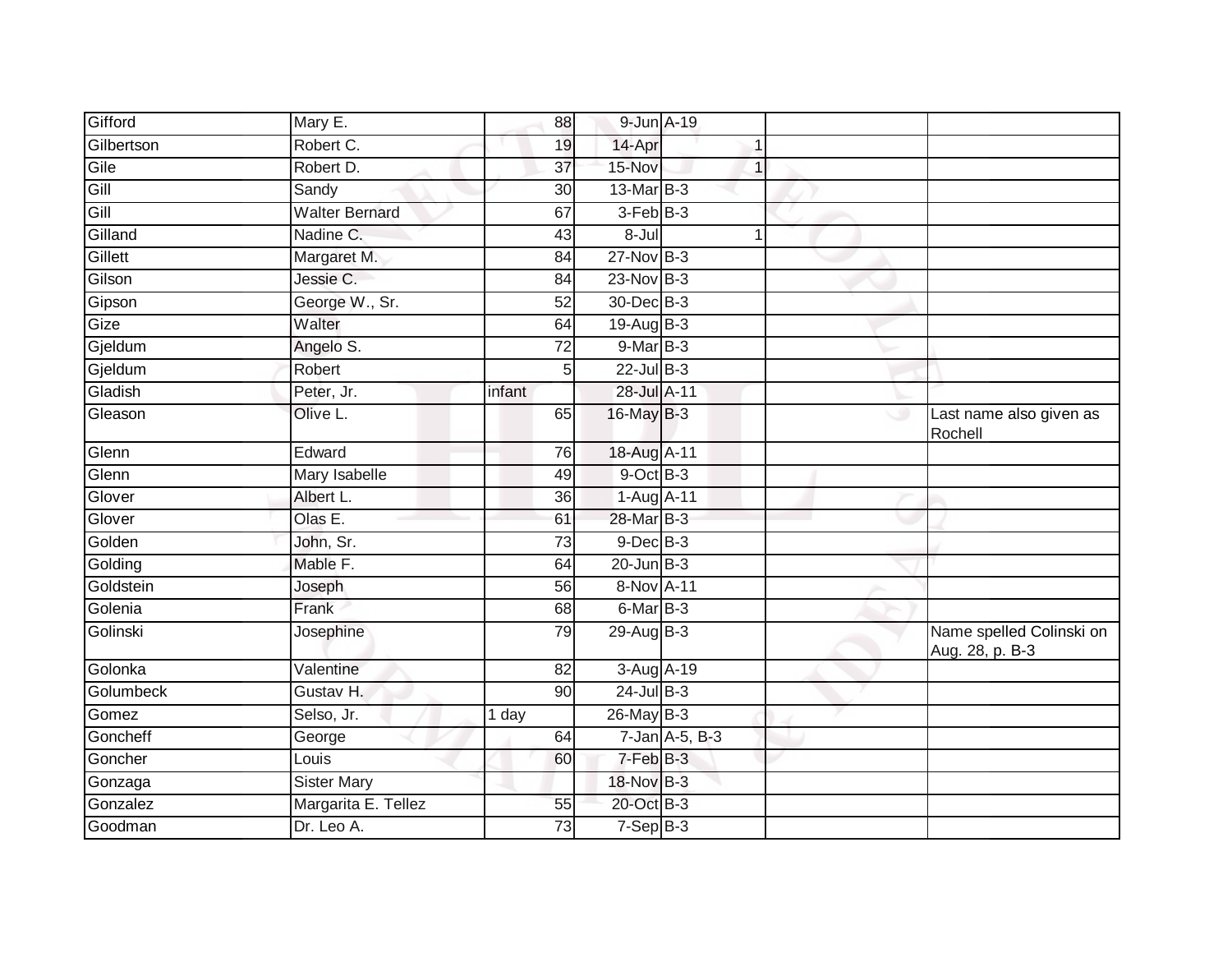| Gora       | Michael             | 71              | 25-Oct A-15                |  |  |
|------------|---------------------|-----------------|----------------------------|--|--|
| Goranowski | Cecelia             | 82              | 23-Dec A-17                |  |  |
| Gordon     | <b>Belle</b>        | 93              | 13-Oct B-3                 |  |  |
| Gordon     | Harry B.            | 58              | 25-Oct A-15                |  |  |
| Gordon     | Patricia B          |                 | $7-AugB-3$                 |  |  |
| Gorecki    | Edward P.           | 50              | 11-May B-3                 |  |  |
| Gorecki    | Robert              | 22              | 25-Dec A-8                 |  |  |
| Gorges     | Erwin A.            | 57              | $7-Sep$ B-3                |  |  |
| Gorondi    | Andrew              | 50              | $31$ -May B-3              |  |  |
| Gossmeyer  | Melvin              | 33              | $18 -$ Jul                 |  |  |
| Gotham     | John P.             | 40              | $21$ -Oct B-3              |  |  |
| Gothard    | Nelson James        | 65              | 23-Feb A-15                |  |  |
| Govert     | Arthur W.           | 51              | 22-Feb A-11                |  |  |
| Graban     | Anna Stachura       | 61              | 6-Nov B-3                  |  |  |
| Graczyk    | Stanley W. (Butch)  | 66              | 25-Jul A-11                |  |  |
| Graham     | Frank               | $\overline{71}$ | $20$ -Jul $B-3$            |  |  |
| Graves     | <b>Alta Kennedy</b> | $\overline{68}$ | 17-Nov B-3                 |  |  |
| Gray       | Maria Campbell      | 72              | $22$ -Jan B-3              |  |  |
| Grazulis   | William             | 50              | $2$ -Jun $A-9$             |  |  |
| Green      | Arthur              | $\overline{38}$ | $24$ -Oct                  |  |  |
| Green      | Gertrude            | 60              | 20-Nov B-3                 |  |  |
| Green      | James L.            | 53              | 12-May B-3                 |  |  |
| Green      | John S.             | 72              | $26$ -Jun $B-3$            |  |  |
| Greenis    | John S.             | $\overline{71}$ | $28$ -Jan B-3              |  |  |
| Greenwold  | Leona C.            | 66              | 5-Jan A-9                  |  |  |
| Greiner    | Margaretha          | 91              | $7-Nov$ B-5                |  |  |
| Greiving   | Clara               | $\overline{57}$ | $26-SepB-3$                |  |  |
| Grendowicz | Mary                | 64              | 16-Oct B-3                 |  |  |
| Griffith   | <b>Gladys Ella</b>  | 62              | 12-May B-3                 |  |  |
| Griffith   | <b>Gladys Ella</b>  | 62              | 13-May B-3                 |  |  |
| Griffith   | Llewelllyn (Lew)    | 70              | $5 - Jun$ $B - 3$          |  |  |
| Griffith   | Mary J.             | 61              | $2$ -Feb $\overline{A-11}$ |  |  |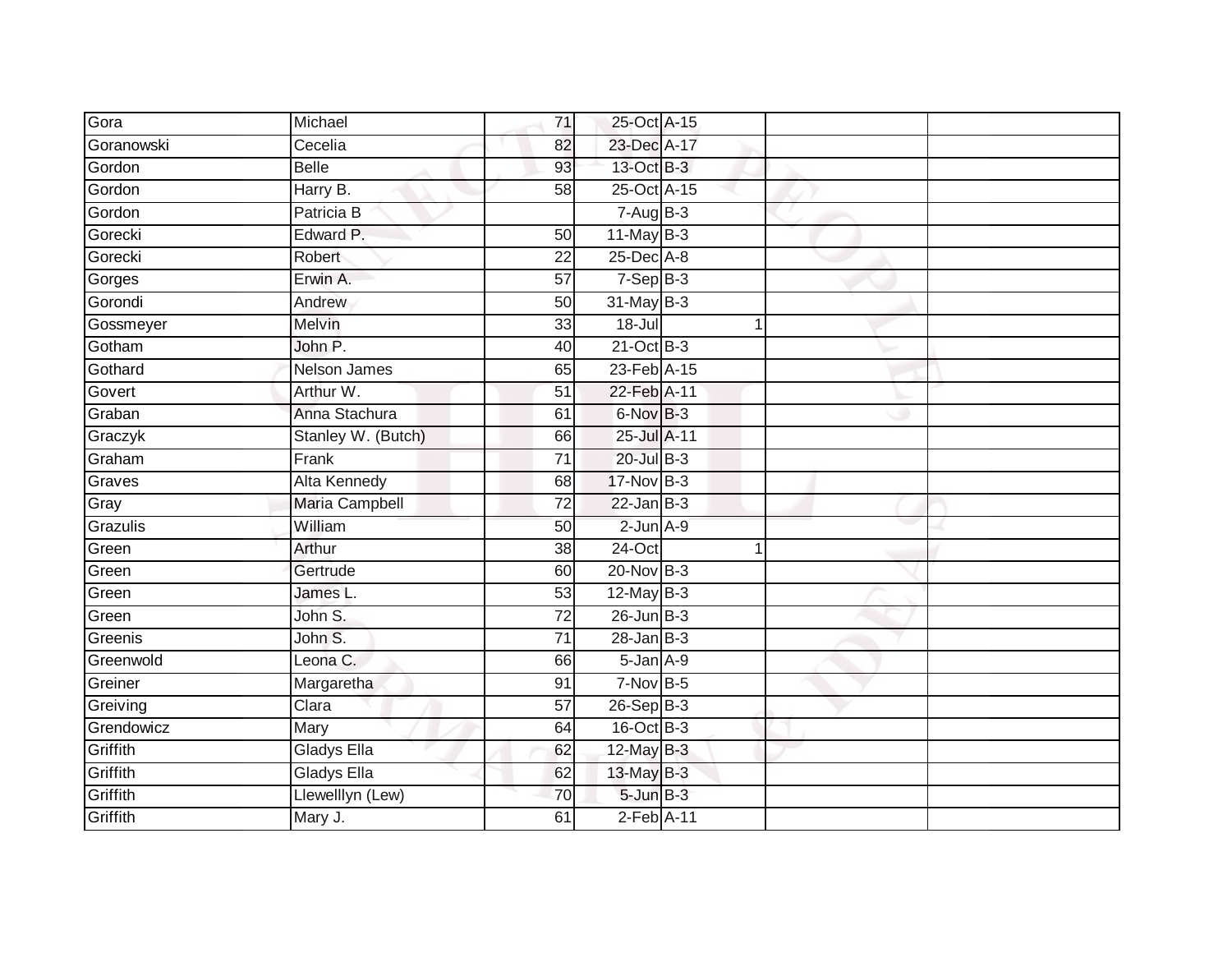| Griffiths  | John (Jack)      | 63              | 20-Dec B-3      |   |                                                              |
|------------|------------------|-----------------|-----------------|---|--------------------------------------------------------------|
| Grimmett   | daughter         | infant          | $5$ -Jul $B$ -3 |   |                                                              |
| Groat      | Catherine T.     | 64              | $24$ -Jan B-3   |   |                                                              |
| Groff      | Raymond (Ray) N. | 59              | $6-Sep$ A-15    |   |                                                              |
| Grose      | Lola             | 89              | $2-Feb$ A-11    |   |                                                              |
| Grosos     | Victoria         | $\overline{71}$ | 1-Nov A-11      |   |                                                              |
| Grothaus   | Alphonse Bernard | 56              | 20-Nov B-3      |   |                                                              |
| Groves     | Donald K.        |                 | $13-Apr$ B-3    |   |                                                              |
| Gruener    | William C.       | $\overline{72}$ | 17-Nov B-3      |   | Photo included on Nov 18,<br>$B-3$                           |
| Grzesik    | Frank            | 73              | $21-Aug$ B-3    |   |                                                              |
| Guanajuato | Edward C.        | 34              | 5-May A-9       |   |                                                              |
| Gubitz     | Sam              | 83              | $7 - Aug$ B-3   |   |                                                              |
| Guess      | Edward H.        | 14              | 18-Nov          | 1 |                                                              |
| Guinn      | Edna             | 62              | $27$ -Apr $B-3$ |   |                                                              |
| Guinn      | Jeffrey G.       | 4 months        | 10-Oct A-13     |   |                                                              |
| Guitierrez | Amparo           | 1/2<br>months   | 28-Aug B-3      |   |                                                              |
| Gulley     | Geneva           | 50              | 20-Dec B-3      |   |                                                              |
| Guman      | Anna             |                 | $13-Nov$ B-3    |   | Last name also listed as<br>Kalicki--see Nov. 14, p. B-<br>3 |
| Gumula     | Andrew           | 65              | 26-May B-3      |   |                                                              |
| Gunder     | Blanche E.       | 67              | 8-Nov A-11      |   |                                                              |
| Guse       | Kenneth L.       | 48              | $9-MayB-3$      |   |                                                              |
| Guzel      | Lelia            | 76              | $3$ -Jan $B$ -3 |   | Last name also spelled<br>Guzell                             |
| Guzell     | Lelia            | 76              | $3$ -Jan $B-3$  |   | Last name also spelled<br>Guzel                              |
| Guziar     | Louise Moldroski | 60              | 8-May B-3       |   |                                                              |
| Gwizdz     | Stephanie        | 68              | 29-Feb A-9      |   |                                                              |
| Haak       | John August      | 73              | 22-May B-3      |   |                                                              |
| Habecki    | Ignace           | 69              | 4-Sep B-3       |   |                                                              |
| Haberlin   | Hannah Louisa    | 74              | $1-Sep$ $B-3$   |   |                                                              |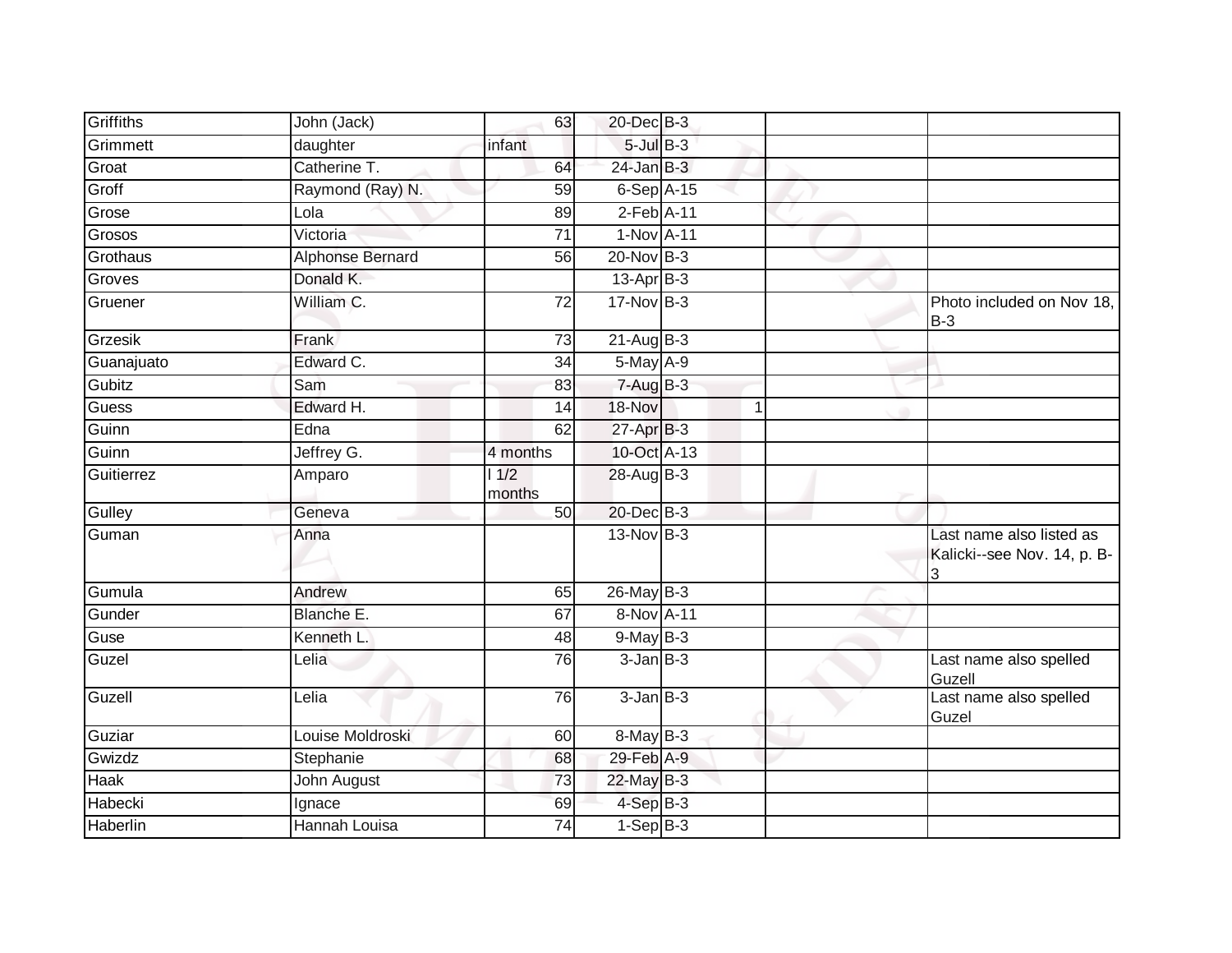| Habzansky        | Elizabeth       | 67              | 8-Feb A-15       |   |                |
|------------------|-----------------|-----------------|------------------|---|----------------|
| <b>Habzansky</b> | Joseph, Sr.     | 67              | 29-Apr B-3       |   |                |
| Habzansky        | Michael, Sr.    |                 | 9-Mar B-3        |   |                |
| Hacker           | Louise          | 74              | 8-Nov A-11       |   |                |
| Hadley           | Fred N.         | $\overline{77}$ | $5$ -Dec $B$ -3  |   | Photo included |
| Hagberg          | Fred            | 86              | 25-Apr B-3       |   |                |
| Haiden           | Lucille         | 38              | $14$ -Dec $B-3$  |   |                |
| Haidinger        | Joseph, Sr.     | 62              | $21-AugB-3$      |   |                |
| Haines           | Arven C.        | 23              | $6-Sep$          |   |                |
| Halajcik         | George, Sr.     | 65              | 19-Jan A-9       |   |                |
| Halas            | Joseph S.       | 52              | 31-Jul B-3       |   |                |
| Halasz           | Ignatz          | $\overline{72}$ | $4-Sep$ B-3      |   |                |
| <b>Haley</b>     | William G.      | $\overline{72}$ | 7-Feb B-3        |   |                |
| Hall             | Archie E.       | 56              | 19-Jul A-13      |   |                |
| Hall             | Grace           | $\overline{72}$ | 7-Nov B-5        |   |                |
| Hall             | Jefferson       | $\overline{51}$ | 13-May B-3       |   |                |
| <b>Hall</b>      | Walter          | 63              | $1-MayB-3$       |   |                |
| <b>Haller</b>    | Rose            | $\overline{77}$ | $21$ -Feb $B-3$  |   |                |
| <b>Hallett</b>   | William F., Jr. | 29              | 14-Mar           | 4 |                |
| Hallowell        | <b>Nellie</b>   | $\overline{87}$ | $7-SepB-3$       |   |                |
| Haluska          | Julia           | 68              | $16$ -Jun $B-3$  |   |                |
| Hamann           | Amelia          | 75              | $5$ -Dec $B$ -3  |   |                |
| Hamann           | John            | 80              | $12$ -Feb $B-3$  |   |                |
| Hamer            | Henry           | 69              | $6$ -Dec $B$ -3  |   |                |
| Hamilton         | Mrs. Lawrence   | 34              | $12$ -Oct        | 1 |                |
| Hammil           | daughter        | infant          | $11$ -Mar $B-3$  |   |                |
| <b>Hanes</b>     | Paul            | $\overline{51}$ | $29$ -Mar $B-3$  |   |                |
| Haney            | Philip          | 3 days          | $27$ -Dec $B-3$  |   |                |
| <b>Hankins</b>   | Elena A.        | 64              | $27 - Jan$ $B-3$ |   |                |
| Hannan           | Joseph B.       |                 | $5$ -Jul $B$ -3  |   |                |
| Hannan           | Rowena M.       |                 | 31-Aug B-3       |   |                |
| Hansen           | Alfred H.       | 67              | $3-MarB-3$       |   |                |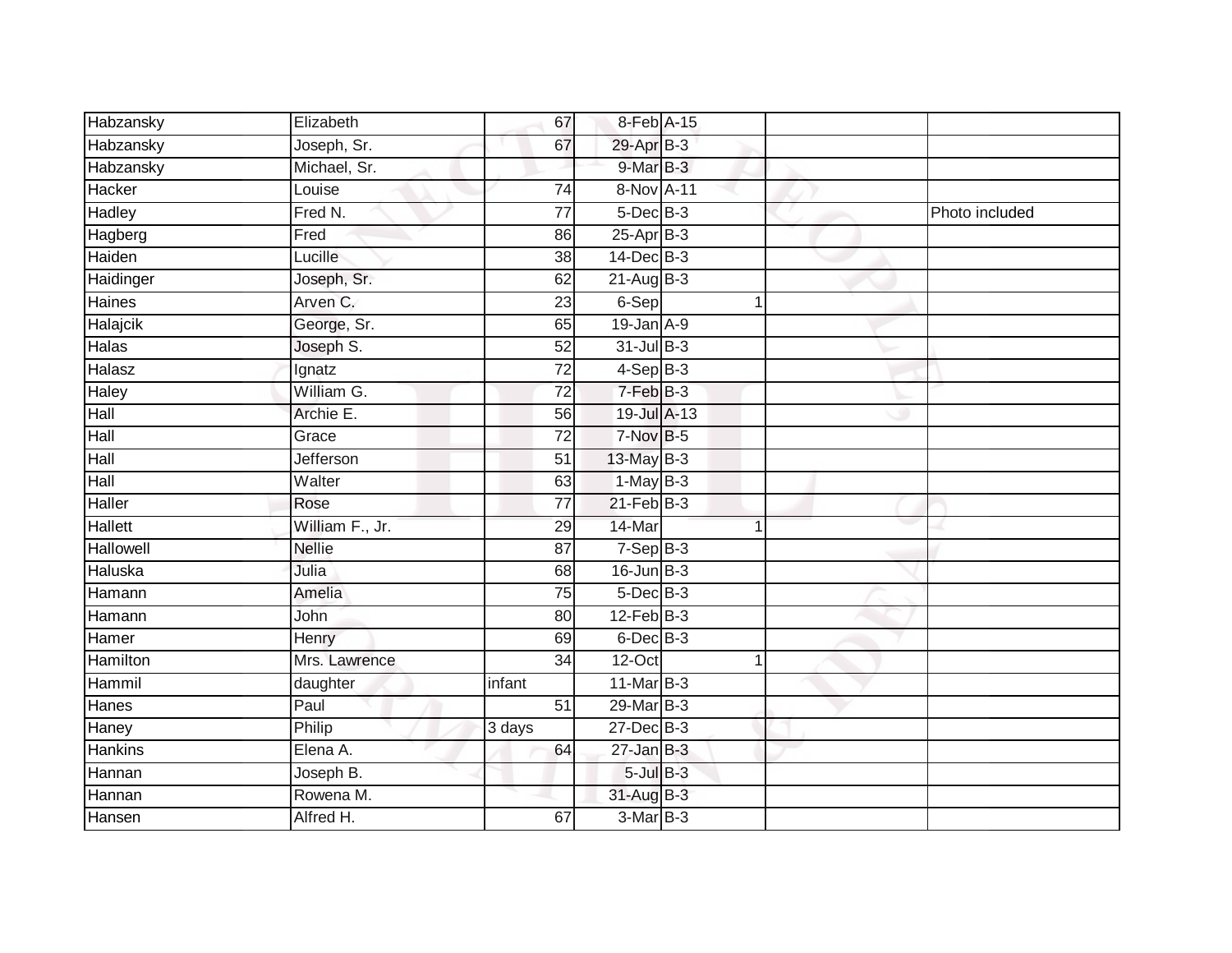| Hansen         | Johanna C.            | 89        | 7-Jun A-11       |  |                                                                |
|----------------|-----------------------|-----------|------------------|--|----------------------------------------------------------------|
| Hanula         | Amelia                | 43        | 15-Sep B-3       |  |                                                                |
| Harden         | Lawson Wolford        | 83        | 26-Aug B-3       |  |                                                                |
| Harl           | Millage M.            | 56        | $22$ -Aug B-3    |  |                                                                |
| Harper         | Hugh                  | 48        | $12$ -Jun $B-3$  |  |                                                                |
| Harreld        | Bob G.                | 19        | 18-Dec B-3       |  |                                                                |
| Harrigan       | Andrew                | 83        | $13$ -Dec $B-3$  |  |                                                                |
| Harriman       | Clyde R.              | 73        | 15-May B-3       |  | Name also spelled<br>Herriman                                  |
| Harrington     | William R.            | 62        | 16-Mar C-3       |  |                                                                |
| <b>Harris</b>  | Cynthia               | 62        | $17$ -Jul B-3    |  |                                                                |
| <b>Harris</b>  | Marguerite            | 63        | $28 - Jun$ $B-3$ |  |                                                                |
| Harris         | Minnie F.             | 64        | 10-Oct A-13      |  |                                                                |
| Harrison       | <b>Mary Charlotte</b> | 84        | 8-Nov A-11       |  |                                                                |
| Harshbarger    | Jessie (Mrs.)         | 76        | $4$ -Mar $B-3$   |  |                                                                |
| Harvey         | Harriet               | 80        | 27-Dec B-3       |  |                                                                |
| Harwood        | Jarol Lee             | 21        | $18 -$ Jul       |  | See also July 19, p. A-13;<br>First name also spelled<br>Jeral |
| Hasenfang      | Fred E., Jr.          | 15        | $26$ -Jun $B-3$  |  |                                                                |
| Hastings       | <b>Alton Bill</b>     | 55        | $6-Sep$ A-15     |  |                                                                |
| Hatagan        | <b>Bernadette</b>     | 20 months | $11-Sep$ $B-3$   |  |                                                                |
| Hathaway       | William L.            | 71        | $28$ -Jun $B-3$  |  |                                                                |
| <b>Hauff</b>   | <b>Sadie Frances</b>  | 68        | $27$ -May B-3    |  |                                                                |
| Haughton       | Margaret Jane         |           | $4$ -Mar B-3     |  |                                                                |
| Hauser         | Madeline              | 78        | $12-Apr$ B-3     |  |                                                                |
| Hawes          | Harold I.             | 25        | 17-Nov B-3       |  |                                                                |
| Hawke          | Harry A.              | 97        | $29$ -Feb $A-9$  |  |                                                                |
| <b>Hawkins</b> | Earl C.               | 63        | 23-Mar B-3       |  |                                                                |
| Haworth        | Elbert                | 47        | $23-SepB-3$      |  |                                                                |
| Haycock        | Rev. Roscoe C.        | 67        | 9-Feb A-11       |  |                                                                |
| Hayden         | Harry A.              | 39        | 6-Mar            |  | See also March 7, p. A-15                                      |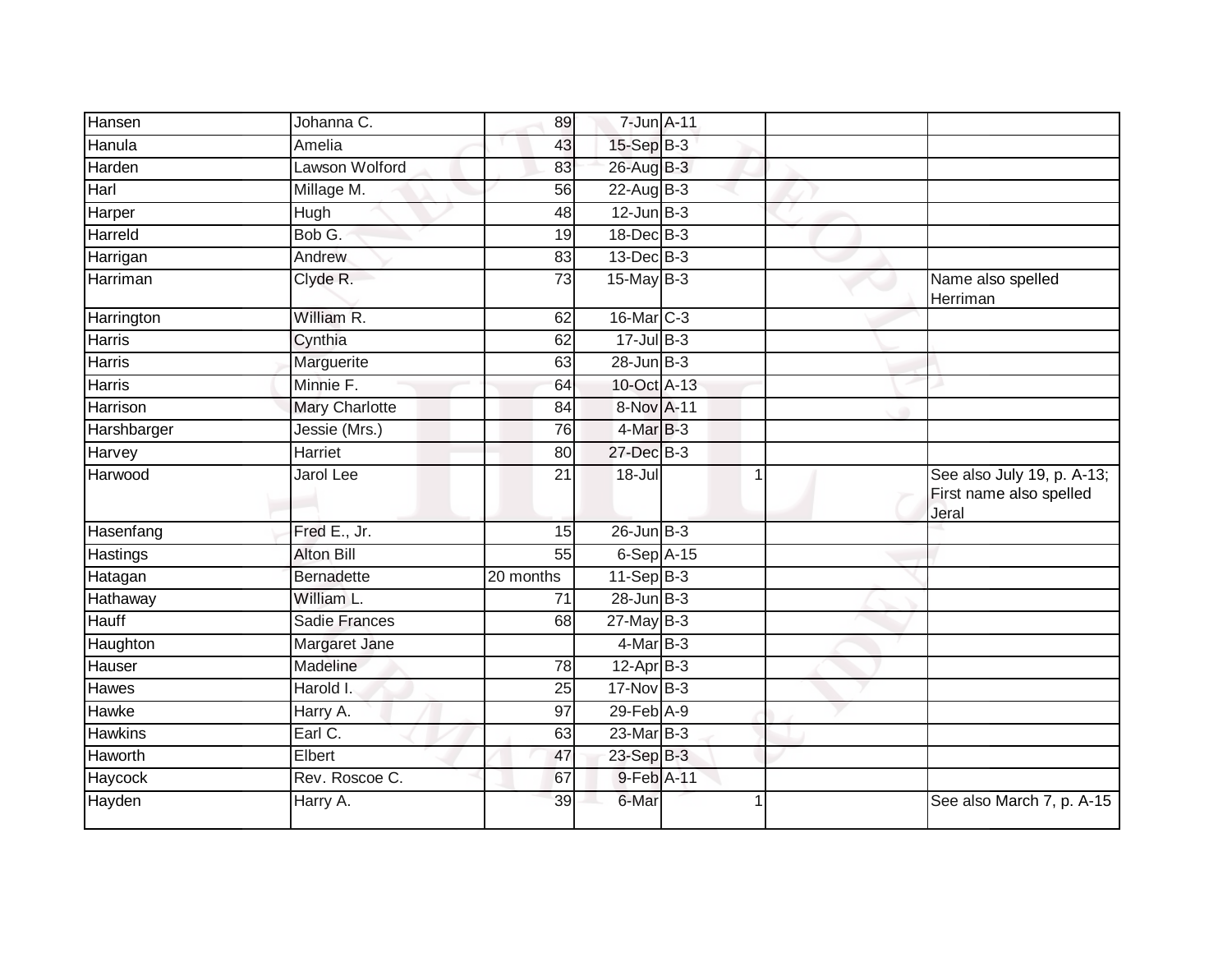| Charles F., Sr.       | 66              |  |                                                                                                                                                                                                                                                                                                                                                                                                                                                                                      |                                                             |
|-----------------------|-----------------|--|--------------------------------------------------------------------------------------------------------------------------------------------------------------------------------------------------------------------------------------------------------------------------------------------------------------------------------------------------------------------------------------------------------------------------------------------------------------------------------------|-------------------------------------------------------------|
| Michael J.            | 89              |  |                                                                                                                                                                                                                                                                                                                                                                                                                                                                                      |                                                             |
| Mary F.               | 64              |  |                                                                                                                                                                                                                                                                                                                                                                                                                                                                                      |                                                             |
| Queen                 | 90              |  |                                                                                                                                                                                                                                                                                                                                                                                                                                                                                      |                                                             |
| John                  | $\overline{77}$ |  |                                                                                                                                                                                                                                                                                                                                                                                                                                                                                      |                                                             |
| Luther C.             | 64              |  |                                                                                                                                                                                                                                                                                                                                                                                                                                                                                      |                                                             |
| Jack Lee              | 5 months        |  |                                                                                                                                                                                                                                                                                                                                                                                                                                                                                      |                                                             |
| William A.            | 67              |  |                                                                                                                                                                                                                                                                                                                                                                                                                                                                                      |                                                             |
| Helen F.              | 47              |  |                                                                                                                                                                                                                                                                                                                                                                                                                                                                                      |                                                             |
| Arthur H.             | 79              |  |                                                                                                                                                                                                                                                                                                                                                                                                                                                                                      | Second page B-3                                             |
| John, Sr.             | 72              |  |                                                                                                                                                                                                                                                                                                                                                                                                                                                                                      |                                                             |
| Otto G.               | 59              |  |                                                                                                                                                                                                                                                                                                                                                                                                                                                                                      |                                                             |
| Anthony               | 73              |  |                                                                                                                                                                                                                                                                                                                                                                                                                                                                                      |                                                             |
| <b>Betty</b>          | 35              |  |                                                                                                                                                                                                                                                                                                                                                                                                                                                                                      | photos of incident<br>included; see also March<br>4, p. B-3 |
| Alex                  | 67              |  |                                                                                                                                                                                                                                                                                                                                                                                                                                                                                      |                                                             |
| Matt                  | 85              |  |                                                                                                                                                                                                                                                                                                                                                                                                                                                                                      |                                                             |
| Walter G.             | 44              |  |                                                                                                                                                                                                                                                                                                                                                                                                                                                                                      |                                                             |
| Wilfred (Bill)        | 38              |  |                                                                                                                                                                                                                                                                                                                                                                                                                                                                                      |                                                             |
| <b>Hazel Vera</b>     | 71              |  |                                                                                                                                                                                                                                                                                                                                                                                                                                                                                      |                                                             |
| Joseph Lester         | 52              |  |                                                                                                                                                                                                                                                                                                                                                                                                                                                                                      |                                                             |
| Mason N.              | 69              |  |                                                                                                                                                                                                                                                                                                                                                                                                                                                                                      |                                                             |
| Charles               | 36              |  |                                                                                                                                                                                                                                                                                                                                                                                                                                                                                      |                                                             |
| Charles C.            | 46              |  |                                                                                                                                                                                                                                                                                                                                                                                                                                                                                      |                                                             |
| Anna May              | 84              |  |                                                                                                                                                                                                                                                                                                                                                                                                                                                                                      |                                                             |
| <b>Nellie</b>         | 56              |  |                                                                                                                                                                                                                                                                                                                                                                                                                                                                                      |                                                             |
| Anthony (Tony)        | 74              |  |                                                                                                                                                                                                                                                                                                                                                                                                                                                                                      |                                                             |
| Frank                 | 75              |  |                                                                                                                                                                                                                                                                                                                                                                                                                                                                                      |                                                             |
| <b>Wilbur Charles</b> | 51              |  |                                                                                                                                                                                                                                                                                                                                                                                                                                                                                      |                                                             |
| Ella T.               | 85              |  |                                                                                                                                                                                                                                                                                                                                                                                                                                                                                      |                                                             |
| John Riley            | 77              |  |                                                                                                                                                                                                                                                                                                                                                                                                                                                                                      |                                                             |
|                       |                 |  | 17-Jul B-3<br>15-Apr B-3<br>28-Sep B-3<br>$22$ -Jun $B-3$<br>22-Mar B-3<br>$29-Sep$ $B-3$<br>$20$ -Jul B-3<br>1-Nov A-11<br>7-Mar A-15<br>15-Nov B-3<br>$19$ -AugB-3<br>$3-Mar$ B-3<br>$11-Apr$ B-3<br>3-Mar<br>8-Dec B-3<br>25-Jan A-11<br>$17 - Jan$ $B-3$<br>18-Apr B-3<br>$12$ -May B-3<br>$22$ -Jul B-3<br>25-Mar B-3<br>2-Oct<br>$9$ -Oct $B$ -3<br>26-Apr <sup>A-15</sup><br>$14$ -Jun B-3<br>$27$ -Apr $B-3$<br>$27$ -Apr $B-3$<br>28-Nov A-15<br>23-Nov B-3<br>$21-Sep$ B-3 | 1<br>1                                                      |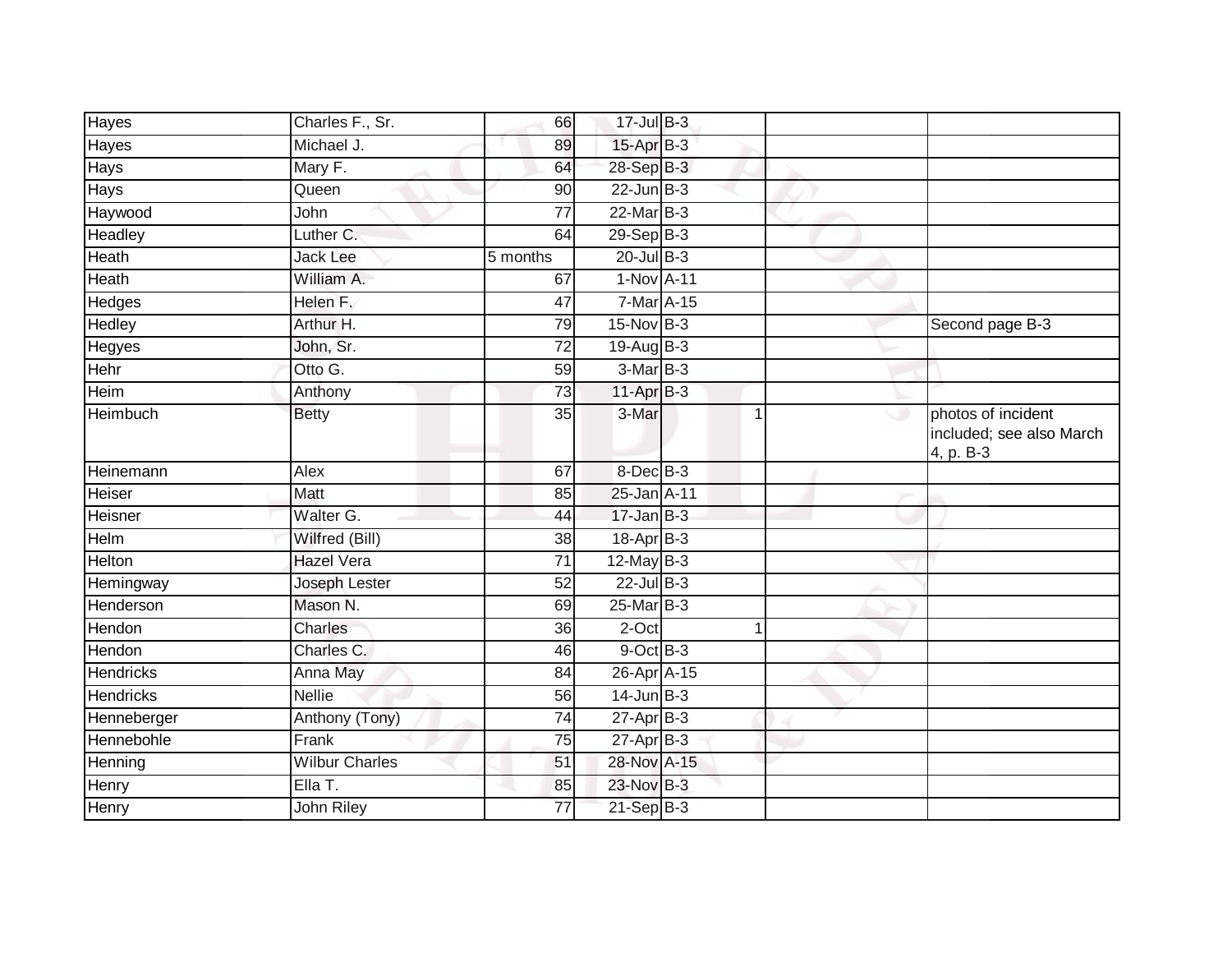| Hensler      | Berneice              | 56              | 14-Aug $B-3$          |                                                          |
|--------------|-----------------------|-----------------|-----------------------|----------------------------------------------------------|
| Henson       | Christopher L.        | 27 days         | 19-Dec B-3            |                                                          |
| Hentges      | Linda                 | 83              | 13-Jul B-3            |                                                          |
| Herlitz      | Laura W.              | 72              | 8-Apr B-3             |                                                          |
| Hermosa      | Alodia                | $\overline{39}$ | 10-Apr                |                                                          |
| Hermosa      | Vitalino              | 49              | 10-Apr                |                                                          |
| Hernandez    | Jose                  | 33              | 29-Mar                | photo of incident included;<br>see also March 30, p. B-3 |
| Hernandez    | Joseph                | 32              | 25-Nov                | Also see Nov 27, B-3                                     |
| Herrera      | Joseph                | 31              | 18-Mar B-3            |                                                          |
| Herrera      | Juan                  | 58              | $17 - Jun$ B-3        |                                                          |
| Herrera      | Willie                | 58              | 18-Apr B-3            |                                                          |
| Herriman     | Clyde R.              | 73              | $15$ -May B-3         | Name also spelled<br>Harriman                            |
| Herrington   | Mrs. Leonard          |                 | 19-May B-3            |                                                          |
| Hershman     | Elmer                 | 83              | 25-Nov B-3            |                                                          |
| Heslep       | Robert                | 51              | 10-May A-15<br>10-May |                                                          |
| Hess         | <b>Blanche</b>        | 60              | $22$ -May B-3         |                                                          |
| Hester       | Hallet (Hal), Sr.     | 69              | 10-Nov B-3            |                                                          |
| Hestermann   | <b>Maria</b>          | $\overline{77}$ | 20-Oct B-3            |                                                          |
| Heubner      | <b>Robert Allan</b>   | 6 days          | $13$ -Jul $B-3$       |                                                          |
| <b>Hicks</b> | Mae E.                | $\overline{74}$ | 5-Apr A-11            |                                                          |
| Higby        | Maggie                | 79              | $2$ -Dec $B-3$        |                                                          |
| Higuet       | Gilbert, Sr.          | 49              | $2$ -Nov $B-3$        |                                                          |
| Hildebrand   | Miriam                | 58              | $29$ -Jan B-3         |                                                          |
| Hildebrandt  | Charles C.            | 64              | $8$ -May $B-3$        | Name also spelled<br>Hilderbrandt                        |
| Hildebrandt  | <b>Pauline Bryant</b> | 39              | 12-Feb                | See also Feb. 14, p. B-3                                 |
| Hilderbrandt | Charles C.            | 64              | 8-May B-3             | Name also spelled<br>Hildebrandt                         |
| Hill         | Estella Jean          | 5 <sub>l</sub>  | 14-Aug B-3            |                                                          |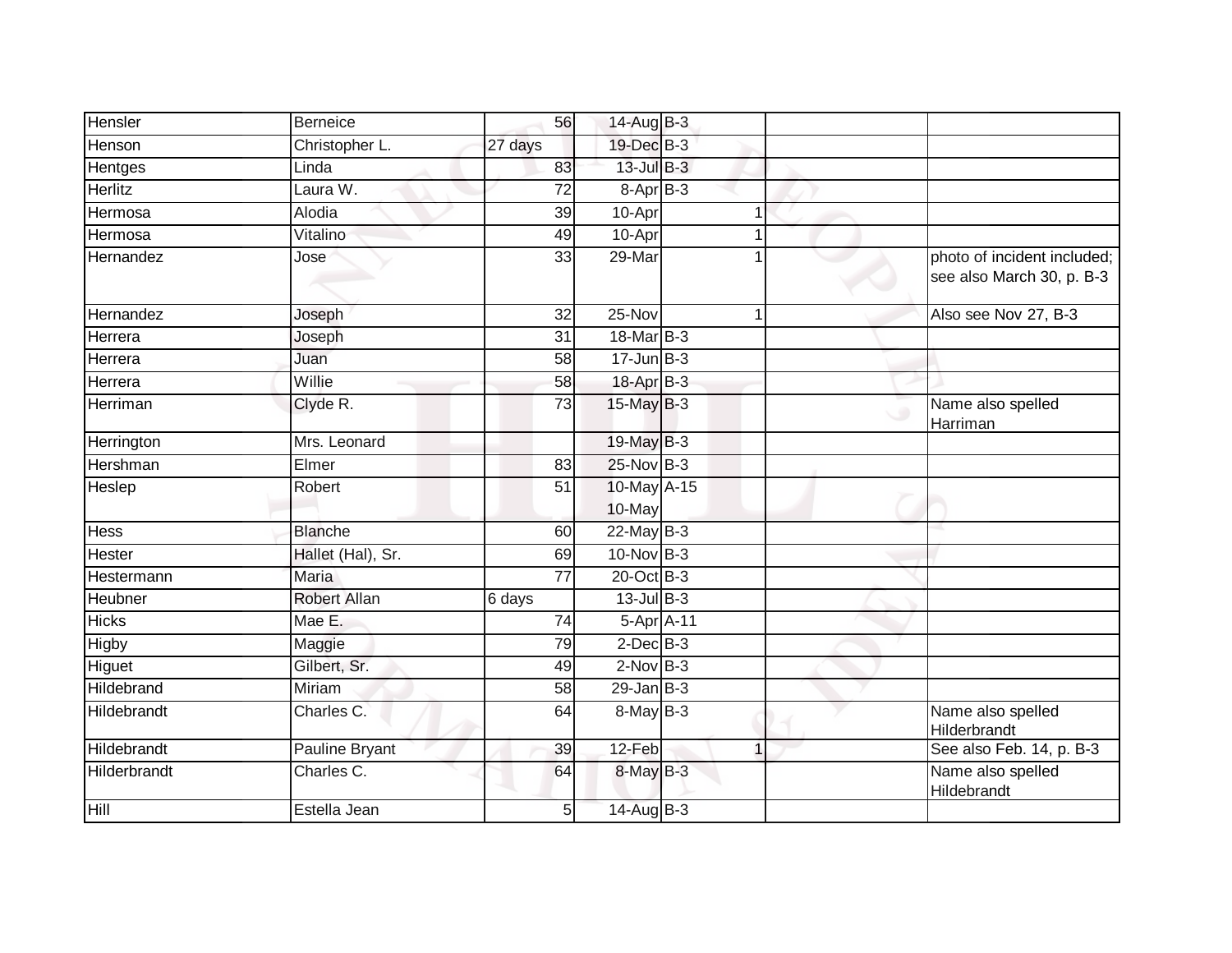| Hill             | Martha Louise        | $\overline{7}$  | $16$ -Jun $B-3$    |   |                                                 |
|------------------|----------------------|-----------------|--------------------|---|-------------------------------------------------|
| Hillman          | Fred M.              | 67              | 15-Mar B-3         |   |                                                 |
| <b>Hillstrom</b> | Ernest               | 54              | 10-May A-15        |   |                                                 |
| <b>Hillstrom</b> | Walfred              | 82              | $2$ -May $B-3$     |   |                                                 |
| <b>Hilton</b>    | Effie V.             | $\overline{91}$ | $27$ -Mar $B-3$    |   |                                                 |
| Hilty            | Aldine               | 75              | 11-Jan A-11        |   |                                                 |
| Hinch            | Andrew               | 72              | 26-Sep B-3         |   |                                                 |
| Hines            | Frederick            | 68              | $27 -$ Jul $B - 3$ |   |                                                 |
| Hinton           | Cleo Marie           | 50              | 22-Feb A-11        |   |                                                 |
| <b>Hitchins</b>  | Rowland              | 67              | $1-AprB-3$         |   |                                                 |
| <b>Hittle</b>    | Emma C.              | 76              | $2$ -Jun $A-9$     |   |                                                 |
| Hlebasko         | <b>Ruth Ealine</b>   | 39              | 20-Nov B-3         |   |                                                 |
| Hoekstra         | Andrew               | 49              | 25-Jan A-11        |   |                                                 |
| Hofeling         | Vincent E.           | 49              | 21-Jun A-11        |   |                                                 |
| Hoffman          | Christina            | 83              | 16-Nov B-3         |   |                                                 |
| Hoffman          | Irvin J.             | 67              | 27-May B-3         |   |                                                 |
| <b>Hoffman</b>   | Michael              | 79              | $9$ -May $B-3$     |   |                                                 |
| Hokanson         | <b>Dixie</b>         | 21              | 21-Mar             | 1 |                                                 |
| Holland          | <b>Daniel Robert</b> | 3 weeks         | $2$ -Feb $A-11$    |   |                                                 |
| Holme            | Kenneth J. (Jerry)   | 56              | $2$ -Dec $B-3$     |   |                                                 |
| Holmes           | Fred L.              | 70              | 18-Apr B-3         |   |                                                 |
| Holmes           | L. Victor            | 49              | 19-Dec B-3         |   |                                                 |
| Holmes           | Ward G.              | 63              | $10-Apr$ B-3       |   |                                                 |
| Holom            | John                 | 70              | $29-Sep$ $B-3$     |   |                                                 |
| Holtfrerich      | Joseph Hubert        | 61              | $20$ -May $B-3$    |   |                                                 |
| <b>Holtz</b>     | Henry A.             | 79              | $27$ -Apr $B-3$    |   |                                                 |
| Homan            | Joseph A             | 84              | $4$ -Aug B-3       |   | See also August 5, p. B-3--<br>picture included |
| Homans           | Elizabeth            | 54              | 29-Dec B-3         |   |                                                 |
| Homer            | Roy P.               | 51              | 10-May A-15        |   |                                                 |
| Homolla          | Mary Jo              | infant          | 26-Aug B-3         |   |                                                 |
| Hooks            | Rachel               | 36              | 29-Mar             |   |                                                 |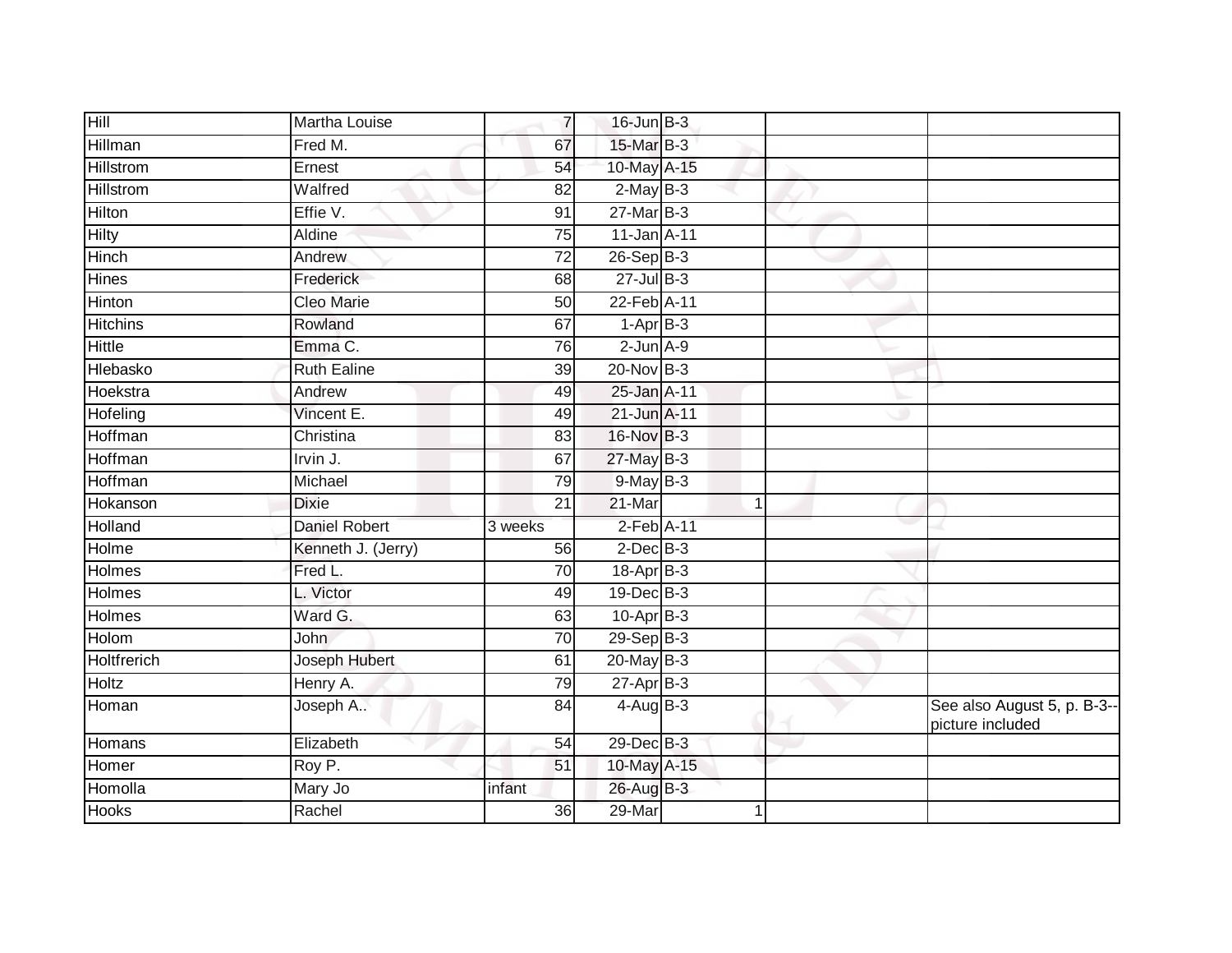| Horier         | Herbert A.      | 58              | 8-Dec B-3       |             |                  |
|----------------|-----------------|-----------------|-----------------|-------------|------------------|
| <b>Horlick</b> | Isadore         | 80              | 8-May B-3       |             |                  |
| Horne          | Raymond G.      | 49              | 7-Feb B-3       |             |                  |
| Horvath        | Charles, Sr.    | 75              | $1-May$ B-3     |             |                  |
| Horvath        | Dora            | $\overline{58}$ | $12$ -May B-3   |             |                  |
| Horvath        | Martin          | 80              | 18-Apr B-3      |             |                  |
| Horvath        | Rose            | 84              | $28$ -Jan B-3   |             |                  |
| Horvatich      | <b>Bettiann</b> | $\overline{17}$ | 4-Dec           | 1           | Photo included   |
| Hoshaw         | Clara           | 65              | $1$ -Jun $B-3$  |             |                  |
| Hosszu         | Theresa         | $\overline{71}$ | 26-Jul A-13     |             |                  |
| Hough          | Joseph Purdy    | 63              | 8-Jan           | 1           |                  |
| Housley        | Catherine       |                 | 9-Aug A-11      |             |                  |
| Howell         | Ida             | 77              | 31-Aug B-3      |             |                  |
| Howell         | Janie           | 14              | $28 -$ Jul      | 1           |                  |
| Howell         | Peggy Lee       | 10              | $28 -$ Jul      | $\mathbf 1$ |                  |
| Hruby          | Joseph J.       | 70              | 16-May B-3      |             |                  |
| Hubbard        | Irene V.        | 46              | $5 - Feb$ $B-3$ |             |                  |
| Huber          | Michael (Mike)  | 84              | $10$ -Jul $B-3$ |             |                  |
| Hudacin        | John, Sr        | $\overline{71}$ | 16-Feb A-11     |             |                  |
| Huddleston     | Morris D.       | $\overline{20}$ | 15-Nov          | 1           |                  |
| Huebner        | John O.         | $\overline{57}$ | $24$ -Jun $B-3$ |             |                  |
| Huerta         | <b>Nicolas</b>  | 54              | $9-Nov$ C-3     |             |                  |
| Huffard        | Paul P.         | 72              | $2$ -Nov $B-3$  |             |                  |
| Hughes         | Adm. F. Massie  | 61              | 25-Dec A-8      |             |                  |
| Hughes         | David S.        | 51              | 18-Aug A-11     |             |                  |
| Hughes         | <b>Otis</b>     | 91              | $11$ -Apr $B-3$ |             |                  |
| <b>Hughes</b>  | Robert E.       | 60              | $22-Sep$ B-3    |             |                  |
| Hughes         | Robert E.       |                 | 23-Sep B-3      |             |                  |
| <b>Hugus</b>   | David H.        | 43              | 15-May B-3      |             |                  |
| Huish          | Eugene H.       | 57              | 14-Apr          | $\mathbf 1$ | picture included |
| Hulen          | Gayle           | $\overline{52}$ | 5-Oct           |             |                  |
| Hummel         | Charles L.      | $\overline{84}$ | $15$ -Jun $B-3$ |             |                  |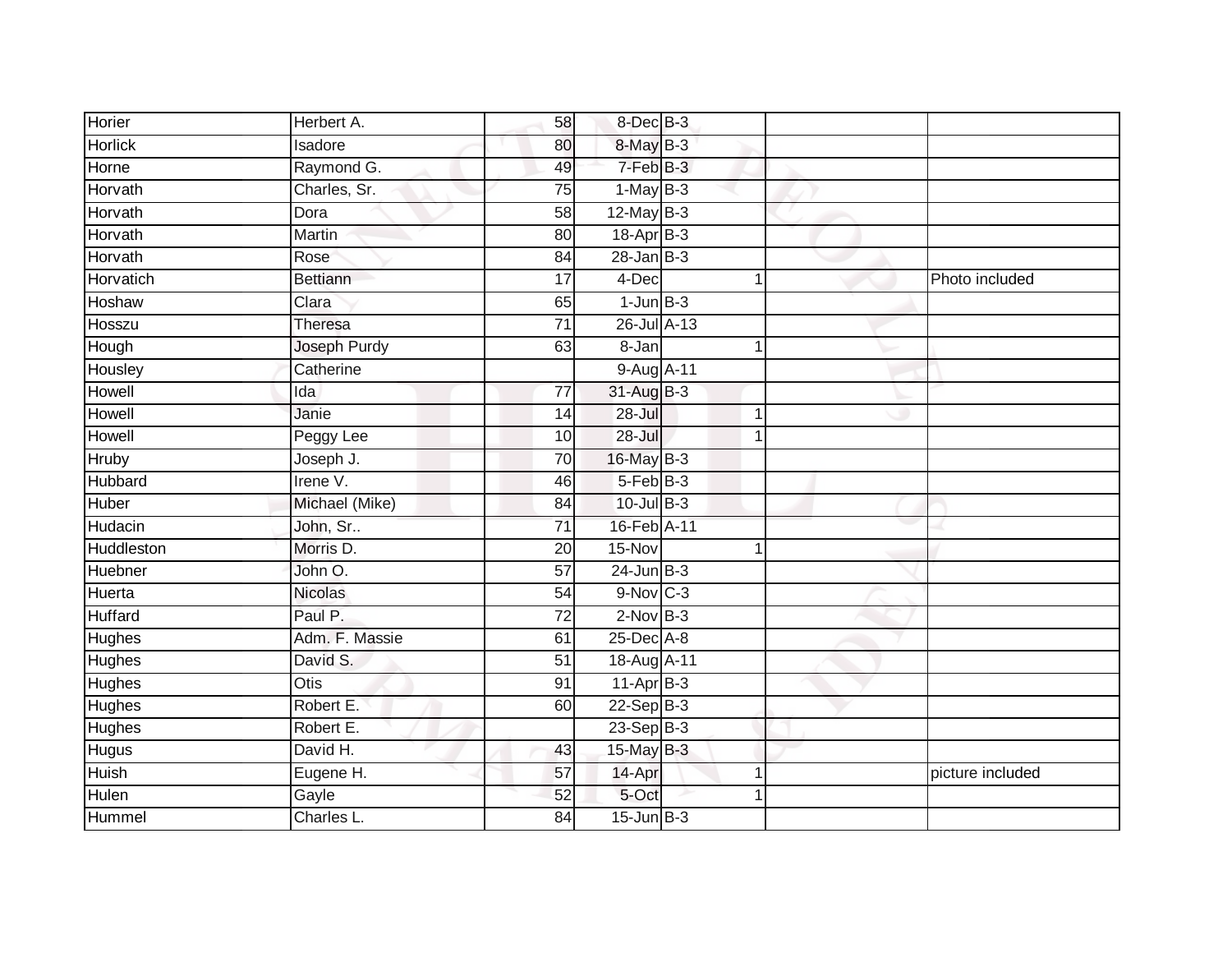| Humphreys     | Clara B.        | 77              | 24-Jul B-3      |  |                                      |
|---------------|-----------------|-----------------|-----------------|--|--------------------------------------|
| Humrichouse   | Calista Small   | 90              | 1-Nov A-11      |  |                                      |
| Hunter        | Abram           | 69              | $14$ -Apr $B-3$ |  |                                      |
| Hunter        | Clyde A.        | 46              | 7-Mar A-15      |  |                                      |
| Hunter        | Eleanor         | 67              | 4-Mar B-3       |  |                                      |
| Hupke         | George          | 78              | $1-Dec$ B-3     |  |                                      |
| Hurd          | Earl E          | 38              | 17-Oct A-15     |  |                                      |
| <b>Huspek</b> | Ladisclaus L.   | 66              | $22$ -Aug B-3   |  |                                      |
| Hussey        | Lamar           |                 | 24-Mar B-3      |  |                                      |
| Hutton        | Robertina (Ina) | 60              | 8-Feb A-15      |  | First name also spelled<br>Robertine |
| Ibraham       | Mehmed F.       | 70              | $17 -$ Jul B-3  |  |                                      |
| Idec          | Albert          | 69              | $28$ -Jun $B-3$ |  |                                      |
| Ignacz        | Edward B.       | 62              | 26-Jul A-13     |  |                                      |
| <b>Ihnat</b>  | Helen           |                 | 25-Oct A-15     |  |                                      |
| Inlander      | Samuel          | 95              | 11-Apr B-3      |  |                                      |
| lori          | John, Sr.       | $\overline{74}$ | 18-Oct B-3      |  |                                      |
| Ittel         | Williiam H.     | 65              | $9$ -Dec $B$ -3 |  |                                      |
| Ivanovich     | Mary            |                 | $6-NovB-3$      |  |                                      |
| Iwan          | Mary            | 9 months        | $14-Oct$ B-3    |  |                                      |
| Jackson       | James (Jimmy)   | 22              | 17-Nov B-3      |  |                                      |
| Jackson       | Walter S.       |                 | $4$ -May $B-3$  |  |                                      |
| Jackubczyk    | Agnes           | 72              | $14$ -Jan $B-3$ |  |                                      |
| Jacobs        | Luther F.       | 63              | $3-AprB-3$      |  |                                      |
| Jacobs        | <b>Nellie</b>   | 77              | $13$ -Dec $B-3$ |  |                                      |
| Jacobsma      | Garrett         | $\overline{70}$ | $20$ -Mar $B-3$ |  |                                      |
| Jacumski      | Joseph          | 75              | $28$ -Feb $B-3$ |  |                                      |
| Jambre        | Julia           | 62              | $5$ -Jul $B-3$  |  |                                      |
| James         | Vincent A., Jr. | 43              | $4$ -Nov B-3    |  |                                      |
| Jamroz        | <b>Bernice</b>  | 47              | 17-Oct A-15     |  |                                      |
| Jananowski    | Frank J.        | 68              | 27-Oct B-3      |  |                                      |
| Jankowski     | Alexander       | 76              | 19-May B-3      |  |                                      |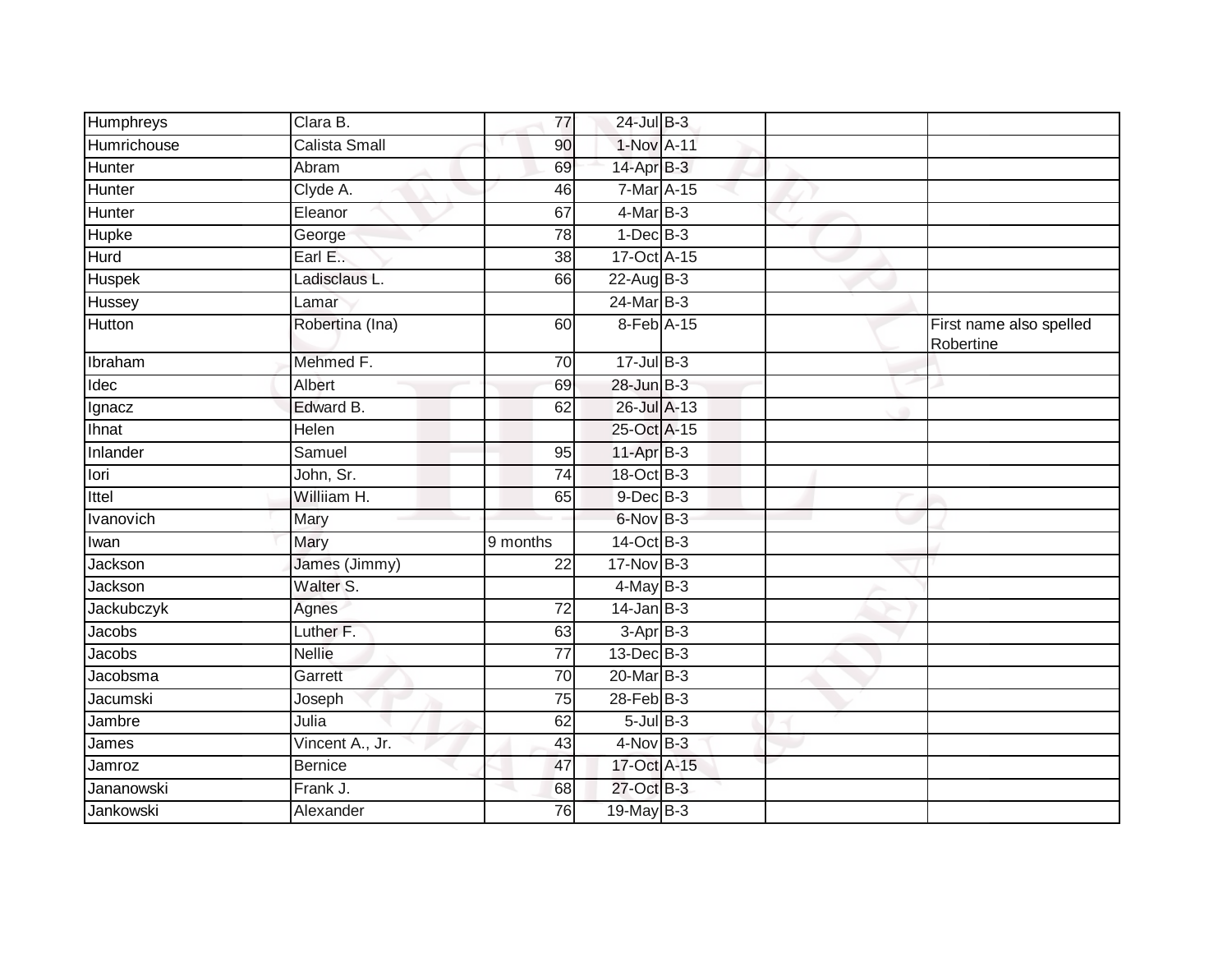| Janos               | Ludwig           | 78               | 24-Oct A-15      |              |                                                             |
|---------------------|------------------|------------------|------------------|--------------|-------------------------------------------------------------|
| Janski              | Mary             | 28               | $3$ -Jul $B-3$   |              |                                                             |
| <b>Jaranowski</b>   | John             | 73               | 11-Jan           | $\mathbf{1}$ | picture included, see also<br>Jan. 12, p. A-11              |
| Jaranwski           | Frank J.         | 68               | 25-Oct A-15      |              |                                                             |
| Jarchow             | Harry            |                  | $31-AugB-3$      |              |                                                             |
| <b>Jarzembowski</b> | Alli J.          | 43               | $7-Nov$ B-5      |              |                                                             |
| Jarzombek           | John             | 53               | $25$ -Feb $B$ -3 |              | See also Feb. 26, p.B-3;<br>Name also spelled<br>Jarzomber  |
| Jarzomber           | John (Cowboy)    | 53               | $26$ -Feb $B-3$  |              | See also Feb. 25, p. B-3;<br>Name also spelled<br>Jarzombek |
| Jasek               | Andrew           | 76               | $11-Sep$ B-3     |              |                                                             |
| Jasek               | Margaret Ann     | 2 <sub>1/2</sub> | 12-Jan A-11      |              |                                                             |
| Jaselski            | Frances          | 74               | $7-SepB-3$       |              |                                                             |
| Jasinski            | Stefania         |                  | 2-Aug A-13       |              |                                                             |
| Jenkins             | John W.          | 84               | $11$ -Jul B-3    |              |                                                             |
| Jenkins             | Kenneth W.       | 45               | $3$ -Jan $B-3$   |              |                                                             |
| Jennings            | Lucille R.       | 37               | $1$ -May $B-3$   |              |                                                             |
| Jennings            | Willard          | 35               | 7-Apr A-11       |              |                                                             |
| John                | Paul             | 82               | $8 - Jun$ $B-3$  |              |                                                             |
| Johns               | Warren R.        | 70               | $7$ -Jul $B-3$   |              |                                                             |
| Johnson             | Amanda B.        | 85               | $13$ -Apr $B-3$  |              |                                                             |
| Johnson             | Ann              | $\overline{72}$  | $15$ -Jan B-3    |              |                                                             |
| Johnson             | Anna L.          | 50               | 28-Apr A-11      |              |                                                             |
| Johnson             | Arthur H.        | 54               | $10$ -Jun $B-3$  |              |                                                             |
| Johnson             | Carrie Ada       | 72               | 12-Jul A-11      |              |                                                             |
| Johnson             | Edward           | 33               | $3-Aug$ $A-19$   |              |                                                             |
| Johnson             | Emma (Dolly)     | 76               | $5$ -Jul $B-3$   |              |                                                             |
| Johnson             | <b>Ethel Mae</b> | 64               | $3$ -Apr $B-3$   |              |                                                             |
| Johnson             | Huldah J.        | 85               | 25-Jul A-11      |              |                                                             |
| Johnson             | Johnnie          | 62               | $10$ -Nov $B-3$  |              |                                                             |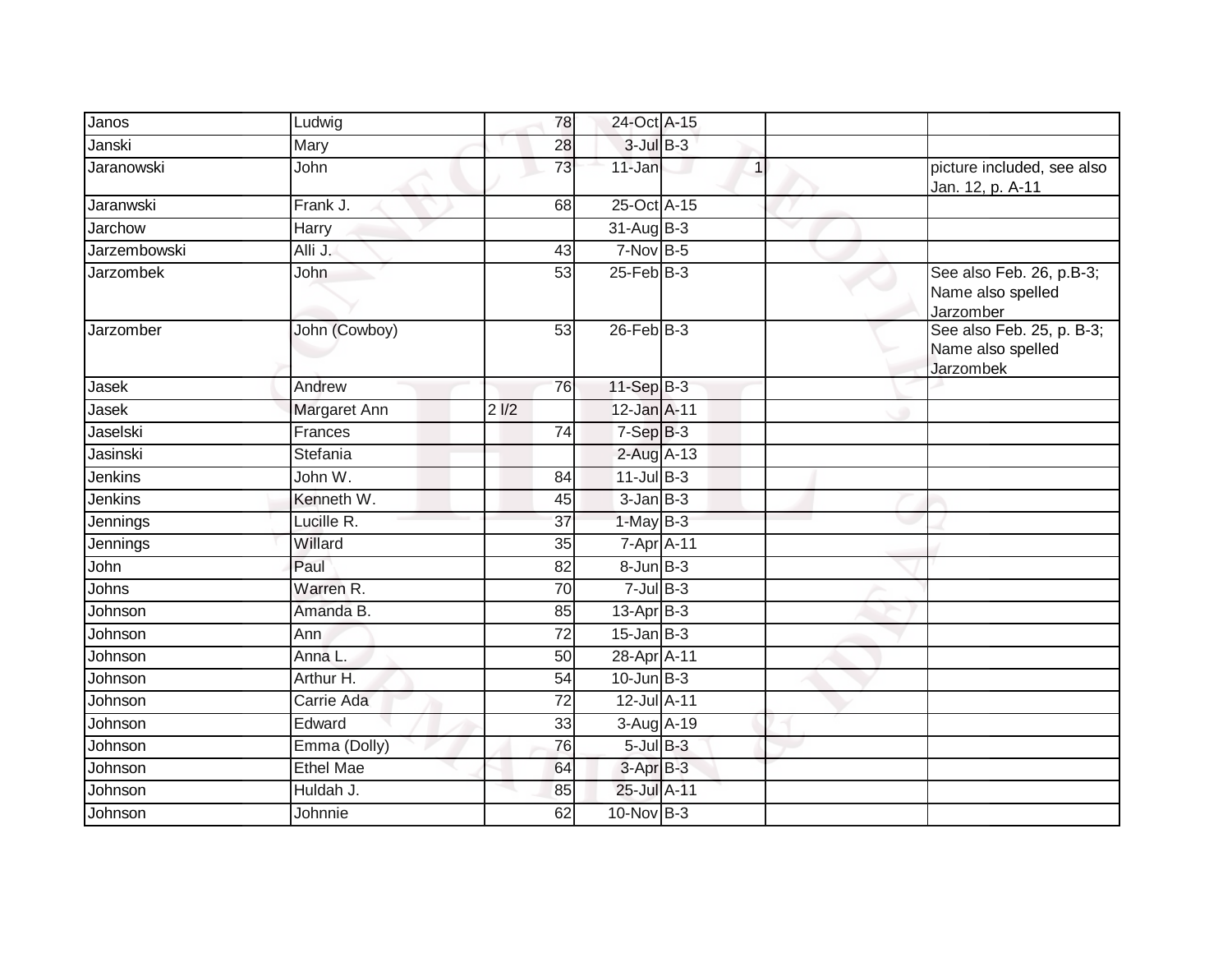| Johnson   | LaVina M.             |                 | 13-Mar B-3      |                         |                                                |
|-----------|-----------------------|-----------------|-----------------|-------------------------|------------------------------------------------|
| Johnson   | Mary                  | 65              | 15-Dec B-3      |                         |                                                |
| Johnson   | Matilda Augusta       | 92              | $11-FebB-3$     |                         |                                                |
| Johnson   | Ralph                 | 76              | $28-Sep$ B-3    |                         |                                                |
| Johnson   | William E.            | $\overline{56}$ | 22-Dec A-17     |                         |                                                |
| Johnsrud  | Robert, Dr.           | 29              | 12-Jan A-11     |                         |                                                |
| Johnston  | <b>Marie</b>          | 42              | 3-May           |                         | See also May 4, p. B-3--<br>age is given as 49 |
| Johnstone | John R.<br>John R.    | 62              | $5$ -Dec $B$ -3 |                         |                                                |
| Jolley    | Margaret              | 91              | $22$ -Jun $B-3$ |                         |                                                |
| Jonas     | Josephine Frances     | 11              | 27-Nov B-3      |                         |                                                |
| Jones     | Arsene J.             | 74              | 14-Aug B-3      |                         |                                                |
| Jones     | Audrey Jean (Jeannie) | 25              | 17-Oct A-15     |                         |                                                |
| Jones     | Bert M.               | 73              | 16-Oct B-3      |                         |                                                |
| Jones     | <b>Charlotte Alyn</b> | 49              | 11-Mar B-3      |                         |                                                |
| Jones     | Clarence C.           | 79              | 1-Nov A-11      |                         |                                                |
| Jones     | Elma (Mrs. Elmer)     | 71              | 10-Oct A-13     |                         |                                                |
| Jones     | Elmer, Rev.           | 72              | 14-Aug          | $\overline{\mathbf{A}}$ | picture included                               |
| Jones     | F. Dean               | 58              | 20-Oct B-3      |                         |                                                |
| Jones     | George                | 80              | $3-FebB-3$      |                         |                                                |
| Jones     | Helen                 | 57              | 27-Dec B-3      |                         |                                                |
| Jones     | John S.               | 88              | $21$ -Nov B-3   |                         |                                                |
| Jones     | Lottie                | 69              | $13$ -Jun $B-3$ |                         |                                                |
| Jones     | Margaret E.           | 61              | 28-Jul A-11     |                         |                                                |
| Jones     | Morris P.             | 65              | $4-SepB-3$      |                         |                                                |
| Jongsma   | Peter, Sr.            | 79              | $14-Sep$ B-3    |                         |                                                |
| Jonkman   | Christine Joy         | 18 days         | $15$ -Jan B-3   |                         |                                                |
| Jordon    | Thomas Barney         | 73              | 28-Feb B-3      |                         |                                                |
| Jorgenson | George                | 63              | $21$ -Jan B-3   |                         |                                                |
| Joyce     | Alphonse J.           | 73              | $14$ -Jul B-3   |                         |                                                |
| Joyce     | <b>Edward Leo</b>     | 65              | $28$ -Jun $B-3$ |                         |                                                |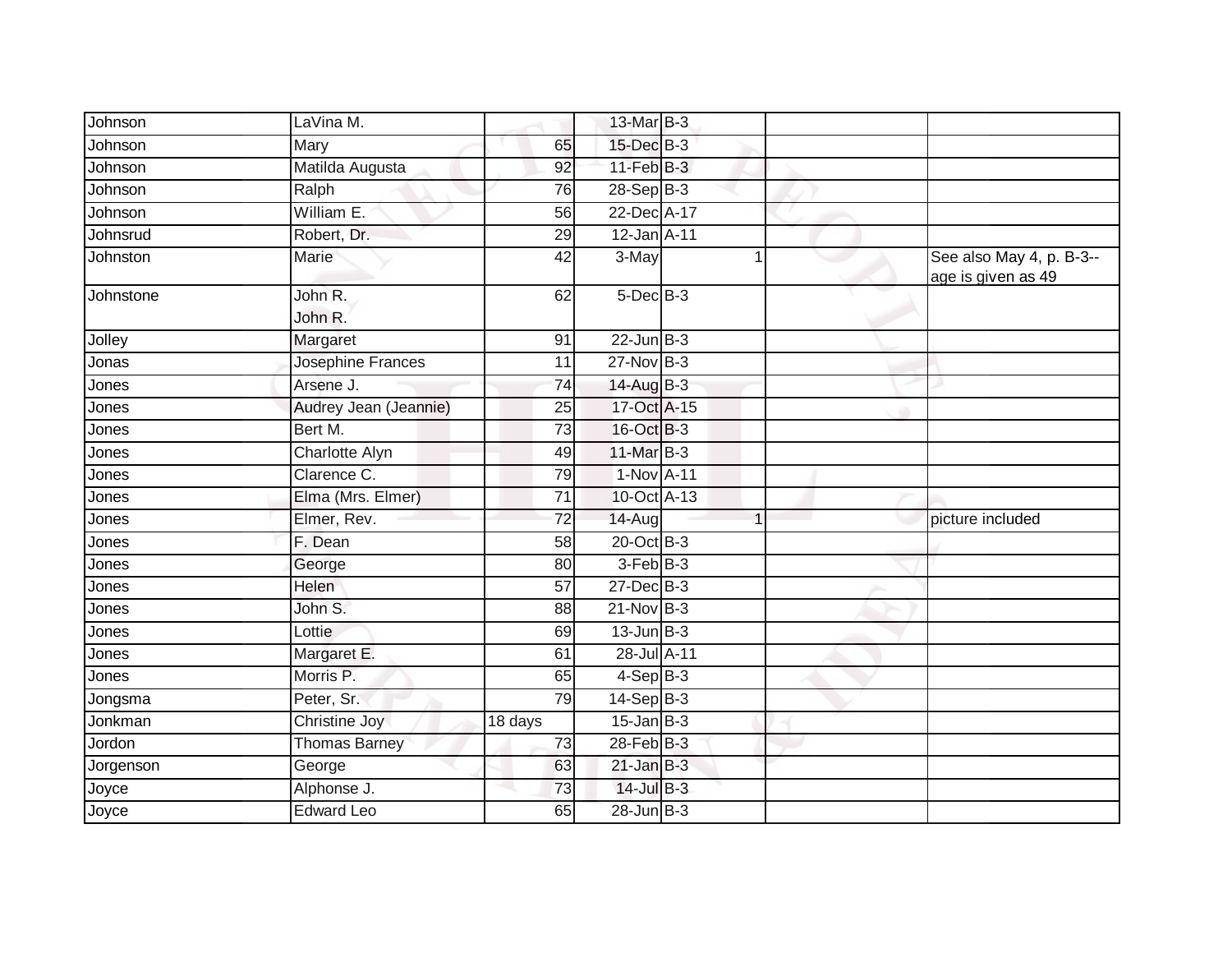| Juknevich     | James P.              | 29              | 31-Jan          |              | photo of incident included                            |
|---------------|-----------------------|-----------------|-----------------|--------------|-------------------------------------------------------|
| Jung          | Minnie                | 94              | 27-Apr B-3      |              |                                                       |
| Juratovac     | Albert                | 80              | $6$ -Oct $B-3$  |              |                                                       |
| Jureczko      | <b>Tadeusz</b>        | 58              | $1-Dec$ B-3     |              |                                                       |
| Jurgensen     | Roy                   | 64              | $6-Sep$ A-15    | $\checkmark$ |                                                       |
| Jurich        | Sofia                 | 75              | $18-Sep$ B-3    |              |                                                       |
| <b>Jurick</b> | John                  | 89              | $10$ -Jun $B-3$ |              |                                                       |
| Jurs          | Josephine M.          | 79              | $15$ -Jan B-3   |              |                                                       |
| Juscik        | Joseph                | 42              | $21$ -Nov $B-3$ |              |                                                       |
| Justak        | Mary                  | 69              | 24-Oct A-15     |              |                                                       |
| Justina       | Sister M.             | 64              | $21$ -Dec $B-3$ |              |                                                       |
| Kaczkowski    | Frank                 | 70              | $10$ -Jan B-3   |              |                                                       |
| Kaduk         | <b>Charles Andrew</b> | 66              | 30-Jun A-11     |              |                                                       |
| Kaiser        | Otto                  | 85              | 19-Aug B-3      |              |                                                       |
| Kalapach      | Carl                  | 2 months        | 19-Dec B-3      |              |                                                       |
| Kalapach      | Joseph S.             | 87              | $17 - Jan$ B-3  |              |                                                       |
| Kalicki       | Anna Guman            |                 | $14$ -Nov B-3   |              | Last name also listed as<br>Guman--see Nov. 13, p. B- |
| Kalis         | Harry                 | 60              | $6-Sep$ $A-15$  |              |                                                       |
| Kalock        | August                | 83              | 11-Mar B-3      |              |                                                       |
| Kaminski      | Martin                | 72              | $20$ -May B-3   |              |                                                       |
| Kaminsky      | Anna                  |                 | 26-Apr A-15     |              |                                                       |
| Kanich        | Paul G.               | 69              | 26-Oct B-3      |              |                                                       |
| Kantowicz     | <b>Stanley</b>        | 58              | $12$ -Jun $B-3$ |              |                                                       |
| Kanyur        | William D.            | 19              | 4-Dec           |              | Photo included                                        |
| Kapalka       | Angeline              | 72              | $1-SepB-3$      |              |                                                       |
| Kapantais     | George Gilbert        | $\overline{23}$ | $5 -$ Jul       |              | See also July 6, p. B-3                               |
| Kaplan        | Solomon               | 64              | 1-Nov A-11      |              |                                                       |
| Kappes        | Andrew C.             | 75              | 19-Apr A-11     |              |                                                       |
| Kapturkiewicz | Joseph (Kaptur)       | 70              | 4-Feb B-3       |              |                                                       |
| Karp          | Vincent               | 58              | 27-Mar B-3      |              |                                                       |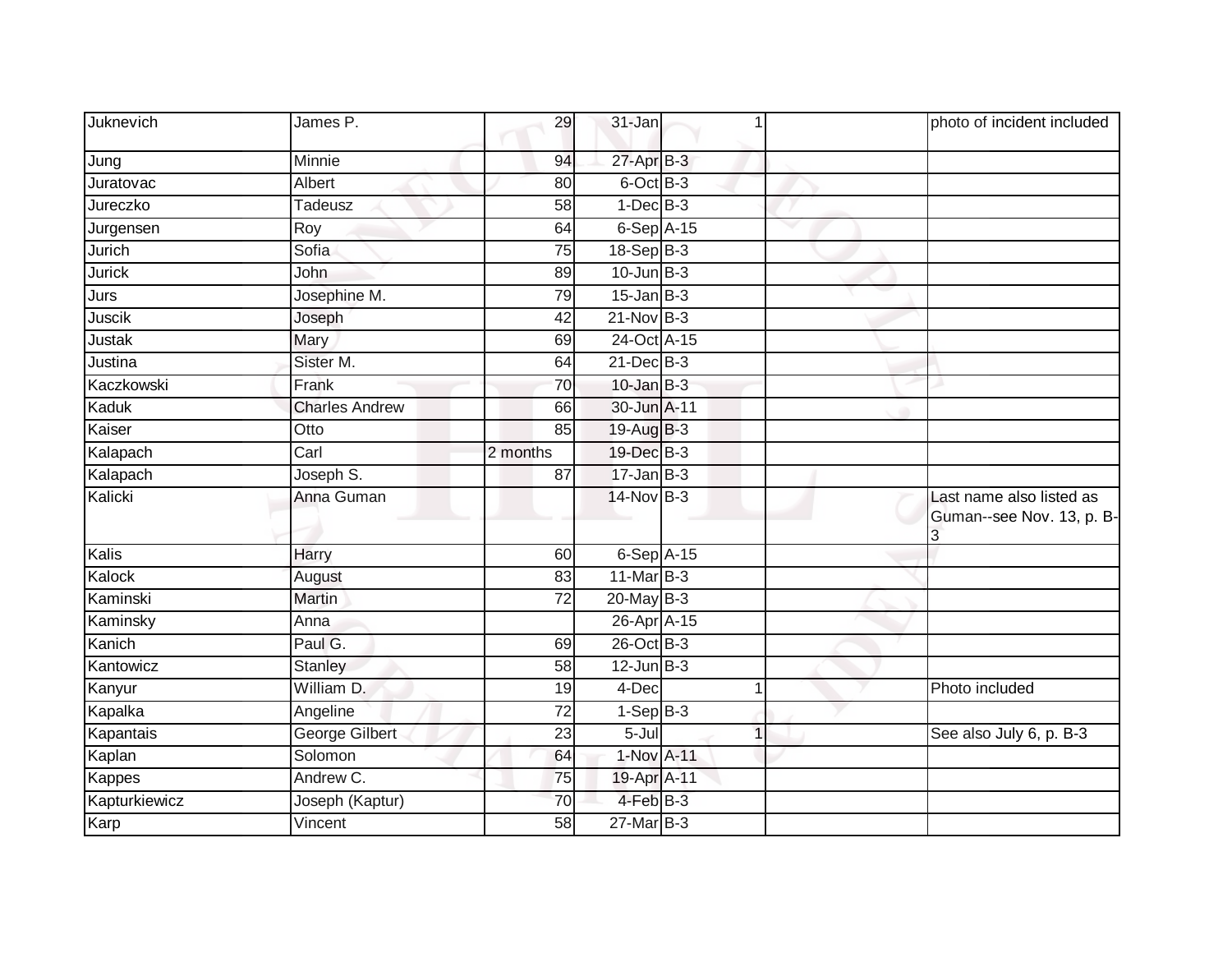| Karsten        | Stella                  | 70              | $4$ -Apr $B-3$   |   |                                                      |
|----------------|-------------------------|-----------------|------------------|---|------------------------------------------------------|
| Kaszak         | Frank K.                |                 | 15-Aug B-3       |   |                                                      |
| Katona         | Laura Lynn              | 2 months        | 21-Oct B-3       |   |                                                      |
| Kauchak        | Frances                 | 14              | 29-Feb A-9       |   |                                                      |
| Kauchak        | <b>Robert James</b>     | 31              | $1-SepB-3$       |   |                                                      |
| Kay            | Hariet                  | 63              | $27 - Jun$ B-3   |   | Name also spelled as<br>Krywinski                    |
| Kaye           | Floyd                   | 45              | 18-Jan A-11      |   |                                                      |
| Keel           | William                 | 43              | $25$ -Apr $B-3$  |   |                                                      |
| Keilman        | Catherine               | 100             | 12-Oct           |   | Picture included                                     |
| Keilman        | Emil J.                 | 73              | 13-Oct B-3       |   |                                                      |
| Keilman        | <b>Mary Anne</b>        | 47              | $11-Aug$ B-3     |   |                                                      |
| Keleman        | John                    | 66              | 8-Feb A-15       |   |                                                      |
| Keleman        | Lena                    | $\overline{77}$ | $27 -$ Jul B-3   |   |                                                      |
| Kelley         | <b>Charles Burton</b>   | 13              | 24-Mar B-3       |   |                                                      |
| Kelley         | Lester $\overline{B}$ . |                 | 11-Apr           | 1 |                                                      |
| Kelly          | Edward J.               | 78              | 9-Nov C-3        |   |                                                      |
| Kemp           | Craig                   | 4 weeks         | 27-Dec B-3       |   |                                                      |
| Kenchus        | Peter                   | 73              | 27-Nov B-3       |   |                                                      |
| Kender         | Joseph Andrew           | 73              | 24-Aug B-3       |   |                                                      |
| Kendra         | Paul                    | 56              | 16-May B-3       |   |                                                      |
| Kennedy        | <b>Barbara</b>          | 88              | 27-Sep A-11      |   |                                                      |
| Kennedy        | Lillie R.               | 85              | $4$ -Dec $B$ -3  |   |                                                      |
| Kenney         | Benzil H.               | 75              | $17 - Jan$ $B-3$ |   | On Jan. 18, p. A-11, first<br>name is spelled Denzil |
| Kepics         | Michael                 | 74              | $16-Sep$ B-3     |   |                                                      |
| <b>Kerekes</b> | Mary                    | 67              | $3$ -Oct $B-3$   |   |                                                      |
| Kerr           | Louis Charles           | 42              | $8-Sep$ B-3      |   |                                                      |
| Kertis         | John                    | 74              | $14$ -Dec $B-3$  |   |                                                      |
| Ketelaar       | Katie                   | 85              | $21$ -Feb $B-3$  |   |                                                      |
| Keyl           | Son                     | infant          | $4$ -Feb $B-3$   |   |                                                      |
| Kielczewski    | Antoinette              |                 | $23$ -Jun $B-3$  |   |                                                      |
| Kieras         | John                    | 34              | $12-Sep$ B-3     |   |                                                      |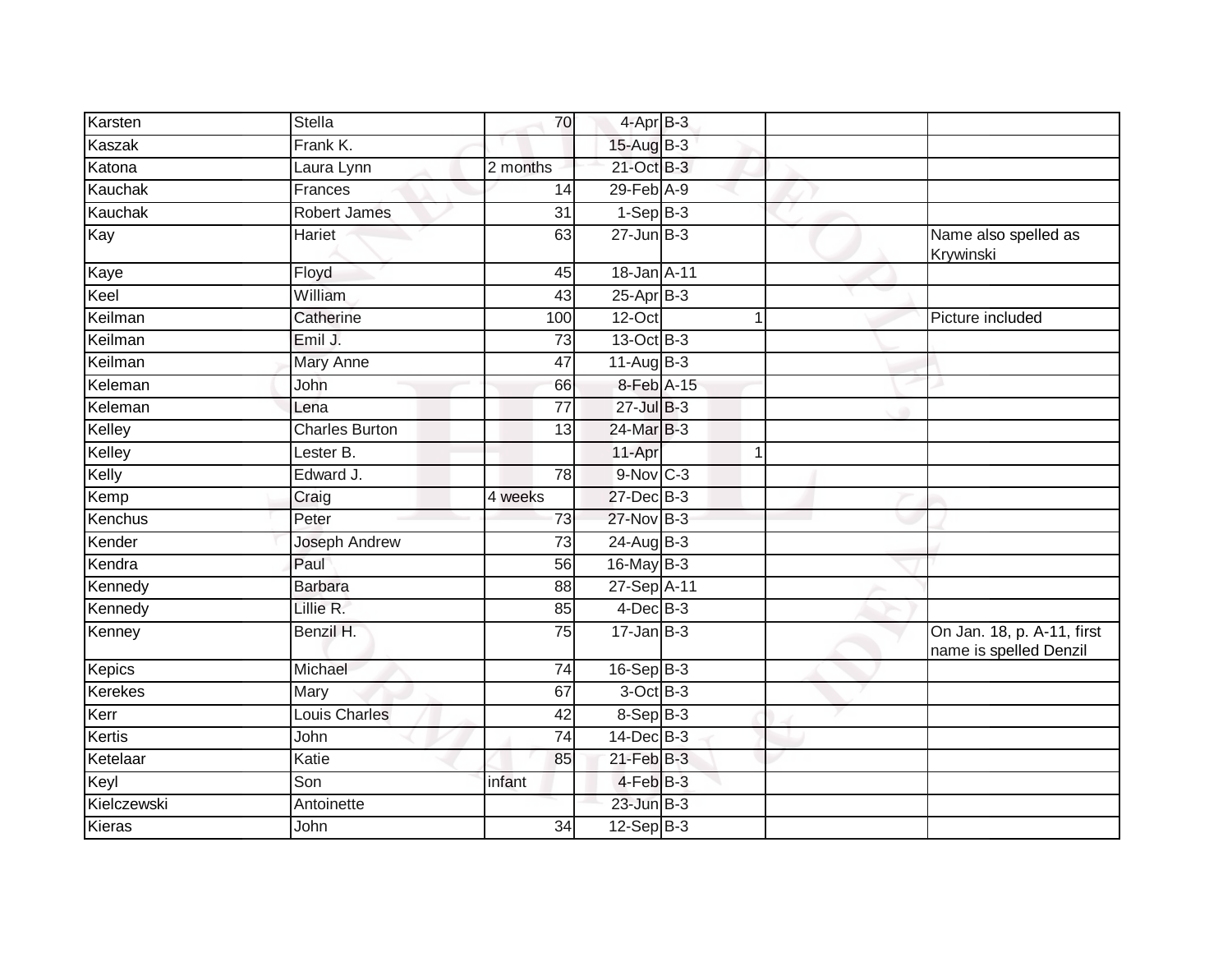| Kiersniowski | Barbara           | 82              | 29-May B-3        |    |                               |
|--------------|-------------------|-----------------|-------------------|----|-------------------------------|
| Kilgore      | William E.        | 46              | 23-Nov B-3        |    |                               |
| Killmer      | Walter            | 63              | 13-Jul B-3        |    |                               |
| Kilpatrick   | <b>Glen Lloyd</b> | $\overline{34}$ | 25-Mar B-3        |    |                               |
| King         | <b>Artie Lou</b>  | $\overline{59}$ | $3$ -Jul $B-3$    |    |                               |
| King         | Galen             | 5               | 8-May B-3         |    |                               |
| King         | James J.          | 55              | $7-AugB-3$        |    |                               |
| King         | James J.          | 25              | 25-Jan A-11       |    |                               |
| King         | Stephen           | 86              | $28 - Jan$ $B-3$  |    |                               |
| Kinley       | Dovie M.          | 69              | $17$ -Nov $B-3$   |    |                               |
| Kirby        | Daniel H.         | 29              | 22-May            | -1 |                               |
| Kirby        | John L.           | 56              | $20$ -Jul $B-3$   |    |                               |
| Kirincic     | George M.         | 6 months        | $9-Sep$ $B-3$     |    |                               |
| Kirk         | Edward A.         | 71              | 16-Jun B-3        |    |                               |
| Kirkendorfer | John              | 64              | 20-Jun            | 1  |                               |
| Kiwn         | William L.        | $\overline{75}$ | 12-Dec B-3        |    |                               |
| Klapatauskis | Walter            | 85              | $11$ -Mar $B-3$   |    |                               |
| Klassen      | George J.         | 58              | $4$ -Dec $B-3$    |    |                               |
| Klatt        | Otto              | 87              | $1$ -Jun $B-3$    |    |                               |
| Klaver       | Henry             | 78              | $19$ -Feb $ B-3 $ |    |                               |
| Klee         | Charles           | 80              | 26-Jan A-11       |    |                               |
| Klein        | Pauline           | 79              | $8 - Jun$ $B - 3$ |    |                               |
| Kleovdis     | Peter             | 23              | $19 -$ Jul        | 1  |                               |
| Kline        | Mabelle           | 69              | 25-Apr            |    |                               |
| Klinowski    | Mary              | 72              | $3-NovB-3$        |    |                               |
| Klug         | Anna E.           | 75              | 13-Nov B-3        |    |                               |
| Kmiec        | Joseph            | $\overline{71}$ | $23$ -Mar $B-3$   |    |                               |
| Knerr        | Joseph, Sr.       | 87              | 16-Dec B-3        |    |                               |
| Knesek       | Emma              | 70              | $21-Nov$ B-3      |    |                               |
| Knocksen     | Karen I.          | 89              | $2$ -Oct $B-3$    |    | Name also spelled<br>Enocksen |
| Knoerzer     | Lawrence W., Sr.  | 60              | 28-Feb B-3        |    |                               |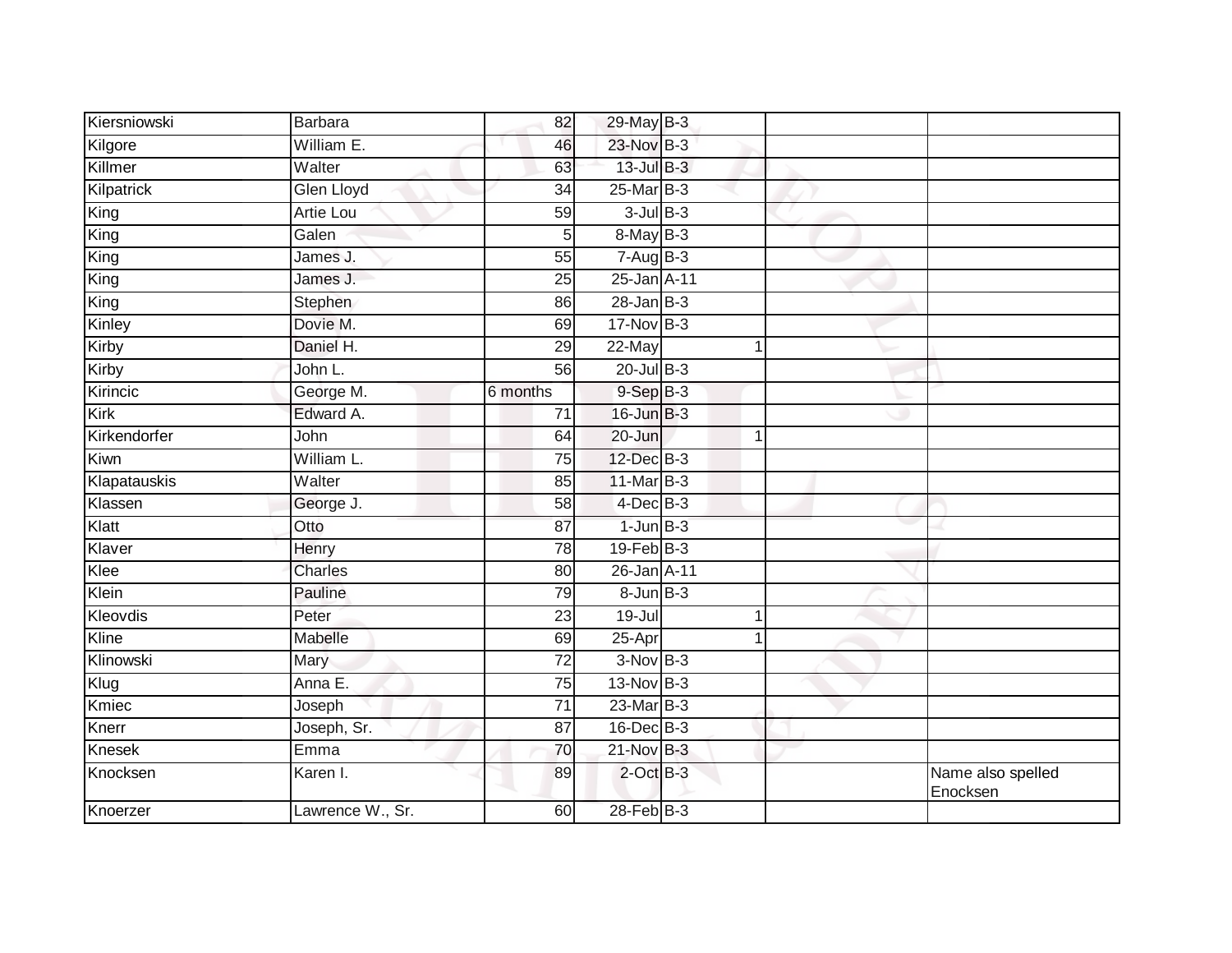| Knrich       | George               | 77              | $13$ -Jun $B-3$          |              | Name also spelled Krnich                       |
|--------------|----------------------|-----------------|--------------------------|--------------|------------------------------------------------|
| Koartge      | Clara (Boff)         | 63              | 28-Nov A-15              |              |                                                |
| Koartge      | Louis H.             | 67              | $10$ -Feb $B-3$          |              |                                                |
| Kobak        | <b>Gerry William</b> | 6               | $17 - Jun$ $B-3$         |              |                                                |
| Kochin       | <b>Blanche</b>       |                 | 6-Oct B-3                | $\checkmark$ |                                                |
| <b>Kochs</b> | August               | 89              | 23-Nov B-3               |              |                                                |
| Kociban      | John M.              | 60              | $22$ -Jul B-3            |              |                                                |
| Koehler      | <b>Betty</b>         | $\overline{37}$ | $21-Nov$ B-3             |              |                                                |
| Koehler      | Emil H.              | 73              | 5-Feb B-3                |              |                                                |
| Koehler      | Margaret             | 74              | $26$ -Feb $B-3$          |              | See also Feb. 28, p. B-3--<br>picture included |
| Koehn        | Joseph J.            | 61              | $20$ -Apr $B-3$          |              |                                                |
| Koenig       | Edwin H.             | $\overline{71}$ | 3-Apr B-3                |              |                                                |
| Koepl        | Michael Joseph       | 6 months        | $2$ -Aug $A-13$          |              |                                                |
| Koers        | Hugo                 | 59              | 23-Mar B-3               |              |                                                |
| Kohl         | John A.              | 63              | $11$ -May B-3            |              |                                                |
| Kohl         | Valentine            | 61              | $31$ -Jan B-3            |              |                                                |
| Kokinic      | James                | 94              | $3 - JanB - 3$           |              |                                                |
|              |                      |                 | 3-Jan                    |              |                                                |
| Kolakovich   | <b>Nick</b>          | 64              | 15-Aug B-3               |              |                                                |
| Kolakowski   | Irene                | 39              | $26-SepB-3$              |              |                                                |
| Kolanowski   | Catherine M.         | 71              | 29-Mar B-3               |              |                                                |
| Kolar        | Frank J.             | 86              | $11$ -Jul B-3            |              |                                                |
| Kolasinski   | Joseph (Kolaski)     | 81              | 30-Nov C-3               |              |                                                |
| Kolbus       | Anna                 | 78              | 18-Jul A-11              |              |                                                |
| Kolina       | Mary                 | 82              | 16-Feb A-11              |              |                                                |
| Kolina       | Mary                 | 60              | $10$ -Jan $B-3$          |              |                                                |
| Kollwitz     | Bruce W.             | 13 months       | 27-Dec B-3               |              |                                                |
| Kolodziej    | Alfred, Pfc.         | 23              | 15-Jul 1, B-3            |              | picture included                               |
| Kolodziej    | John                 | 51              | 27-Jul B-3<br>$27 -$ Jul |              |                                                |
| Kolorczyk    | Frances              | 72              | $3-MarB-3$               |              |                                                |
|              |                      |                 |                          |              |                                                |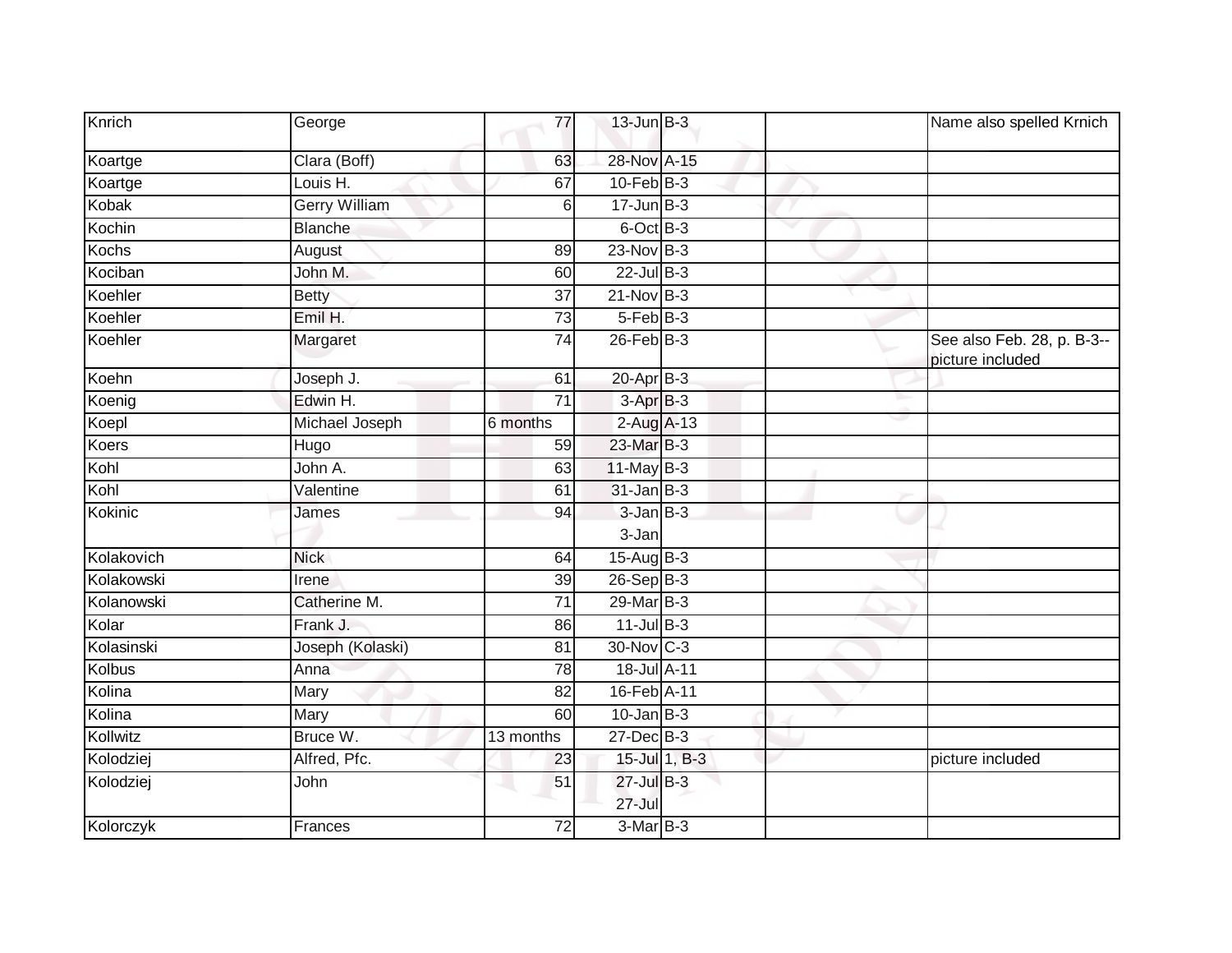| Komorowski      | Marianne            | 53              | $14$ -Feb $B-3$   |                |         |  |
|-----------------|---------------------|-----------------|-------------------|----------------|---------|--|
| Koncz           | Joseph              | 76              | $3$ -Jun $B-3$    |                |         |  |
| Koniarski       | Frances             | 69              | 29-Nov B-3        |                |         |  |
| Konkel          | Rose                | 94              | $28-SepB-3$       |                |         |  |
| Konopacki       | Victoria            | $\overline{72}$ | $20$ -May $B-3$   |                |         |  |
| Konrady         | Lynne               | 18              | $12 -$ Jul        |                | 1       |  |
| Konsynski       | Ben B.              | 62              | $23$ -Mar $B-3$   |                |         |  |
| Kooy            | William Peter, Dr.  | $\overline{42}$ | $10$ -Feb $B-3$   |                |         |  |
| Kooyenga        | Jake                | $\overline{72}$ | $15$ -May B-3     |                |         |  |
| Kopanda         | Frances             | 69              | $3$ -Jan $B-3$    |                |         |  |
| Koplin          | Lois                | 90              | $29$ -Jan B-3     |                |         |  |
| Korchidas       | Louis               | $\overline{72}$ | 25-Nov B-3        |                |         |  |
| Kordas          | Dominika            | 69              | 19-Oct B-3        |                |         |  |
| Korolhug        | John                | 70              | 6-Dec B-3         |                |         |  |
| <b>Korolhuk</b> | John                | $\overline{70}$ | 6-Dec B-3         |                |         |  |
| Kors            | Theresa             | $\overline{71}$ | 14-Aug B-3        |                |         |  |
| Kortokrax       | Christopher C.      | 75              | 23-Feb A-15       |                |         |  |
| Kos             | Peter B.            | 48              | $22$ -May B-3     |                |         |  |
| Kosinski        | Edmund F.           | 73              | 28-Nov A-15       |                |         |  |
| Kosior          | Michael             | $\overline{92}$ | 16-Nov B-3        |                |         |  |
| Kosior          | <b>Stella</b>       | 79              | $18-Sep$ B-3      |                |         |  |
| Kostoff         | <b>Lillian Damo</b> | 70              | $3$ -Jan $B-3$    |                |         |  |
| Koutas          | James               | 65              | $13$ -Mar $B-3$   |                |         |  |
| Kovach          | Andrew              | 63              |                   | 7-Jan A-5, B-3 |         |  |
| Kovach          | John                | 45              | 26-Aug B-3        |                |         |  |
| Koval           | Margaret            | 68              | $17 - Feb$ B-3    |                |         |  |
| Kovera          | Charles, Sr.        |                 | 71 Janaury 24 B-3 |                |         |  |
| Kowal           | Stephanie F.        | 52              | 21-Aug B-3        |                |         |  |
| Kowalski        | Louis Aloysius      | $\overline{77}$ | $2$ -Mar $B-3$    |                |         |  |
| Kozacik         | Stephen William     | 62              | 26-Aug B-3        |                |         |  |
| Kozakowksi      | Gertrude M.         | 46              | 28-Aug B-3        |                | Klassen |  |
| Kozare          | Ernest              | 73              | $24$ -Jul B-3     |                |         |  |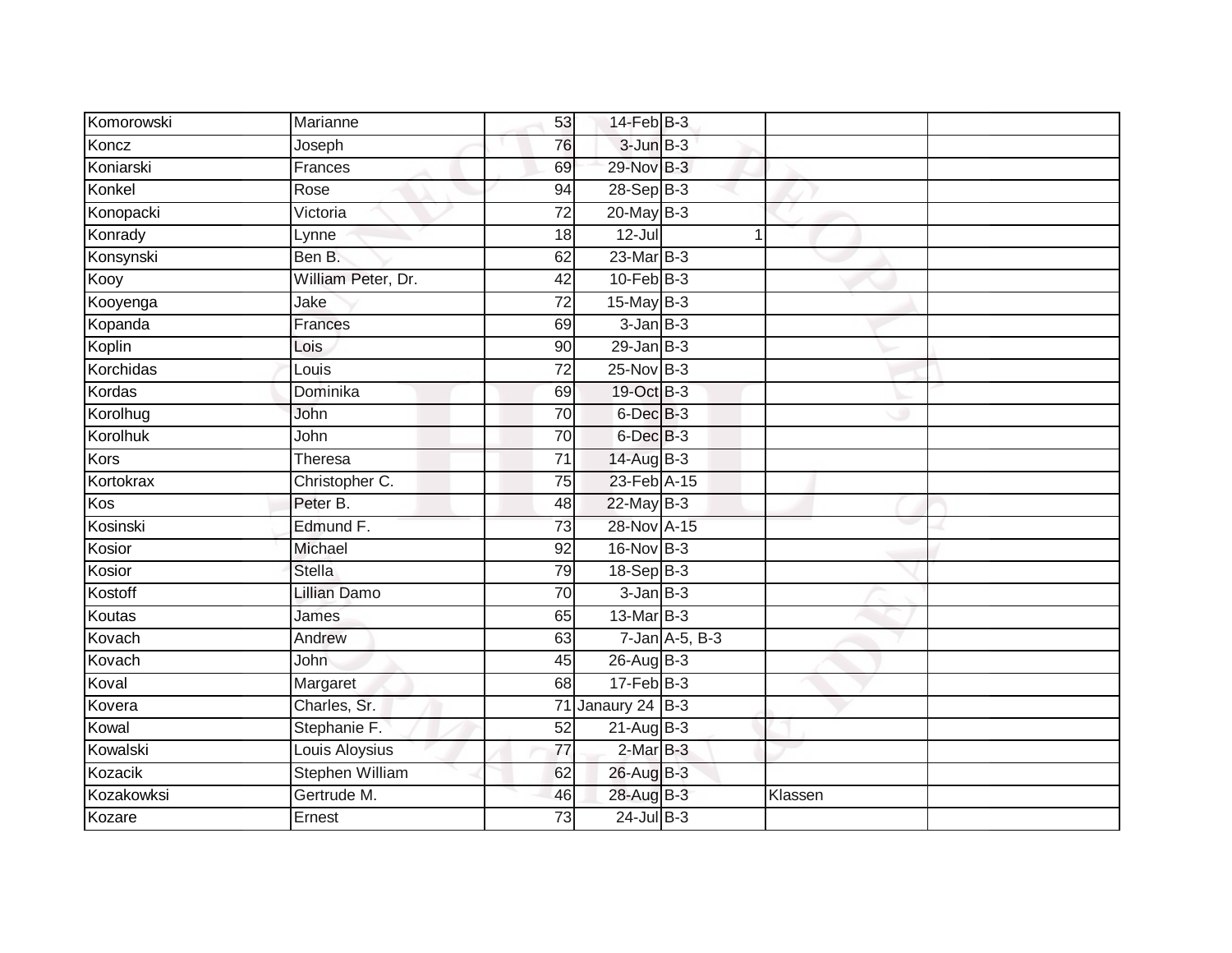| Kozdras       | Joseph T., Sr.       | 40              | 10-Oct A-13       |  |                          |
|---------------|----------------------|-----------------|-------------------|--|--------------------------|
| Kozinski      | Joseph               | 67              | 15-Feb A-15       |  |                          |
| Koziolkiewicz | <b>Thomas Paul</b>   | 15 weeks        | 28-Dec B-3        |  |                          |
| Kozlowski     | Joseph               | 73              | 25-Nov B-3        |  |                          |
| Kozlowski     | Thomas S.            | 67              | 16-Feb A-11       |  |                          |
| Kraft         | William B.           | 66              | 16-May B-3        |  |                          |
| Krajnik       | Joseph, Sr.          | 75              | $6$ -May $B-3$    |  |                          |
| Kramer        | Mary                 | 79              | 14-Mar B-3        |  |                          |
| Kretz         | Alvina M.            | 39              | $15-Aug$ B-3      |  |                          |
| Krewson       | <b>Lester Ronald</b> | 21              | $28$ -Feb $B-3$   |  |                          |
| Kristian      | Ruddo                | 24              | 6-Mar             |  |                          |
| Krnich        | George               | 77              | $13$ -Jun $B-3$   |  | Name also spelled Knrich |
| Krol          | Stephen              | 58              | $4$ -Dec $B-3$    |  |                          |
| <b>Krsak</b>  | Elizabeth            | 82              | $29$ -Aug $B-3$   |  |                          |
| Krueger       | Walter H.            | 65              | 27-Sep A-11       |  |                          |
| Kruger        | Julius               | 99              | 12-Apr B-3        |  |                          |
| Krupa         | Julius               | $\overline{75}$ | $15$ -Jan B-3     |  |                          |
| Krupinski     | <b>Dolores</b>       | 29              | $2$ -Mar $B-3$    |  |                          |
| Krupinski     | Victoria Lynn        | 1 day           | $10$ -Jan $ B-3 $ |  |                          |
| Krzeminski    | Martha               | 79              | $10$ -Jan B-3     |  |                          |
| Krzywinski    | Hariet               | 63              | $27 - Jun$ B-3    |  | Name also spelled as Kay |
| Kubacki       | Julian J.            | 35              | 28-Oct B-3        |  |                          |
| Kubacki       | Martin               | 74              | 20-Nov B-3        |  |                          |
| <b>Kubeck</b> | John S.              | 77              | $20$ -Jul B-3     |  |                          |
| Kubicki       | Frances              | $\overline{73}$ | 25-Aug B-3        |  |                          |
| Kubicki       | Henry                | 63              | 3-Feb B-3         |  |                          |
| Kubiszak      | Josephine            | 50              | $26-Sep$ B-3      |  |                          |
| Kudla         | Lottie               | 40              | 23-Dec A-17       |  |                          |
| Kuehl         | Henry Parkhill       | 57              | 16-Aug A-11       |  | picture included         |
| Kuester       | Fredrick             | 76              | 4-Aug B-3         |  |                          |
| Kugar         | Sam                  | 68              | 9-Aug A-11        |  |                          |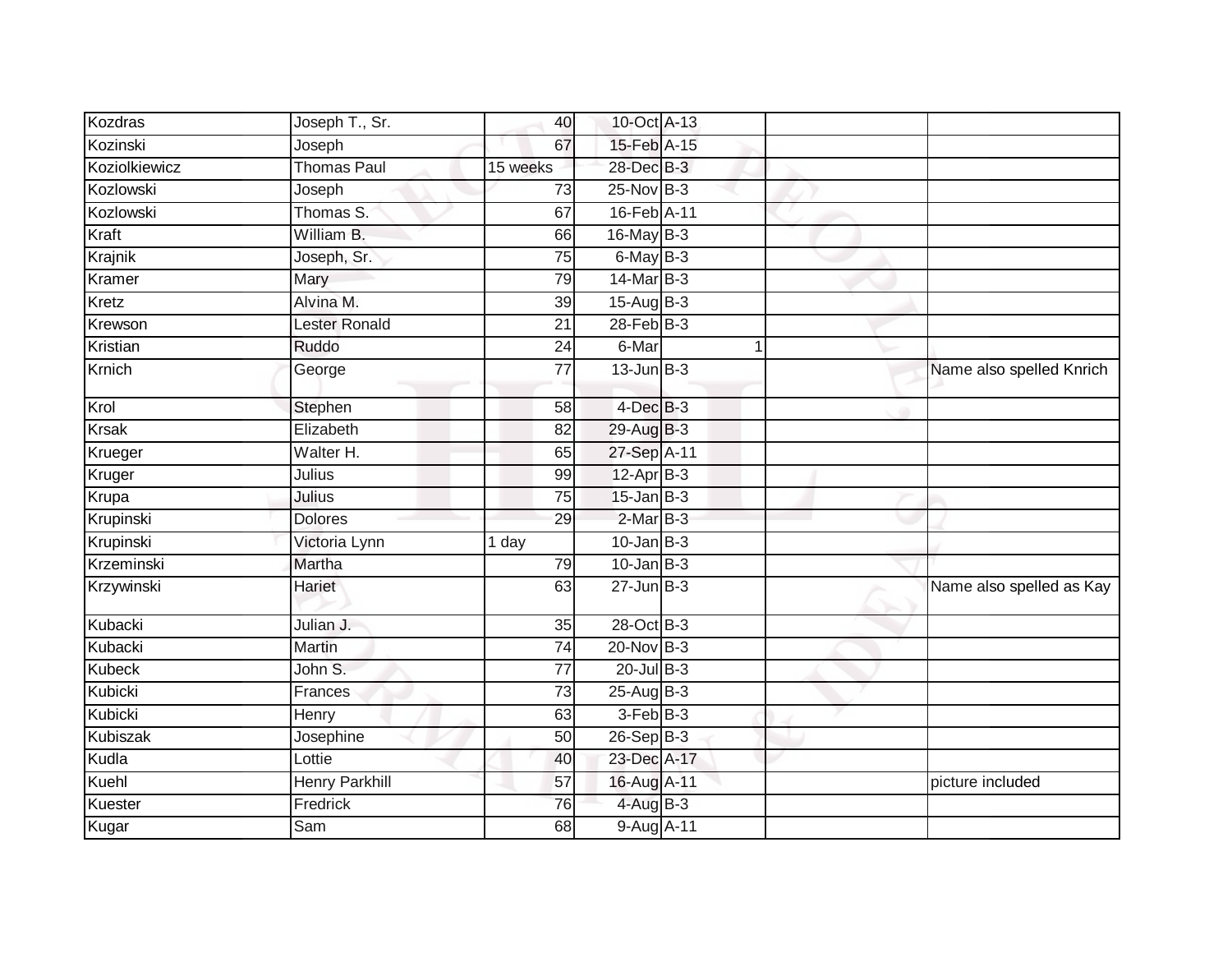| Kuhajda     | Andrew             | 65              | $12$ -Feb $B-3$ |   |                                               |
|-------------|--------------------|-----------------|-----------------|---|-----------------------------------------------|
| Kuhn        | William C., Jr.    | 70              | 6-Nov B-3       |   |                                               |
| Kulas       | Tom, Sr.           |                 | 7-Oct B-3       |   |                                               |
| Kulikowski  | Katherine          | 73              | $3 - Jan$ $B-3$ |   |                                               |
| Kumiega     | Ignatius           | 70              | 8-Apr           | 1 |                                               |
| Kunath      | Josephine          | $\overline{84}$ | $7-Nov$ B-5     |   |                                               |
| Kundrat     | George             | 86              | 13-May B-3      |   |                                               |
| Kunke       | Conrad M.          |                 | $10$ -Feb $B-3$ |   |                                               |
| Kunnemann   | Walter H.          | 67              | 19-Feb B-3      |   |                                               |
| Kunow       | William            | $\overline{58}$ | 18-Mar B-3      |   |                                               |
| Kurtz       | Christina          | 86              | $13$ -Jun $B-3$ |   |                                               |
| Kurzawski   | Lucia              |                 | $12-Sep$ B-3    |   |                                               |
| Kuschel     | Emma               | 78              | 22-Dec A-17     |   |                                               |
| Kuske       | <b>Mary</b>        | 67              | $5 - Jun$ $B-3$ |   |                                               |
| Kustr       | Edward (Eddo)      | 62              | 25-May C-3      |   |                                               |
| Kusy        | John, Sr.          | 64              | $23$ -Jun $B-3$ |   |                                               |
| Kutcka      | Kristina           | 79              | 16-Feb A-11     |   |                                               |
| Kwasny      | Charles            |                 | 19-Apr A-11     |   |                                               |
| Kwiatkowski | Joseph             | $\overline{71}$ | 8-May B-3       |   |                                               |
| Lach        | John C.            | 62              | $19$ -May B-3   |   | Name also spelled Lash                        |
| Lach        | Rev. John J.       | 65              | 9-May           |   | picture included, see also<br>May 10, p. A-15 |
| Laczny      | Robert             | 73              | $14-Sep B-3$    |   |                                               |
| Lambert     | Louise B.          | 86              | $4$ -Mar B-3    |   |                                               |
| Lamonte     | Carrie             | 72              | 25-Jan A-11     |   |                                               |
| Landell     | Emily              |                 | $8$ -Jul $B$ -3 |   |                                               |
| Lange       | <b>Janice Beth</b> | $\overline{7}$  | $27$ -Mar $B-3$ |   |                                               |
| Langhoff    | Edward J.          | 48              | 25-Nov B-3      |   |                                               |
| Langloh     | Gustav             | 79              | $29$ -Jul B-3   |   |                                               |
| LaNoue      | Maurice Z.         | 75              | 18-Feb B-3      |   |                                               |
| Lapadat     | Stanley            | 70              | 19-Jan A-9      |   |                                               |
| LaPosa      | Lena               | 72              | $4$ -Nov B-3    |   |                                               |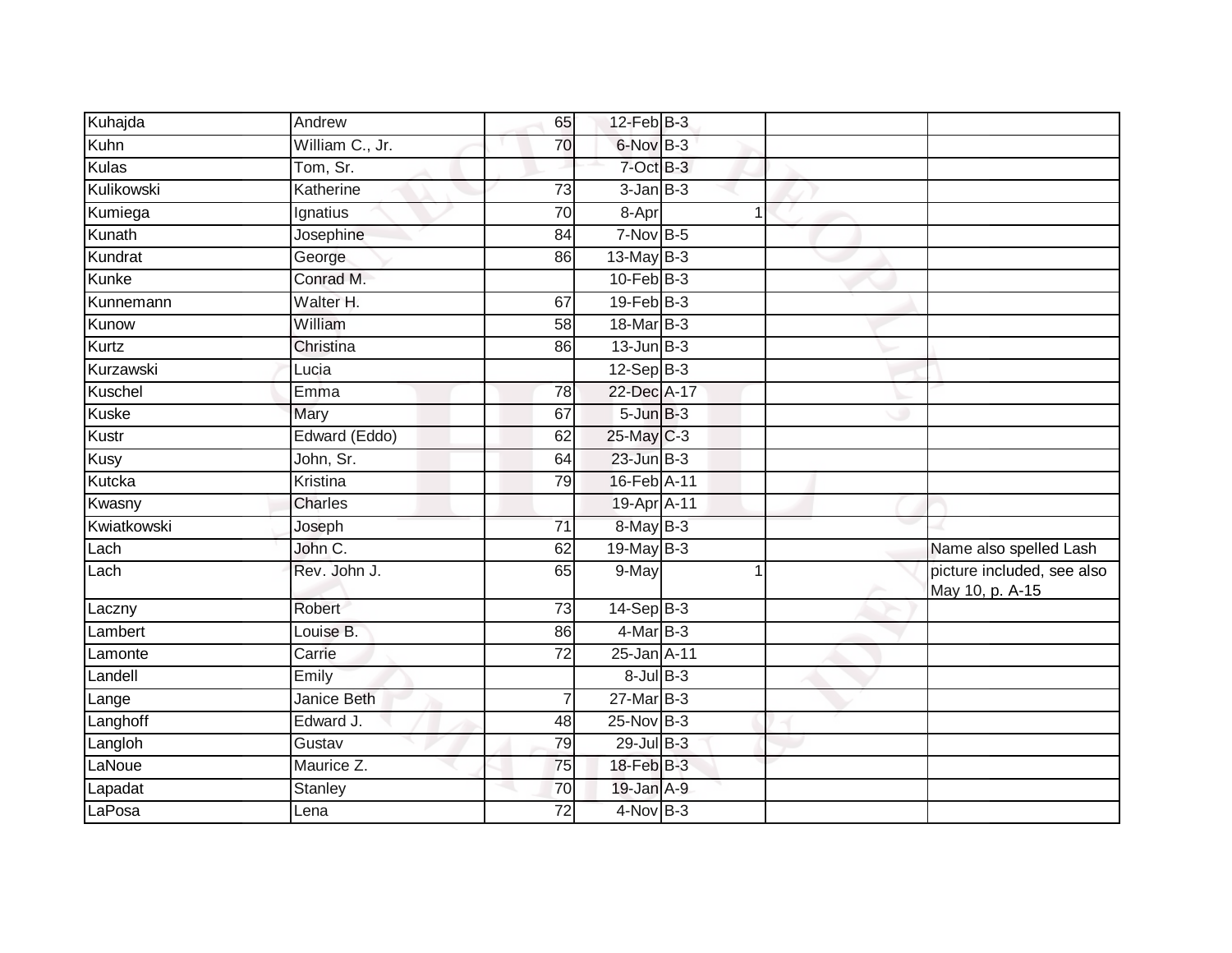| LaRoche   | Marvin                  | 39              | 28-Mar          | 1              |                 |                          |
|-----------|-------------------------|-----------------|-----------------|----------------|-----------------|--------------------------|
| LaRosa    | Lena                    | $\overline{72}$ | 6-Nov B-3       |                |                 |                          |
| Larsen    | Herman S.               | 48              | $17$ -Jan $B-3$ |                |                 |                          |
| Larsen    | Jens F.                 | 74              | 25-Oct A-15     |                |                 |                          |
| Larson    | Anna                    | 62              | $19$ -Jun $B-3$ |                | <b>Bradbury</b> |                          |
| Larson    | Arvid E.                | 52              | $26-Sep$ B-3    |                |                 |                          |
| Larson    | Edward                  | 69              | 16-Aug A-11     |                |                 |                          |
| Larson    | Minnie M.               |                 |                 | 7-Jan A-5, B-3 |                 |                          |
| LaRue     | <b>Maude Alice</b>      | 69              | 30-Sep B-3      |                |                 |                          |
| Lash      | John C.                 | 62              | 19-May B-3      |                |                 | Name also spelled Lach   |
| Lash      | Julia (Lach)            | 62              | 6-May B-3       |                |                 |                          |
| Laszlo    | Joseph John             | 58              | $10-AprB-3$     |                |                 |                          |
| Latshaw   | Fred D.                 | 67              | $14$ -Feb $B-3$ |                |                 |                          |
| Laube     | Henry L., Capt.         | 45              | 24-May          |                |                 |                          |
| Lauerman  | Eldine                  | $\overline{48}$ | 28-Apr A-11     |                |                 |                          |
| Lauerman  | Mrs. George             | 28              | 10-Aug          |                |                 |                          |
| Lavyi     | Alexander               | 70              | 12-Jul A-11     |                |                 | Name also spelled Levaji |
| Lawrence  | Gatha L.                | 56              | 10-Oct A-13     |                |                 |                          |
| Lawson    | George                  | 6 months        | 3-Aug A-19      |                |                 |                          |
| Learman   | John                    | 89              | 8-Jan A-11      |                |                 |                          |
| Leaverton | Willis O.               | 84              | $26$ -Aug $B-3$ |                |                 |                          |
| Leber     | <b>Henry August</b>     | 73              | $31$ -May B-3   |                |                 |                          |
| Lee       | Howard W., Sr.          | 58              | 26-Jul A-13     |                |                 |                          |
| Lee       | <b>Otis Russell</b>     | 64              | 3-Mar B-3       |                |                 |                          |
| Leeney    | John D. (Jack)          | 56              | 19-Sep A-11     |                |                 |                          |
| Leggitt   | Linda Sue               | 15 months       | 16-Mar C-3      |                |                 |                          |
| Lehman    | Irene                   | 47              | 11-Jan A-11     |                |                 |                          |
| Lehnhoff  | George                  | 66              | 22-Feb A-11     |                |                 |                          |
| Lekki     | Anthony                 | 70              | 29-Jun B-3      |                |                 |                          |
| Lekovich  | <b>Frances Mazrimas</b> | 72              | 1-Aug A-11      |                |                 |                          |
| Lemmel    | Raymond M.              | 63              | $11$ -Feb $B-3$ |                |                 | photo included           |
| Lemon     | Mary                    | $\overline{77}$ | $12$ -Feb $B-3$ |                |                 |                          |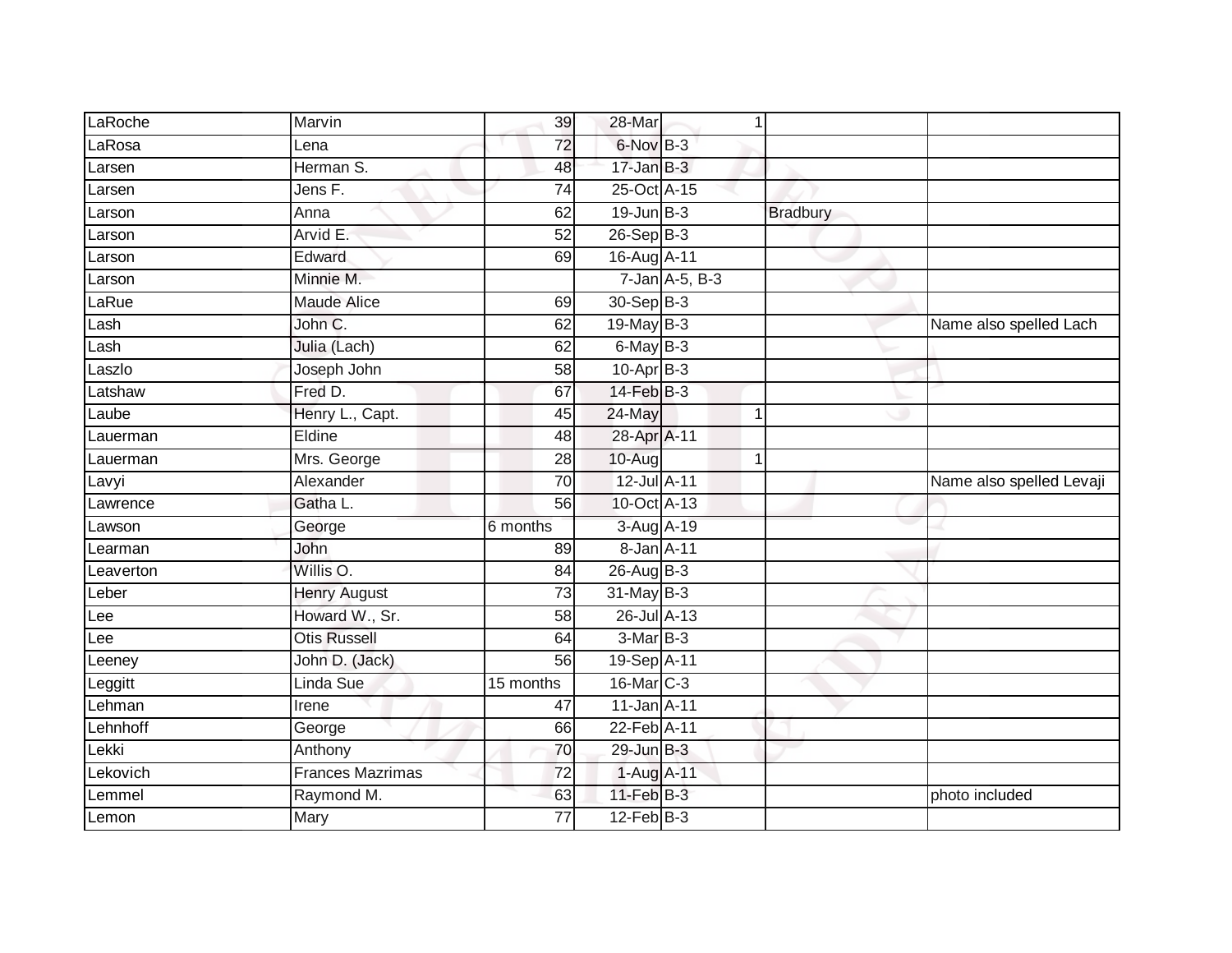| Lemos      | Asencion             | 56              | 9-Feb A-11        |   |        |                                             |
|------------|----------------------|-----------------|-------------------|---|--------|---------------------------------------------|
| Lenick     | Matthew              | 76              | 24-Jun B-3        |   |        |                                             |
| Leopold    | Simon M.             | 66              | 11-Mar B-3        |   |        |                                             |
| LeRoy      | Alma E.              | 64              | $8-Sep B-3$       |   |        |                                             |
| _escak     | Michael, Sr.         | 69              | 31-Oct A-15       |   |        |                                             |
| Lesch      | Emma Dorothea        | 80              | 6-Apr B-3         |   |        |                                             |
| _esko      | Joseph, Sr.          | 83              | $8 - Jun$ $B - 3$ |   |        |                                             |
| Lesmont    | Felix A.             | 48              | $14$ -Feb $B-3$   |   |        | Name aslo spelled<br>Yesmont                |
| Lesniewski | Margaret             | 63              | 14-Mar B-3        |   |        |                                             |
| Lesniewski | <b>Ursula Monica</b> | 14              | 25-Mar B-3        |   |        |                                             |
| Lessner    | Anthony              |                 | 23-Sep B-3        |   |        |                                             |
| Letts      | David F.             | 60              | 14-Apr B-3        |   |        |                                             |
| Leu        | Eugene               | $\overline{72}$ | $11$ -Jul B-3     |   | $\cup$ | Name also spelled Lou on<br>July 10, p. B-3 |
| Levaji     | Alexander            | 70              | 12-Jul A-11       |   |        | Name also spelled Lavyi                     |
| Lewis      | Anna Mae             | $\overline{43}$ | 18-Jul A-11       |   |        |                                             |
| _ewis      | Clayton E.           |                 | $12-Sep$ B-3      |   |        |                                             |
| Lewis      | Nancy Della          | 23              | 30-Jun A-11       |   |        |                                             |
| Lewis      | William              | 25              | 4-Apr             | 1 |        |                                             |
| Lieberman  | Joseph               | 79              | 19-Apr A-11       |   |        |                                             |
| Liesenfelt | Irvin J.             | 47              | $4$ -Dec $B$ -3   |   |        |                                             |
| Likens     | Richard T.           | 39              | $6$ -Jun $B$ -3   |   |        |                                             |
| Lincoln    | Agnes G.             | 76              | $14$ -Jun $B-3$   |   |        |                                             |
| Linko      | John, Sr.            | 72              | $1-Feb$ A-13      |   |        |                                             |
| Linn       | William J.           | 83              | $21$ -Jul A-9     |   |        |                                             |
| Lipinski   | Albert               | 51              | $4-SepB-3$        |   |        |                                             |
| Lipsig     | Louis                | 70              | $13$ -Apr $B-3$   |   |        |                                             |
| Liptak     | Andrew               | 69              | $10$ -Jul B-3     |   |        |                                             |
| Lissy      | Anna                 | 59              | $10$ -Jan $B-3$   |   |        |                                             |
| Lister     | Harold W.            | 52              | 18-Nov B-3        |   |        |                                             |
| Littman    | Julius A.            | 82              | 28-Oct B-3        |   |        |                                             |
| Lizak      | Alice J.             | 50              | $2$ -Jun $A-9$    |   |        |                                             |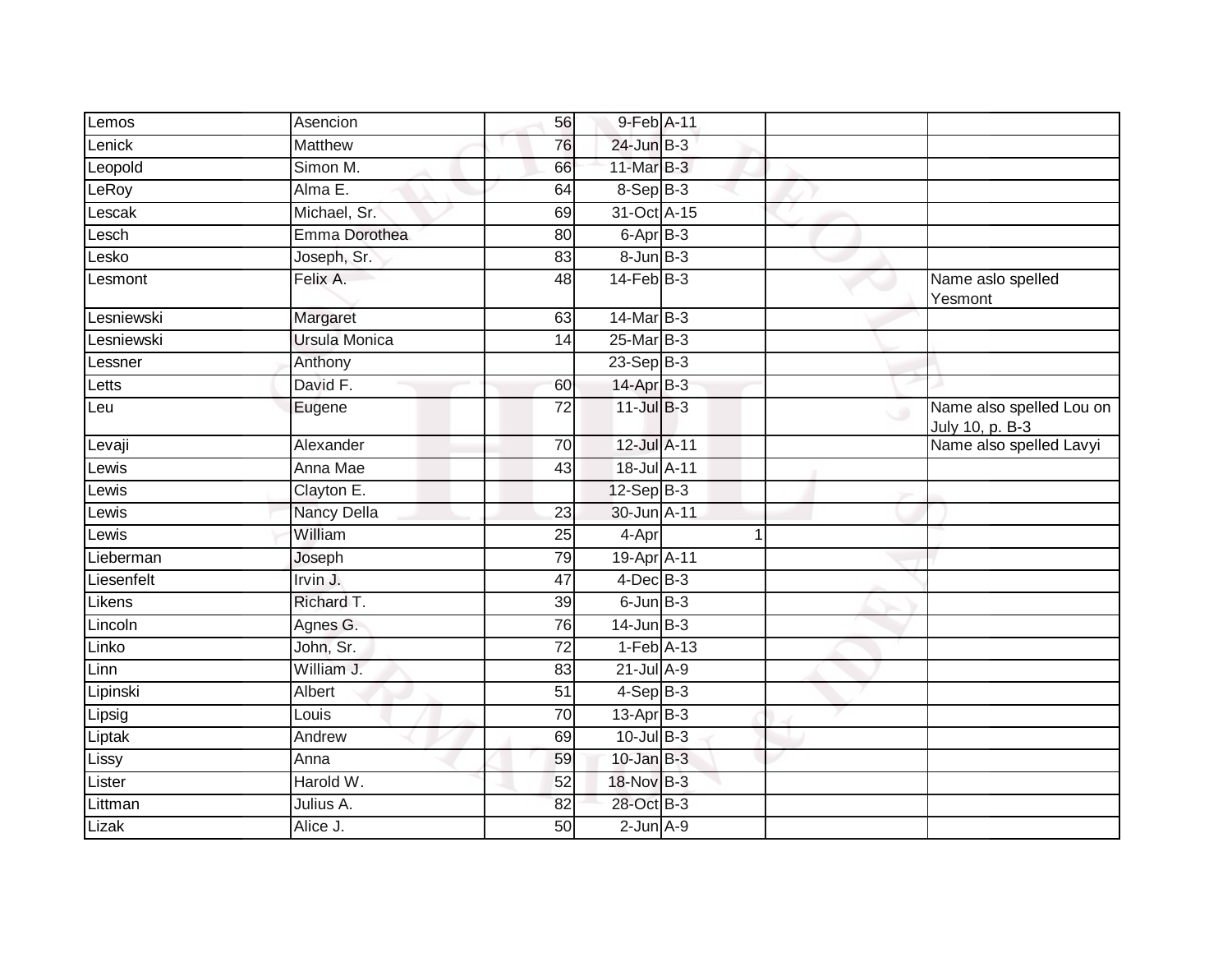| Lloyd     | Allene F.               | 70              | 19-Oct B-3      |                |                                                  |
|-----------|-------------------------|-----------------|-----------------|----------------|--------------------------------------------------|
| Locke     | Emma                    | 87              | 29-Feb A-9      |                |                                                  |
| Locke     | John M. (Matt)          | 90              | 23-Mar B-3      |                |                                                  |
| London    | George E.               | 53              | 9-May           | 1              |                                                  |
| Londowicz | Albert                  | 65              | 26-Jan A-11     |                |                                                  |
| Long      | Frank M.                | 90              | 8-May B-3       |                |                                                  |
| Long      | William                 | 75              | $24$ -Jul $B-3$ |                |                                                  |
| Longawa   | Paul                    | 83              | $7-Sep$ B-3     |                |                                                  |
| Lopez     | <b>Baltasar</b>         | 55              | 29-Mar B-3      |                |                                                  |
| Lopez     | Pauline D               | 40              | $14$ -Jan B-3   |                |                                                  |
| Lopez     | Remedios                | 69              | 13-Nov B-3      |                |                                                  |
| Lorenze   | <b>William Clifford</b> | 69              | 6-Oct B-3       |                |                                                  |
| Lort      | Alfred B.               |                 | 26-Feb B-3      |                |                                                  |
| Loser     | <b>Martha Catherine</b> | 90              | 11-Mar B-3      |                |                                                  |
| Lou       | Eugene                  | $\overline{72}$ | $10$ -Jul $B-3$ |                | Name also spelled Leu on<br>July 11, p. B-3      |
| Love      | Ernest H.               | 71              | 3-Oct B-3       |                |                                                  |
| Love      | Lloyd I.                | 62              | $7-Mar$ $A-15$  |                |                                                  |
| Loveless  | Ray V.                  | 71              | 28-Apr A-11     |                |                                                  |
| Loverin   | <b>Frank Andrew</b>     | 60              | $3-MayB-3$      |                |                                                  |
| Lowe      | Richard A.              | $\overline{35}$ | $19$ -Feb $B-3$ |                |                                                  |
| Lowrie    | Glenn E.                | $\overline{7}$  | $26-Sep$ B-3    |                |                                                  |
| Loy       | Virgil Eli              | 47              | 18-Jan          | $\overline{1}$ |                                                  |
| Lucas     | Louis                   | 63              | $15$ -Jul $B-3$ |                |                                                  |
| Ludders   | lola                    | 45              | 26-Oct B-3      |                |                                                  |
| Luick     | Frank                   | $\overline{75}$ | 16-Aug A-11     |                |                                                  |
| Lukas     | John (Contolukas)       | 70              | $4$ -Dec $B$ -3 |                |                                                  |
| Lukowski  | Stanley L.              | 63              | $27$ -Apr $B-3$ |                | See also April 28, p. A-11--<br>picture included |
| Lundberg  | Kenneth E.              | 51              | 5-Aug B-3       |                |                                                  |
| Lurie     | Anna                    |                 | 3-Mar B-3       |                |                                                  |
| Luscher   | <b>Elmer Arnold</b>     | 58              | 3-Mar B-3       |                |                                                  |
| Lustek    | Virginia                | 33              | 29-Feb A-9      |                |                                                  |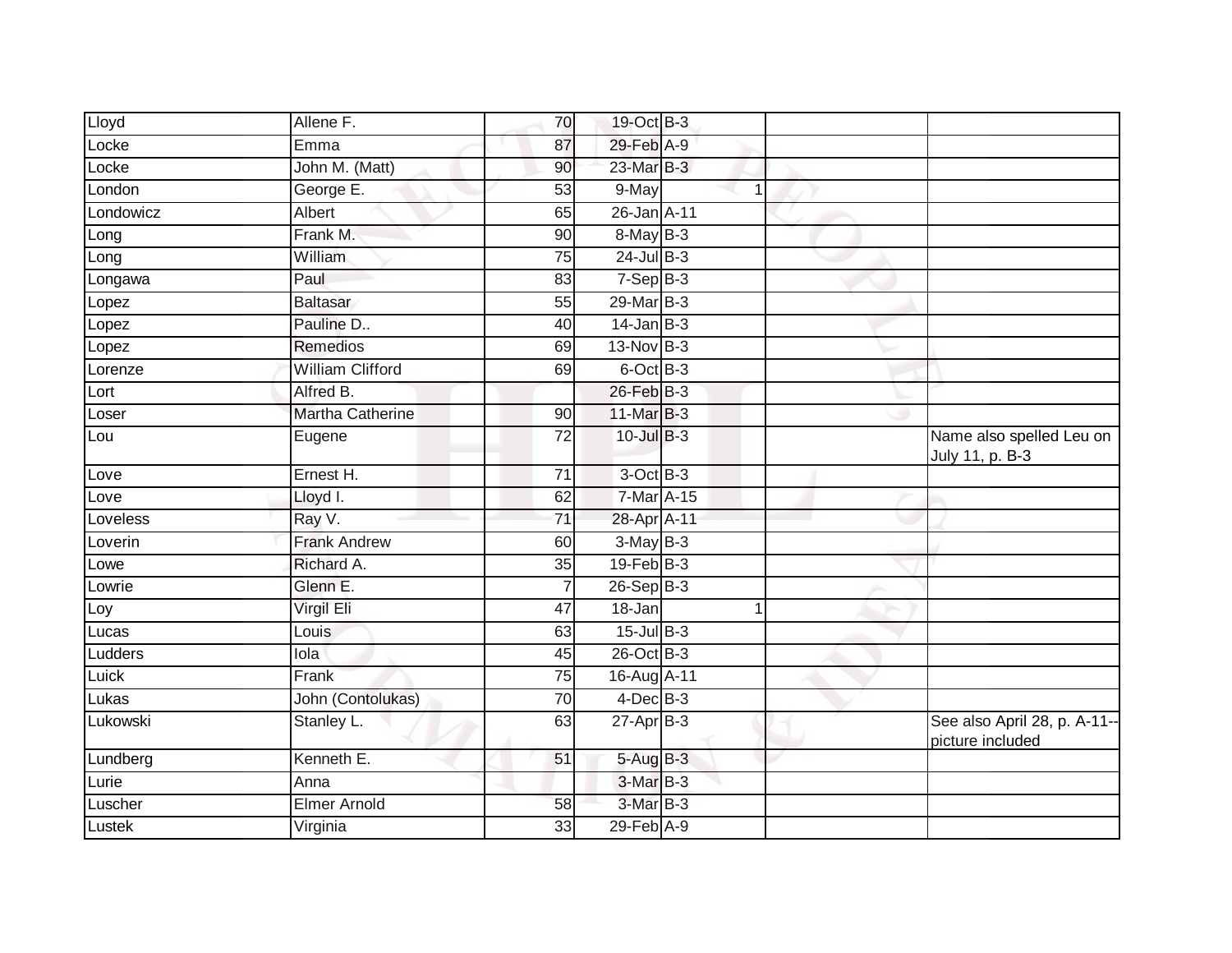| Luther | ∟dward Jav | ונ.<br>וי. | 30-Dec B-3         |  |  |
|--------|------------|------------|--------------------|--|--|
| Lynch  | Gail       | 64         | $-SepB-3$<br>$14-$ |  |  |
| Lynch  | William J. | 83         | $24$ -Jul B-3      |  |  |

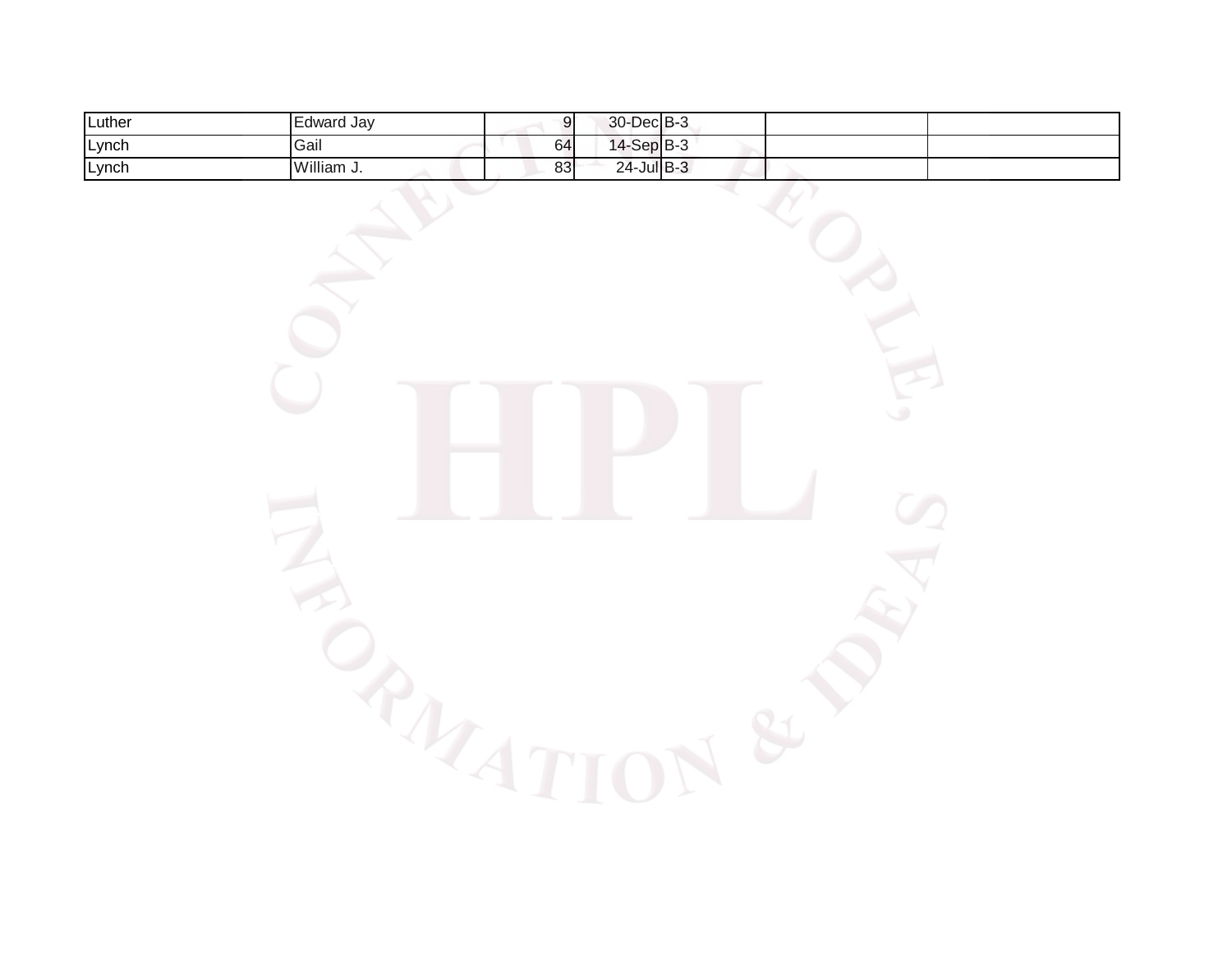| <b>Surname</b> | <b>Given</b>         | Age             | <b>Date</b>          | Page | <b>Maiden</b> | <b>Note</b>                    |
|----------------|----------------------|-----------------|----------------------|------|---------------|--------------------------------|
| MacCartney     | <b>Terry Bruce</b>   | 2 days          | 15-Nov B-3           |      |               |                                |
| MacDonald      | Josephine            | 29              | 5-Jan A--9           |      |               |                                |
| Machler        | Wilfred L.           | 59              | $13$ -Jul B-3        |      |               |                                |
| Maciejewski    | John                 | 61              | $24$ -Oct            |      |               |                                |
| MacKenzie      | Ross W.              | 50              | $29$ -Jul B-3        |      |               |                                |
| MacLean        | Finlay               | 54              | 8-Jan A-11           |      |               |                                |
|                |                      |                 | 8-Jan                |      |               |                                |
| Macnak         | <b>Robert</b>        | 11              | 14-Jun               | 1    |               | See also June 16, p. B-3       |
| Maculski       | Alexander J.         | $\overline{74}$ | $25-AprB-3$          |      |               |                                |
| Madison        | <b>Cecil Earl</b>    | 59              | 25-Nov B-3           |      |               |                                |
| Madison        | <b>Dallis Forest</b> | 59              | $10$ -Jan B-3        |      |               |                                |
| Magdziar       | John                 | 80              | 6-Apr <sub>B-3</sub> |      |               | Name also spelled<br>Magdziarz |
| Magdziarz      | John                 | 80              | 6-Apr B-3            |      |               | Name also spelled<br>Magdziar  |
| Magnuson       | <b>Helen Marie</b>   | 62              | $21$ -Jul A-9        |      |               |                                |
| Maharg         | Walter E.            | 77              | 26-May B-3           |      |               |                                |
| Mahlberg       | Elroy F.             | 68              | 31-Mar               |      |               |                                |
| Mahlberg       | Mrs. Elroy           | 66              | 31-Mar               |      |               |                                |
| Mahnke         | <b>Bertha</b>        | 82              | $10$ -Feb $B-3$      |      |               |                                |
| Majchrowicz    | Julianne             | 3 days          | $15-Sep$ B-3         |      |               |                                |
| Majercik       | John                 | 90              | $4-SepB-3$           |      |               |                                |
| Majka          | Frank J.             | 49              | $7$ -Dec $B$ -3      |      |               |                                |
| Malavolta      | Ruth C.              | 68              | 22-Nov A-15          |      |               |                                |
| Malciauskas    | <b>Stanley</b>       | 54              | 20-Nov B-3           |      |               |                                |
| Malott         | Thomas               | 57              | $27$ -Mar $B-3$      |      |               |                                |
| Maly           | Melvin J.            | 59              | 27-Dec B-3           |      |               |                                |
| Mamrila        | Mary Rose            | 59              | $4-Aug$ $B-3$        |      |               |                                |
| <b>Manchak</b> | Ann                  | 64              | $17 - Jan$ $B-3$     |      |               |                                |
| <b>Manis</b>   | Albert P.            | 77              | 13-Apr B-3           |      |               |                                |
| Mann           | <b>Silas</b>         | 59              | 28-Feb B-3           |      |               |                                |
| Mansergh       | Nell                 | 60              | $15$ -Jun $B-3$      |      |               |                                |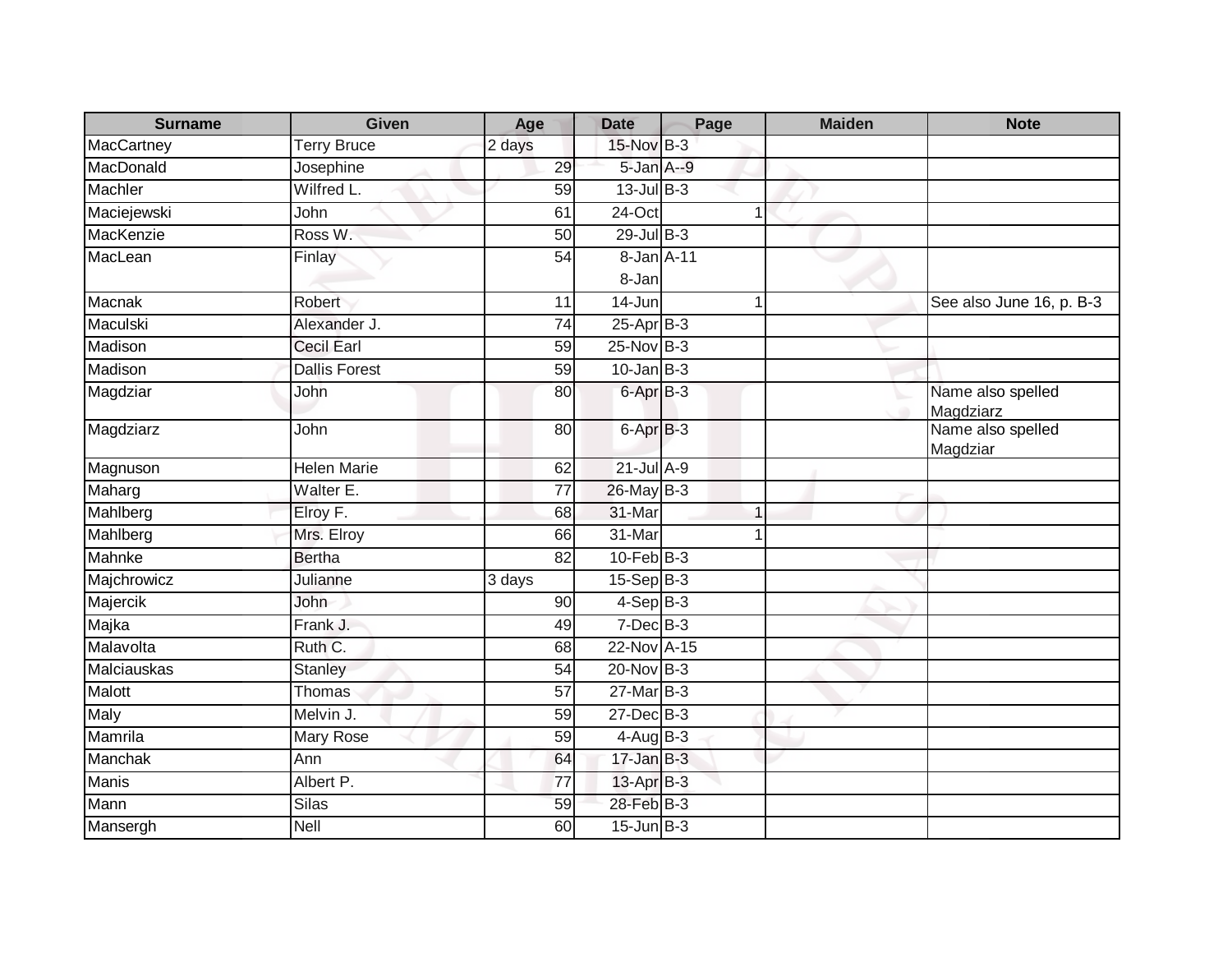| Mantel          | <b>Gregory Scot</b>  | 6 months        | 27-Dec B-3      |                |                        |
|-----------------|----------------------|-----------------|-----------------|----------------|------------------------|
| <b>Mapes</b>    | Laura A.             | 71              | 31-May B-3      |                |                        |
| Marcinkovich    | Stephen              | 60              | $3$ -Jul $B-3$  |                |                        |
| Marcum          | Kieh                 | 2               | 15-Feb A-15     |                |                        |
| <b>Mardis</b>   | Joseph L.            | $\overline{34}$ | 18-Aug A-11     |                |                        |
| Margison        | Emily                | 72              | $23 - Aug$ B-3  |                |                        |
| Marino          | Charles              | 63              | $11$ -Dec $B-3$ |                |                        |
| <b>Marion</b>   | Vivian               | 35              | $10-Aug$        | $\mathbf 1$    |                        |
| Markovich       | Paul J., Sr.         | 56              | 22-Nov A-15     |                |                        |
| Markovich       | Vid                  | 76              | $4-AprB-3$      |                |                        |
| Marks           | William C.           | 44              | 15-Nov B-3      |                |                        |
| Markwell        | Fay                  | $\overline{75}$ | 20-Oct B-3      |                |                        |
| <b>Marmfors</b> | Clyde                | 31              | 28-Oct          | $\overline{1}$ | Also see Oct 30, p B-3 |
| Marshall        | <b>Mary Helen</b>    | 37              | 7-Mar A-15      |                |                        |
| Martell         | Arthur J.            | 74              | 18-Sep B-3      |                |                        |
| <b>Martin</b>   | Jean J.              | 49              | 23-Mar B-3      |                |                        |
| <b>Martin</b>   | <b>Martha Louise</b> | 79              | 25-Nov B-3      |                |                        |
| Martin          | Minnie A.            | 59              | 29-Feb A-9      |                |                        |
| Martin          | Roy W.               | 65              | $4$ -Apr $B-3$  |                |                        |
| <b>Martinez</b> | Louis M.             | 56              | $16$ -May B-3   |                |                        |
| Martz           | Alonzoo M.           | 80              | $14$ -Jan B-3   |                |                        |
| Martz           | Katherine            | $\overline{76}$ | $19$ -May B-3   |                |                        |
| <b>Marvis</b>   | Margaret             | 63              | 19-Oct B-3      |                |                        |
| <b>Marzs</b>    | John                 | 59              | $6-Sep$ A-15    |                |                        |
| Masepohl        | Walter H.            | 56              | $14$ -Jan $B-3$ |                |                        |
| <b>Masias</b>   | Ignacio              | 71              | $4$ -Mar $B-3$  |                |                        |
| Masny           | Elenore              | 49              | $21$ -Nov $B-3$ |                |                        |
| Mason           | Arthur               | 72              | 25-Jan A-11     |                |                        |
| Masura          | Joseph, Jr.          | 52              | $3-AprB-3$      |                |                        |
| Matt            | Damian Tom           | 70              | 17-Oct A-15     |                |                        |
| Matthews        | Irvin J.             | 69              | 19-Feb          |                |                        |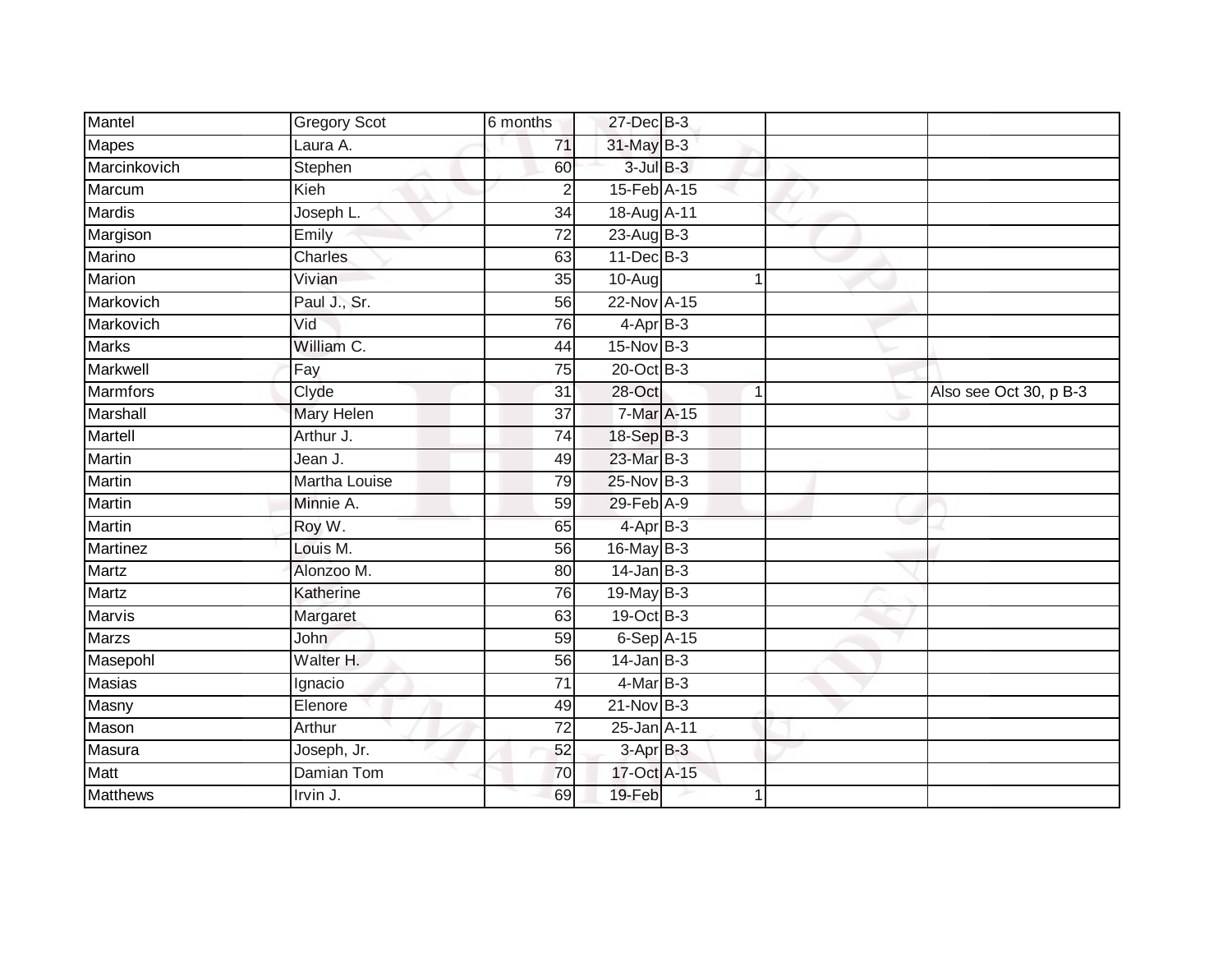| Matties          | Otto C. E.            | 86              | 12-Aug B-3       |              | picture included on Aug.<br>14, p. B-3 |
|------------------|-----------------------|-----------------|------------------|--------------|----------------------------------------|
| <b>Matusek</b>   | Joseph, Sr.           | 72              | $14-SepB-3$      |              |                                        |
| <b>Maty</b>      | Julia                 |                 | $27$ -Oct B-3    |              |                                        |
| Maurer           | Herschel I.           | 43              | 26-May           | 1            |                                        |
| Mayer            | Stanley J.            | 59              | $11-Feb$ B-3     |              |                                        |
| <b>Mays</b>      | Thomas Layne          | 6 days          | $3-Feb$ $B-3$    |              |                                        |
| Mazolewski       | Antonia               |                 | $11$ -Mar $B-3$  |              |                                        |
| <b>McAuliffe</b> | Henry                 | 71              | 10-Oct A-13      |              | Picture included                       |
| <b>McBride</b>   | <b>Roy Sander</b>     | 56              | 27-Mar           | 1            |                                        |
| McCain           | Ollie (Smitty)        | 84              | 28-Jul A-11      |              |                                        |
| <b>McCarthy</b>  | Helen H.              | 68              | 27-Sep A-11      |              |                                        |
| McCarthy         | Martin                | 3               | 26-May           | 1            |                                        |
| <b>McCarthy</b>  | Norma Jean            | 10              | $29 -$ Jul       | $\mathbf{1}$ |                                        |
| <b>McCool</b>    | Paul F.               | 63              | 21-Feb B-3       |              |                                        |
| <b>McCormack</b> | <b>Myrtle</b>         | 60              | 17-Jul B-3       |              |                                        |
| <b>McCort</b>    | Lawrence P.           | 40              | $3$ -Jan $B-3$   |              |                                        |
| McCullough       | Frank                 | 62              | $17 - Jan$ $B-3$ |              |                                        |
| <b>McDermott</b> | Francis P.            | 44              | 31-Mar B-3       |              |                                        |
| McDonagh         | Thomas J.             | 76              | $5$ -Jan $A$ -9  |              |                                        |
| <b>McElrath</b>  | Gilbert R.            | 64              | $2-May$ B-3      |              |                                        |
| McFarland        | Martha E.             | 51              | $22$ -Apr $B-3$  |              |                                        |
| <b>McGary</b>    | Julius A.             | 81              | 3-Oct B-3        |              |                                        |
| McGaughey        | Clyde E.              | $\overline{74}$ | $1-AprB-3$       |              |                                        |
| McGauvran        | Theodore E., Dr.      | 58              | 30-Mar B-3       |              |                                        |
| <b>McGee</b>     | <b>Steven Lloyd</b>   | 3 months        | $6-Sep$ A-15     |              |                                        |
| <b>McGrath</b>   | Marie                 | 34              | 7-Jan            | 1            |                                        |
| <b>McGraw</b>    | David Howard          | $\overline{20}$ | $25$ -Nov $B-3$  |              |                                        |
| McHenry          | Minnie                | 57              | 27-May           | 1            |                                        |
| <b>McKay</b>     | <b>Yolanda Nestor</b> |                 | 26-May B-3       |              |                                        |
| <b>McKee</b>     | Emma C.               | 77              | 9-Feb A-11       |              |                                        |
| McKenzie         | Earl H.               | 72              | 17-Mar B-3       |              | picture included                       |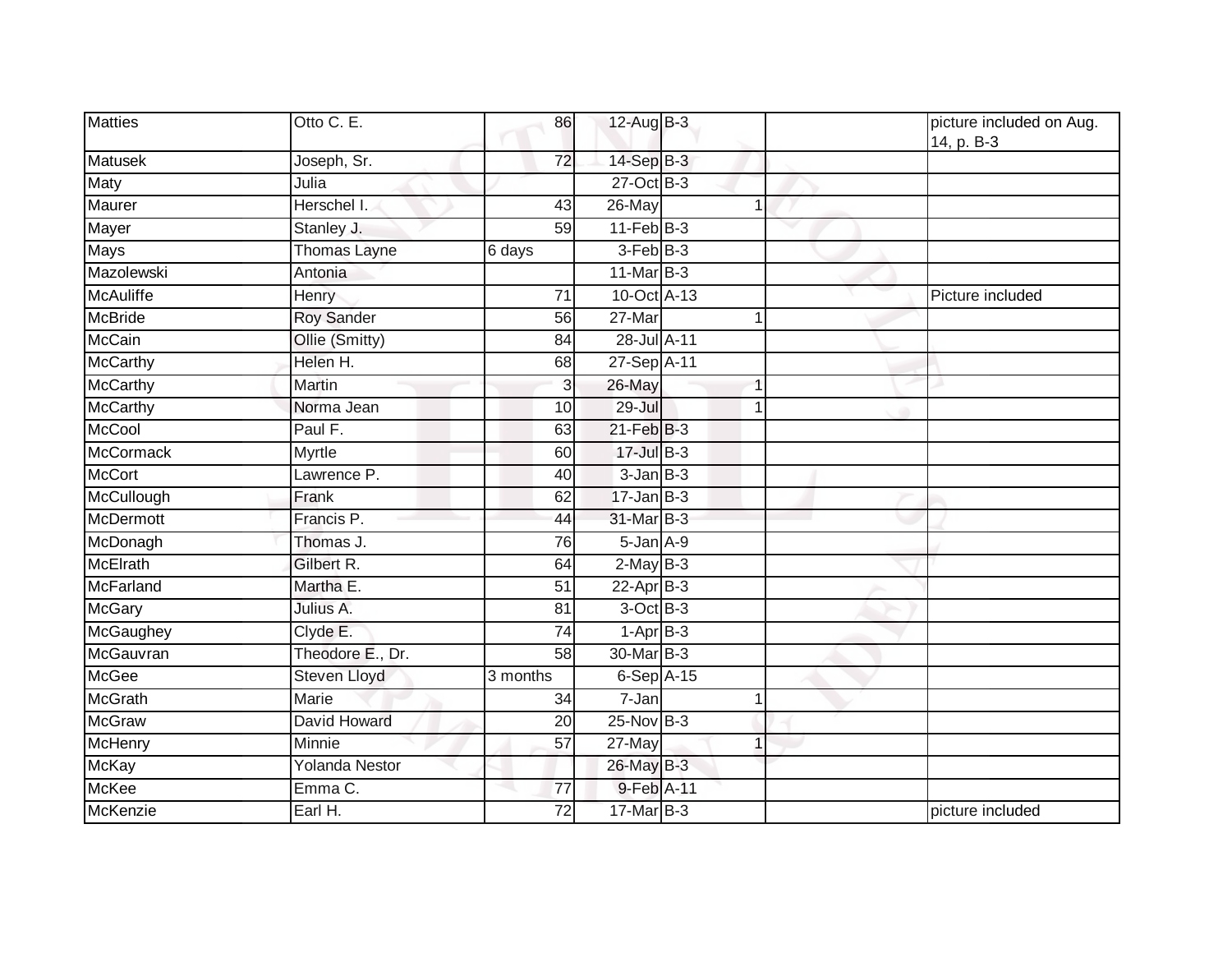| McKinley        | Cleveland H.         | 75              | 18-Jan A-11       |       |       |                  |
|-----------------|----------------------|-----------------|-------------------|-------|-------|------------------|
| McKinnon        | Donald               | 63              | 11-May B-3        |       |       |                  |
| <b>McKinnon</b> | Margaret             |                 | 13-Apr B-3        |       | Walsh |                  |
| McLaughlin      | Dorothy              |                 | $20$ -Nov $B-3$   |       |       |                  |
| McLaughlin      | John                 | 86              | $8-SepB-3$        |       |       |                  |
| <b>McMeans</b>  | Mabel                | 63              | 28-Nov A-15       |       |       |                  |
| <b>McMillan</b> | Harry J.             | 60              | $19$ -Feb $B-3$   |       |       |                  |
| <b>McMurry</b>  | Amanda M.            | 92              | $21-Nov$ B-3      |       |       |                  |
| McNamara        | William P.           | 67              | 24-Apr B-3        |       |       |                  |
| <b>McNece</b>   | Mary Verna           | 58              | $29$ -Jun $B-3$   |       |       |                  |
| McPherson       | Roderick             | 84              | $1-Dec$ B-3       |       |       |                  |
| <b>McPike</b>   | Homer                | 50              | 25-Jan A-11       |       |       |                  |
| <b>McShane</b>  | <b>Benedict</b>      | 52              | 24-Oct A-15       |       |       |                  |
| Mead            | Margaret M.          | 58              | 15-Nov B-3        |       |       |                  |
| Mecklin         | Annie J.             | 64              | $13$ -Jun $B-3$   |       |       |                  |
| Meda            | <b>Theresa</b>       | 78              | 25-Mar B-3        |       |       |                  |
| Medsker         | Hugh R.              | 56              | $12$ -May B-3     |       |       |                  |
| Medvecz         | Andrew, Sr.          | 75              | $22-Apr$ B-3      |       |       |                  |
| Meeter          | Anthony              | 80              | 11-Apr B-3        |       |       |                  |
| <b>Meinert</b>  | Otto E               | $\overline{71}$ | $14$ -Dec $B-3$   |       |       |                  |
| Meinzer         | Frank C., Sr.        | 86              | $4$ -Mar $B-3$    |       |       |                  |
| Melchiori       | Dominico             |                 | $14-SepB-3$       |       |       |                  |
| Mellon          | George S.            | 75              | $7$ -Jul $B-3$    |       |       |                  |
| Melton          | Harold J.            | 1 day           | 5-May A-9         |       |       |                  |
| Mendoza         | Sophie               | 60              | 19-May B-3        |       |       |                  |
| Meo             | Sara Ella (Clark)    | 70              | $5$ -Dec $B$ -3   |       |       |                  |
| Mercer          | Mary                 | 93              | $17 - Jun$ $B-3$  |       |       |                  |
| Merchant        | Mabel                | 68              | $27$ -Apr $B-3$   |       |       |                  |
| Merlo           | <b>Vincent Merle</b> | 98              | $25$ -Jan B-6     |       |       |                  |
| Merrill         | Kenneth M.           | 17              | $2-SepB-3$        |       |       | picture included |
| Metros          | Peter D.             |                 | 70 Februray<br>17 | $B-3$ |       |                  |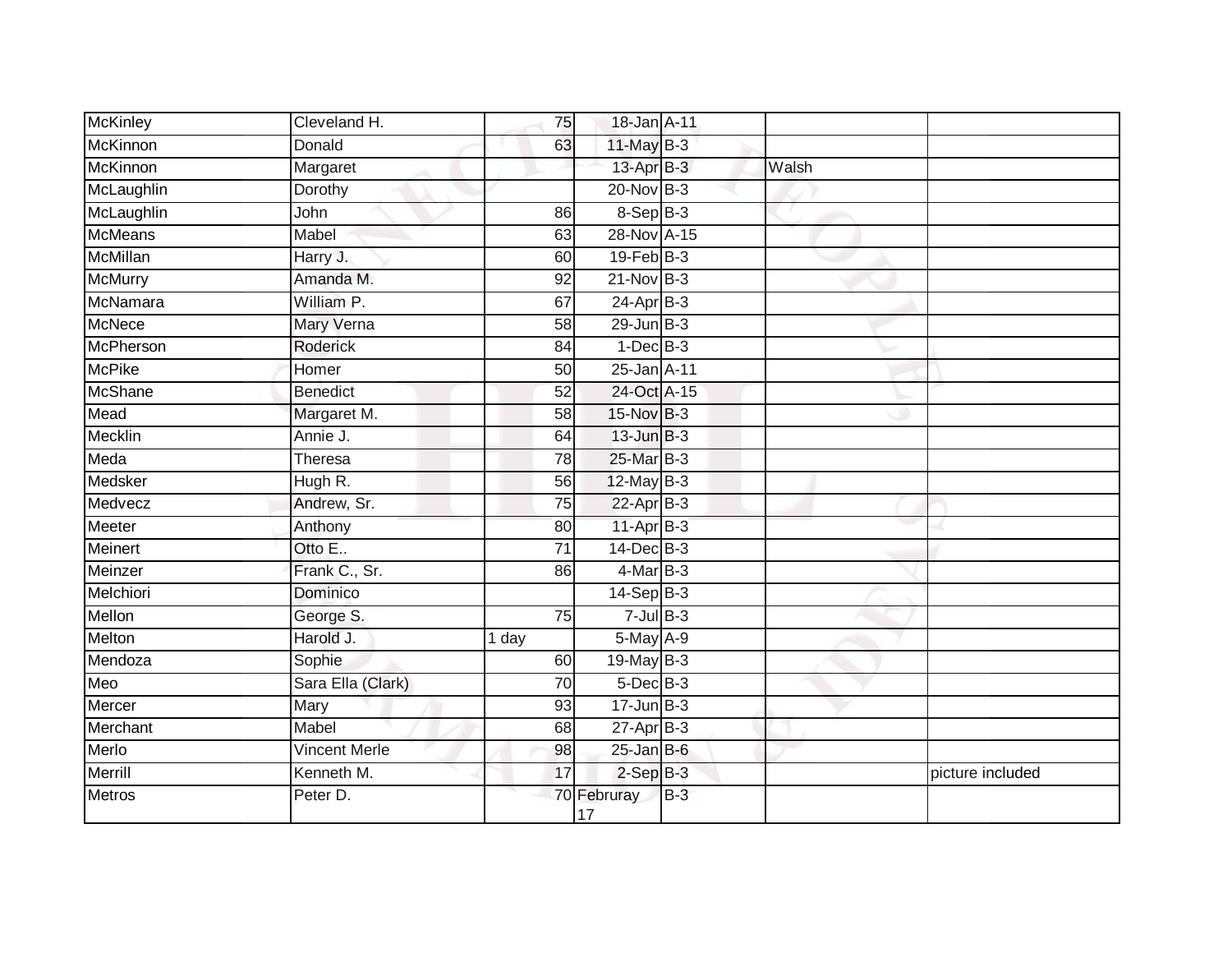| Metros          | Zelma Edith          | 65              | 25-Aug B-3      |                |                |                                               |
|-----------------|----------------------|-----------------|-----------------|----------------|----------------|-----------------------------------------------|
| Meyer           | Anna M.              | 66              | 8-Dec B-3       |                |                |                                               |
| Meyer           | Kenneth L.           | 54              | 19-Dec B-3      |                |                |                                               |
| Meyer           | Maria                | 83              | $10$ -Apr $B-3$ |                |                |                                               |
| Meyer           | Rev. Alfred O.       | 62              | $27$ -Nov $B-3$ |                |                | Photo included                                |
| Michaels        | Sophia D.            | 75              | $3$ -Feb $B-3$  |                |                |                                               |
| Michal          | Victor C.            | 69              | $27$ -Mar $B-3$ |                |                | See also March 28, p.B-3-<br>picture included |
| <b>Michalak</b> | <b>Stanley</b>       | 72              | 12-May          |                | 1              |                                               |
| Michalski       | Anna                 | 72              | $22-AprB-3$     |                |                |                                               |
| Michalski       | <b>Renee Annette</b> | 8 months        | 13-Nov B-3      |                |                |                                               |
| Michna          | Joseph, Sr.          | 83              | $2-Nov$ B-3     |                |                |                                               |
| Midash          | George               | 70              | 28-Aug B-3      |                |                |                                               |
| Mihailovich     | Marko                | 67              | 22-May B-3      |                |                |                                               |
| Mihalov         | John, Sr.            | 66              | 19-Jul A-13     |                |                |                                               |
| Miklusak        | Anna                 | 70              | 4-Aug B-3       |                |                |                                               |
| Milburn         | Clarence E.          | 69              | $17$ -Jun $B-3$ |                |                |                                               |
| Milich          | Tom J.               | 18              | $3-AprB-3$      |                |                |                                               |
| Milkovich       | Ann                  | 68              | 12-Dec B-3      |                |                |                                               |
| Miller          | Clarence E.          | 68              | $5$ -Jul $B-3$  |                |                |                                               |
| <b>Miller</b>   | John                 | $\overline{72}$ | 27-Oct B-3      |                |                |                                               |
| Miller          | <b>Leroy Carles</b>  | 21              |                 | 18-Jul 1, A-11 |                |                                               |
| Miller          | Lloyd C.             | 63              | 27-Oct          |                | 1              |                                               |
| Miller          | Mary T.              |                 | $11-Feb$ B-3    |                |                |                                               |
| Miller          | Montgomery           | 4 days          | 28-Aug B-3      |                |                |                                               |
| Miller          | Simon D.             | 41              | 17-Feb          |                | $\overline{1}$ |                                               |
| <b>Miller</b>   | William D.           | 68              | $20$ -Mar $B-3$ |                |                |                                               |
| Millies         | Charles              | 85              | 8-Mar A-13      |                |                |                                               |
| <b>Mills</b>    | Anna Hepp            | $\overline{71}$ | 24-Jun B-3      |                |                |                                               |
| <b>Mills</b>    | Isaac                | 87              | 17-May B-3      |                |                |                                               |
| <b>Mills</b>    | Marie H.             |                 | 26-Sep B-3      |                |                |                                               |
| Milner          | Wayne                | 45              | 7-Aug           |                |                |                                               |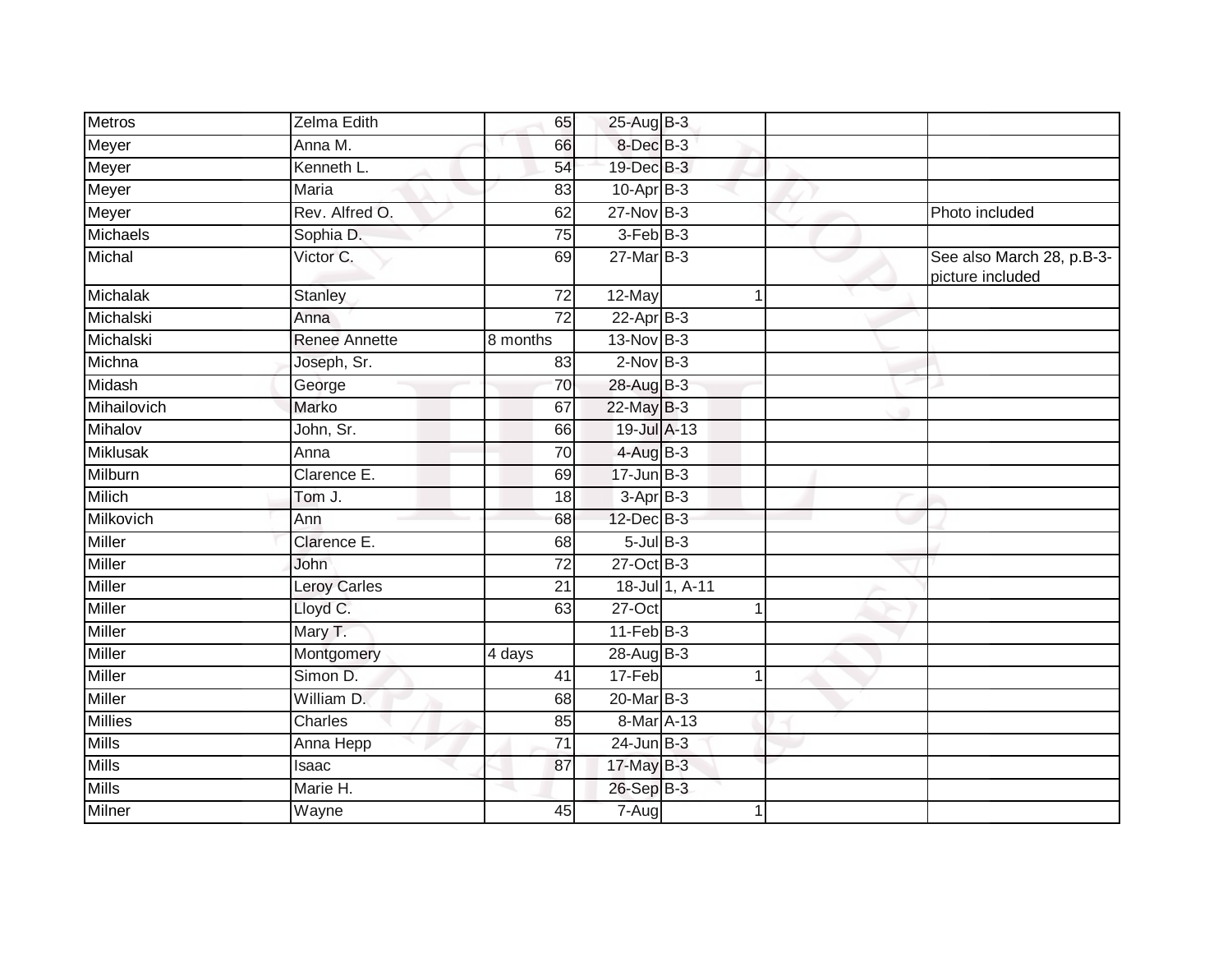| Milton        | Elsie L.              | 64              | 10-May A-15       |  |                                  |
|---------------|-----------------------|-----------------|-------------------|--|----------------------------------|
| Mindock       | Anthony               | 48              | 16-Aug            |  |                                  |
| <b>Miotke</b> | Martha G.             | 60              | 18-Feb B-3        |  |                                  |
| Misel         | Emery A.              | 64              | 9-Aug A-11        |  |                                  |
| Mitchell      | <b>Harry Joseph</b>   | 78              | $13$ -Jul B-3     |  |                                  |
| Mitchell      | <b>Mabel Rose</b>     | 76              | $4-SepB-3$        |  |                                  |
| <b>Mitsch</b> | Mary                  | 81              | 19-Jul A-13       |  |                                  |
| Mitsch        | Susan                 | 82              | 23-Oct B-3        |  |                                  |
| Mlynarczyk    | Frank                 | 72              | 14-Oct B-3        |  |                                  |
| Mlynarczyk    | Rose                  | $\overline{72}$ | $5 -$ Jul $B - 3$ |  |                                  |
| Mobbs         | Edward S.             |                 | $18-Apr$ B-3      |  |                                  |
| Mobley        | Percy Hines           | 77              | $29$ -Jun $B-3$   |  |                                  |
| Mockus        | James                 | $\overline{74}$ | 28-Feb B-3        |  |                                  |
| Mockus        | Louis                 | 75              | 4-Nov B-3         |  |                                  |
| Modjeski      | Barbara Jean          | 11              | 17-Mar B-3        |  | picture included                 |
| Moehrling     | Albert                | 86              | $11$ -Feb $B-3$   |  |                                  |
| Mohamed       | Mary                  | 73              | $31$ -Jan $B-3$   |  |                                  |
| Moldovan      | Sophia                | 89              | 23-Dec A-17       |  |                                  |
| Molmar        | Julia A.              | 70              | 8-Feb A-15        |  | Last name also spelled<br>Molnar |
| Molnar        | Anna                  | 51              | $2$ -Nov $B-3$    |  |                                  |
| Molnar        | <b>Elizabeth Suto</b> | $\overline{74}$ | 13-Oct B-3        |  |                                  |
| Molnar        | Julia                 | 47              | 3-Oct B-3         |  |                                  |
| Molnar        | Julia A.              | 70              | 8-Feb A-15        |  | Last name also spelled<br>Molmar |
| Monnett       | Melvin A.             | 73              | 20-Mar B-3        |  | picture included                 |
| Montagno      | Joe N.                | 63              | $20$ -Mar $B-3$   |  |                                  |
| Montana       | Mary Morgan           | 39              | 15-Mar B-3        |  |                                  |
| Montgomery    | Floyd                 | 67              | $8 - Jun$ $B-3$   |  |                                  |
| Moody         | Ralph, Sr.            | 60              | $1-AprB-3$        |  |                                  |
| Moor          | Mary                  |                 | 20-Nov B-3        |  |                                  |
| Moore         | Emma                  | 75              | 18-Dec B-3        |  |                                  |
| Moore         | Melvin J.             | 46              | $26$ -Jun $B-3$   |  |                                  |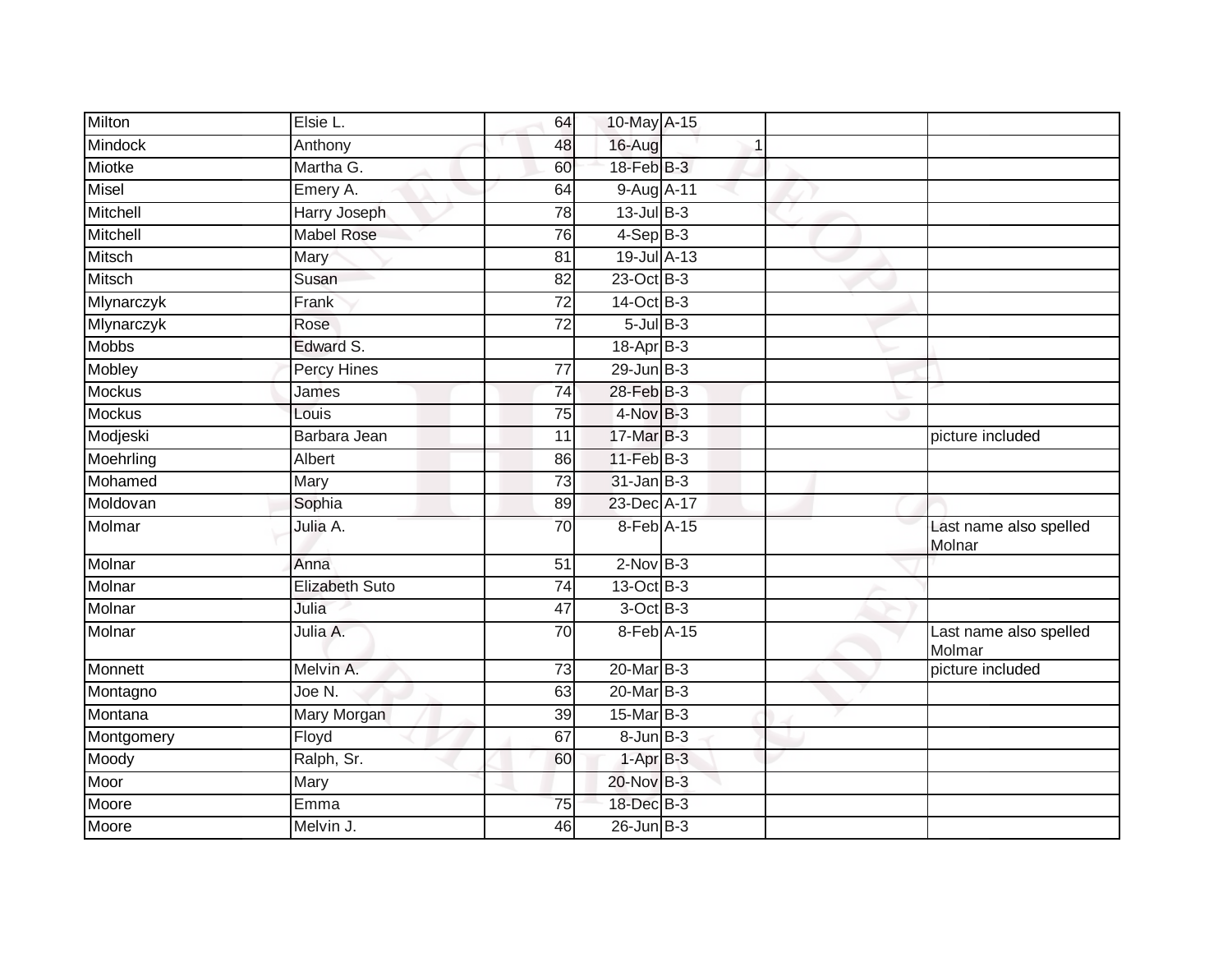| Moorhead       | John K.              | 75              | 8-Jan A-11        |                |                                                        |
|----------------|----------------------|-----------------|-------------------|----------------|--------------------------------------------------------|
| <b>Morales</b> | Ben                  | 51              | 26-Jun B-3        |                |                                                        |
| Moreland       | Audrey               | 40              | 16-May            |                | photo of incident included,<br>see also May 18, p. B-3 |
| <b>Mores</b>   | Stephen A.           | 6 months        | 16-Dec B-3        |                |                                                        |
| <b>Morfis</b>  | John                 | 66              | $6$ -Apr $B$ -3   |                |                                                        |
| Morgan         | Ida                  | 79              | 4-Mar B-3         |                |                                                        |
| Morganthaler   | Dr. Carl F.          | 65              | 19-Dec B-3        |                | Name also spelled<br>Morgenthaler                      |
| Morgenthaler   | Dr. Carl F.          | 65              | $19$ -Dec $B$ -3  |                | Name also spelled<br>Morganthaler                      |
| Morris         | Anna                 | 91              | $22$ -Jul $B-3$   |                |                                                        |
| Morton         | Chester J.           | 54              | 20-May B-3        |                |                                                        |
| Morton         | Leslie W. L.         | 45              | $23$ -Jun $B-3$   |                |                                                        |
| Mose           | Ethel                | $\overline{71}$ | 23-Aug B-3        |                |                                                        |
| Mosemiller     | Ruby Lane            | 79              | $5$ -Jun $B$ -3   |                |                                                        |
| <b>Mosier</b>  | Bernard              | 63              | 13-Dec            | $\overline{ }$ |                                                        |
| Motkowicz      | <b>Charles</b>       | 71              | 30-Jun A-11       |                |                                                        |
| Mourkosis      | Chris                | 78              | 25-Oct A-15       |                |                                                        |
| Mravinac       | Josephine            | 63              | $23$ -Jun $B-3$   |                |                                                        |
| <b>Mruk</b>    | Anthony              | 54              | 18-Sep B-3        |                |                                                        |
| <b>Mrzlock</b> | Jack L.              | $\overline{74}$ | $24$ -Jan B-3     |                |                                                        |
| Mucha          | Edwin C.             | 28              | $4$ -Aug $B - 3$  |                |                                                        |
| Muehlman       | John P.              | 47              | $8 - Jun$ $B - 3$ |                |                                                        |
| Mueller        | Elizabeth            | 68              | 28-Mar B-3        |                |                                                        |
| <b>Mueller</b> | William              | 55              | $10$ -Jul B-3     |                |                                                        |
| Muha           | Eva                  | 64              | $21$ -Oct B-3     |                |                                                        |
| Muhlenbruch    | <b>Charles Earl</b>  | 61              | $3-Mar$ B-3       |                |                                                        |
| Mularczyk      | Michaelene           | 61              | $2-MarB-3$        |                |                                                        |
| Mulcahey       | Tillie               | 73              | 25-Dec A-8        |                |                                                        |
| Mullen         | James                | 38              | $7$ -Jul $B-3$    |                |                                                        |
| Murn           | <b>Ronald Allenn</b> | 11              | 7-Feb             |                |                                                        |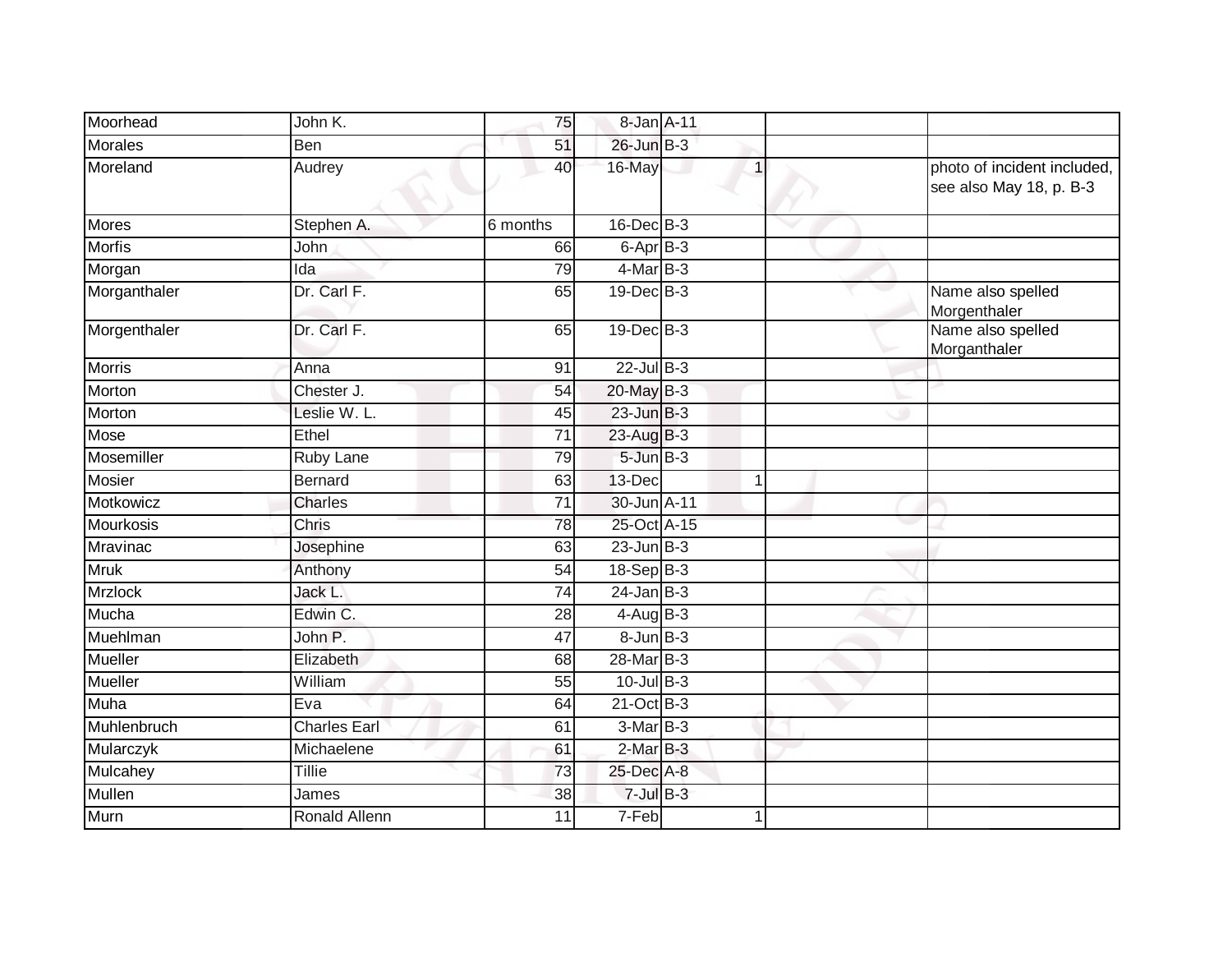| Murphy        | Frank               | 72              | $9-Sep$ B-3      |   |                          |
|---------------|---------------------|-----------------|------------------|---|--------------------------|
| Murphy        | John J.             | 69              | 16-May B-3       |   |                          |
| <b>Murphy</b> | Mary A.             | 73              | 6-Dec B-3        |   |                          |
| Murray        | Amelia              |                 | $13$ -Jan B-3    |   |                          |
| Murray        | John Patrick, Sr.   | 68              | $12$ -Jun $B-3$  |   |                          |
| Murray        | Mrs.Elbert E.(Rowe) | 68              | $28 - Jan$ $B-3$ |   |                          |
| Murray        | Son                 | infant          | 7-Mar A-15       |   |                          |
| Murzyn        | John S.             | 39              | $28$ -Feb $B-3$  |   |                          |
| Murzyn        | Mary                | 63              | $11-Apr$ B-3     |   |                          |
| Murzyn        | <b>Stanley</b>      | $\overline{73}$ | $13$ -Jun $B-3$  |   |                          |
| Muschelewicz  | Anna M.             | 71              | 18-Oct B-3       |   |                          |
| Muschelewicz  | Cecelia H.          | 67              | $12-Sep$ B-3     |   |                          |
| Musnicki      | Henry               | 66              | 8-Sep B-3        |   |                          |
| Mustain       | Vincent D.          | 5 months        | 12-Apr B-3       |   |                          |
| <b>Muto</b>   | Qazim               | 70              | $16$ -Jun $B-3$  |   |                          |
| Mylo          | Wasyl               | 75              | 29-Jul B-3       |   |                          |
| <b>Myszak</b> | George              |                 | $1-AprB-3$       |   |                          |
| <b>Nabors</b> | Zelpha E.           | 67              | $24$ -Feb $C-3$  |   |                          |
| <b>Nack</b>   | Emma D.             | 76              | $21-Apr$ B-3     |   |                          |
| Nackman       | Joseph J.           | 44              | $1-AprB-3$       |   |                          |
| Naftzger      | M. John             | 38              | $21 -$ Jul       | 1 | See also July 22, p. B-3 |
| Nagrocki      | Harry               | 52              | $7$ -Oct $B-3$   |   |                          |
| Nagy          | <b>Bessie</b>       | 70              | $27$ -May B-3    |   |                          |
| Napiwocki     | Mary                | 83              | 15-Feb A-15      |   |                          |
| Natke         | Lucy                | $\overline{73}$ | $24$ -Feb $C-3$  |   |                          |
| Navta         | Anna                | 79              | $6$ -Oct $B$ -3  |   |                          |
| <b>Nay</b>    | Mrs. Donald         | 43              | 18-Jan           | 1 |                          |
| Neal          | Nellie              | 87              | $24$ -Jul B-3    |   |                          |
| Neal          | <b>Oscar Earl</b>   | 53              | $11-Aug$ B-3     |   | picture included         |
| Neidow        | Carl F.             | 54              | 6-Mar B-3        |   |                          |
| Nelson        | Henry R.            | 72              | 20-Nov B-3       |   |                          |
| Nelson        | Myrtle H.           |                 | $31$ -Jan $B-3$  |   |                          |
|               |                     |                 |                  |   |                          |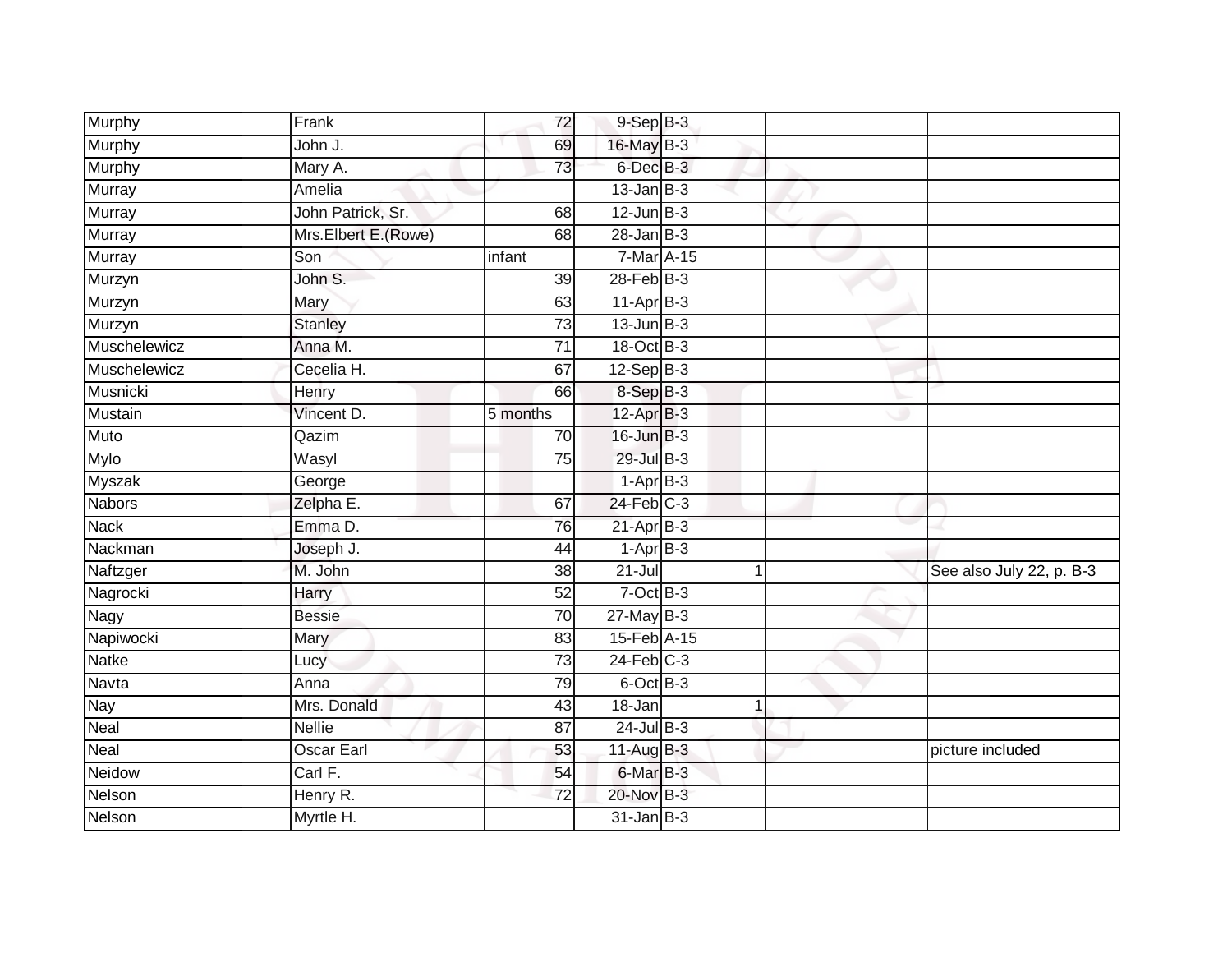| Nemeth          | Alexander         | 71              | $7 - Jan$ $B-3$ |                      |                            |
|-----------------|-------------------|-----------------|-----------------|----------------------|----------------------------|
| Nemeth          | Mary              | 73              | 27-Nov B-3      |                      |                            |
| Nemez           | Julia             |                 | 23-Oct B-3      |                      |                            |
| Nenoff          | Marin (Mike)      | 64              | $4-AprB-3$      |                      |                            |
| <b>Netos</b>    | Yissimo           | 78              | $5$ -Dec $B$ -3 |                      |                            |
| Neubauer        | Martha            | 69              | 18-Nov B-3      |                      |                            |
| Neubecker       | George A.         | 78              | 30-Sep B-3      |                      | picture included           |
| <b>Nevius</b>   | Fred              | 50              | $9$ -May $B-3$  |                      |                            |
| Newcomb         | Nell S.           | $\overline{77}$ | 14-Aug B-3      |                      |                            |
| <b>Newell</b>   | J.E.              | $\overline{82}$ | $13-Apr$ B-3    |                      |                            |
| Newman          | Abraham           | 72              | $13$ -Mar $B-3$ |                      |                            |
| Newton          | Mary Ann          | $\overline{77}$ | $28$ -Jun $B-3$ |                      |                            |
| <b>Nice</b>     | Arlo L.           | 27              | 6-Sep A-15      |                      |                            |
| Nichols         | David W.          | infant          | $17 - Jun$ B-3  |                      |                            |
| <b>Nichols</b>  | David W.          | 43              | 3-Mar           | $\blacktriangleleft$ | See also March 4, p. B-3   |
| Nichols         | Samuel Joseph     | 80              | 21-Nov B-3      |                      |                            |
| Nicholson       | George            | 70              | 24-Apr          | 1                    |                            |
| Nicholson       | Joseph            | 66              | 24-Apr          | -1                   |                            |
| Nickel          | Edmund            | 67              | 1-Augl          |                      | See also August 2, p. A-13 |
| <b>Nickel</b>   | Jacob             |                 | $21$ -Jan B-3   |                      | name also spelled Nieckel  |
| <b>Nicklaus</b> | <b>James Paul</b> | 50              | $17$ -Mar $B-3$ |                      |                            |
| Nieckel         | Jacob             |                 | $21$ -Jan B-3   |                      | name also spelled Nickel   |
| Niemitz         | Paul              | $\overline{75}$ | $5$ -May $A-9$  |                      |                            |
| Niessen         | Loretta           | 55              | $23$ -Jun $B-3$ |                      |                            |
| Nieva           | Firmin            | 58              | 10-Apr          | 1                    |                            |
| Nieva           | Luz               | 50              | 10-Apr          | 1                    |                            |
| Niezers         | Julius            | 52              | $27$ -May B-3   |                      |                            |
| Nimon           | Harry             | 59              | $11$ -Feb $B-3$ |                      |                            |
| <b>Nims</b>     | Winifred          | 56              | $3$ -Jul $B-3$  |                      |                            |
| Nischan         | <b>Bernice</b>    | 47              | $13$ -Jan $B-3$ |                      |                            |
| <b>Nist</b>     | George J.         | 80              | 19-Sep A-11     |                      |                            |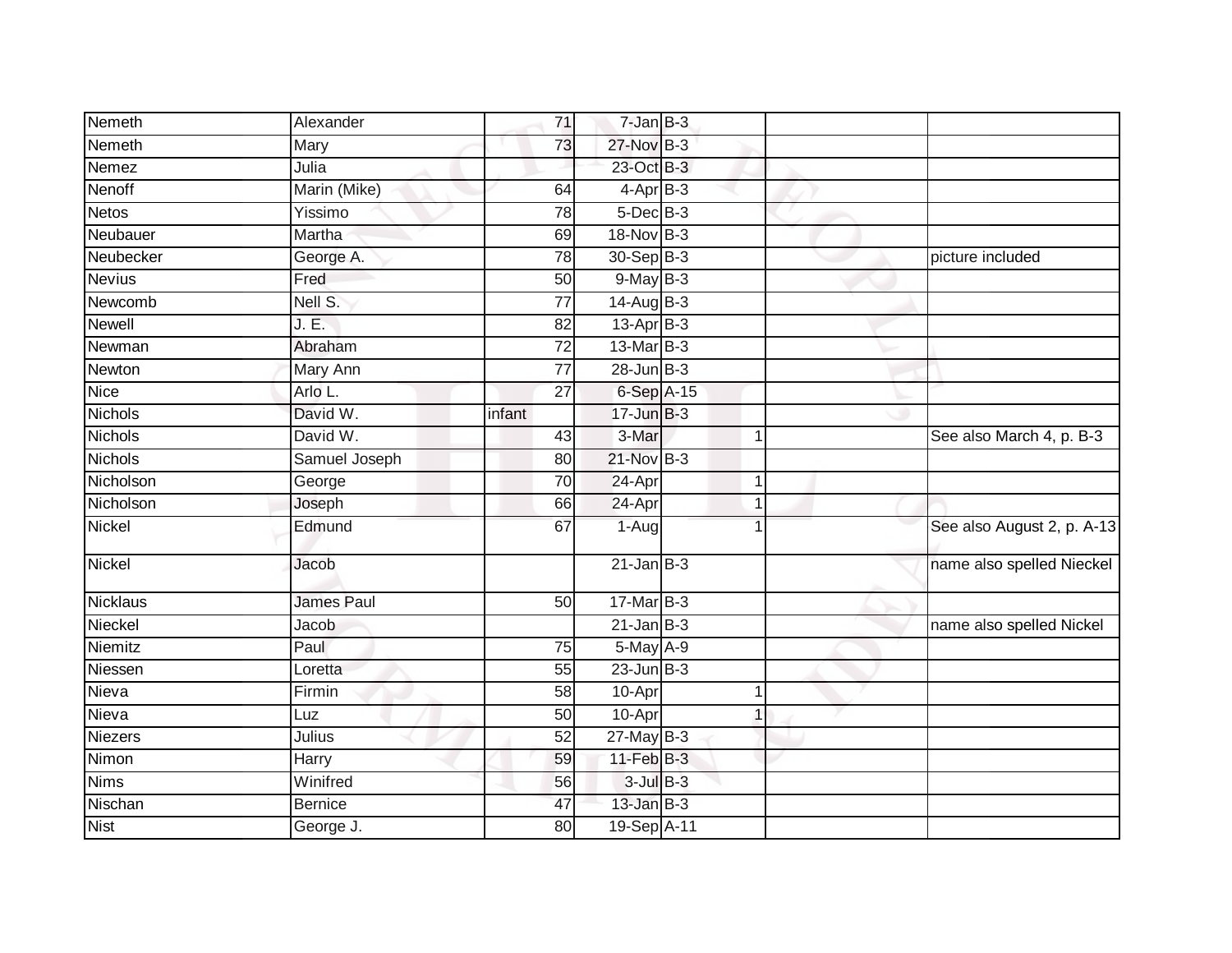| <b>Nizinskas</b> | Louis                  | 67              | 6-Apr                  | 1      |                                                             |
|------------------|------------------------|-----------------|------------------------|--------|-------------------------------------------------------------|
| <b>Nokes</b>     | Alfred E.              | 68              | $3-AprB-3$             |        |                                                             |
| <b>Nokes</b>     | Melinda Kay            | 6 days          | 18-Feb B-3             |        |                                                             |
| Nolan            | Richard C.             | 65              | $14$ -Jan $B-3$        |        | Last name also spelled<br>Nolen on Jan. 15, p. B-3          |
| Noland           | Mrs. Ersel L.          |                 | 28-Apr <sup>A-11</sup> | $\sim$ |                                                             |
| Noldin           | Raymond Joseph         | 58              | $20$ -Mar $B-3$        |        |                                                             |
| Nordling         | Alma J.                | 89              | $4$ -Feb $ B-3 $       |        |                                                             |
| Nordling         | Julius, Rev.           | 89              | $6-Sep$ A-15           |        |                                                             |
| Nordstrand       | Ida E. Hoffman         | 94              | 31-Mar B-3             |        |                                                             |
| Norman           | Hugh W., Prof.         | 63              | 19-May $B-3$           |        | see also May 20, p. 1--<br>picture included                 |
| <b>Norris</b>    | <b>Dallas Eveerett</b> | 64              | 25-Dec A-8             |        |                                                             |
| Notman           | Frank                  | 79              | 9-Oct B-3              |        |                                                             |
| <b>Novak</b>     | James A.               | 60              | $11$ -May B-3          |        |                                                             |
| Novak            | Mary                   | 78              | $27$ -May B-3          |        |                                                             |
| Novakovich       | Rade                   | 74              | 26-Jan A-11            |        |                                                             |
| Nowacki          | Eugene                 | 60              | 27-Oct B-3             |        |                                                             |
| <b>Nowak</b>     | John F.                | 44              | 17-Mar B-3             |        | picture included                                            |
| <b>Nowak</b>     | Mary                   |                 | 79 Februray 5 B-3      |        |                                                             |
| <b>Nowak</b>     | Steve R.               | 55              | $27$ -May B-3          |        |                                                             |
| Nowakowski       | Louis Harry            | 72              | $12$ -Feb $B-3$        |        |                                                             |
| Nowakowski       | Peter                  | 78              | $21-SepB-3$            |        |                                                             |
| <b>Nulf</b>      | Roena                  | 49              | $1$ -Jun $B-3$         |        |                                                             |
| <b>Nyers</b>     | George                 | $\overline{70}$ | 8-Sep B-3              |        |                                                             |
| O'Badge          | Frank                  | 52              | $27$ -Jul B-3          |        |                                                             |
| Oberc            | Walter                 | 56              | $10-Auq$ B-3           |        |                                                             |
| Obradovic        | Peter                  | 76              | 30-Jun A-11            |        | Name also spelled<br>Obradovich, Pete on June<br>29, p. B-3 |
| Obradovich       | Pete                   | 76              | 29-Jun B-3             |        | Name also spelled<br>Obradovic on June 30, p.<br>$A-11$     |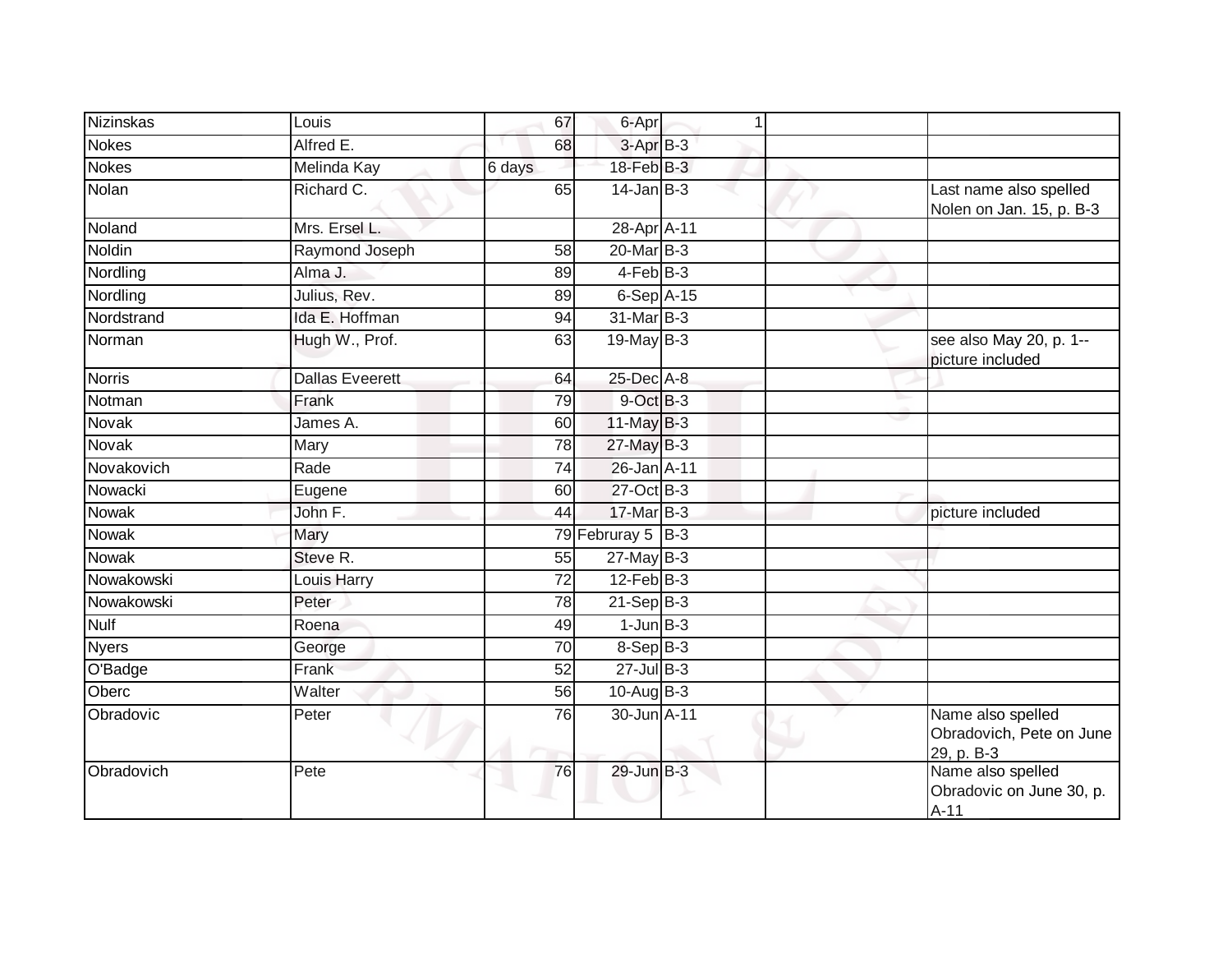| O'Brien     | Evelyn M.            | 68              | 4-May B-3         |              |       |                         |
|-------------|----------------------|-----------------|-------------------|--------------|-------|-------------------------|
| O'Brien     | Laren L.             | 39              | 13-Nov            | 1            |       |                         |
| O'Connell   | James                | 42              | 25-Sep            | $\mathbf{1}$ |       | See also Sept. 26, p. 1 |
| O'Connor    | Walter P.            | 63              | $4$ -Apr $B-3$    |              |       |                         |
| O'Connor    | William F.           | $\overline{34}$ | $14-Oct$ B-3      |              |       |                         |
| Odilo       | Mary, Sister         | 80              | 21-Jun A-11       |              |       |                         |
| O'Donnell   | Claude               | 63              | 21-Dec B-3        |              |       |                         |
| O'Donnell   | Howard (Mooney)      | 66              | $25$ -Feb $B$ -3  |              |       |                         |
| O'Donnell   | James P.             | 61              | $15-Sep$ B-3      |              |       |                         |
| Ogborn      | Charles E.           | 67              | $24$ -Jan B-3     |              |       |                         |
| Ognjanovich | Dane                 | 73              | 18-Oct B-3        |              |       |                         |
| Ogrenich    | Michael              | 64              | $21-Aug$ B-3      |              |       |                         |
| Ogryzek     | Joseph               | 72              | 18-Dec B-3        |              |       |                         |
| O'Halla     | John (Jack)          | 68              | 11-Jan A-11       |              |       |                         |
| Ohara       | Catherine            | $\overline{73}$ | 15-Dec B-3        |              |       |                         |
| Ohlschlager | Nell O.              | 61              | 8-Aug A-11        |              |       |                         |
| O'Keefe     | Neil K.              | 26              | $21$ -Aug B-3     |              |       |                         |
| Oleska      | Mary                 | 82              | $22$ -Jun $B-3$   |              |       |                         |
| Olibo       | Jose                 | 68              | 27-Nov B-3        |              |       |                         |
| Olinyk      | Zachary              | 63              | $15$ -Jun $B-3$   |              |       |                         |
| Oliver      | Mary Agnus           | 72              | $9-Sep$ B-3       |              |       |                         |
| Oliver      | Ruth                 | 63              | $13$ -May B-3     |              |       |                         |
| Olsen       | Minnie Mae           | $\overline{82}$ | 23-Feb A-15       |              |       |                         |
| Olson       | Carl F.              | 61              | 14-Sep B-3        |              |       |                         |
| Ondo        | Frances              | 72              | $25$ -Feb $ B-3 $ |              |       |                         |
| O'Neil      | James                | 40              | 16-Oct            | 1            |       |                         |
| Onohan      | George, Sr.          | 64              | $4$ -Nov B-3      |              |       |                         |
| Oprzendek   | <b>Gladys Louise</b> | 40              | $23$ -Mar $B-3$   |              | Orman |                         |
| Ordobinak   | Joseph M., Sr.       | 80              | 27-Dec B-3        |              |       |                         |
| Oria        | Ricardo              | 55              | 5-May A-9         |              |       |                         |
| Orich       | Son                  | infant          | $31$ -Jan B-3     |              |       |                         |
| Oros        | Anthony (Tony)       | 53              | $24$ -Jul $B-3$   |              |       |                         |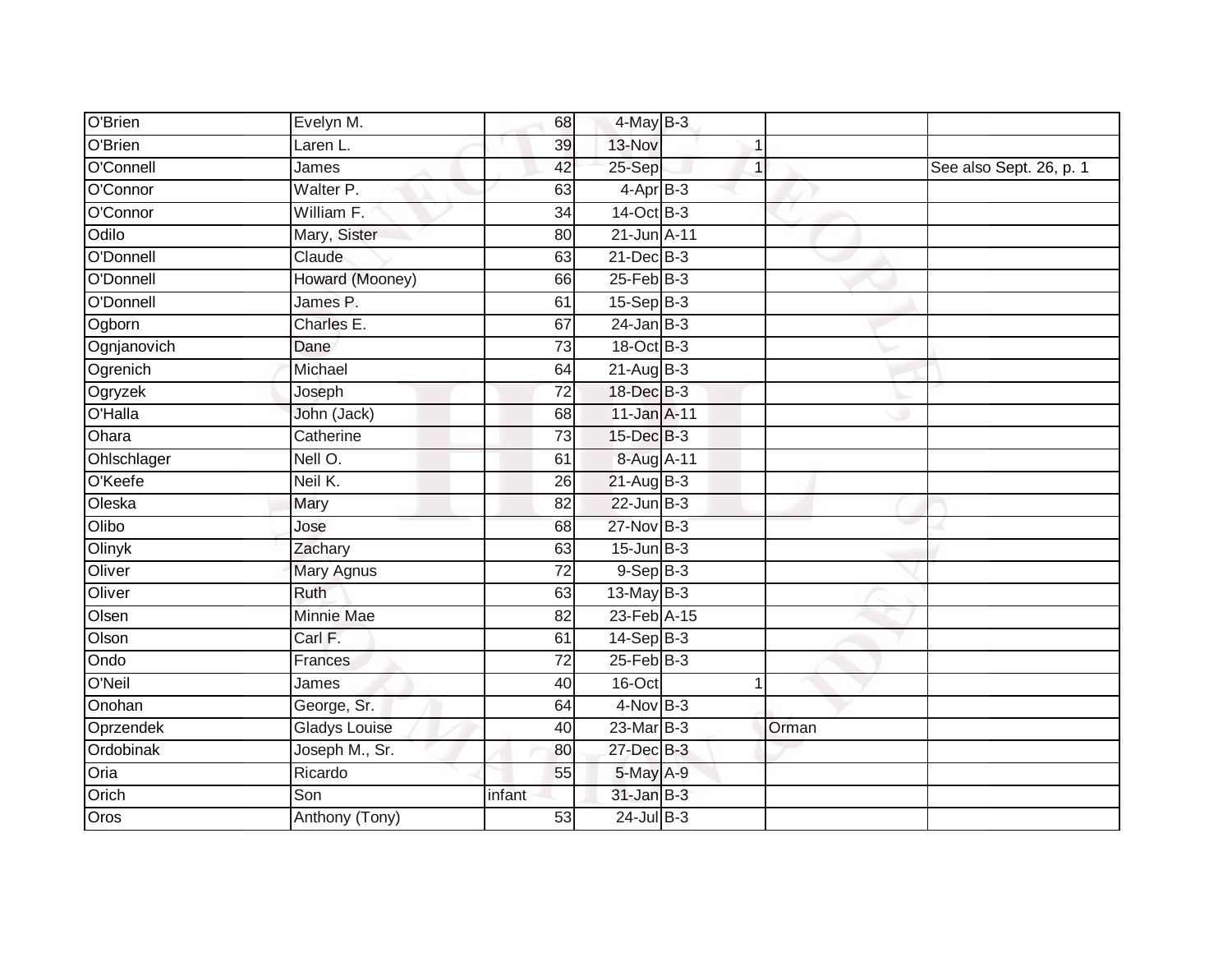| Orosz      | Steve A.             | 56              | $16$ -Jun $B-3$       |    |                           |
|------------|----------------------|-----------------|-----------------------|----|---------------------------|
| O'Rourke   | Thomas               | 66              | 9-Jun A-19            |    |                           |
| Orsburn    | Rosalie A.           | 71              | 28-Aug B-3            |    |                           |
| Ortiz      | George, PFC          | $\overline{20}$ | $4-Sep$ B-3           |    |                           |
| Oslawski   | Irene                | $\overline{38}$ | 10-Oct A-13           |    |                           |
| Osojnicki  | Frances              |                 | $24$ -Jun $B-3$       |    |                           |
| Ostrowski  | Josephine            | 52              | 27-Dec B-3            |    |                           |
| Otto       | George               | 84              | 13-Apr <sub>B-3</sub> |    |                           |
| Ouillete   | Louisa               | 79              | 9-Nov C-3             |    |                           |
| Outler     | Tella                | 85              | 18-Aug A-11           |    |                           |
| Overstreet | Harold B.            | 64              | $20$ -Jan $B-3$       |    |                           |
| Owczarzak  | Andrew               | 68              | $4$ -Jan $B-3$        |    |                           |
| Owens      | <b>Blanche Marie</b> | 53              | 10-Aug B-3            |    |                           |
| Owens      | Harold               | 56              | 13-Mar B-3            |    |                           |
| Owens      | LeRoy (Red)          | $\overline{36}$ | 3-Jan                 | -1 | picture included          |
| Owsiak     | Walter               | 65              | 17-Apr B-5            |    |                           |
| Ozanus     | Antonia              | 66              | $29$ -Jun $B-3$       |    |                           |
| Ozelie     | Pete                 | 55              | $20$ -Jul B-3         |    |                           |
| Pabey      | Rigeberto            | 19              | 9-Dec B-3             |    |                           |
| Pacheco    | Teresa               | 62              | 9-Feb A-11            |    |                           |
| Paddock    | William              | 29              | 22-May                | 1  |                           |
| Padgett    | <b>Vicki Lee</b>     | 7 months        | $12$ -Dec $B-3$       |    |                           |
| Paganis    | Theodore C.          | 52              | $27 - Dec$ B-3        |    |                           |
| Page       | Ann                  |                 | 30-Mar                |    | see also March 31, p. B-3 |
| Pajak      | Joseph M.            | 42              | 16-Aug A-11           |    |                           |
| Pajak      | William              | 55              | 20-Nov B-3            |    |                           |
| Pala       | Joseph               | 80              | $6$ -Jun $B-3$        |    |                           |
| Palansky   | Alice                | 86              | 11-Nov B-3            |    |                           |
| Pallone    | James B.             | 78              | 20-Apr B-3            |    |                           |
| Palmateer  | Fred                 | 84              | 7-Apr A-11            |    |                           |
| Palmore    | Alvin H.             | 87              | 6-May B-3             |    |                           |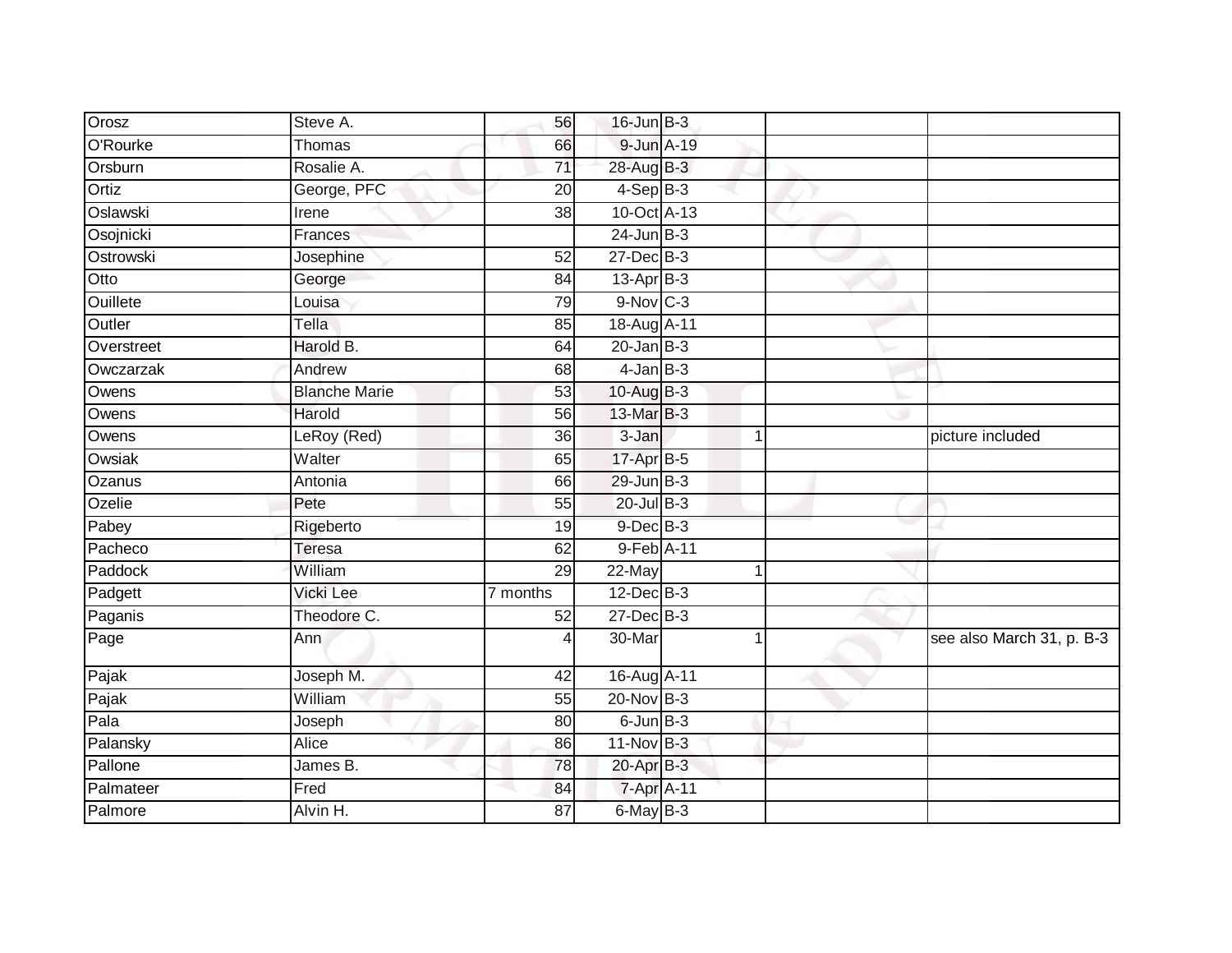| Palombo     | Anthony J.           | 52              | $27$ -Apr $B-3$ |   |                                                       |
|-------------|----------------------|-----------------|-----------------|---|-------------------------------------------------------|
| Palubinski  | Julius               | $\overline{72}$ | 19-Jun B-3      |   |                                                       |
| Paluch      | Alexandra            | 67              | 4-Sep B-3       |   |                                                       |
| Panchisin   | Anna                 | 67              | $8$ -Jun $B$ -3 |   |                                                       |
| Papadopulos | Pete                 | 64              | $19$ -Jun $B-3$ |   |                                                       |
| Papendick   | Mary                 | 65              | 11-Jan A-11     |   |                                                       |
| Pappas      | Julia                | 45              | $11-Nov$ B-3    |   |                                                       |
| Paradise    | <b>Billy David</b>   | $\overline{2}$  | $12$ -Feb $B-3$ |   |                                                       |
| Paras       | George               | 65              | $14$ -Jul B-3   |   |                                                       |
| Paratore    | Leone                | $\overline{71}$ | $27 - Dec$ B-3  |   |                                                       |
| Parkinson   | W. Lynn, Judge       | 57              | 25-Apr          | 1 |                                                       |
| Parrish     | Milton (Sky) E.      | 64              | $3-FebB-3$      |   |                                                       |
| Parrish     | Son                  | infant          | 15-Sep B-3      |   |                                                       |
| Parzych     | Adam                 | 77              | $7$ -Dec $B-3$  |   |                                                       |
| Pasca       | Eugenia              | 59              | 7-Mar A-15      |   |                                                       |
| Pasko       | Anthony S.           | 52              | 27-May B-3      |   |                                                       |
| Patterson   | Lorane (Pat)         | 59              | 25-Jan A-11     |   |                                                       |
| Paulauski   | Amelia               | 82              | $27$ -Jan B-3   |   |                                                       |
| Paulauski   | Julia                | 10 months       | $12-Apr$ B-3    |   |                                                       |
| Paunicka    | <b>Steve</b>         | 69              | $16$ -Jun $B-3$ |   |                                                       |
| Pavelka     | Richard L.           | 22              | 20-Sep          |   | See also Sept. 19, p. 1;<br>see also Sept. 21, p. B-3 |
| Pavkovich   | George               | 5               | $1-Feb$ A-13    |   |                                                       |
| Pawlowski   | Antoinette           | 67              | 8-Apr B-3       |   |                                                       |
| Pawlowski   | Walter (Buddy)       | 65              | 28-Oct B-3      |   |                                                       |
| Pazdon      | Michael              | 90              | $6-Sep$ A-15    |   |                                                       |
| Peaker      | Leonard              | 61              | 8-Dec B-3       |   |                                                       |
| Pearson     | Alma                 | 79              | $23$ -Mar $B-3$ |   |                                                       |
| Pease       | <b>Grant Leonard</b> | 43              | 23-Feb A-15     |   |                                                       |
| Pease       | Thomas H.            | 65              | 6-Mar B-3       |   |                                                       |
| Pecar       | Benjamin D.          | 64              | $4$ -Dec $B-3$  |   |                                                       |
| Peck        | <b>Bertha</b>        | 64              | 25-Sep B-3      |   |                                                       |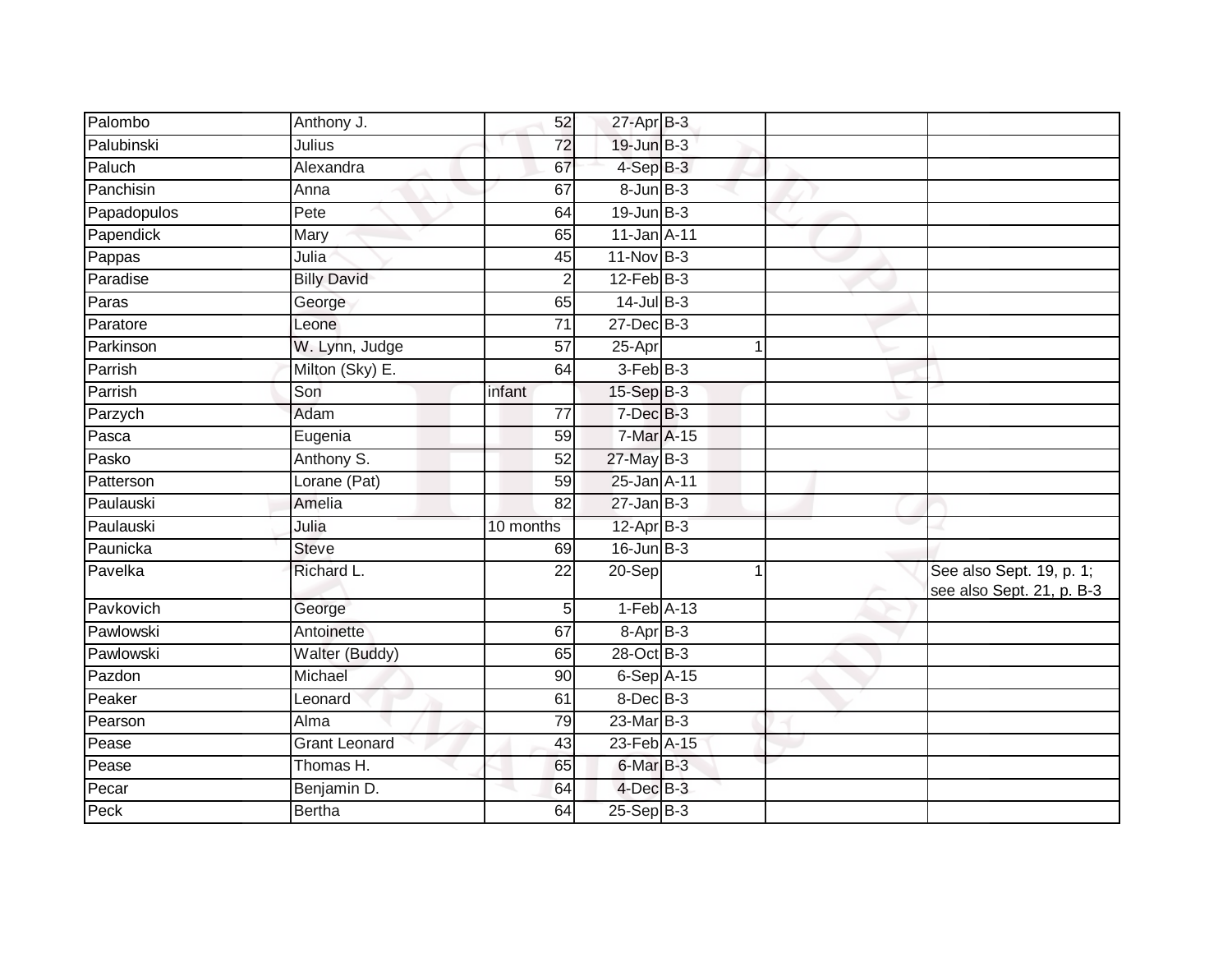| Pederson   | Infant Daughter    | Infant          | 13-Oct B-3            |   |                                 |
|------------|--------------------|-----------------|-----------------------|---|---------------------------------|
| Peerbolte  | Peter, Sr.         | 78              | 9-Mar <sub>B</sub> -3 |   |                                 |
| Pena       | Josephine          | 46              | $7$ -Jul $B-3$        |   |                                 |
| Pence      | John W.            | 75              | $11-Nov$ B-3          |   |                                 |
| Pennington | Benjamin D.        | $\overline{73}$ | 23-Feb A-15           |   |                                 |
| Perez      | Eduardo            | $\overline{71}$ | $4$ -Oct B-3          |   |                                 |
| Perfors    | Louise             | 84              | $20$ -Apr $B-3$       |   |                                 |
| Perovich   | Lazar              | 87              | $6-Sep$ A-15          |   |                                 |
| Peters     | Herman             | 58              | $22$ -May B-3         |   |                                 |
| Petersen   | Christ (Bubbles)   | $\overline{73}$ | $17 - Jan$ $B-3$      |   |                                 |
| Petersen   | John H.            | $\overline{70}$ | $5$ -Dec $B$ -3       |   |                                 |
| Peterson   | Anna Lillian       | 69              | $10$ -Apr $B-3$       |   |                                 |
| Peterson   | Arthur             | 66              | 8-Feb A-15            |   |                                 |
| Peterson   | Evelyn L.          | 68              | $4-FebB-3$            |   |                                 |
| Peterson   | Ralph D.           | 69              | 26-Apr A-15           |   |                                 |
| Petho      | Louis, Sr.         | 77              | 29-May B-3            |   |                                 |
| Peto       | Joseph             | 59              | $4$ -Mar $B-3$        |   |                                 |
| Petrauskas | Frank              | 72              | $2$ -Dec $B-3$        |   |                                 |
| Petrick    | Anastasia Nancy    | 71              | 19-Sep A-11           |   |                                 |
| Petroski   | George             | 65              | 9-Jun A-19            |   | Name also spelled<br>Pietrowski |
| Petrovay   | Anna               | 85              | $6-Sep$ A-15          |   |                                 |
| Petrunich  | Michael John       | 25              | 19-Apr                | 1 | See also April 20, p. B-3       |
| Pettigrew  | <b>Thomas Lee</b>  | 6               | $13$ -Dec $B-3$       |   |                                 |
| Pettit     | Waymond J.         | 69              | 25-May C-3            |   |                                 |
| Petty      | Florence C.        | 67              | 29-Mar B-3            |   |                                 |
| Phelps     | <b>Olive Edith</b> | 92              | 14-Mar B-3            |   |                                 |
| Phillips   | Elizabeth Ann      | 56              | 8-Aug A-11            |   |                                 |
| Phillips   | Kale               | 19              | 29-May                | 1 |                                 |
| Phillips   | Louis              | 75              | 9-Jun A-19            |   |                                 |
| Phillips   | Louis L.           | 65              | $23$ -Jun $B-3$       |   |                                 |
| Phillips   | Orbey L.           | 63              | 26-Oct B-3            |   |                                 |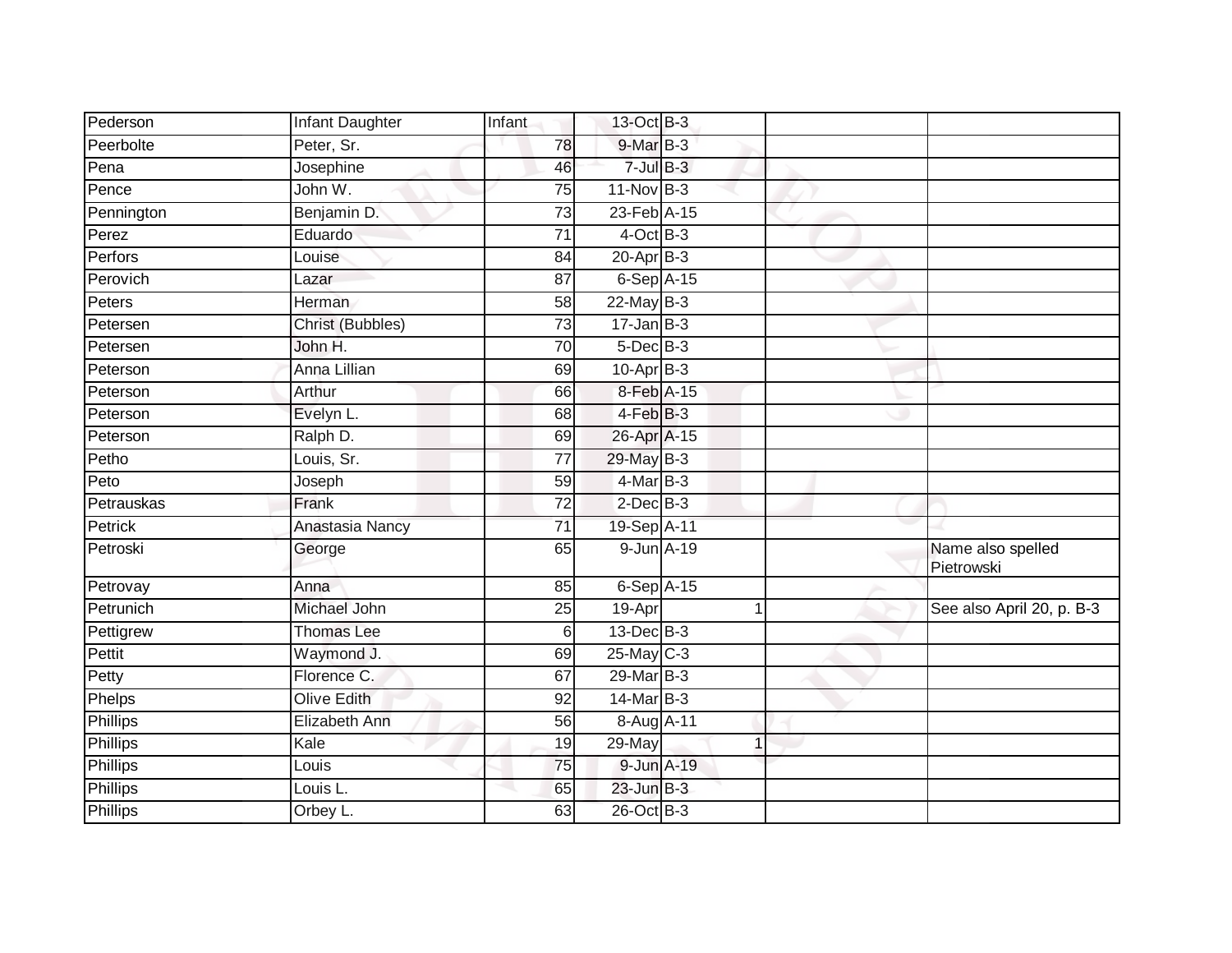| Piech       | Walter            | 67              | 4-Feb B-3       |   |                               |
|-------------|-------------------|-----------------|-----------------|---|-------------------------------|
| Piechowski  | John              | 76              | 22-Sep B-3      |   |                               |
| Piercy      | William           | 52              | 26-Sep B-3      |   |                               |
| Pietras     | John              | 73              | $29$ -Jun $B-3$ |   |                               |
| Pietrowski  | George            | 65              | 9-Jun A-19      |   | Name also spelled<br>Petroski |
| Pietrucha   | Adolph (Peterson) | 74              | $12$ -Feb $B-3$ |   |                               |
| Piper       | Dennis            | 6 months        | 12-Dec          | 1 |                               |
| Piwowarczyk | Frank             | 78              | $8$ -Dec $B$ -3 |   |                               |
| Pizano      | Pedro             | 55              | $19$ -Jan $A-9$ |   |                               |
| Placier     | Hermal W.         | 64              | $6$ -Dec $B$ -3 |   |                               |
| Plain       | Maude E.          | 76              | $11-Apr$ B-3    |   |                               |
| Plantz      | Robert Wayne      | $\overline{21}$ | 25-Dec A-8      |   |                               |
| Plath       | Earnest C.        | $\overline{82}$ | 18-Dec B-3      |   |                               |
| Plath       | John              | 68              | $9$ -Mar $B-3$  |   |                               |
| Plecity     | Frank             | $\overline{77}$ | 8-Feb A-15      |   |                               |
| Pliske      | Frank J.          | 45              | $27$ -Jul B-3   |   |                               |
| Plunkett    | Luther C.         | 75              | $14$ -Jul $B-3$ |   |                               |
| Podbevsek   | John              | 67              | $5 - Jan A - 9$ |   |                               |
| Podwoiski   | <b>Marie</b>      | 67              | $10$ -Apr $B-3$ |   |                               |
| Pokraka     | Anna              | 52              | $3-FebB-3$      |   |                               |
| Polites     | James             | 65              | 16-Feb A-11     |   |                               |
| Polito      | August A.         | 61              | 3-Aug A-19      |   |                               |
| Polunc      | Anna              | $\overline{72}$ | $12$ -May B-3   |   |                               |
| Pontius     | Son               | infant          | $13$ -Jun $B-3$ |   |                               |
| Ponton      | Arthur A.         | $\overline{77}$ | $23$ -May B-3   |   |                               |
| Poole       | William H.        | 80              | $2$ -Aug $A-13$ |   |                               |
| Popa        | John              | $\overline{73}$ | 5-May A-9       |   |                               |
| Popovich    | Martha            | 50              | $15$ -Jun $B-3$ |   |                               |
| Popp        | Anna              | 85              | 27-Mar B-3      |   |                               |
| Porter      | Pearl V.          | 60              | 6-Apr B-3       |   |                               |
| Portlock    | Jesse             | 70              | 23-Feb A-15     |   |                               |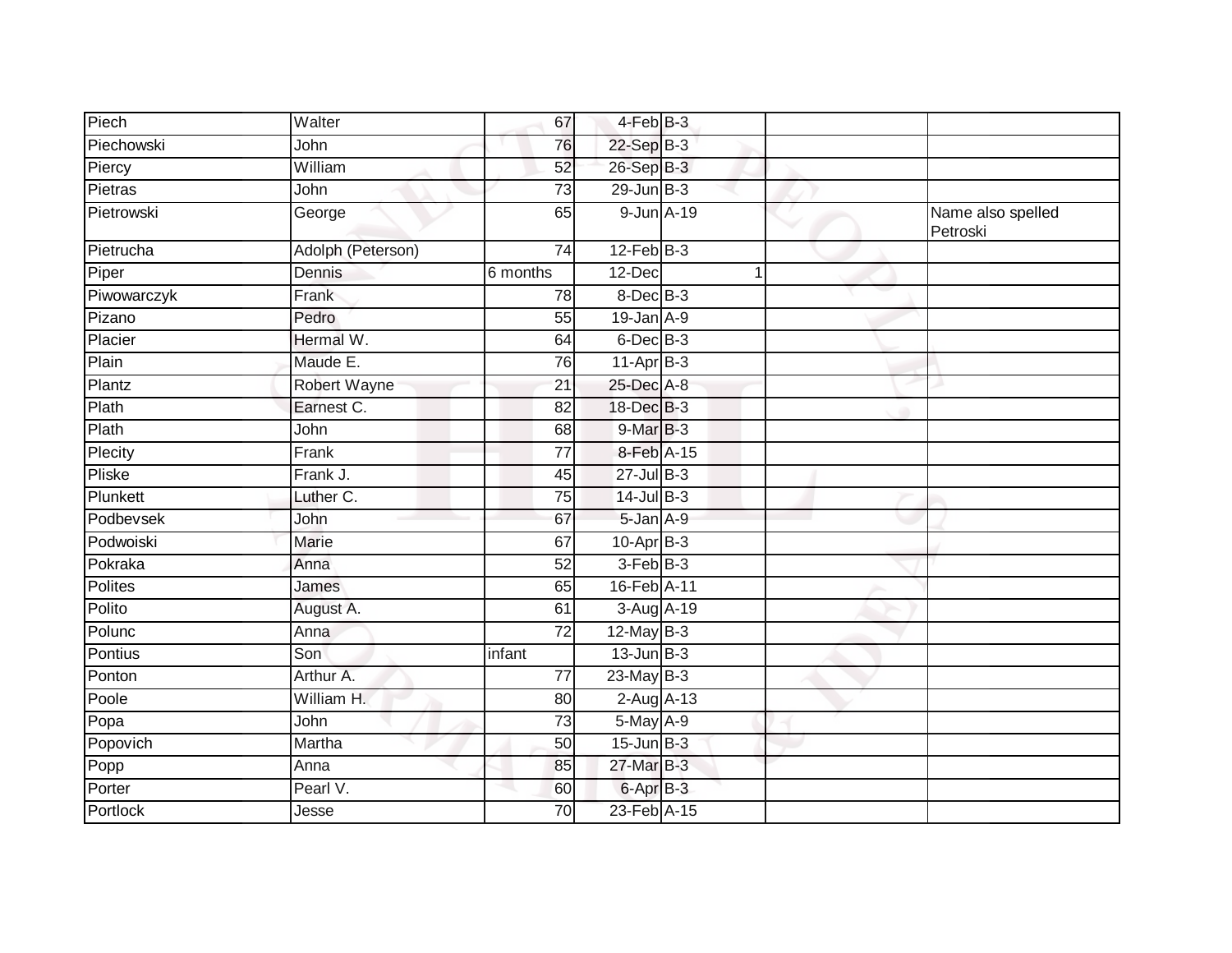| Poshvenchuck | Olga                  | 66              | 22-Sep B-3      |  |                                   |
|--------------|-----------------------|-----------------|-----------------|--|-----------------------------------|
| Postlewaite  | Edward                | 47              | 20-Nov B-3      |  |                                   |
| Poteet       | Robert Victor, Sr.    | 58              | 7-Aug B-3       |  | picture included                  |
| Potesak      | Ruby                  | 50              | $21$ -Feb $B-3$ |  |                                   |
| Potesta      | Maria                 | 90              | 6-May B-3       |  |                                   |
| Potis        | George                | 51              | $21$ -Jul $A-9$ |  |                                   |
| Potis        | Julia                 | 60              | 13-Dec B-3      |  |                                   |
| Potter       | Guy W., Sr.           | 63              | 18-Oct B-3      |  |                                   |
| Potts        | Ella                  |                 | 19-May B-3      |  |                                   |
| Potucek      | Anna                  | 72              | $1-MayB-3$      |  |                                   |
| Pounds       | Durward B. (Dud)      | 54              | $12$ -Aug B-3   |  |                                   |
| Povichevich  | Peter                 | 18              | 29-May          |  |                                   |
| Powell       | Lettie                | 79              | 13-Mar B-3      |  |                                   |
| Powell       | <b>Wanda Lee</b>      | 4               | 23-Sep B-3      |  |                                   |
| Pozywio      | Donald                | 45              | 18-Jul A-11     |  |                                   |
| Prahlow      | Rudolph F.            | $\overline{92}$ | 17-Oct A-15     |  |                                   |
| Pray         | George                | 66              | $28$ -Feb $B-3$ |  |                                   |
| Prendergast  | Patrick J.            |                 | $22$ -Jun $B-3$ |  |                                   |
| Preneta      | Stephen               | 1 day           | $1-Feb$ A-13    |  |                                   |
| Pressler     | Edith L.              | 71              | $1$ -Dec $B-3$  |  |                                   |
| Preston      | <b>Carol Sue</b>      | 17              | $12 -$ Jul      |  |                                   |
| Preston      | John                  | 5               | $12 -$ Jul      |  |                                   |
| Preston      | Kay Ann               | 19              | $12 -$ Jul      |  |                                   |
| Price        | <b>Philip Seramur</b> | 4 months        | $2$ -Dec $B-3$  |  |                                   |
| Price        | Thomas H.             | 95              | 18-Mar B-3      |  |                                   |
| Probst       | <b>Ruth Lenora</b>    | $\overline{47}$ | $14$ -Aug B-3   |  |                                   |
| Prohl        | Rev. Russell G.       | 53              | 28-Nov A-15     |  | Photo included                    |
| Prus         | Paul                  | 82              | $3$ -Oct $B-3$  |  |                                   |
| Prystasz     | William               | 69              | 23-Mar B-3      |  |                                   |
| Przybysz     | Vincent               | 52              | 17-Oct A-15     |  | Name also spelled<br>Shebish, Van |
| Psuik        | Louise                | 62              | $2$ -Dec $B-3$  |  |                                   |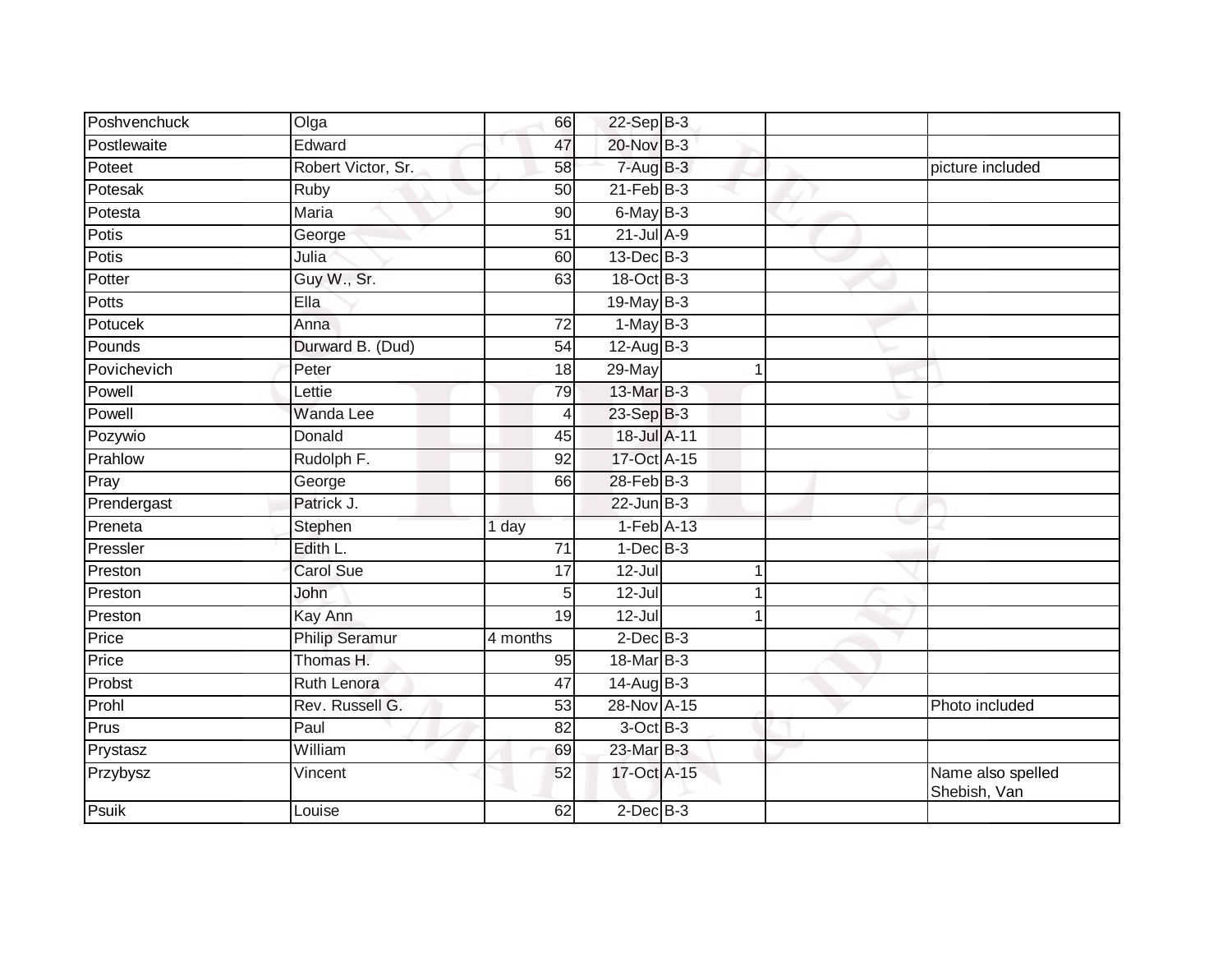| Puente    | Anastacio           | 68              | $22$ -Jan B-3   |  |                                                 |
|-----------|---------------------|-----------------|-----------------|--|-------------------------------------------------|
| Pupillo   | Daniel Joseph       | 6 days          | 14-Dec B-3      |  |                                                 |
| Purcell   | Florence            | 63              | 13-Sep B-3      |  |                                                 |
| Purinton  | Lola                | 70              | $9-AugA-11$     |  |                                                 |
| Purkey    | <b>Gwen Amber</b>   | 61/2<br>months  | $26-Sep$ B-3    |  |                                                 |
| Pustek    | Joseph J., Jr.      | 31              | $21$ -Jan B-3   |  |                                                 |
| Pyplatz   | Joseph J.           | 79              | $12-Sep$ B-3    |  | See also Sept. 13, p. B-3--<br>picture included |
| Pyplatz   | Mary                | $\overline{77}$ | $7-FebB-3$      |  |                                                 |
| Quillen   | Edward E., Jr.      | 4 months        | 18-Oct B-3      |  |                                                 |
| Quinn     | Martin J.           | 46              | 16-Dec B-3      |  |                                                 |
| Quinn     | Mary                | $\overline{75}$ | 17-May B-3      |  |                                                 |
| Quinn     | Patrick V.          | $\overline{97}$ | 18-Jul A-11     |  |                                                 |
| Ragan     | Thomas O.           | 68              | 27-May B-3      |  |                                                 |
| Raines    | Benjamin H.         | 71              | $29$ -Jun $B-3$ |  |                                                 |
| Raines    | Robert W.           | 63              | 21-Nov B-3      |  |                                                 |
| Rak       | Aniela              | 66              | 18-Dec B-3      |  |                                                 |
| Rakauskas | George              | 68              | $12$ -Dec $B-3$ |  |                                                 |
| Ramos     | Isidoro             | 70              | $2$ -Dec $B-3$  |  |                                                 |
| Ramsey    | Vicki Ann           | 9               | 19-Sep A-11     |  |                                                 |
| Ranfranz  | Jeanette            | 45              | $2$ -Dec $B-3$  |  |                                                 |
| Rapacz    | Jack                | 61              | $11$ -Jul B-3   |  | Name also spelled Repay                         |
| Rardin    | Dale A.             | infant          | $1-SepB-3$      |  |                                                 |
| Rastovski | <b>Nick</b>         | 76              | 6-Mar B-3       |  |                                                 |
| Raszewski | Irene               | 40              | $14$ -Jul $B-3$ |  |                                                 |
| Rathburn  | Lillian R.          | 56              | $4$ -May B-3    |  |                                                 |
| Ratkovich | Agnes               |                 | $3$ -Oct $B-3$  |  |                                                 |
| Ratliff   | Kathleen M.         | 46              | $3$ -Jan $B-3$  |  |                                                 |
| Ratliff   | Virgil E.           | 79              | 13-Nov B-3      |  |                                                 |
| Raycroft  | <b>Theresa Ruth</b> | 83              | 1-Aug A-11      |  |                                                 |
| Reardon   | Edward L.           | $\overline{74}$ | $29$ -Feb $A-9$ |  |                                                 |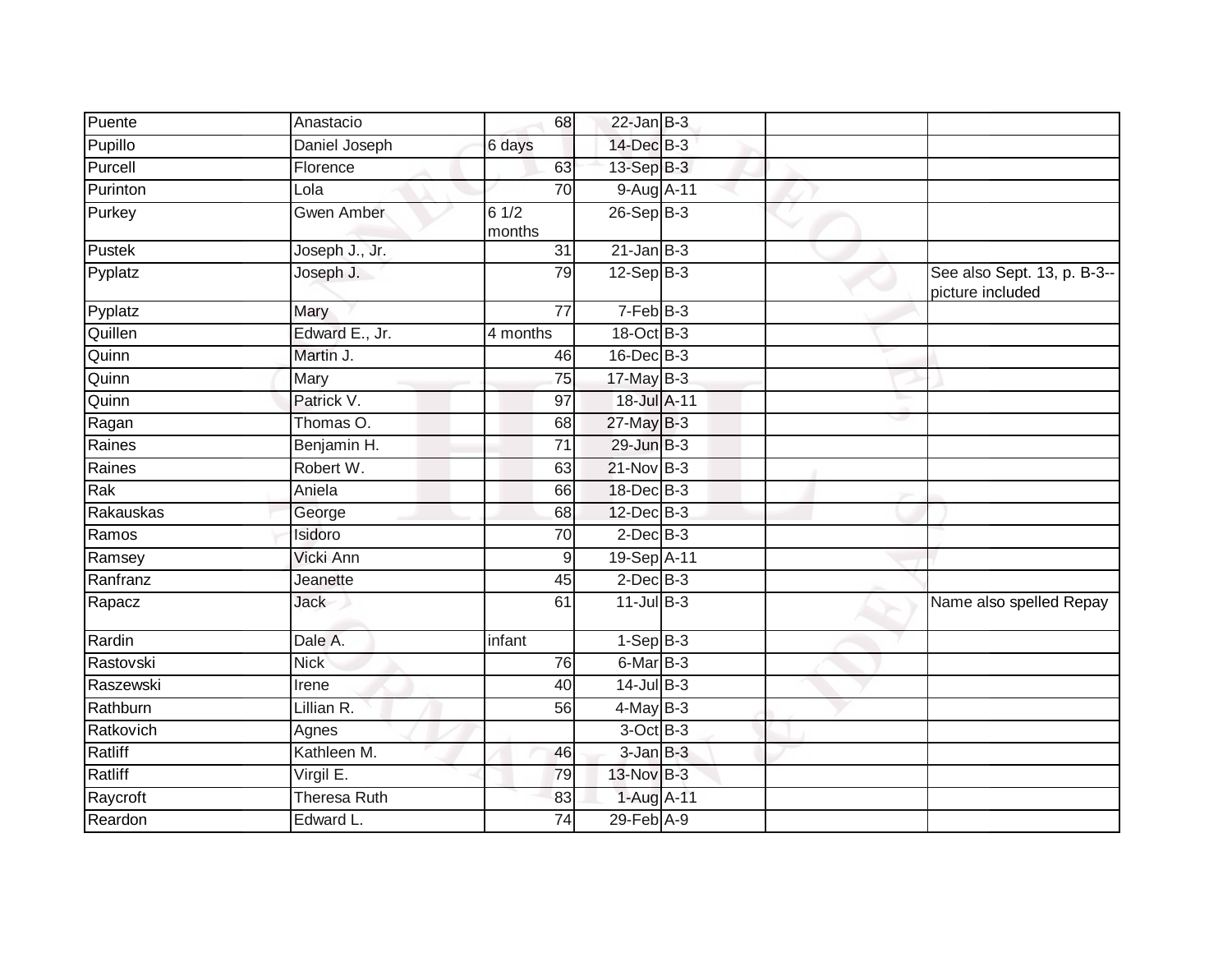| Reardon      | John V., Sr.        | 79              | $29$ -Jun $B-3$  |  |                                                 |
|--------------|---------------------|-----------------|------------------|--|-------------------------------------------------|
| Reaven       | Samuel A.           | 60              | 1-Aug A-11       |  |                                                 |
| Rebey        | Michael, Jr.        | 44              | $1-Feb$ $A-13$   |  |                                                 |
| Reczek       | Christine           | 12              | 5-Apr A-11       |  |                                                 |
| Reczek       | Stephanie           | 74              | $21$ -Jul A-9    |  |                                                 |
| Redenbaugh   | Lawrence (Larry)    | 49              | $9-Nov$ $C-3$    |  |                                                 |
| Reed         | John (Jack)         | $\overline{72}$ | 10-Nov B-3       |  |                                                 |
| Reeder       | Janet Virginia      | 5               | $22-Apr$ B-3     |  | See also April 24, p. B-3--<br>picture included |
| Reedstrom    | Ernest E.           | 56              | $25$ -Dec $A$ -8 |  |                                                 |
| Reel         | <b>Cecil Burk</b>   | 71              | $9-$ Sep $B-3$   |  |                                                 |
| Reel         | William E.          | 79              | 23-Dec A-17      |  |                                                 |
| Reeves       | Homer L             | 67              | 8-Aug A-11       |  |                                                 |
| Reginowski   | Charles T. (Rogers) | $\overline{57}$ | $28$ -Jan $B-3$  |  |                                                 |
| Regman       | Nemo                | 42              | $12-Sep$ B-3     |  |                                                 |
| Rehder       | Catherine G.        |                 | 17-Mar B-3       |  |                                                 |
| Rehker       | <b>Thomas Roger</b> | 62              | 9-Aug A-11       |  |                                                 |
| Rehtorik     | Cecilia             | 56              | 9-Aug A-11       |  |                                                 |
| Reichert     | <b>Bernard</b>      | 66              | $4$ -Jan $B-3$   |  | First name also spelled<br>Berhard              |
| Reid         | Weir L.             | 63              | 8-Aug A-11       |  |                                                 |
| Reimers      | Earle F.            | $\overline{54}$ | $2-Sep$ B-3      |  |                                                 |
| Reinert      | Joseph              | 56              | $2-MayB-3$       |  |                                                 |
| Reiplinger   | Frank               | 65              | $29$ -May B-3    |  |                                                 |
| Repay        | Jack (Rapacz)       | 61              | $11$ -Jul B-3    |  | Name also spelled Rapacz                        |
| Reynolds     | <b>Robert Wayne</b> | 3 days          | 18-Oct B-3       |  |                                                 |
| Rhein        | Patricia            | 6 months        | 19-Apr A-11      |  |                                                 |
| <b>Ribic</b> | John J.             | 57              | $24$ -Jan B-3    |  |                                                 |
| Rice         | Ida S.              | 88              | 25-May C-3       |  |                                                 |
| Rice         | Sabina M.           | 64              | 5-Apr A-11       |  |                                                 |
| Richardson   | Edith W.            | 68              | $4$ -Dec $B-3$   |  |                                                 |
| Richardson   | Ernest              | $\overline{51}$ | $4-AprB-3$       |  |                                                 |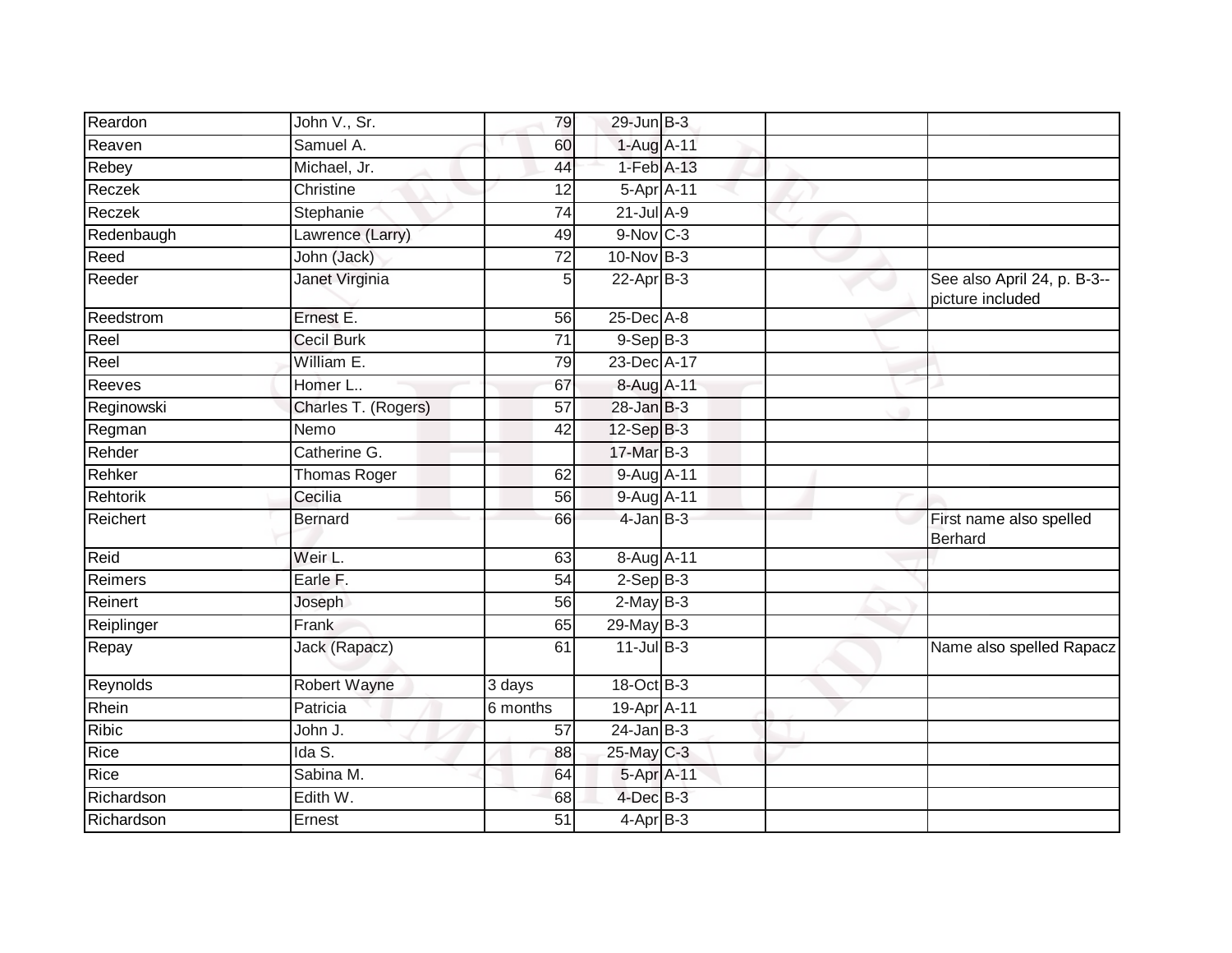| Richardson      | John H.           | 61              | $4$ -Apr $B-3$  |   |                                                           |
|-----------------|-------------------|-----------------|-----------------|---|-----------------------------------------------------------|
| Richardson      | William H.        | 70              | 27-Nov B-3      |   |                                                           |
| Ridder          | Herman            | 89              | 19-Sep A-11     |   |                                                           |
| Riddile         | Ellen             | 60              | 23-Dec A-17     |   |                                                           |
| Ridgeway        | Gaylord           | 27              | 9-Feb           | 1 |                                                           |
| Rief            | Laura Gould       | $\overline{71}$ | $23$ -Jun $B-3$ |   |                                                           |
| Ring            | Melba L.          | 50              | 8-Feb A-15      |   |                                                           |
| Rippe           | Elizabeth         | 60              | 5-Oct           |   | picture of incident<br>included, also see Oct 6,<br>$B-3$ |
| Risberg         | Andrew            |                 | $16-Sep$ B-3    |   |                                                           |
| Rispens         | Martin            | 59              | 25-Jul A-11     |   |                                                           |
| Ritsema         | Albertha          | 62              | 18-Feb B-3      |   |                                                           |
| Ritter          | Clara             | 76              | 8-Feb A-15      |   |                                                           |
| Rivera          | Margarito         | 68              | 21-Nov          | 1 |                                                           |
| <b>Rizley</b>   | <b>Ernest Lee</b> | 53              | 3-Feb B-3       |   |                                                           |
| Roadruck        | Albert            |                 | 16-Aug A-11     |   |                                                           |
| Robenhorst      | Ella              | 64              | $10$ -Jan $B-3$ |   |                                                           |
| <b>Roberts</b>  | Gilbert C.        | 82              | $3$ -Jan $B-3$  |   |                                                           |
| Robertson       | Clarence H.       | 89              | 11-May $B-3$    |   |                                                           |
| Robertson       | Juanita Orr       | 32              | 18-Jul A-11     |   |                                                           |
| Robertson       | Sarah             | 80              | 8-May B-3       |   |                                                           |
| Robinson        | <b>Daisy Bell</b> | 83              | $21-AprB-3$     |   |                                                           |
| Robinson        | Leroy B.          | 75              | $6-Sep$ A-15    |   |                                                           |
| Robinson        | Walter L.         | 61              | $5$ -Oct $B$ -3 |   |                                                           |
| Rochell         | Olive L.          | 65              | $16$ -May $B-3$ |   | Last name also given as<br>Gleason                        |
| Rodabaugh       | Rev. Clyde        | 58              | $15-Aug$ B-3    |   | picture included                                          |
| <b>Roderick</b> | Thomas L.         | 68              | $3$ -Jan $B-3$  |   |                                                           |
| Rodgers         | Peachy            | 58              | $12$ -Sep $B-3$ |   |                                                           |
| Rodgers         | Wilson            | 43              | $4$ -Jan $B-1$  |   |                                                           |
| Roe             | Wallace           | 61              | 15-Feb A-15     |   |                                                           |
| Roebuck         | Joseph            | 66              | $21$ -Feb $B-3$ |   |                                                           |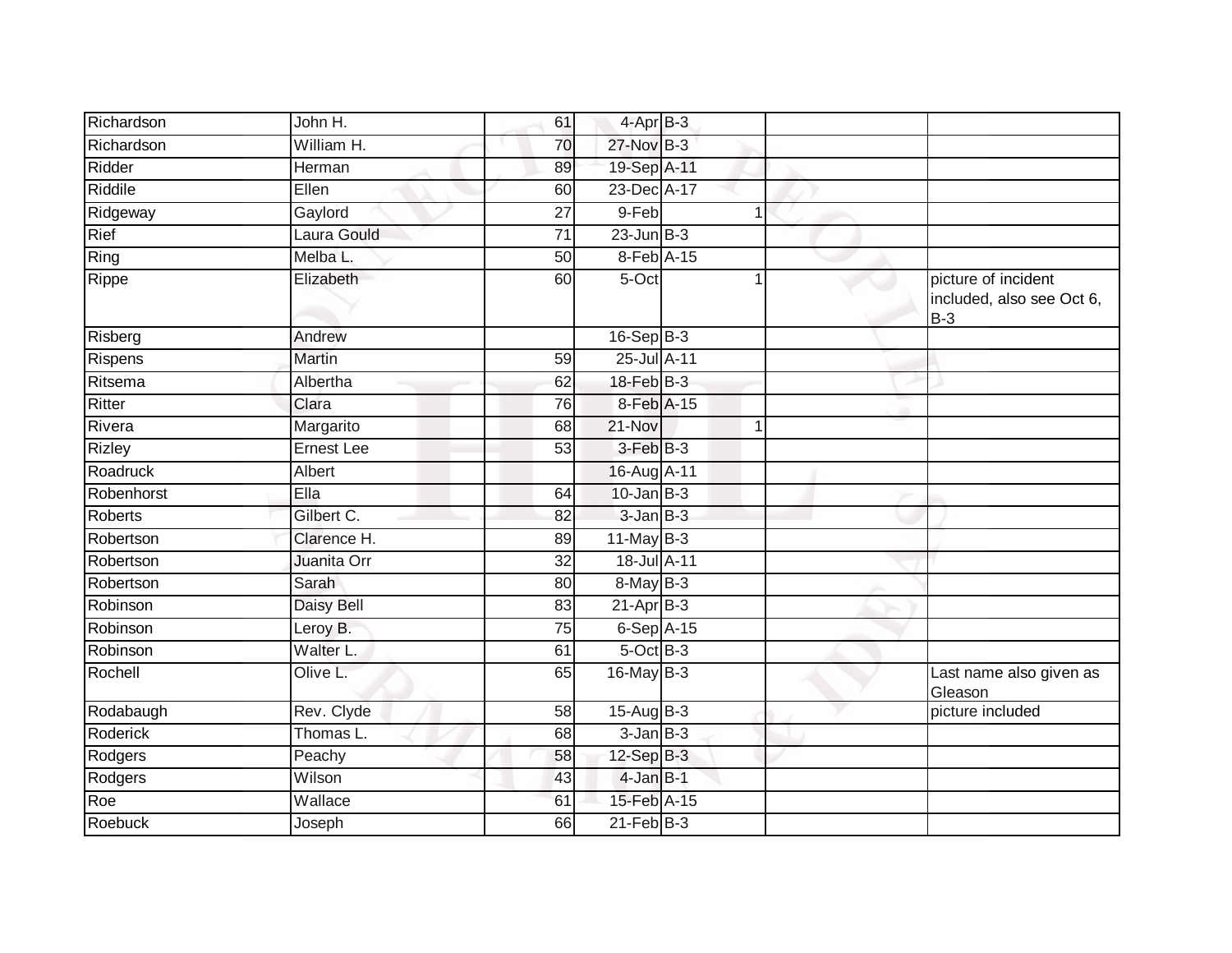| Rogan         | <b>Bernice Kutzner</b>       | 52              | 10-Oct A-13            |  |                                                |
|---------------|------------------------------|-----------------|------------------------|--|------------------------------------------------|
| Rohrman       | George A.                    | 72              | 7-Oct B-3              |  |                                                |
| Roknich       | Nick, Sr.                    | $\overline{74}$ | $21$ -Mar $B-3$        |  | see also March 22, p. B-3;<br>picture included |
| Roman         | Walter                       | 75              | $20$ -Jun $B-3$        |  |                                                |
| Romero        | Hazel Luella                 | 52              | 1-Nov A-11             |  |                                                |
| Rometsch      | $\overline{\mathsf{N}}$ ella |                 | $3$ -Jan $B-3$         |  |                                                |
| Rompa         | Anna                         | 68              | 26-Jul A-13            |  |                                                |
| Rompa         | Steve                        | $\overline{42}$ | $27$ -May B-3          |  |                                                |
| Rompca        | Anthony A.                   | 63              | $9$ -Dec $B$ -3        |  |                                                |
| Roper         | Charles A.                   | 76              | 8-Jan A-11             |  |                                                |
| Rose          | Antonio Ristuccia            | 86              | $4$ -Oct B-3           |  |                                                |
| Rose          | Bertha Johnson               | 79              | $4$ -Oct B-3           |  |                                                |
| Rosenbaum     | Michael C.                   | 58              | 28-Apr A-11            |  |                                                |
| Rosene        | Elmer                        | 80              | 20-Apr B-3             |  |                                                |
| Rosenthal     | Herbert                      | $\overline{53}$ | 17-Apr B-5             |  |                                                |
| Rosenwinkel   | Paul T.                      | 61              | 16-Oct B-3             |  | picture included                               |
| Ross          | Walter S.                    | 78              | $7-SepB-3$             |  |                                                |
| Rossin        | Eleanor A.                   | 39              | $4$ -May B-3           |  |                                                |
| Rowley        | Louise E.                    | 78              | $11$ -Jul B-3          |  |                                                |
| Ruble         | Milo E.                      | 50              | $29-Sep$ $B-3$         |  |                                                |
| Rubrecht      | Manda                        | 73              | 8-Jan A-11             |  |                                                |
| Ruff          | Elsie                        | $\overline{77}$ | 20-Apr B-3             |  |                                                |
| Runyan        | Sharon Kay                   | 2 months        | $14 - \text{Sep}B - 3$ |  | Name also spelled<br>Runyon                    |
| Runyon        | Sharon Kay                   | 2 months        | $14-Sep$ B-3           |  | Name also spelled<br>Runyan                    |
| Rus           | Mary                         | 70              | $1-MayB-3$             |  | Name also spelled Rusu                         |
| <b>Ruskas</b> | Max                          | 68              | $20$ -Jan $B-3$        |  |                                                |
| Rusko         | John                         | 77              | 23-Dec A-17            |  |                                                |
| Rusnak        | Andrew, Sr.                  | 71              | 27-Sep A-11            |  |                                                |
| Russel        | Bernice C.                   | 54              | 12-Sep B-3             |  |                                                |
| Russelburg    | James H.                     | $\overline{28}$ | $27 - Jun$             |  |                                                |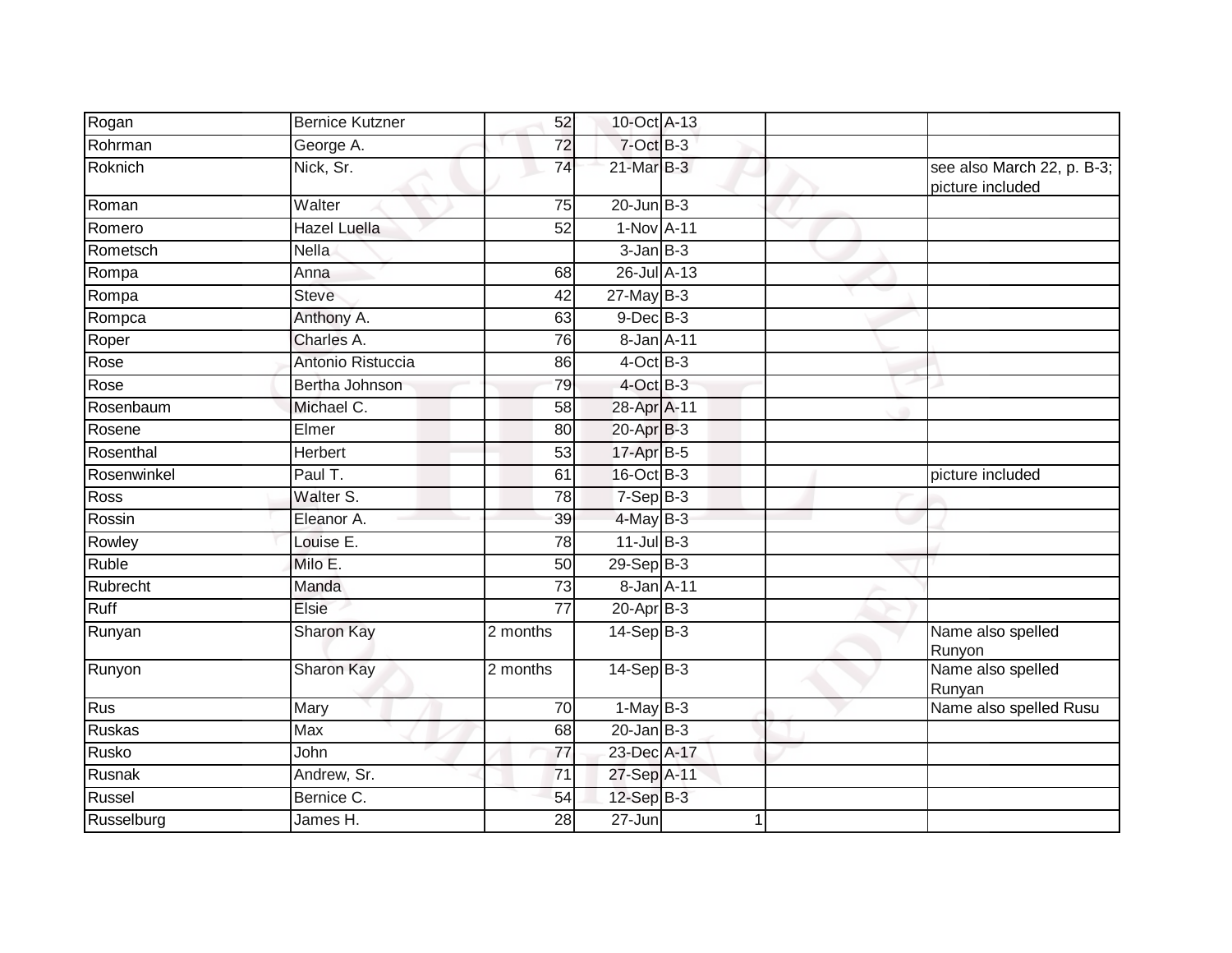| Russin         | George Yaros       | 82              | 6-Mar B-3        |             |                       |
|----------------|--------------------|-----------------|------------------|-------------|-----------------------|
| <b>Rust</b>    | <b>John Badcke</b> | 49              | 10-Nov B-3       |             |                       |
| Rusu           | Mary               | 70              | $1-May$ B-3      |             | Name also spelled Rus |
| Rutkowski      | Clemens E.         | 64              | 19-May $B-3$     |             | picture included      |
| Rutledge       | Lura Etta          | 80              | $10$ -Jan B-3    |             |                       |
| Ruttledge      | Joseph             | 53              | $3$ -Oct $B-3$   |             |                       |
| Ruttledge      | Mrs. Roy           | 43              | 23-Nov           |             |                       |
| Ryan           | Margaret A.        | 77              | $17-AprB-5$      |             |                       |
| Ryan           | <b>Thomas</b>      | 60              | $21-Aug$ B-3     |             |                       |
| Ryan           | Thomas E.          | 60              | $22 - Aug$ $B-3$ |             |                       |
| Rybarski       | Agnes              | 76              | $8$ -Jul $B$ -3  |             |                       |
| Rybarski       | Donald             | 26              | 8-Mar A-13       |             |                       |
| Ryder          | Rose               | 61              | $17 - Jan$ $B-3$ |             |                       |
| Rydzewski      | Frank              | 75              | 8-Sep B-3        |             |                       |
| Rymer          | Bronie, Sr.        | 58              | 2-Dec            | $\mathbf 1$ |                       |
| Rzepczynski    | Joseph             | 66              | 23-Aug B-3       |             |                       |
| Rzepczynski    | Mary               | 63              | 20-Nov B-3       |             |                       |
| Sabatino       | Joseph             | 70              | 1-Nov A-11       |             |                       |
| Sabau          | Charlotte L.       | 43              | $27$ -Jun $B-3$  |             |                       |
| Saberniak      | Elizabeth          | 66              | $17 -$ Jul B-3   |             |                       |
| Sabik          | Marcyanna (Molly)  | $\overline{75}$ | $16$ -Oct B-3    |             |                       |
| Sabol          | Dorothy            | 82              | $20-SepA-9$      |             |                       |
| Sachs          | Ella               |                 | $12$ -Dec $B-3$  |             |                       |
| Sagan          | <b>Mary</b>        | 64              | $17 - Feb$ B-3   |             |                       |
| Salamon        | Lawrence           | 74              | $27-Oct$ B-3     |             |                       |
| Salleo         | Leo                | 78              | 26-Sep B-3       |             |                       |
| Salmon         | Charles I., Jr.    | 3 months        | $16-Sep$ B-3     |             |                       |
| Samocki        | John               | 8               | 5-Jul            | $\mathbf 1$ |                       |
| Sandberg       | Dan M.             | 63              | 9-Aug A-11       |             |                       |
| Sanders        | Arthur J., Sr.     | 60              | $11$ -May B-3    |             |                       |
| <b>Sanders</b> | Vona E. (Radloff)  | 44              | 19-Jan A-9       |             |                       |
| Sandlin        | Louise G.          | $\overline{51}$ | $23-Sep$ B-3     |             |                       |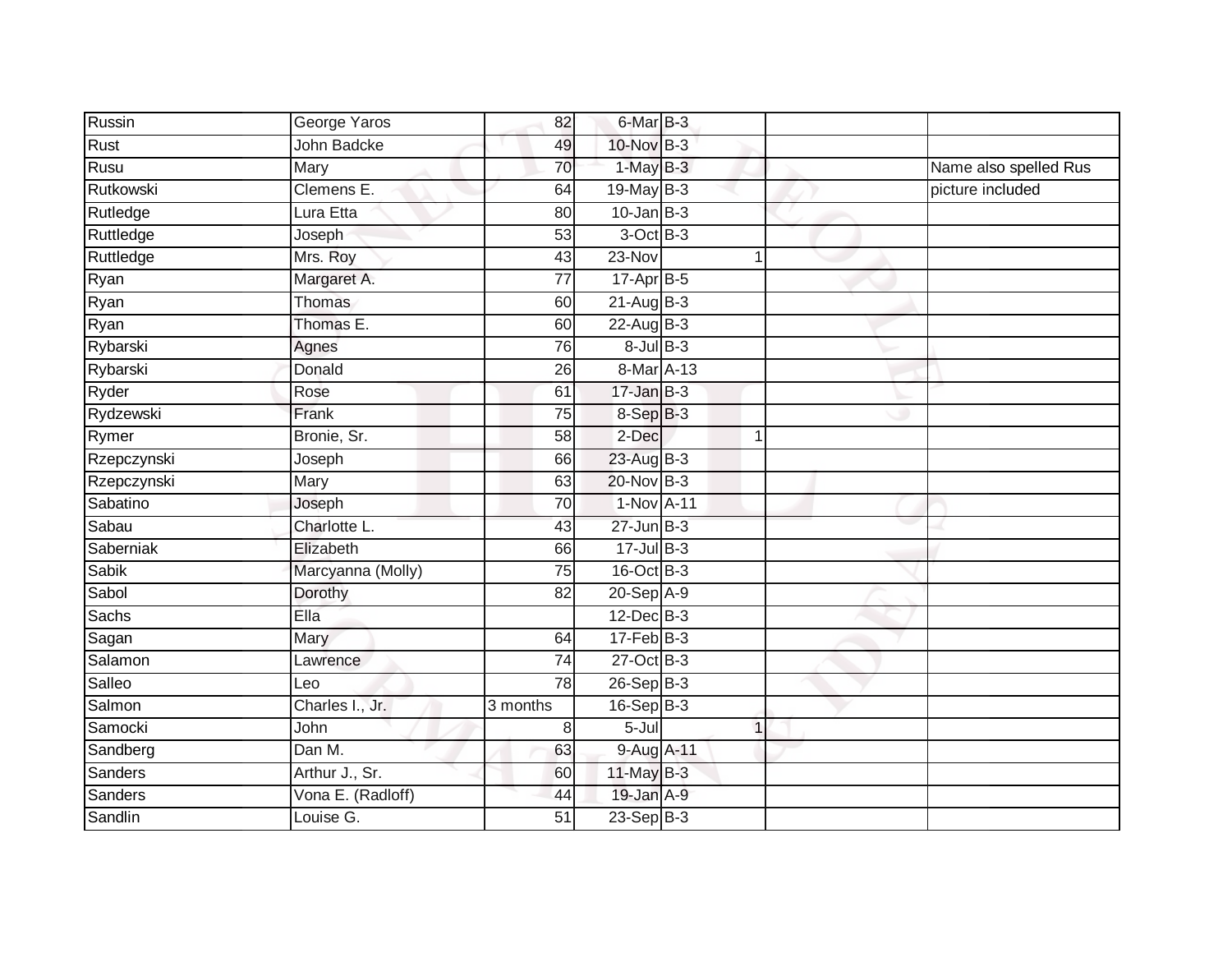| Sandor        | Veronica               | 70              | $22$ -Jul B-3      |             |                  |
|---------------|------------------------|-----------------|--------------------|-------------|------------------|
| Sandrick      | Frank, Sr.             | $\overline{77}$ | 17-Oct A-15        |             |                  |
| Santay        | Michael, Sr.           | 83              | 10-Oct A-13        |             |                  |
| Santo         | Charles                | 54              | $23-Sep$ B-3       |             |                  |
| Santo         | Madeline M.            | $\overline{48}$ | $9$ -May $B-3$     |             |                  |
| Sanutz        | Peter G.               | 41              | $22$ -Aug B-3      |             |                  |
| Sarantos      | George                 | 77              | $28$ -Jun $B-3$    |             |                  |
| Sauga         | Vincent P.             | 75              | $15$ -Jul $B-3$    |             |                  |
| Saviano       | Grace                  | 76              | $7$ -Oct $B-3$     |             |                  |
| Savickis      | Charles                | $\overline{72}$ | $1-Sep$ B-3        |             |                  |
| Sax           | Alex                   | 50              | $26$ -Feb $B-3$    |             |                  |
| Saylor        | James Edward           | 31/2<br>months  | 27-Sep A-11        |             |                  |
| Scammerhorn   | Joseph E.              | 60              | 12-Jul A-11        |             |                  |
| Schaaf        | Elizabeth Vater        | 81              | $17 - Jan$ $B-3$   |             |                  |
| Schafer       | Florence E.            | 67              | 16-Feb A-11        |             |                  |
| <b>Schalk</b> | <b>Brother William</b> | $\overline{77}$ | $3-AprB-3$         |             |                  |
| Schaller      | Joseph                 | 55              | $2$ -Dec $B-3$     |             |                  |
| Scharf        | Virgil E.              | $\overline{57}$ | 4-Feb B-3          |             |                  |
| Schepel       | Lena                   | 57              | $2$ -Aug $A-13$    |             |                  |
| Scherer       | Ed                     | 84              | 22-Apr             | $\mathbf 1$ |                  |
| Scheuneman    | Ottooo                 | 68              | $17 -$ Jul $B - 3$ |             |                  |
| Schlosser     | Frank F.               | 67              | 31-May B-3         |             | picture included |
| Schmidl       | Vincent                | 55              | 22-Feb A-11        |             |                  |
| Schmidt       | John W.                | 67              | 19-Aug B-3         |             |                  |
| Schmitt       | Mamie                  | 81              | $17 - Jun$ B-3     |             |                  |
| Schmitz       | Alice                  |                 | $27 - Jun$ $B-3$   |             |                  |
| Schmitz       | Michael                |                 | $24$ -Aug B-3      |             |                  |
| Schneider     | Frank                  | 90              | 23-Oct B-3         |             |                  |
| Schonert      | George W.              | 55              | 24-Oct A-15        |             |                  |
| Schoon        | Abraham J.             | 80              | $10$ -Jun $B-3$    |             |                  |
| Schoon        | Lambert                | 68              | 15-Nov B-3         |             |                  |
|               |                        |                 |                    |             |                  |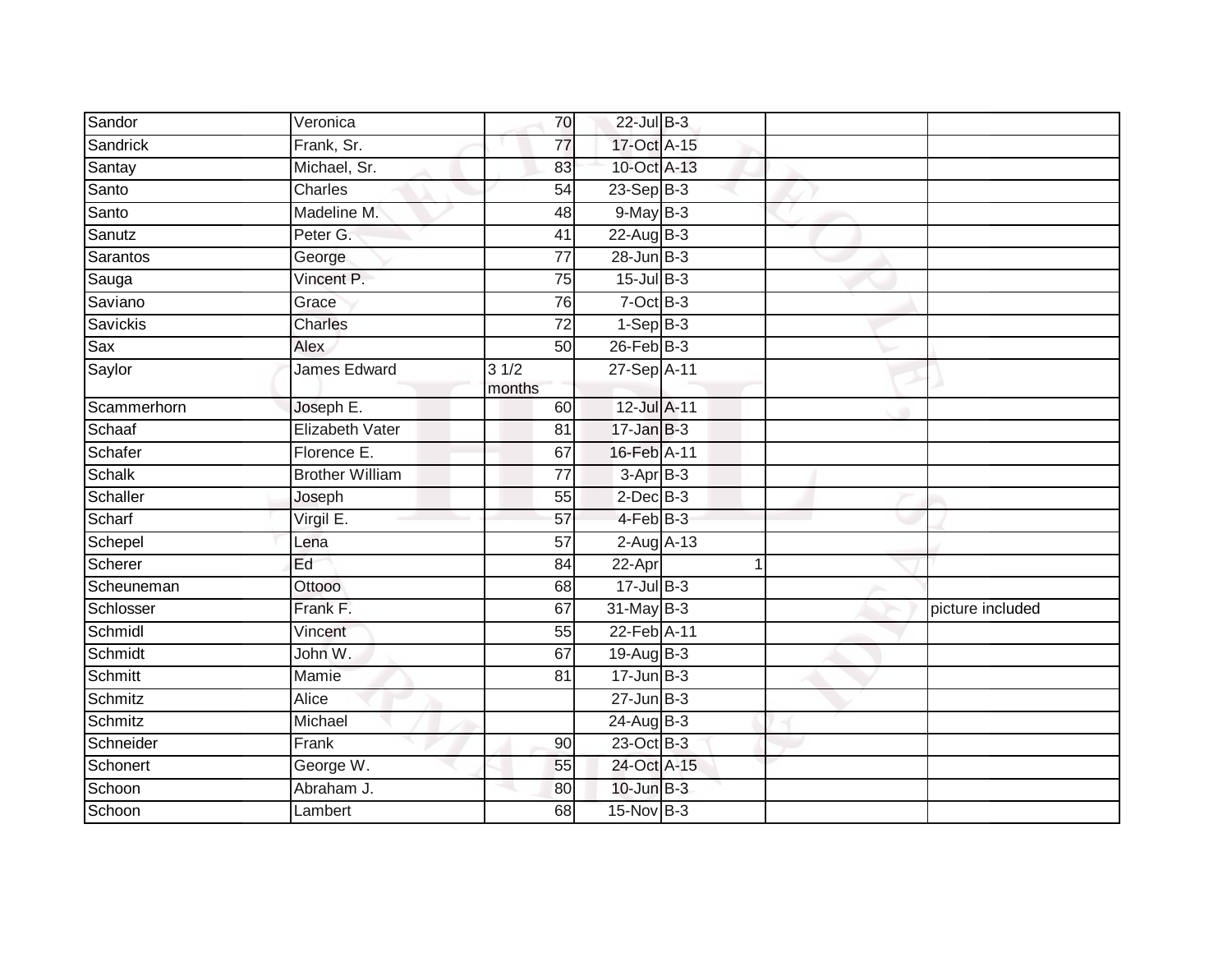| Schreiber     | Minnie                  | 76              | 9-Mar B-3          |   |  |
|---------------|-------------------------|-----------------|--------------------|---|--|
|               |                         |                 |                    |   |  |
| Schreiner     | Edward                  | 43              | 14-Mar B-3         |   |  |
| Schroeder     | Hannah                  | 91              | 28-Apr A-11        |   |  |
| Schroeder     | Pearl L.                | 54              | $6$ -Jun $B$ -3    |   |  |
| Schuldt       | John                    | $\overline{77}$ | 20-Sep A-9         |   |  |
| Schulp        | George E.               | 66              | $23$ -May $B-3$    |   |  |
| Schulte       | Lena                    | 73              | $12$ -Dec $B-3$    |   |  |
| Schultz       | George J.               |                 | 15-Feb A-15        |   |  |
| Schultz       | John C.                 | 55              | $19$ -Feb $B-3$    |   |  |
| Schultz       | William H.              | 69              | 30-Jun A-11        |   |  |
| Schultz       | William L.              | 77              | $21$ -Jan B-3      |   |  |
| Schumacher    | Virginia Lee            | 35              | $2-MarB-3$         |   |  |
| Schwartz      | Eugene I.               | 70              | $22$ -May B-3      |   |  |
| Schwingendorf | Carol                   | 17              | 21-Nov B-3         |   |  |
| Sciackitano   | Catherine               | $\overline{72}$ | 6-Sep A-15         |   |  |
| Scondras      | George P.               | 70              | $10 -$ Jul $B - 3$ |   |  |
| Scott         | Charles (Buster)        | 51              | $7-Mar$ A-15       |   |  |
| Scott         | Charles N., Jr.         | 37              | $21$ -Jan B-3      |   |  |
| Scott         | Elmer E.                | $\overline{77}$ | $6$ -Jun $B-3$     |   |  |
| Scott         | <b>Walter (Scottie)</b> | 59              | $10-Apr$ B-3       |   |  |
| Scribner      | Bertha E.               | 92              | $22$ -Mar $B-3$    |   |  |
| Scully        | Joseph H.               | 61              | 23-May B-3         |   |  |
| Scziglak      | Walter                  | 72              | $24$ -May B-3      |   |  |
| Seaman        | Angelina                | $\overline{73}$ | $11-Aug$ B-3       |   |  |
| Seaman        | <b>Thomas Michael</b>   | 1 day           | $12-Sep$ B-3       |   |  |
| Sears         | Dennis                  |                 | 9-Mar              | 1 |  |
| Sebastian     | Mary B.                 | 69              | 28-Apr A-11        |   |  |
| Seberger      | Irvin J.                | 50              | 23-Feb A-15        |   |  |
| Sedgwick      | Earl C.                 | 16              | $17 -$ Jul         | 1 |  |
| Seehausen     | Louise                  | 60              | 8-Feb A-15         |   |  |
| Seemiller     | Theresa Benicewicz      | 31              | 14-Apr B-3         |   |  |
| <b>Seils</b>  | August                  | $\overline{72}$ | $26$ -Jun $B-3$    |   |  |
|               |                         |                 |                    |   |  |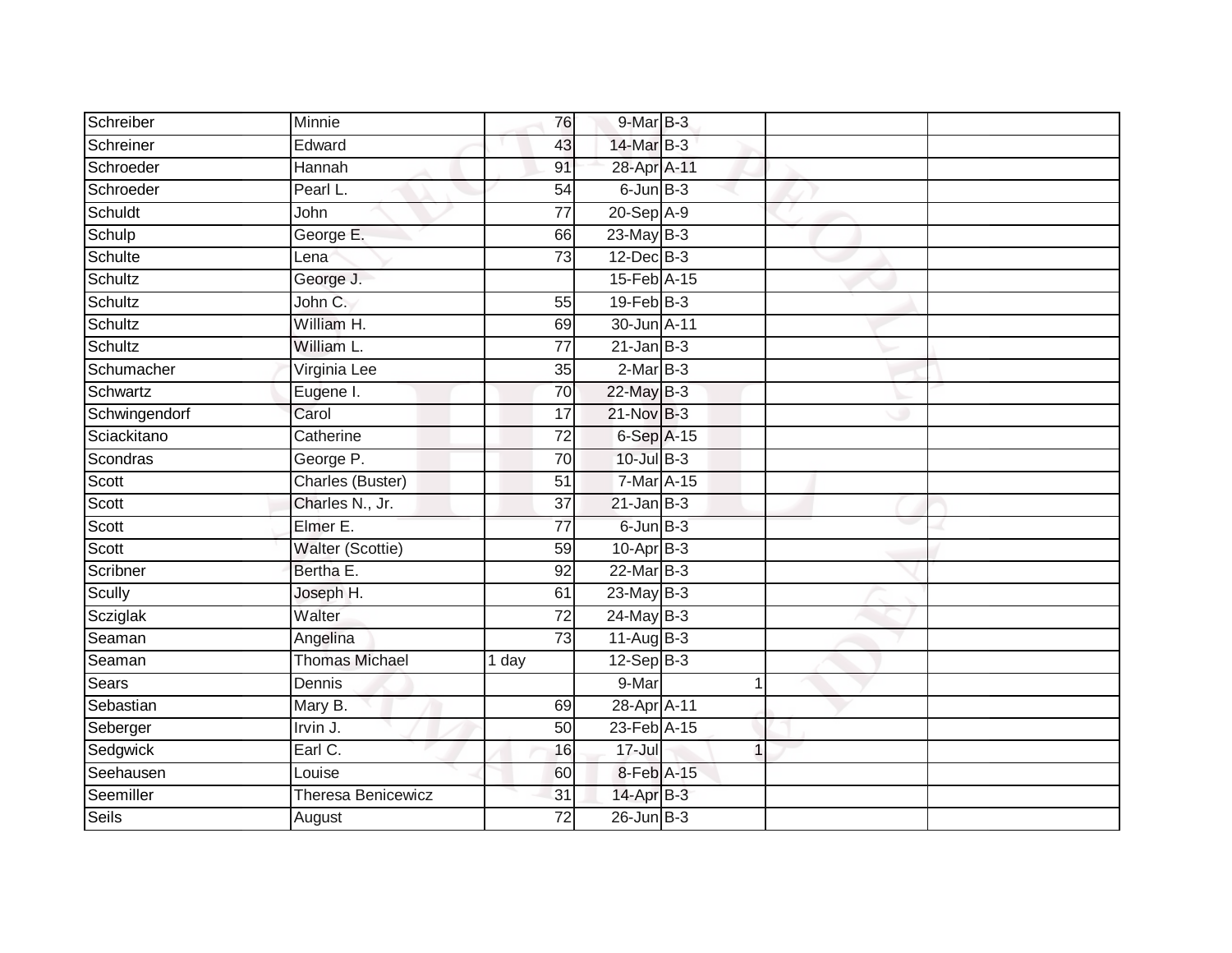| Seils     | Selma                     | 65              | 28-Dec B-3        |                |                                                                                  |
|-----------|---------------------------|-----------------|-------------------|----------------|----------------------------------------------------------------------------------|
| Sejda     | Kamila                    |                 | $1$ -Jul $B-3$    |                | Frist name also spelled<br>Kammila on July 3, p. B-3                             |
| Sekulich  | Jack                      | 85              | $11$ -Jan $A$ -11 |                |                                                                                  |
| Seljan    | <b>Steve</b>              | 62              | 12-Jul A-11       |                |                                                                                  |
| Selvaggio | <b>Nick</b>               | 11              | 11-Mar            |                |                                                                                  |
| Seranas   | Vincente                  | 41              | 20-Jul            |                | photo of incident included,<br>Name may also be spelled<br>Serrano, see 8/5, B-3 |
| Serna     | Soledad                   | 76              | $27 - JanB-3$     |                |                                                                                  |
| Serrano   | Son                       | infant          | $4-Sep B-3$       |                |                                                                                  |
| Serrano   | Vincent                   | 14 months       | 5-Aug B-3         |                |                                                                                  |
| Sertic    | Mary                      |                 | 19-Dec B-3        |                |                                                                                  |
| Seward    | Sylvia                    | $\overline{55}$ | 13-Oct B-3        |                |                                                                                  |
| Seydel    | Nancy Ellen               | 8 months        | $6$ -May $B-3$    |                |                                                                                  |
| Shabez    | Karrol                    | 78              | 6-Sep A-15        |                |                                                                                  |
| Shade     | Edward H.                 | 57              | $14$ -Jan B-3     |                |                                                                                  |
| Shade     | George W.                 | 79              | $21$ -Jul $A-9$   |                |                                                                                  |
| Shaffer   | Hannah                    | 84              | 9-Oct B-3         |                |                                                                                  |
| Shaffer   | Joseph J.                 | 25              | 1-Apr             | 1              | See also April 3, p. B-3                                                         |
| Shanks    | John A.                   | 65              | $31$ -Jul B-3     |                |                                                                                  |
| Shantz    | Rebecca Sue               | Infant          | 31-Oct A-15       |                |                                                                                  |
| Shantz    | Roberta Lynn              | Infant          | 31-Oct A-15       |                |                                                                                  |
| Sharp     | <b>Theresa</b>            | 6 weeks         | $9$ -Mar $B-3$    |                |                                                                                  |
| Shaver    | Eugene LaRue              | 74              | 10-May            | $\overline{1}$ |                                                                                  |
| Shawyer   | Margaret Mae              | 78              | $5$ -May $A-9$    |                |                                                                                  |
| Shearer   | Carolyn                   | 70              | $9$ -Dec $B$ -3   |                |                                                                                  |
| Shebish   | $\overline{\mathsf{Van}}$ | 52              | 17-Oct A-15       |                | Name also spelled<br>Przybysz, Vincent                                           |
| Shedwell  | Margaret M.               | 59              | 20-Dec B-3        |                |                                                                                  |
| Sheely    | Linda Lee                 | 51/2<br>months  | $17$ -Mar $B-3$   |                |                                                                                  |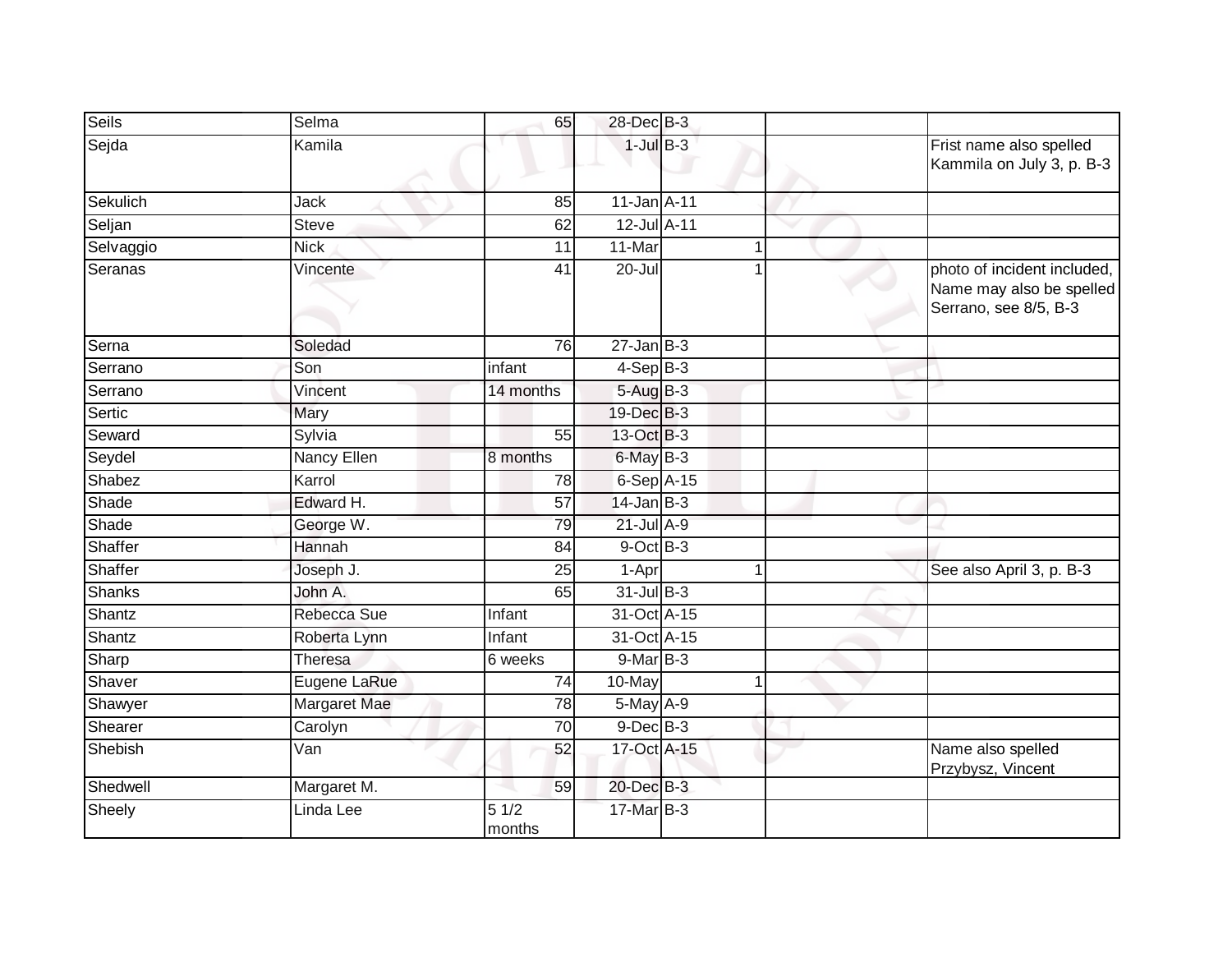| Sheetz        | Warren J. (Sonny)   | 77              | 25-Mar          | $\mathbf 1$ |                          |
|---------------|---------------------|-----------------|-----------------|-------------|--------------------------|
| Shefts        | Catherine           | 71              | 10-Aug B-3      |             |                          |
| Sheline       | Ellsworth           | 47              | 17-Jul B-3      |             |                          |
| Shelley       | Elizabeth           | 75              | 25-Mar B-3      |             |                          |
| Sheron        | Joseph              | 75              | 17-Oct A-15     |             | Name also spelled Siron  |
| Sherwinski    | Sylvester           | 46              | $14$ -Jan B-3   |             |                          |
| Shilling      | <b>Nellie</b>       | 79              | $3 - JanB - 3$  |             |                          |
| Shinkan       | Ronnie              | 10              | $4$ -May B-3    |             |                          |
| Shirley       | Braxton C.          | 63              | 27-Mar B-3      |             |                          |
| <b>Shlacs</b> | Mrs. David (Lena)   | 65              | $3-Feb$ $B-3$   |             |                          |
| Short         | Leland F.           | 41              | 8-Aug A-11      |             |                          |
| Sidauge       | John                | 74              | $3$ -Jan $B-3$  |             |                          |
| Sidote        | Carmelo             | 85              | 22-Feb A-11     |             |                          |
| Sieb          | Dora                | 60              | $21$ -Jan $B-3$ |             |                          |
| Simion        | <b>Ann Gasiorek</b> | 41              | 25-Feb B-3      |             |                          |
| Simo          | Benjamin            | 78              | $21-SepB-3$     |             |                          |
| Simon         | Herbert H.          | 51              | $6-Sep$ A-15    |             |                          |
| Simon         | Katherine           |                 | $3$ -Jun $B-3$  |             |                          |
| Simpson       | Charles, Jr.        | 37              | $17$ -May B-3   |             |                          |
| Simpson       | Lonnie              | 55              | $31$ -Jul $B-3$ |             |                          |
| Simpson       | <b>Stella</b>       | 89              | $13$ -Jan B-3   |             |                          |
| Sipus         | Valent              | 67              | $17 -$ Jul B-3  |             |                          |
| Siron         | Joseph              | 75              | 17-Oct A-15     |             | Name also spelled Sheron |
| Sitler        | Sadie               | 85              | 28-Aug B-3      |             |                          |
| Siwinski      | <b>Stanley</b>      | $\overline{72}$ | $19$ -Dec $B-3$ |             |                          |
| Skalla        | Leonard A.          | 54              | 27-Dec          | 1           |                          |
| Skebo         | Anna                | 89              | $23-Nov$ B-3    |             |                          |
| <b>Skiba</b>  | Frank               | $\overline{72}$ | 17-Oct A-15     |             |                          |
| Skilling      | Charles E. (Bert)   | 54              | 27-Dec B-3      |             | Photo included           |
| Skomsky       | Nicholas            | 59              | 19-Feb B-3      |             |                          |
| Skoog         | Gertrude            | 76              | $21-Nov$ B-3    |             |                          |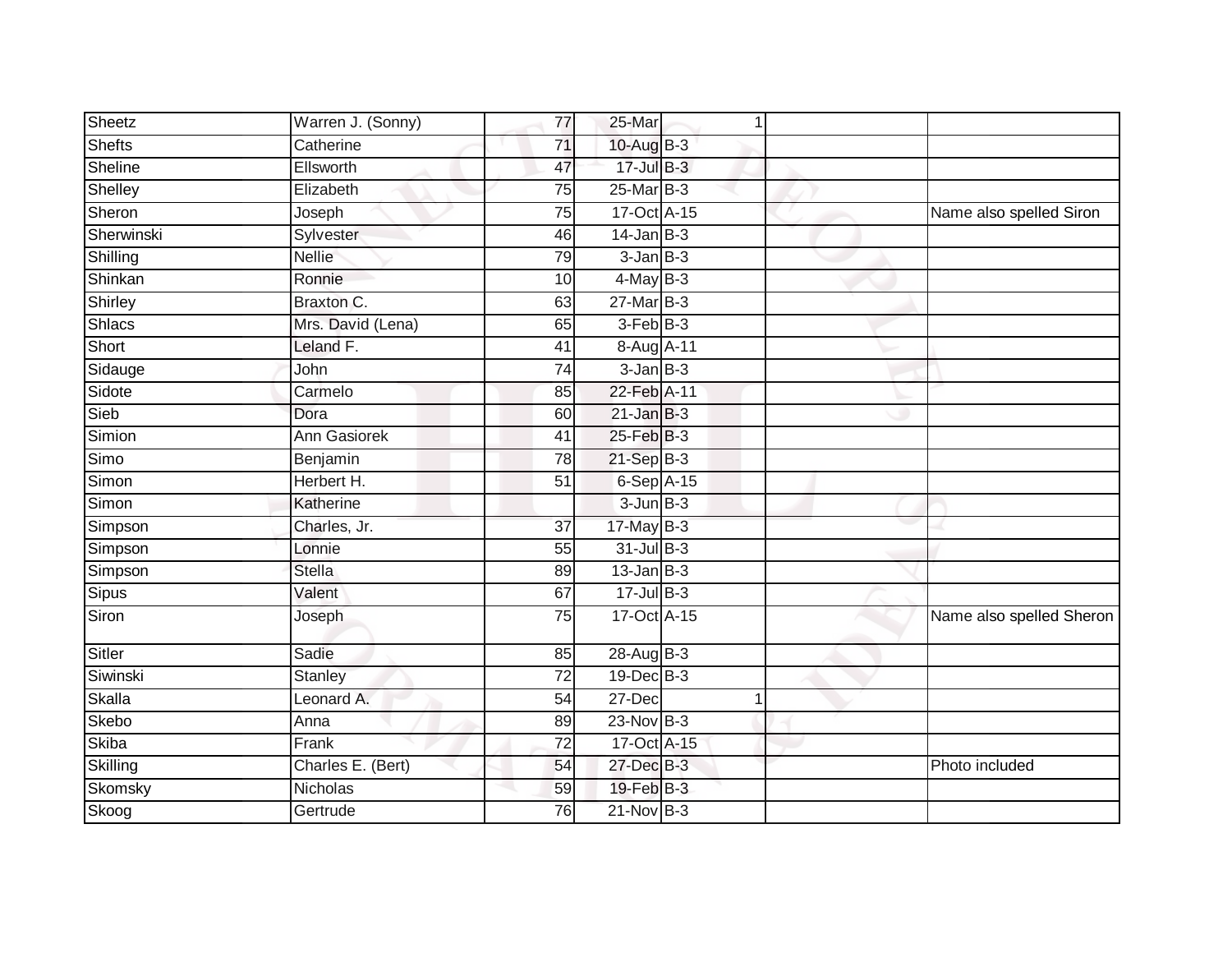| Skopelja   | Mary           | 69              | 24-Apr           | 1 |       | picture included                   |
|------------|----------------|-----------------|------------------|---|-------|------------------------------------|
| Skratsky   | Victor         | 76              | 20-Sep A-9       |   |       |                                    |
| Skrzyniarz | Mary (Gronek)  | 74              | $12$ -Feb $B-3$  |   |       |                                    |
| Skurka     | Susan          |                 | 27-Dec B-3       |   |       |                                    |
| Skwiertz   | Frances        | 88              | $25-Sep$ B-3     |   |       |                                    |
| Sladich    | Frank          | 54              | 28-Nov A-15      |   |       |                                    |
| Slaga      | Frank          | 77              | 5-May A-9        |   |       |                                    |
| Slager     | <b>Helen</b>   | 70              | $24$ -Jul $B-3$  |   |       |                                    |
| Sliger     | Grover C.      |                 | $5-FebB-3$       |   |       |                                    |
| Slocum     | Willie         | 59              | 27-Sep A-11      |   |       |                                    |
| Slogenhop  | Charles        | 84              | $28-Sep B-3$     |   |       |                                    |
| Slusser    | Mary           | 78              | 29-Mar B-3       |   |       |                                    |
| Smijanac   | Sam            | 67              | $12$ -Aug $B-3$  |   |       | Name also spelled<br>Zmijanac      |
| Smit       | Russell Allen  | 5 months        | $11-Feb$ B-3     |   |       |                                    |
| Smith      | Alphonse B.    | 41              | 26-Apr A-15      |   |       |                                    |
| Smith      | Catherine      | 53              | 31-Jul B-3       |   |       |                                    |
| Smith      | Charles F.     | 51              | 15-Apr B-3       |   |       |                                    |
| Smith      | Clarence M.    | 67              | $31 - Jan$ $B-3$ |   |       |                                    |
| Smith      | Cora           | 41              | 19-Apr A-11      |   |       |                                    |
| Smith      | Delores T.     | 33              | $17$ -May B-3    |   |       |                                    |
| Smith      | Jesse          | 63              | $16$ -Dec $B-3$  |   |       |                                    |
| Smith      | John R.        | 79              | $29$ -Dec $B-3$  |   |       |                                    |
| Smith      | Leo B.         | 73              | $3-AprB-3$       |   |       | picture included                   |
| Smith      | Opal           | 34              | 18-Jan           | 1 |       |                                    |
| Smith      | Oscar S.       | 28              | $4$ -Oct         | 1 |       |                                    |
| Smith      | Pauline        | 62              | $19$ -May B-3    |   | Paylo |                                    |
| Smith      | Raymond O.     | 59              | 19-Sep A-11      |   |       | Middle initial also given as<br>C. |
| Smith      | Sophie W.      | 88              | 15-Jul B-3       |   |       |                                    |
| Smolar     | Frances        | 57              | 17-Mar B-3       |   |       |                                    |
| Smolich    | Julia (Uylaki) | $\overline{71}$ | 20-Apr B-3       |   |       |                                    |
| Smoly      | Michael (Mike) | 65              | 18-May B-3       |   |       |                                    |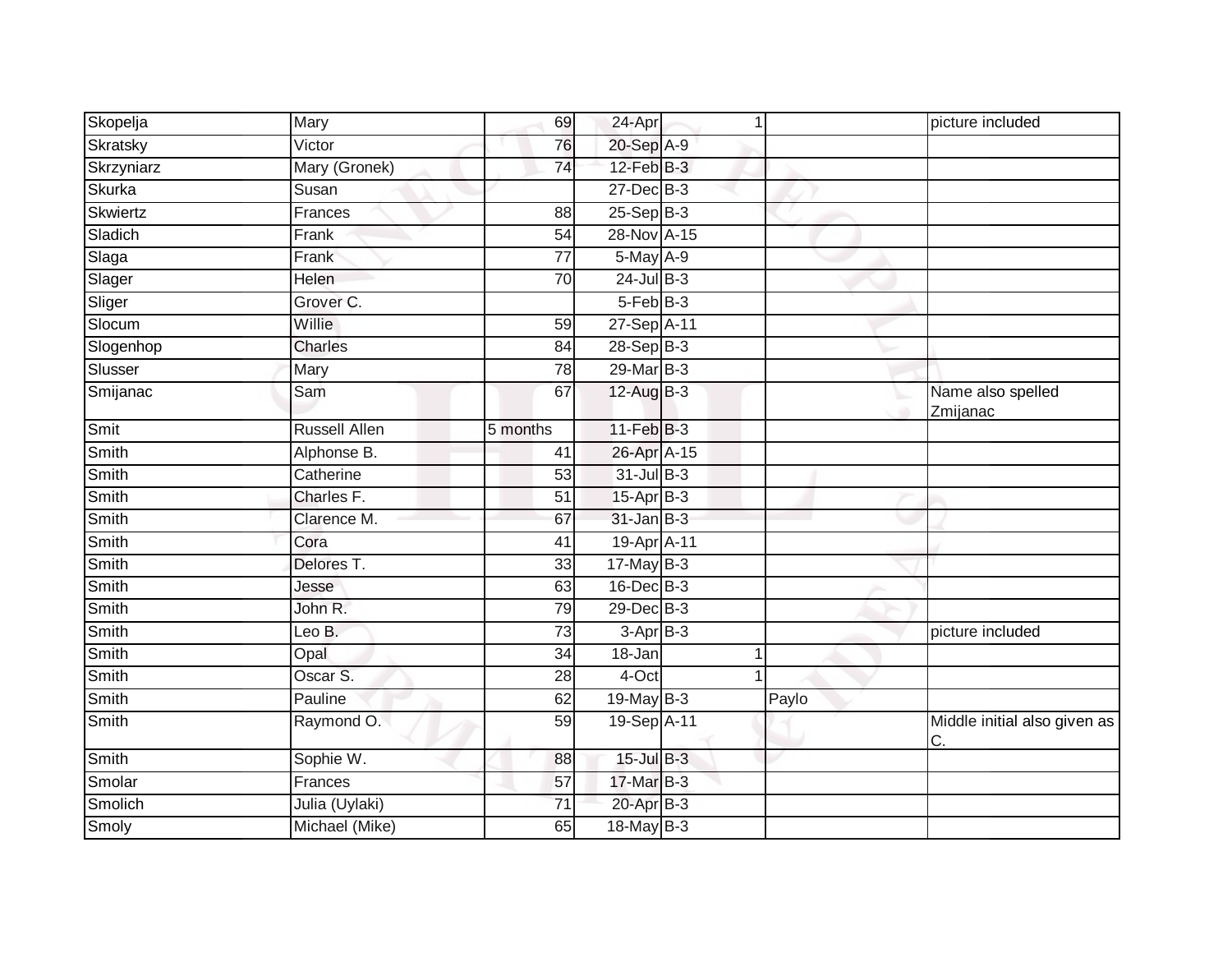| Smulevitz    | Jacob                | 84              | 18-Nov B-3       |             |                                           |
|--------------|----------------------|-----------------|------------------|-------------|-------------------------------------------|
| Snell        | Eyleen               | 53              | 3-Nov B-3        |             |                                           |
| Snow         | William C.           | 49              | $14$ -Feb $B-3$  |             |                                           |
| Snowden      | Kathryn E.           | 45              | $4$ -Oct B-3     |             |                                           |
| Snyder       | J. Ralph             | 74              | 11-Feb           | 1           | See also Feb. 12, p. 1,<br>photo included |
| Snyder       | Jennings B.          | 61              | $3$ -Jan $B-3$   |             |                                           |
| Sobczak      | Joseph, Sr.          | 76              | $2-Sep$ B-3      |             |                                           |
| Soderberg    | John                 | 79              | $3$ -Jan $B-3$   |             |                                           |
| Soderstrom   | Hulda                | 83              | 18-Jan A-11      |             | First name also spelled<br>Huda           |
| Sokol        | Michael              | 78              | $31$ -Jan $B-3$  |             |                                           |
| Sollenberger | Alice                | 96              | 29-Nov           |             |                                           |
| Solt         | <b>Hattie Kreske</b> | 89              | 29-Sep B-3       |             | picture included                          |
| Sordrick     | <b>Mabel Faye</b>    | 68              | $27 - Jun$ B-3   |             |                                           |
| Sosnowski    | Joseph J.            | 77              | 13-Mar B-3       |             |                                           |
| Sotak        | Mary                 | 46              | $4$ -Oct B-3     |             |                                           |
| Soterhou     | Sam                  | 19              | 24-Apr           | $\mathbf 1$ |                                           |
| Soyk         | Kenneth              | 33              | 23-Sep           |             |                                           |
| Spalding     | Elizabeth            | $\overline{70}$ | $25-AugB-3$      |             |                                           |
| Spangler     | Edith                | 74              | $5 - Jun$ $B-3$  |             |                                           |
| Sparks       | Joseph W.            | 62              | $16$ -Jun $B-3$  |             |                                           |
| Sparrow      | Frank D.             | 75              | 18-Oct B-3       |             |                                           |
| Spaulding    | Earl E.              | 65              | $15$ -Dec $B$ -3 |             |                                           |
| Speaks       | Lester               | 71              | $16$ -Jun $B-3$  |             |                                           |
| Specker      | Mae                  | 63              | $15$ -Jun $B-3$  |             |                                           |
| Spencer      | Harold G.            | 80              | 28-Mar B-3       |             |                                           |
| Spivack      | Hulda L.             | 68              | 17-Oct A-15      |             |                                           |
| Spudic       | John J.              | $\overline{53}$ | 12-Jan A-11      |             |                                           |
| Squires      | Laura E.             | 91              | $11$ -Feb $B-3$  |             |                                           |
| Stahl        | David A.             | 78              | $4-SepB-3$       |             |                                           |
| Stain        | Pawnee Lee           | 57              | 12-Oct B-3       |             |                                           |
| Stakorac     | Mike                 | 64              | $26$ -Feb $B-3$  |             |                                           |
|              |                      |                 |                  |             |                                           |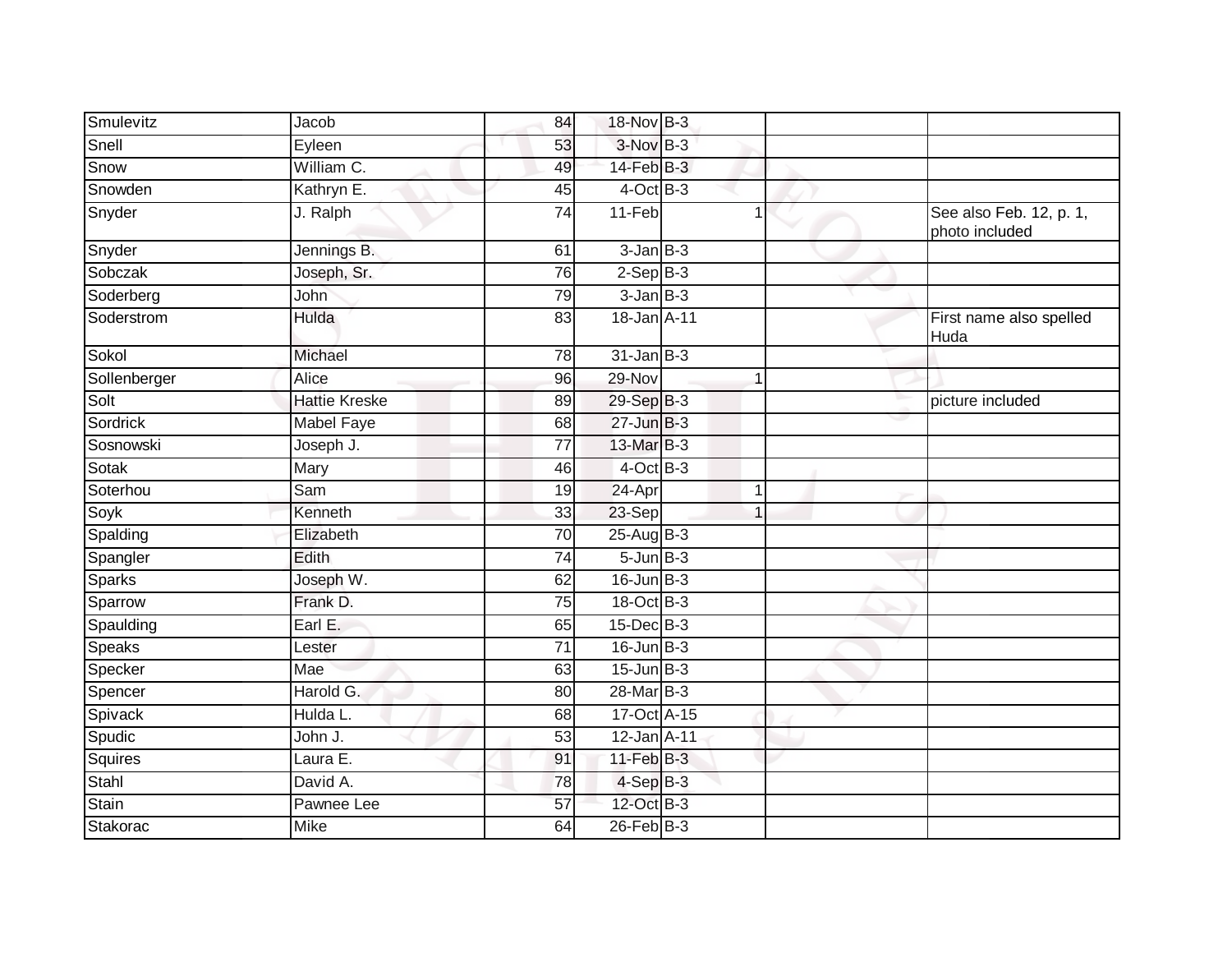| Gust S.             | 73              |            |   |                                                                                                                                                                                                                                                                                                                                                                                                                                                                                                     |                                       |
|---------------------|-----------------|------------|---|-----------------------------------------------------------------------------------------------------------------------------------------------------------------------------------------------------------------------------------------------------------------------------------------------------------------------------------------------------------------------------------------------------------------------------------------------------------------------------------------------------|---------------------------------------|
| Frances             | 69              |            |   |                                                                                                                                                                                                                                                                                                                                                                                                                                                                                                     |                                       |
| Apolonia            | 91              |            |   |                                                                                                                                                                                                                                                                                                                                                                                                                                                                                                     |                                       |
| Gerald A            | 67              |            |   |                                                                                                                                                                                                                                                                                                                                                                                                                                                                                                     |                                       |
| Peter G.            | $\overline{41}$ |            |   |                                                                                                                                                                                                                                                                                                                                                                                                                                                                                                     |                                       |
| Ethel A.            | 81              |            |   |                                                                                                                                                                                                                                                                                                                                                                                                                                                                                                     |                                       |
| Tillie              | 72              |            |   |                                                                                                                                                                                                                                                                                                                                                                                                                                                                                                     |                                       |
| Ida Ann             | 96              |            |   |                                                                                                                                                                                                                                                                                                                                                                                                                                                                                                     |                                       |
| Fred                | 64              |            |   |                                                                                                                                                                                                                                                                                                                                                                                                                                                                                                     |                                       |
| William J.          | $\overline{57}$ |            |   |                                                                                                                                                                                                                                                                                                                                                                                                                                                                                                     |                                       |
| Robert A.           | 6 days          |            |   |                                                                                                                                                                                                                                                                                                                                                                                                                                                                                                     |                                       |
| Charles             | 84              |            |   |                                                                                                                                                                                                                                                                                                                                                                                                                                                                                                     |                                       |
| Anna L.             | 62              |            |   |                                                                                                                                                                                                                                                                                                                                                                                                                                                                                                     | Name also spelled as<br><b>Steels</b> |
| Anna L.             | 62              |            |   |                                                                                                                                                                                                                                                                                                                                                                                                                                                                                                     | Name also spelled as<br>Steele        |
| Norman F.           | 46              |            |   |                                                                                                                                                                                                                                                                                                                                                                                                                                                                                                     |                                       |
| Michael             | 76              |            |   |                                                                                                                                                                                                                                                                                                                                                                                                                                                                                                     |                                       |
| John A.             | 48              |            |   |                                                                                                                                                                                                                                                                                                                                                                                                                                                                                                     |                                       |
| Frank R.            | 58              |            |   |                                                                                                                                                                                                                                                                                                                                                                                                                                                                                                     |                                       |
| Louis               | 75              |            |   |                                                                                                                                                                                                                                                                                                                                                                                                                                                                                                     |                                       |
| Thomas S.           | $\overline{72}$ |            |   |                                                                                                                                                                                                                                                                                                                                                                                                                                                                                                     |                                       |
| Martha              | 82              |            |   |                                                                                                                                                                                                                                                                                                                                                                                                                                                                                                     |                                       |
| Danielle            | 11              | $15 -$ Jul | 1 |                                                                                                                                                                                                                                                                                                                                                                                                                                                                                                     |                                       |
| <b>Walter Scott</b> | 59              |            |   |                                                                                                                                                                                                                                                                                                                                                                                                                                                                                                     |                                       |
| Charles M.          | $\overline{70}$ |            |   |                                                                                                                                                                                                                                                                                                                                                                                                                                                                                                     |                                       |
| Edwin R.            | 85              |            |   |                                                                                                                                                                                                                                                                                                                                                                                                                                                                                                     |                                       |
| Frederick A.        | 74              |            |   |                                                                                                                                                                                                                                                                                                                                                                                                                                                                                                     |                                       |
| Harry C.            | $\overline{58}$ |            |   |                                                                                                                                                                                                                                                                                                                                                                                                                                                                                                     |                                       |
| Julia Ann           | 71              |            |   |                                                                                                                                                                                                                                                                                                                                                                                                                                                                                                     |                                       |
| Jesse (Omer)        | 74              |            |   |                                                                                                                                                                                                                                                                                                                                                                                                                                                                                                     |                                       |
| Charles A.          | $\overline{34}$ |            |   |                                                                                                                                                                                                                                                                                                                                                                                                                                                                                                     |                                       |
| Daisy M.            | 64              |            |   |                                                                                                                                                                                                                                                                                                                                                                                                                                                                                                     |                                       |
|                     |                 |            |   | 28-Feb B-3<br>18-Mar B-3<br>1-Aug A-11<br>$2$ -Aug $A$ -13<br>$23-AugB-3$<br>$24$ -Jan B-3<br>5-Apr A-11<br>10-Mar A-11<br>$16$ -Jun $B-3$<br>1-Aug A-11<br>$13$ -Jun $B-3$<br>1-Aug A-11<br>$28$ -Jun $B-3$<br>$28$ -Jun $B-3$<br>10-May A-15<br>$21$ -Feb $B-3$<br>$13$ -Jun $B-3$<br>12-Jan A-11<br>$6$ -Jul $B$ -3<br>$14-AugB-3$<br>$6$ -Jun $B-3$<br>12-Jan A-11<br>15-Feb A-15<br>$10-Apr$ B-3<br>$4$ -Dec $B-3$<br>23-Feb A-15<br>$21$ -Feb $B-3$<br>25-Apr B-3<br>19-Jun B-3<br>28-Mar B-3 |                                       |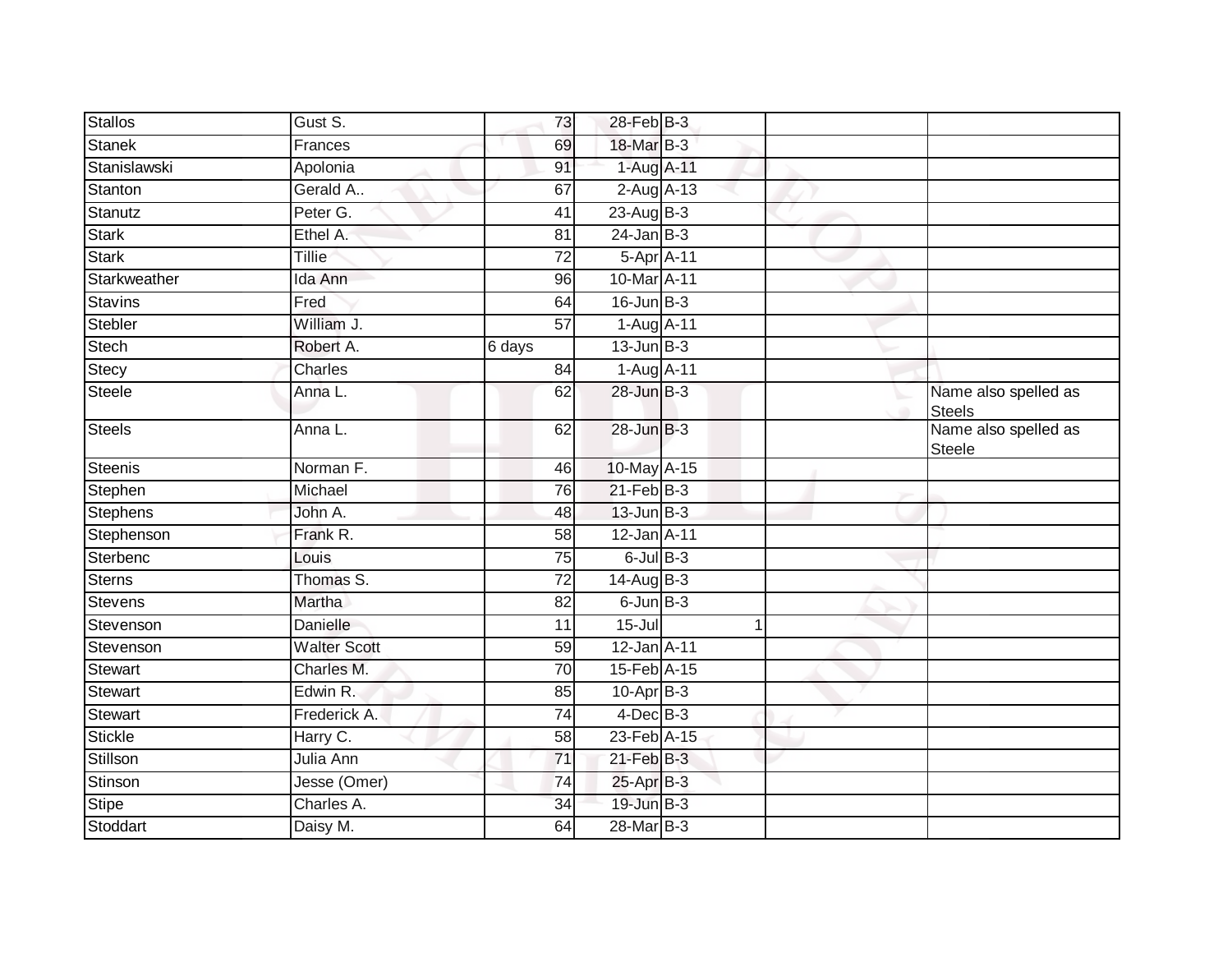| <b>Stofcik</b>  | Michael P.        | 62              | 7-Nov B-5         |             |  |
|-----------------|-------------------|-----------------|-------------------|-------------|--|
| Stojkovich      | Stella Jelenlecki | 75              | $28 - Jan$ $B-3$  |             |  |
| Stomp           | Andrew, Sr.       | 81              | 19-Dec B-3        |             |  |
| Stone           | Robin             | 15              | 7-Nov             | $\mathbf 1$ |  |
| Storer          | Raymond           | $\overline{75}$ | $4$ -Dec $B$ -3   |             |  |
| Stout           | Elizabeth E.      | 88              | $9$ -May $B-3$    |             |  |
| Stretch         | Mary              |                 | 85 Februray<br>21 | $B-3$       |  |
| <b>Strole</b>   | Carrie            | $\overline{75}$ | 30-Sep B-3        |             |  |
| Strucko         | Adolph            | 65              | $4$ -Dec $B$ -3   |             |  |
| <b>Struhs</b>   | Theresa           | 77              | $2$ -Oct $B-3$    |             |  |
| Stryczek        | Mary              | 76              | 7-Jun A-11        |             |  |
| <b>Stubbs</b>   | Clifford M.       | 30              | $10$ -Feb $B-3$   |             |  |
| Stuhrman        | Elsa              | $\overline{92}$ | 20-Mar B-3        |             |  |
| Stump           | Artie C.          | 90              | $1-Feb$ A-13      |             |  |
| <b>Stupelis</b> | Justina           | 68              | 17-Feb B-3        |             |  |
| Substarski      | Martin            | 72              | 23-Oct B-3        |             |  |
| Such            | Julius            | 82              | $13$ -Jun $B-3$   |             |  |
| Suchak          | Gertrude          | 40              | $29$ -Feb $A-9$   |             |  |
| <b>Sufak</b>    | Theresa           | 68              | 2-Feb A-11        |             |  |
| Sufana          | John N.           | 79              | $20$ -Jul $B-3$   |             |  |
| Sulak           | Paul George       | 20              | $11$ -Feb $B-3$   |             |  |
| Sulicz          | Felix             | 67              | $29$ -Feb $A-9$   |             |  |
| Sulicz          | William (Billy)   | 29              | $11-Apr$ B-3      |             |  |
| Sullivan        | Patrick J.        | 78              | 5-Oct B-3         |             |  |
| Summers         | Verne C.          | 76              | $17$ -May B-3     |             |  |
| Sumner          | <b>Nellis</b>     | 56              | 25-Jan A-11       |             |  |
| Surdyk          | Samuel            | $\overline{57}$ | 25-Dec A-8        |             |  |
| Surerus         | Victor M.         | 71              | 28-Feb B-3        |             |  |
| Sutkowski       | John Robert       | 8 weeks         | $8$ -Jul $B-3$    |             |  |
| Sutton          | John C.           | 85              | 5-Oct B-3         |             |  |
| Svetich         | Boja              | 74              | 14-Mar B-3        |             |  |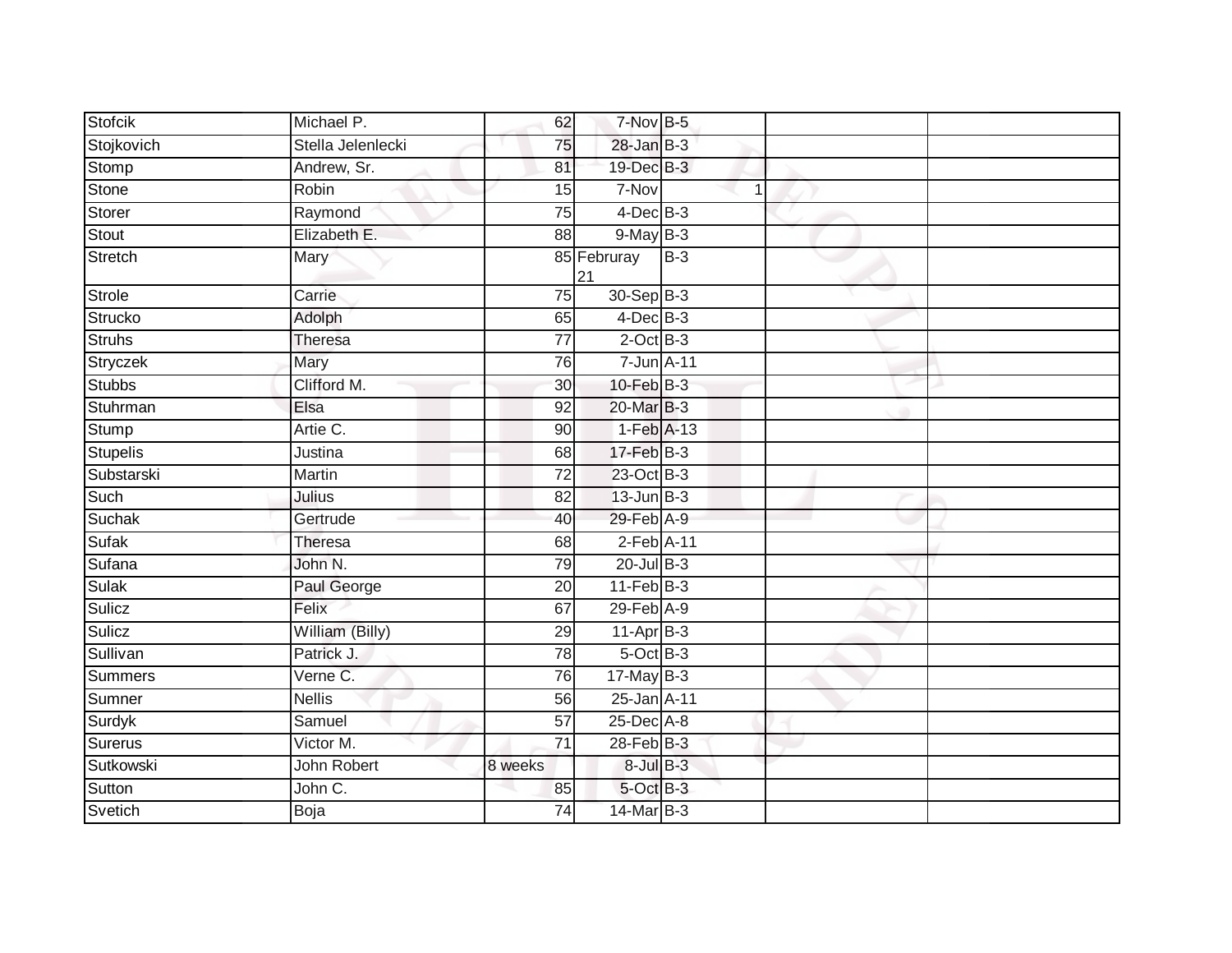| <b>Swatts</b>  | Rosella A.           | 88              | 6-Oct B-3        |   |                                                           |
|----------------|----------------------|-----------------|------------------|---|-----------------------------------------------------------|
| Sweeko         | Mary                 | 78              | $28 - Jan$ $B-3$ |   |                                                           |
| Swiderski      | Cassie               | 63              | 8-Aug A-11       |   |                                                           |
| Swierczak      | Frank                | 59              | $24$ -Feb $C-3$  |   |                                                           |
| Swinford       | Hillis W.            | 2 months        | 18-Dec B-3       |   |                                                           |
| Symoniak       | Eva Mae              | 57              | 25-Dec A-8       |   |                                                           |
| Syvertsen      | <b>Bert</b>          | 64              | $10$ -Feb $B-3$  |   |                                                           |
| Szabo          | Mary                 | 74              | $17 - Jan$ $B-3$ |   |                                                           |
| Szagan         | George               | 65              | $5$ -Dec $B$ -3  |   |                                                           |
| Szita          | Kathleen             | $\overline{74}$ | $15$ -May B-3    |   |                                                           |
| Szopa          | Florence M.          | 49              | $3-Mar$ B-3      |   |                                                           |
| Szot           | Walter               | 67              | 23-Dec A-17      |   |                                                           |
| Szpila         | Edward, Sr.          | 46              | $31$ -May B-3    |   |                                                           |
| <b>Szubert</b> | Walter J.            | 57              | 31-Jul B-3       |   |                                                           |
| <b>Szuch</b>   | Patricia             | 46              | 27-Oct B-3       |   |                                                           |
| Szymanski      | Michael S            | 69              | $31$ -Jul $B-3$  |   |                                                           |
| Szymonski      | Minnie               | 64              | $11-AprB-3$      |   |                                                           |
| Tambellini     | Julius               | 54              | 12-Jan A-11      |   |                                                           |
|                |                      |                 | 12-Jan           |   |                                                           |
| Tamm           | William              | $\overline{73}$ | 4-Mar            |   | picture included; see also<br>March 6, p. B-3             |
| Tangerman      | Lillian              |                 | 5-Oct            |   | picture of incident<br>included, also see Oct 6,<br>$B-3$ |
| Tanner         | Irvin J.             | 68              | $28$ -Feb $B-3$  |   |                                                           |
| Taplesanyi     | Alex                 | 92              | 28-Mar B-3       |   |                                                           |
| Tartaglia      | <b>Frank Orlando</b> | $\overline{55}$ | 23-Feb A-15      |   |                                                           |
| Tatone         | Larry                | 15              | 16-Aug           | 1 |                                                           |
| Tatum          | <b>Harold Wayne</b>  | $\overline{15}$ | 30-Mar           |   | photo of incident included                                |
| Tauber         | Arthur               | 74              | 3-Feb B-3        |   |                                                           |
| Taulbee        | Lionel               | 35              | 29-Mar           | 1 |                                                           |
| Taussig        | <b>Miss Gustie</b>   | 69              | 28-Dec B-3       |   |                                                           |
|                |                      |                 |                  |   |                                                           |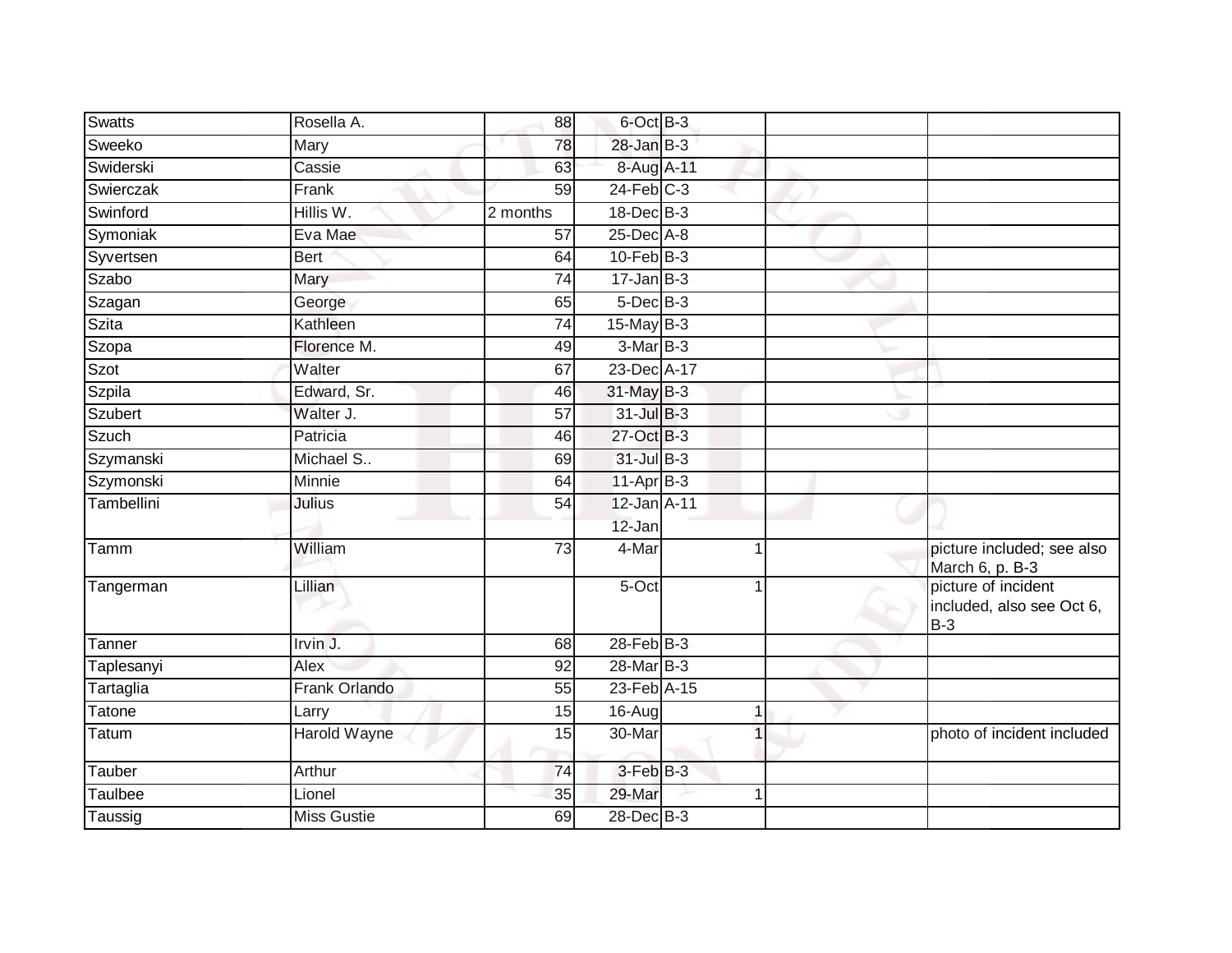| Taylor        | Arthur S.           | 76              | $20$ -Apr $B-3$      |              |                                                    |
|---------------|---------------------|-----------------|----------------------|--------------|----------------------------------------------------|
| Taylor        | Elizabeth           | 89              | $8$ -Jul $B$ -3      |              |                                                    |
| <b>Taylor</b> | Fred D.             | $\overline{23}$ | 16-Oct               | $\mathbf{1}$ | picture included; See also<br>Oct. 17, p. 1 & A-15 |
| Taylor        | <b>Jeffery Reed</b> | 7 months        | $7$ -Dec $B$ -3      |              |                                                    |
| Taylor        | Jessie B.           | 89              | $6-Sep$ A-15         |              |                                                    |
| Taylor        | Katherine           | 66              | 19-Jul A-13          |              |                                                    |
| Taylor        | Lois                | 62              | 29-May B-3           |              |                                                    |
| Taylor        | Mrs. Jessie B.      | 89              | $7-SepB-3$           |              |                                                    |
| Taylor        | Norman S.           | 44              | $4$ -Oct B-3         |              |                                                    |
| Taylor        | <b>Ray Duvall</b>   |                 | $2$ -May B-3         |              |                                                    |
| Teborski      | Joseph              | 69              | 29-Nov B-3           |              |                                                    |
| Tellez        | Clementina          | 4 months        | 13-Nov B-3           |              |                                                    |
| Templeton     | Leona               | 74              | 6-Dec <sup>B-3</sup> |              |                                                    |
| Templin       | Andrew J.           | 55              | $3$ -Jul $B-3$       |              |                                                    |
| Teneyuca      | Rosa                | 17              | 24-Feb               | $\mathbf 1$  |                                                    |
| Tepper        | Esther              | 71              | $31$ -Jan $B-3$      |              |                                                    |
| Tepper        | Leonard             | 22              | $1-Auq$              | $\mathbf{1}$ |                                                    |
| Teresko       | William             | 49              | $5$ -Jul $B$ -3      |              |                                                    |
| Terrey        | John Roy            | 78              | 20-Sep A-9           |              |                                                    |
| Tervino       | Felicatas           | 65              | $14-Oct$ B-3         |              |                                                    |
| Tervola       | Alex                | 65              | $31$ -Jan $B-3$      |              |                                                    |
| Tesic         | Radisa              | 50              | $12$ -Jun $B-3$      |              | Name also spelled Tesiz                            |
| Tesiz         | Radisa              | 50              | $12$ -Jun $B-3$      |              | Name also spelled Tesic                            |
| <b>Teters</b> | Raymond             |                 | 26-May B-3           |              |                                                    |
| Tevis         | <b>Helen</b>        | $\overline{57}$ | $27$ -Dec $B-3$      |              |                                                    |
| Tharp         | Elizabeth A.        | 86              | 20-Dec B-3           |              |                                                    |
| Thomas        | Anna                | 64              | 31-Mar B-3           |              |                                                    |
| Thomas        | Cecil R.            | 57              | $4$ -Jan B-1         |              |                                                    |
| Thomas        | Earl Richard        | 46              | 27-Mar B-3           |              |                                                    |
| Thomas        | Grace               |                 | $4$ -Jan B-1         |              |                                                    |
| Thomas        | Margaret (Maggie)   | 88              | 29-Nov B-3           |              |                                                    |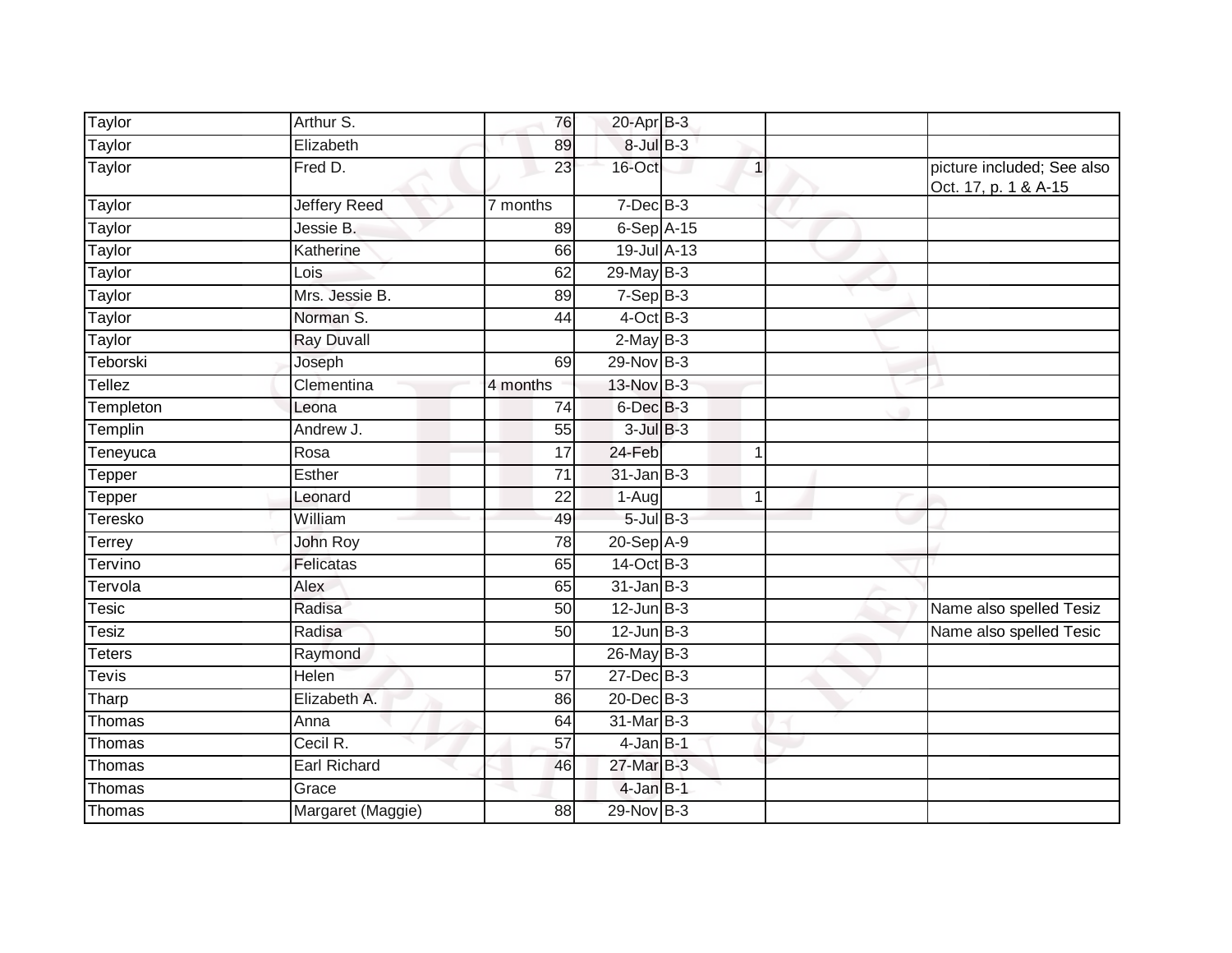| Thomas        | Philip H.            | 83              | 17-Apr B-5       |   |                  |
|---------------|----------------------|-----------------|------------------|---|------------------|
| Thompson      | Alma Laverne         | 47              | 6-Sep A-15       |   |                  |
| Thompson      | Charles M.           | 9 months        | $11-SepB-3$      |   |                  |
| Thompson      | Maude O.             | 78              | 6-Nov B-3        |   |                  |
| Thompson      | <b>Russell Lloyd</b> | 64              | $1-Nov$          | 1 | Picture Included |
| Thomson       | Maybelle             | $\overline{77}$ | $21$ -Nov B-3    |   |                  |
| Thon          | Albert               | 70              | 30-Oct B-3       |   |                  |
| Thornburg     | Charles Collier, Sr. | 79              | $11-Aug$ B-3     |   |                  |
| Thornton      | Edna E.              | 69              | $5-FebB-3$       |   |                  |
| Tignor        | Arthur J.            | $\overline{77}$ | $12-Sep$ $B-3$   |   |                  |
| Tinkowski     | Robert               | 84              | $25$ -Feb $B$ -3 |   |                  |
| Tinsley       | Norma Jane           | 26              | 23-Aug B-3       |   | picture included |
| Tobin         | Dorothy              | 54              | $23$ -May $B-3$  |   |                  |
| Tobin         | John A.              | 83              | 25-Feb B-3       |   |                  |
| Tobin         | John G.              | 73              | $7-FebB-3$       |   |                  |
| <b>Toloff</b> | <b>Mike</b>          | $\overline{73}$ | 20-Dec B-3       |   |                  |
| Tolzman       | August               | $\overline{74}$ | 20-Oct B-3       |   |                  |
| Tombarkiewicz | Marion               | 46              | 31-Mar B-3       |   |                  |
| Tomko         | Evelyn               | 53              | 6-Mar B-3        |   |                  |
| Tomlinson     | Ruth J.              | 63              | $11-Oct$         | 1 |                  |
| Tonkovich     | Helen                | 69              | $7-Nov$ B-5      |   |                  |
| Toosovich     | Mary                 | $\overline{72}$ | $5 - Jun$ $B-3$  |   |                  |
| Toosovich     | <b>Steve</b>         | 46              | $10$ -Feb $B-3$  |   |                  |
| Torie         | Stephen J.           | $\overline{54}$ | 13-Dec 1, B-3    |   |                  |
| Toth          | <b>Barbara</b>       | 74              | 26-Apr A-15      |   |                  |
| Toth          | Frank J., Jr.        | 45              | 27-Dec           | 1 |                  |
| Toth          | John                 | 69              | $8 - Jun$ $B-3$  |   |                  |
| Toth          | Mary                 | 72              | $20$ -Jun $B-3$  |   |                  |
| Toth          | <b>Steve</b>         | 68              | $5$ -Jul $B-3$   |   |                  |
| Totoff        | <b>Mike</b>          | 73              | 21-Dec B-3       |   |                  |
| Townley       | John H.              | 49              | 2-Oct            | 4 |                  |
| Townley       | John Hudson          | 43              | $9$ -Oct $B$ -3  |   |                  |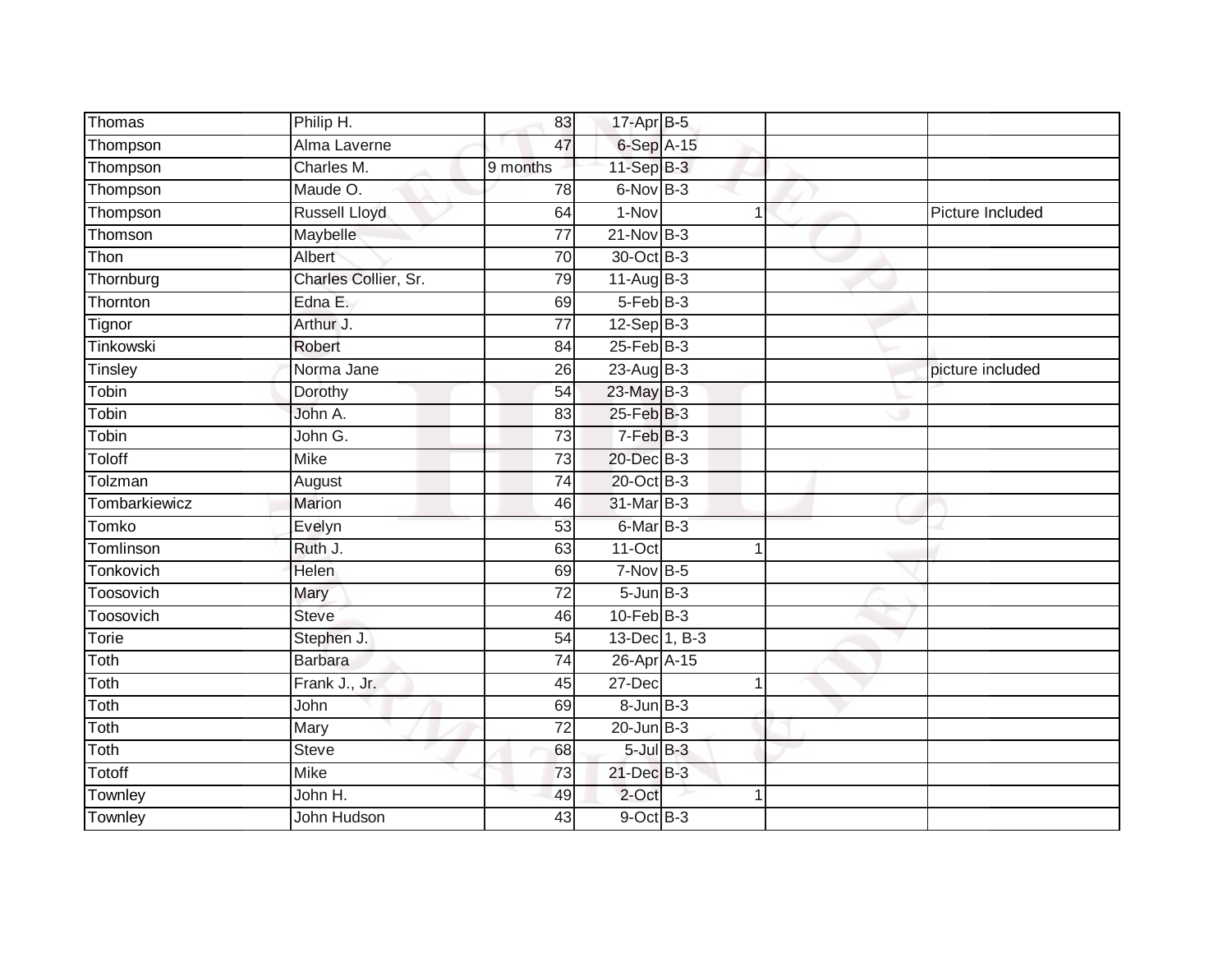| Trader          | Sam                   | 41              | 17-Mar B-3<br>17-Mar |                |                                              |
|-----------------|-----------------------|-----------------|----------------------|----------------|----------------------------------------------|
| Trappe          | Karl R.               | 54              | 18-Feb B-3           |                |                                              |
| <b>Travis</b>   | <b>Latrice Yvette</b> | 1 month         | $21-Sep$ B-3         |                |                                              |
| <b>Traywick</b> | <b>Carzie Thomas</b>  | 79              | 29-Feb A-9           |                |                                              |
| <b>Tree</b>     | Leonard M.            | 65              | 20-Nov B-3           |                | Photo included                               |
| Trevino         | Enrique               | 38              | $6$ -Oct $B-3$       |                |                                              |
| Tribble         | Gladys M.             | 47              | 1-Nov A-11           |                |                                              |
| Troehler        | John Carl             | 24              | 28-Apr A-11          |                |                                              |
| Trojanowski     | Walter                | $\overline{84}$ | 25-Oct A-15          |                |                                              |
| Trout           | Susan                 | 88              | $25-Sep$ B-3         |                |                                              |
| Trudgeon        | Robert                | 71              | $16$ -Oct B-3        |                |                                              |
| Trump           | Eva C.                | 73              | 23-Mar B-3           |                |                                              |
| Trutko          | Mike A., Sr.          | 70              | 24-Mar B-3           |                |                                              |
| <b>Tucker</b>   | James Edgar           | 74              | 10-May A-15          |                |                                              |
| Tumbas          | Anthony               | $\overline{47}$ | $5$ -Jul $B-3$       |                |                                              |
| Turner          | Aldina                | $\overline{30}$ | $10$ -Jul B-3        |                |                                              |
| Turnipseed      | Aarchie D.            | 39              | $12$ -Feb $B-3$      |                |                                              |
| Turpin          | William               | 90              | $2$ -Nov $B-3$       |                |                                              |
| Tyburski        | Joseph                | 69              | 28-Nov A-15          |                |                                              |
| Tyndorf         | Martha                | 17              | $1-Sep$ $B-3$        |                |                                              |
| <b>Tynek</b>    | Walter                | 64              | $5$ -Dec $B$ -3      |                |                                              |
| <b>Ulrich</b>   | Andrew J.             | 48              | 11-Jan A-11          |                |                                              |
| Upshaw          | Mattie                |                 | $25-Apr$ B-3         |                |                                              |
| Urbanski        | <b>Mark</b>           | 64              | 27-Dec B-3           |                |                                              |
| Valentine       | John                  | 29              | 11-Feb               | 1              |                                              |
| Vallier         | William               | 68              | $3$ -Jan $B-3$       |                |                                              |
| Van Der Aa      | Paul J.               | 50              | $25-Sep$ B-3         |                |                                              |
| Van Der Giessen | Henry J.              | 45              | 5-Jun                | $\overline{1}$ | picture included, see also<br>June 6, p. B-3 |
| Van Der Schie   | Anna                  | 82              | $3-Nov$ B-3          |                |                                              |
| Van Eerden      | Albert, Dr.           | 55              | 5-Jan A-9            |                |                                              |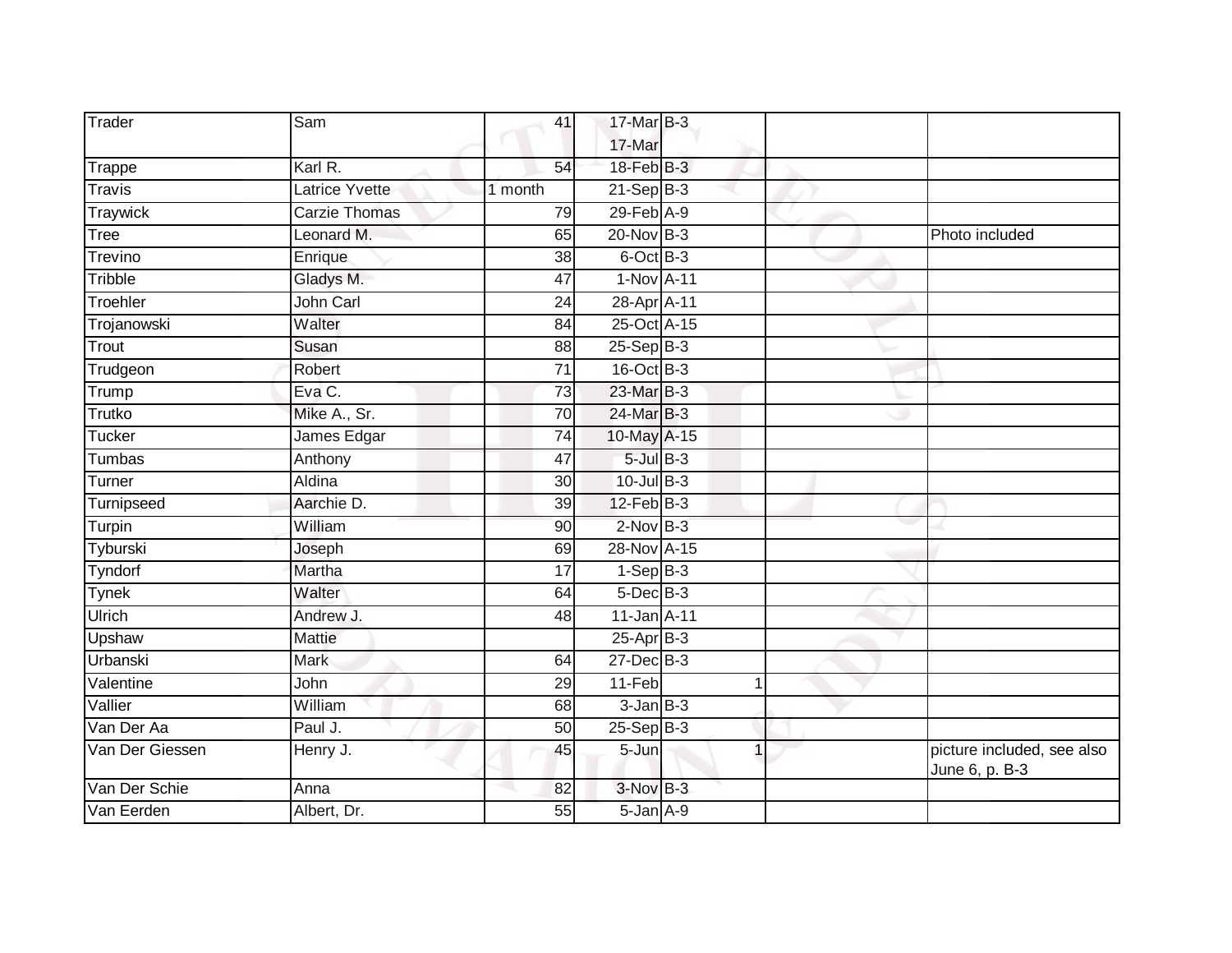| Van Laningham | Edward           | 65              | 14-Aug                      | 1              | picture included          |
|---------------|------------------|-----------------|-----------------------------|----------------|---------------------------|
| Van Norman    | Paul L.          | $\overline{20}$ | 25-Nov B-3                  |                |                           |
| Van Scoy      | Samuel           | 69              | 9-Oct B-3                   |                |                           |
| Van Vliet     | Anna             | 51              | 23-Mar B-3                  |                |                           |
| Van Weelden   | <b>Nellie</b>    | $\overline{87}$ | $13$ -Jul B-3               |                |                           |
| Vance         | Edward           |                 | 13-Oct B-3                  |                |                           |
| Vanco         | Steven J.        | 64              | 26-Apr A-15                 |                |                           |
| Vander Laught | Magdalena        | $\overline{73}$ | $1-Sep$ B-3                 |                |                           |
| Vanes         | Alfred H. F.     | 68              | $7$ -Jul $B-3$              |                |                           |
| VanScoy       | Jean (Swierczak) | $\overline{30}$ | 18-Oct B-3                  |                |                           |
| VanTamelon    | Emma Louise      | 72              | $7 - \overline{Aug}$ B-3    |                |                           |
| Vargas        | Vincente         | 59              | $21$ -Jul A-9               |                |                           |
| Vargo         | Steve J.         | 73              | 25-Jul A-11                 |                |                           |
| Varichak      | Peter            | 44              | 9-Mar B-3                   |                |                           |
| Vaughn        | George Thomas    | 74              | 28-Feb B-3                  |                |                           |
| Vbrancic      | Jacob            | 75              | $8$ -Feb $\overline{A}$ -15 |                |                           |
| Velasquez     | Merced           | 50              | 13-Dec                      | $\mathbf{1}$   |                           |
| Vereb         | John             | 75              | 14-Mar B-3                  |                |                           |
| Verville      | David A.         | 64              | 18-Apr <sub>B-3</sub>       |                |                           |
| Vezey         | Kenneth D.       | 40              | 13-May B-3                  |                |                           |
| Vidakovich    | <b>Milan</b>     | 74              | $16$ -Jun $B-3$             |                |                           |
| Villalpando   | Isaac, Sr.       | 59              | 20-Mar B-3                  |                |                           |
| Villinski     | Joseph           | 76              | $16$ -Jun $B-3$             |                |                           |
| Vilutis       | Eduardas         | 54              | $3$ -Jan $B-3$              |                |                           |
| Vine          | <b>Nick</b>      | $\overline{71}$ | 13-Dec B-3                  |                |                           |
| Vinnedge      | LaVerne I.       | 39              | 15-Aug B-3                  |                |                           |
| <b>Virts</b>  | Hannah T.        | 90              | $31$ -May B-3               |                |                           |
| Vogel         | Ida              | 68              | 11-Mar                      | $\overline{1}$ | See also March 12, p. B-3 |
| Volbrecht     | Alfred           | 57              | $2$ -Dec $B-3$              |                |                           |
| Voreacos      | Paul             | 65              | 28-Feb B-3                  |                |                           |
| Voreis        | Wilford E.       | 58              | $9$ -Oct $B-3$              |                |                           |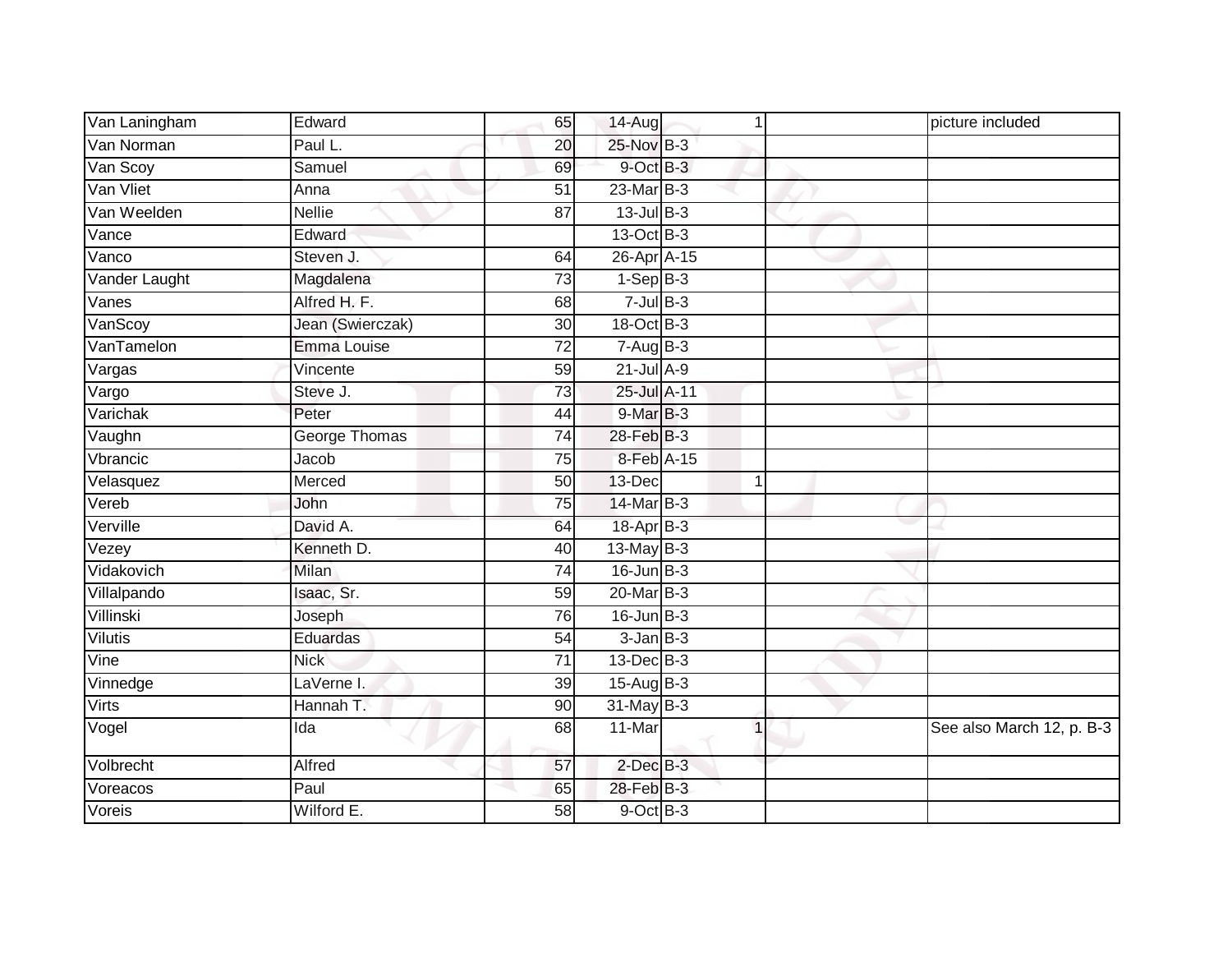| Vranics        | George                | 68              | 9-Mar B-3       |                      |  |
|----------------|-----------------------|-----------------|-----------------|----------------------|--|
| Vuksinic       | Andrew                | 79              | 13-Apr B-3      |                      |  |
| Wachlarz       | Agnes                 | 84              | 6-Mar B-3       |                      |  |
| Wachter        | Frank J.              | $\overline{73}$ | $1-Feb$ A-13    |                      |  |
| Waddell        | Laura                 | 53              |                 | $7$ -Jan $A$ -5, B-3 |  |
| Waddell        | <b>Mildred Benton</b> | 40              | $24$ -Feb $C-3$ |                      |  |
| Wagner         | David                 | 36              | 4-Oct           | 1                    |  |
| Waisnora       | Paul, Sr.             | 69              | $10$ -Jan B-3   |                      |  |
| Waite          | Frances               | 74              | $20$ -Jan $B-3$ |                      |  |
| Waliczek       | Vincent               | $\overline{71}$ | 30-Jun A-11     |                      |  |
| Walker         | Jack M.               | 49              | 30-Mar          |                      |  |
| Walker         | Louise B.             | 73              | $24$ -Jan B-3   |                      |  |
| Walker         | Sharon                | 23              | $21$ -Feb $B-3$ |                      |  |
| Wallace        | Robert E.             | 44              | 23-May B-3      |                      |  |
| Wallar         | James O.              | 70              | 23-Dec A-17     |                      |  |
| Wallig         | Keith                 | 18              | 7-Nov B-5       |                      |  |
| Walner         | Stephen P.            | 76              | 26-May B-3      |                      |  |
| Walsh          | Anna Butler           | 70              | $26$ -Feb $B-3$ |                      |  |
| Walsh          | Mary A.               | 83              | 19-May B-3      |                      |  |
| Walsh          | <b>Mary Teresa</b>    |                 | $18$ -Feb $B-3$ |                      |  |
| Walters        | Earl H.               | 48              | 10-May A-15     |                      |  |
| Walters        | Joseph C.             | 79              | $9$ -Dec $B$ -3 |                      |  |
| <b>Walters</b> | <b>Marie</b>          | 92              | $17$ -May B-3   |                      |  |
| Walters        | Mary Agnes            | 80              | 9-Feb A-11      |                      |  |
| Ward           | James F.              | 59              | $10$ -Jul $B-3$ |                      |  |
| Ward           | James R.              | 58              | $20$ -Jan $B-3$ |                      |  |
| Ware           | Mae Delia             | 28              | $2$ -Jun $A-9$  |                      |  |
| Warfield       | Mary Ann              | 76              | 18-Apr B-3      |                      |  |
| Warner         | Agnes N.              | 80              | 17-Nov B-3      |                      |  |
| Warner         | <b>Viola Ruth</b>     | 75              | $10$ -Jan $B-3$ |                      |  |
| Warstler       | Kenneth, Sr.          | 29              |                 | 28-Apr 1, A-11       |  |
| Watson         | Alton                 | 56              | 8-Nov A-11      |                      |  |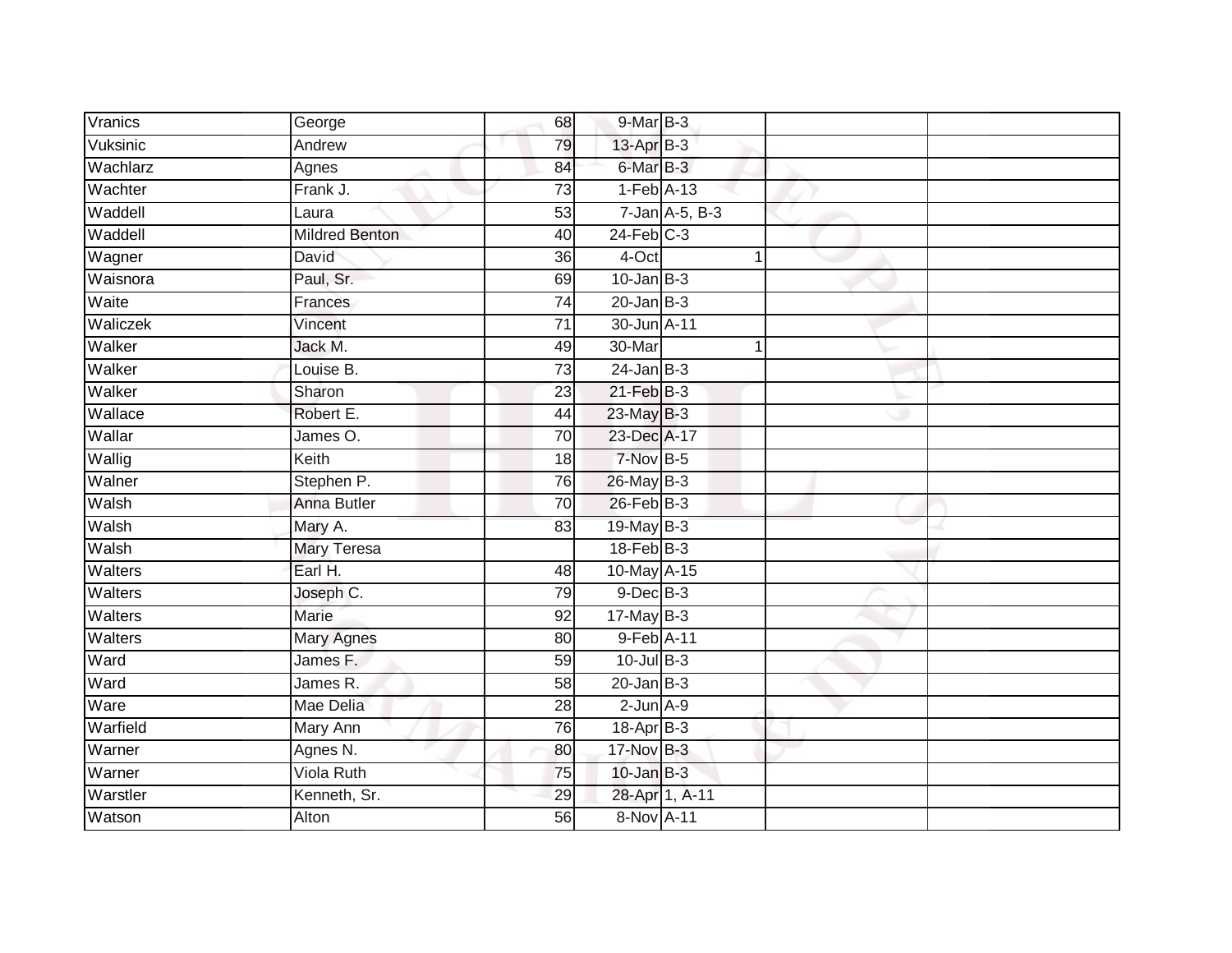| Watts<br>Emma Maria<br>23-Nov B-3<br>86<br>Photo included<br>25-Aug B-3<br>Waxman<br>Sigmund<br>83<br>$11$ -Mar $B-3$<br>Wayne<br>Mary D.<br>78<br>Webb<br>$\overline{52}$<br>$6$ -Jun $B-3$ |                            |
|----------------------------------------------------------------------------------------------------------------------------------------------------------------------------------------------|----------------------------|
|                                                                                                                                                                                              |                            |
|                                                                                                                                                                                              |                            |
|                                                                                                                                                                                              |                            |
| Helen                                                                                                                                                                                        |                            |
| Jake E.<br>Webb<br>1-Dec<br>45<br>$\mathbf 1$                                                                                                                                                |                            |
| 17-Mar B-3<br>Weber<br>Walter W.<br>53                                                                                                                                                       |                            |
| Wedding<br>Herbert R.<br>65<br>$12$ -Aug B-3                                                                                                                                                 |                            |
| 27-Dec 1, B-3<br>Weeks<br>Harry M.<br>72                                                                                                                                                     |                            |
| Walter W.<br>Wehmeyer<br>$27$ -Nov $B-3$<br>64                                                                                                                                               |                            |
| Weil<br>$22-Sep B-3$<br>Mabel<br>67                                                                                                                                                          |                            |
| Weis<br>$15$ -May B-3<br>74<br>L. Harry                                                                                                                                                      |                            |
| Norbert G.<br>Weiss<br>47<br>6-Sep A-15                                                                                                                                                      |                            |
| Weitbrock<br>Fred H.<br>24-Jan B-1<br>60                                                                                                                                                     |                            |
| Welch<br>27-Apr B-3<br>James H.<br>65                                                                                                                                                        |                            |
| Welch<br>10-Nov B-3<br>Lee Andy<br>80                                                                                                                                                        |                            |
| Weldon<br><b>Thomas Richard</b><br>27-Sep<br>24<br>1                                                                                                                                         |                            |
| Wells<br>20-Mar B-3<br>76<br>Lafe                                                                                                                                                            |                            |
| Welsh<br>Patrick C.<br>$26 - Apr$<br>28<br>1                                                                                                                                                 |                            |
| Welsh<br>Patrick T.<br>21-Apr<br>30                                                                                                                                                          | photo of incident included |
| $21-Nov$ B-3<br>Wentorski<br>Joseph                                                                                                                                                          |                            |
| Werner<br>Adela<br>$\overline{78}$<br>$28$ -Feb $B-3$                                                                                                                                        |                            |
| Arthur C.<br>Werner<br>$22$ -Jun B-3<br>80                                                                                                                                                   |                            |
| Roy H., Jr.<br>Werntz<br>37<br>1-Aug                                                                                                                                                         | See also August 2, p. A-13 |
| 18-Jul A-11<br>Wesney<br>Adam<br>63                                                                                                                                                          |                            |
| West<br>$2-MarB-3$<br><b>Fannie Gertrude</b><br>40                                                                                                                                           |                            |
| West<br>9-Oct B-3<br>Frank M.<br>83                                                                                                                                                          |                            |
| Westfall<br>$3$ -Jan $B-3$<br>Mae<br>76                                                                                                                                                      |                            |
| $4$ -Jan $B-1$<br>Westray<br>Eleanor<br>42                                                                                                                                                   |                            |
| Wethington<br>22-Nov A-15<br>6 months<br>Virginia L.                                                                                                                                         |                            |
| 22-Mar B-3<br>Whedoger<br>Charles<br>70                                                                                                                                                      |                            |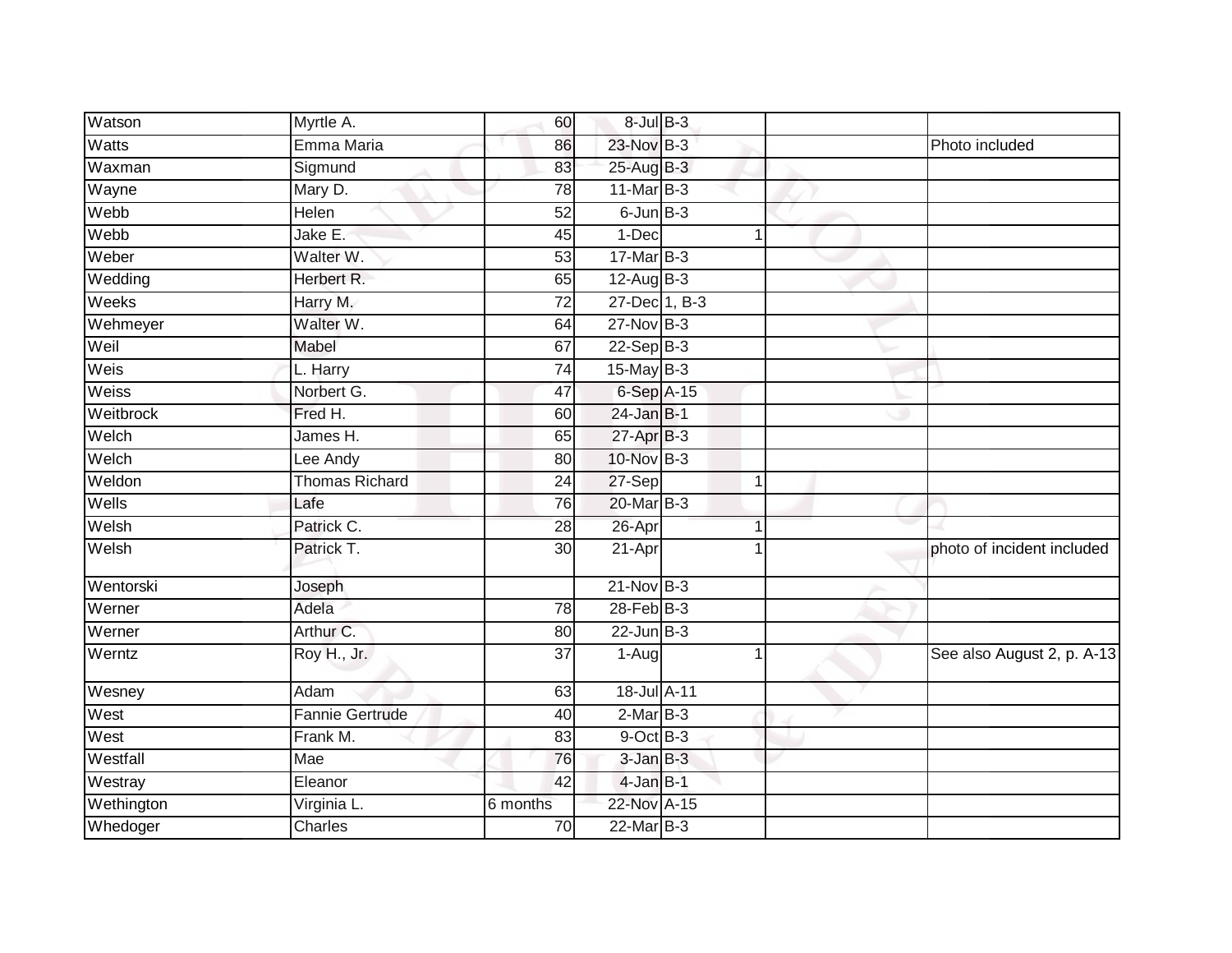| Wheeler         | Halce                    |                 | $12-Sep$ B-3    |   |                                               |
|-----------------|--------------------------|-----------------|-----------------|---|-----------------------------------------------|
| Wheeler         | Lawrence E.              | 48              | 12-Jan A-11     |   |                                               |
| Whelpley        | James                    | 45              | $21-SepB-3$     |   |                                               |
| Whitaker        | Virgil E.                | 64              | 19-Jun          |   | picture included; see also<br>June 20, p. B-3 |
| White           | James                    | 35              | 29-May          | 1 |                                               |
| White           | Maria B                  | 69              | $28$ -Jan B-3   |   |                                               |
| Whiteman        | Ada G.                   | 59              | 21-Jun A-11     |   |                                               |
| <b>Whitlock</b> | Henry O.                 | 42              | 5-May           | 1 |                                               |
| Whitlow         | Jessie James             | 39              | 15-Feb          |   |                                               |
| Whitton         | Loyd                     | 69              | $24$ -Jun $B-3$ |   |                                               |
| Wickersham      | Lulu E.                  | 86              | $10-Apr$ B-3    |   |                                               |
| Wieczorek       | Catherine                | 62              | $17$ -Jan B-3   |   |                                               |
| Wier            | Ella                     | $\overline{77}$ | 12-May B-3      |   |                                               |
| Wiersma         | Dora                     | 61              | 22-Dec A-17     |   |                                               |
| Wierzbowski     | Florence                 | 68              | 18-Sep B-3      |   |                                               |
| Wietecha        | Catherine                | 85              | $13$ -May B-3   |   |                                               |
| Wiewiora        | Mary                     | 75              | $21-Nov$ B-3    |   |                                               |
| Wigle           | <b>Huldah</b>            | 78              | 23-Dec A-17     |   |                                               |
| Wilczewski      | Cecilia (Wiekie)         | 52              | $22$ -Apr $B-3$ |   |                                               |
| <b>Wilk</b>     | Paulina                  | 68              | $27 - Dec$ B-3  |   |                                               |
| <b>Wilkins</b>  | Emil                     | 58              | $2-Sep$ B-3     |   | Name also spelled<br>Wleklinski               |
| Willette        | Joseph                   | $\overline{77}$ | 29-Mar B-3      |   |                                               |
| Williams        | Antoinette               | $\mathsf 3$     | 19-Aug          | 1 |                                               |
| <b>Williams</b> | George P.                | 76              | $19$ -Jun $B-3$ |   |                                               |
| Williams        | Irwin                    | 55              | $12-Apr$ B-3    |   |                                               |
| Williams        | James                    | 42              | 25-Jan          | 1 |                                               |
| <b>Williams</b> | Mamie                    | 84              | 19-Sep A-11     |   |                                               |
| Williams        | Mrs. Raymond T. (Millie) | 74              | 29-Nov B-3      |   |                                               |
| Willison        | Joseph                   | 72              | $17 - Jun$ B-3  |   |                                               |
| Wilson          | Alma E.                  | 80              | 10-Nov B-3      |   |                                               |
| Wilson          | George                   | 47              | 30-Dec B-3      |   |                                               |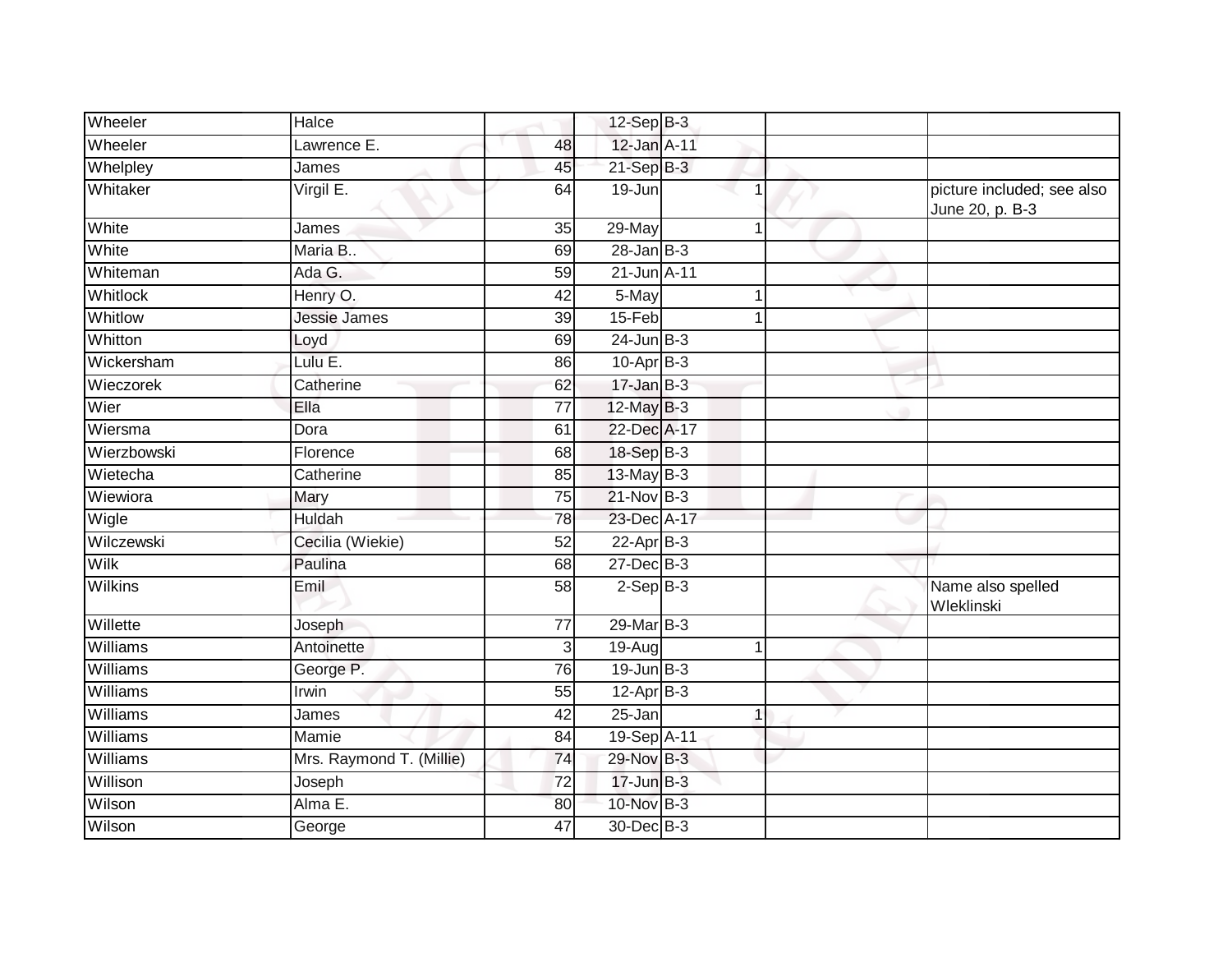| Wilson      | Mrs. Harry E.       | 83              | 19-Dec B-3            |       |                           |
|-------------|---------------------|-----------------|-----------------------|-------|---------------------------|
| Wilson      | Nicholas S.         | 70              | 12-Sep B-3            |       |                           |
| Wilson      | W.O.                | 63              | 5-Dec B-3             |       |                           |
| Wiltshire   | Doris               | 55              | $10$ -Jun $B-3$       |       |                           |
| Wiltshire   | Robert D.           | $\overline{30}$ | 25-Jan A-11           |       |                           |
| Winbush     | <b>Milers</b>       | 63              | $12$ -Oct B-3         |       |                           |
| Winebrenner | Frank, Sr.          | 58              | $21$ -Jan $B-3$       |       |                           |
| Winkler     | Elizabeth           | 86              | $17 - Jun$ B-3        |       |                           |
| Winovich    | Ben                 | 70              | 8-Nov A-11            |       |                           |
| Wise        | <b>Mary Pierson</b> | 76              | $20$ -Jan $B-3$       |       |                           |
| Wise        | Mattie A.           | 84              | 29-Dec B-3            |       |                           |
| Wittnam     | Charles             | 71              | 10-Nov B-3            |       |                           |
| Wleklinski  | Emil                | 58              | $2-SepB-3$            |       | Name also spelled Wilkins |
| Wleklinski  | Julia               | 68              | 15-Jul B-3            | Hodor |                           |
| Wojcik      | Catherine Rozcicha  | $\overline{72}$ | 3-Apr B-3             |       |                           |
| Wojewoda    | Albert              | 80              | $20$ -Jun $B-3$       |       |                           |
| Wojno       | Konstanty           | 73              | 11-Jan A-11           |       |                           |
| Wojtalik    | Agnes               | 68              | 25-Apr <sub>B-3</sub> |       |                           |
| Wolan       | Frank J.            | 66              | $6$ -Jul $B$ -3       |       |                           |
| Wolf        | Katherine           | 73              | 22-Mar B-3            |       |                           |
| Wontor      | Anna                | 52              | 13-Apr                | 1     |                           |
| Woodfill    | Mr. J. R.           | 51              | 28-Aug B-3            |       | picture included          |
| Woods       | Elsie H.            | 58              | $28$ -Feb $B-3$       |       |                           |
| Woods       | Frank               | 68              | $7-Nov$ B-5           |       |                           |
| Woods       | Harry Joseph        | 60              | $11$ -May B-3         |       |                           |
| Wooley      | Mrs. A. M.          | 88              | 17-Apr B-5            |       |                           |
|             | Mrs. A. L.          |                 |                       |       |                           |
| Work        | William L.          |                 | $22$ -Jul B-3         |       |                           |
| Wralinski   | Viola D.            | 53              | 10-Oct A-13           |       |                           |
| Wright      | Leona               | 84              | 26-Aug B-3            |       |                           |
| Wright      | Peter D.            | infant          | $24$ -Feb $C-3$       |       |                           |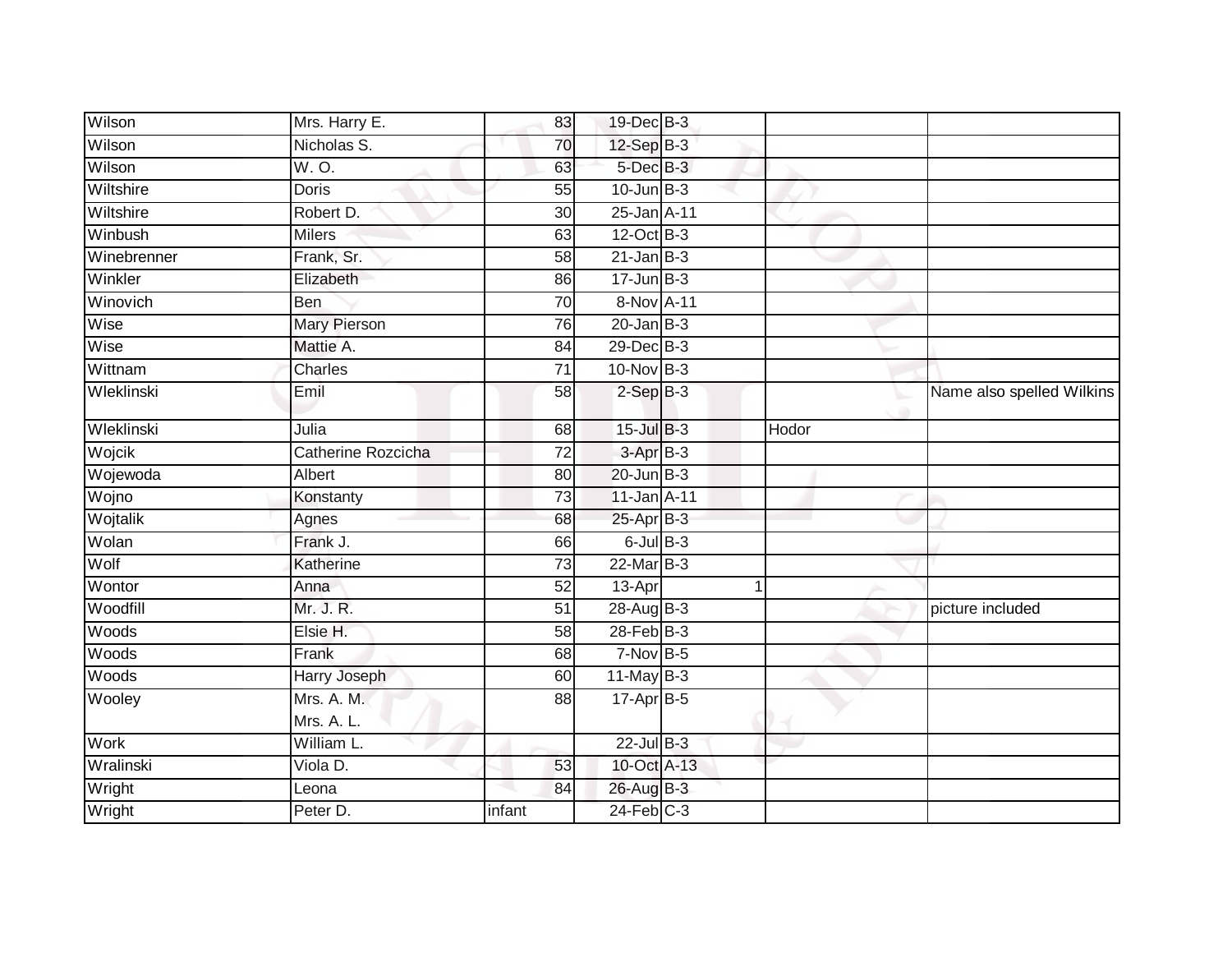| Wright     | Wanda              | 17 months       | 28-Mar B-3        |       |         |                              |
|------------|--------------------|-----------------|-------------------|-------|---------|------------------------------|
| Writt      | Andrew D.          | 43              | $13$ -Jun $B-3$   |       |         |                              |
| Wulf       | Wilhelmine         | 84              | $17 - Jun$ $B-3$  |       |         |                              |
| Wunrow     | Caroline (Lena)    | 87              | $19$ -Aug $B - 3$ |       |         |                              |
| Wuolle     | Anton M.           | 61              | $6$ -Jun $B-3$    |       |         |                              |
| Wyberg     | Charles E.         | 31              | 28-Aug B-3        |       |         |                              |
| Yakov      | Eva                | 59              | 25-Jul A-11       |       |         |                              |
| Yasek      | Frank S.           | $\overline{47}$ | $4-Nov$ B-3       |       |         |                              |
| Yatsko     | Steve, Sr.         | 79              | $1-Dec$ $B-3$     |       |         |                              |
| Ybarra     | Evarista           | 70              | $21$ -Mar $B-3$   |       |         |                              |
| Yednock    | Michael            | 64              | $13$ -Jul B-3     |       |         |                              |
| Yellen     | Max N.             | 50              | 11-Jan A-11       |       |         |                              |
| Yerga      | Akos A             |                 | 81 Febraury<br>10 | $B-3$ |         |                              |
| Yesmont    | Felix A.           | $\overline{48}$ | 14-Feb B-3        |       |         | Name also spelled<br>Lesmont |
| Yiatras    | Nicholas T.        | 67              | 28-Apr A-11       |       |         |                              |
| York       | Grant              | 63              | $15$ -Jun $B-3$   |       |         |                              |
| Young      | Finis B.           | 71              | 22-Aug B-3        |       |         |                              |
| Young      | John J.<br>John J. | 67              | $24$ -Jan B-3     |       |         |                              |
| Youngbauer | Frank              | 69              | $26$ -May B-3     |       |         |                              |
| Youts      | Emma               |                 | $12-Sep$ B-3      |       | Kuhlman |                              |
| Yurek      | Pauline            | 63              | $16-Sep$ B-3      |       |         |                              |
| Zabinski   | Mary               | 74              | $2-AugA-13$       |       |         |                              |
| Zabinski   | Mary               | 74              | 1-Aug A-11        |       |         |                              |
| Zackery    | Alexander          | 75              | $20$ -Nov $B-3$   |       |         |                              |
| Zacny      | George James       | 46              | $21$ -Oct B-3     |       |         |                              |
| Zalin      | Christina          | 70              | 19-Apr A-11       |       |         |                              |
| Zapisek    | Joseph             | 69              | 26-Aug B-3        |       |         |                              |
| Zarante    | <b>Nick</b>        | 49              | 22-Feb A-11       |       |         |                              |
| Zatorski   | Steven Jeffery     | 2 days          | $1-MayB-3$        |       |         |                              |
| Zeider     | Amy                | 79              | 19-Oct B-3        |       |         |                              |